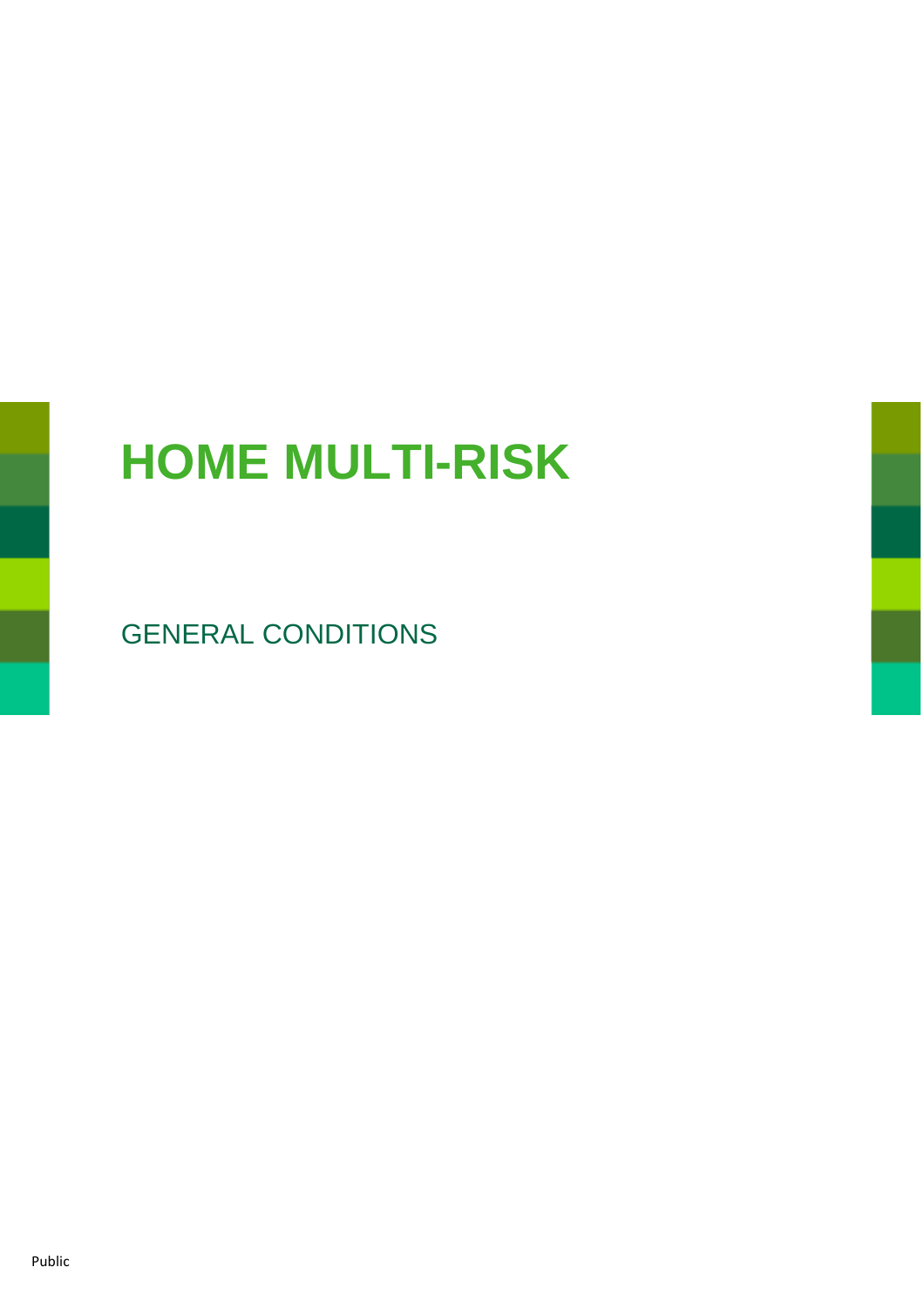#### **Non-binding courtesy translation**

**This English translation of the Portuguese original General Conditions is a voluntary courtesy translation provided to the customer. In any dispute, the Portuguese original shall prevail.**

# **HOME MULTI-RISK INSURANCE POLICY**

## **GENERAL CONDITIONS**

#### **PRELIMINARY CLAUSE**

Generali Seguros, S.A., hereinafter the Insurance Company, and the Policy Holder identified in the Schedule have executed an insurance contract which shall be governed by these General Conditions and by the Schedule, and also by the Special Conditions if subscribed.

The specifications of this Contract are provided in the Schedule that contains, among other data, the identification of the parties and of their place of residence, information about the Insured, information about the representatives of the Insurance Company in the event of a claim, the determination of the premium or the formula for the calculation thereof.

Regarding the insured property (fraction or set of autonomous fractions of the building held in horizontal ownership and common parts thereof), the contract specifies:

- 1. the type, the construction material and the condition of the building, as well as the location thereof, including its name and street number;
- 2. the purpose and usage,
- 3. the nature and the usage of the adjacent buildings, whenever these circumstances may influence the risk.

The Special Conditions provide for specific covers in the General Conditions herein or the cover of other risks and/or guarantees beyond those provided in the General Conditions which must be specifically identified in the Schedule.

Beyond the Conditions provided in the previous paragraphs, that constitute the Policy, this Contract also includes concrete and objective publicity messages that contradict the clauses of the policy, except if the latter are more favourable to the Policy Holder, to the Insured or to the Beneficiary.

The provision in paragraph 5 above will not be applicable to publicity messages that have ceased to be issued over more than one year from the execution of the contract, or when the very messages determine a period of validity and the contract has been executed outside said period.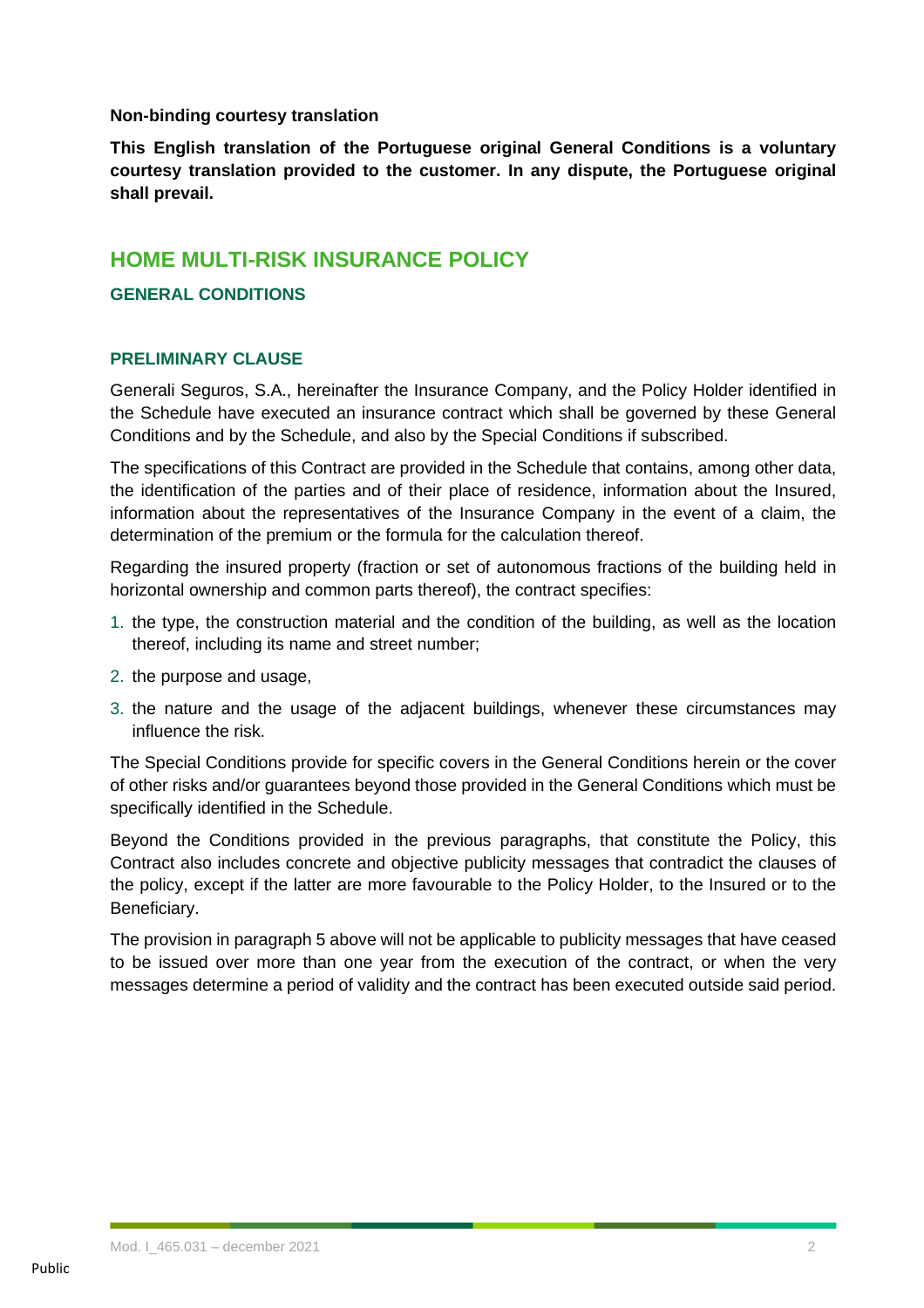## **CHAPTER I**

# **Definitions, Purpose and Guarantees of the Contract**

#### Clause 1 - **Definitions**

In this Contract, the following terms and expressions will have the meanings set forth below:

- a) **Policy**: The set of the Conditions identified in the previous Clause which formalise the insurance contract that is executed,
- b) **General conditions**: The set of Clauses that define and regulate the general and common undertakings inherent to an insurance branch or type,
- c) **Special conditions**: The clauses that seek to clarify, complete or specify the provisions contained in the General Conditions,
- d) **Schedule**: The document containing the provisions that are individual and specific to each Contract and that make it different from any other,
- e) **Addendum**: The document containing an amendment to the Policy,
- f) **Insurance Company**: The entity legally entitled to operate the compulsory fire insurance, who subscribes this Contract,
- g) **Policyholder**: The person or entity who executes the Contract with the Insurance Company and who is responsible for paying the premium,
- h) **Insured**: The person or entity that owns the interest insured,
- i) **Beneficiary**: The person or entity that receives benefits from the Insurance Company within the scope of the cover provided in the contract,
- j) **Household**: The set of persons formed by the Insured, his/her spouse or person living with him/her under common law marriage, his/her/their relatives up to the second degree of the collateral line, who live with him in the common economy, including adopted, or placed under their tutelage or care and trustees.

The concept of household or the quality of household member is applied only where expressly provided for in these General Conditions or in the applicable Special Conditions;

- k) **Main, permanent or habitual dwelling**: The place, expressly mentioned in the Schedule of the Policy, where the Insured habitually resides, in a stable and continuous manner, and where their domestic economy is installed and organised, or is being used under the same conditions by a tenant or a member of the Insured's family. If the Insured has more than one habitual dwelling, for the purpose of this contract, the dwelling(s) that is(are) not inhabited for a consecutive period or otherwise of more than ninety (90) days, within each civil year, shall not be considered as permanent dwelling(s) or equivalent;
- l) **Non-permanent or secondary dwelling**: The building or autonomous fraction in horizontal ownership, identified in the Schedule of the Policy, that is not inhabited for a period of more than ninety (90) days, consecutive or otherwise, within each civil year;
- m)**Insured property**: The movable and immovable goods, hereinafter defined, provided for in the Schedule,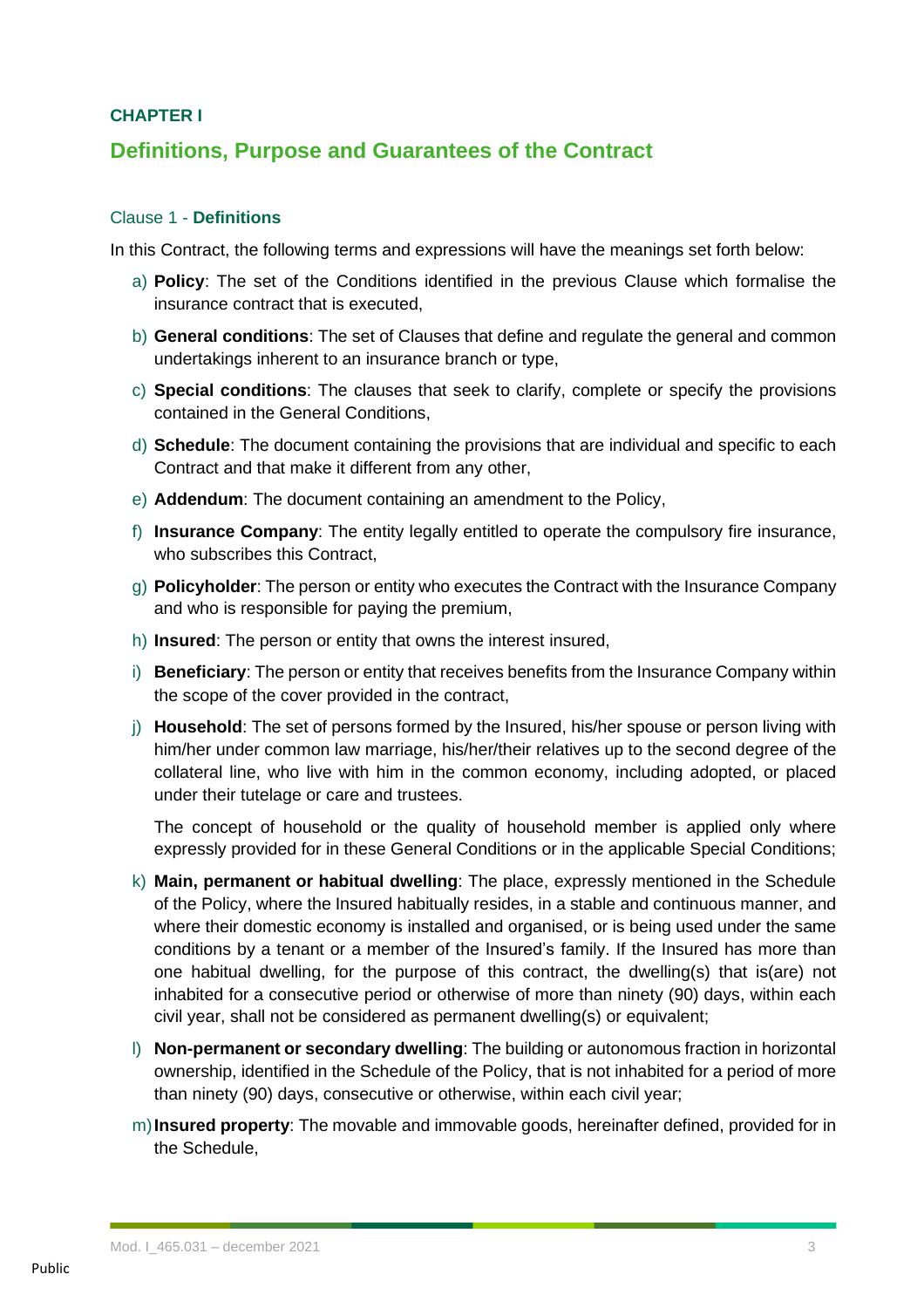- n) **Insured building**: The building or fraction thereof held in horizontal ownership, used exclusively for dwelling purposes, in which are included:
	- − Outer and inner walls, partition walls and roof,
	- − Patios, terraces, balconies, fencing walls and gates,
	- − Enhancements belonging to the building owner,
	- − Movable goods materially linked to the building in a permanent manner, such as: kitchen furniture and built-in wardrobes, bathroom ceramics, doors and windows, heating and air conditioning systems, surveillance and alarm systems, solar panels and antennae,
	- − The proportional part of the common spaces of the insured building ascribed to the owner thereof, if it is a fraction held in horizontal ownership, including enclosed and private garages exclusively used by the insured (owner/tenant) and storerooms, where appropriate.

When provided in the respective insurance proposal and are built using construction materials and processes similar to those of the insured building, the concept of Insured Building may also include:

- − Enclosed and private garages used exclusively by the insured (owner/tenant), private wine cellars and annexes built in the area of influence next to the building where they reside,
- − Pools and tennis courts,
- − Sidewalks, outer paths and gardened areas,
- o) **Private gross area**: Corresponding to the total area of the building or fraction, measured by the outside perimeter and axes of walls or other separating elements of the building or fraction, including enclosed private balconies, private basements and attics used in the same way as the building or fraction. It does not include any common areas;
- p) **Insured movable property**: Property of the Insured that make the contents of a home, where these can be classified as Home Contents, Valuables or also as Jewellery and Precious Objects and Special Objects, as defined below.

For purposes of this Contract, the following are not considered Insured Moveable Property:

- − Motor vehicles, RVs, trailers, planes and motor vessels, non-motorised bicycles (with a unit value equal to or higher than EUR 750.00) and parts thereof and accessories included therein,
- − Movable goods materially linked to the immovable property in a permanent manner (except white goods),
- − Property held for professional or business purposes,
- − Cash in national or foreign currency, cheques, bills, securities, postal orders, shares and bonds,
- q) **Home contents**: Property and objects commonly used in a home (except Valuables and Jewellery, Precious Objects and Special Objects) namely: non built-in furniture and wardrobes, private label appliances, decoration objects, carpets, clothes and personal objects. They may also include any enhancements identified and accounted for in the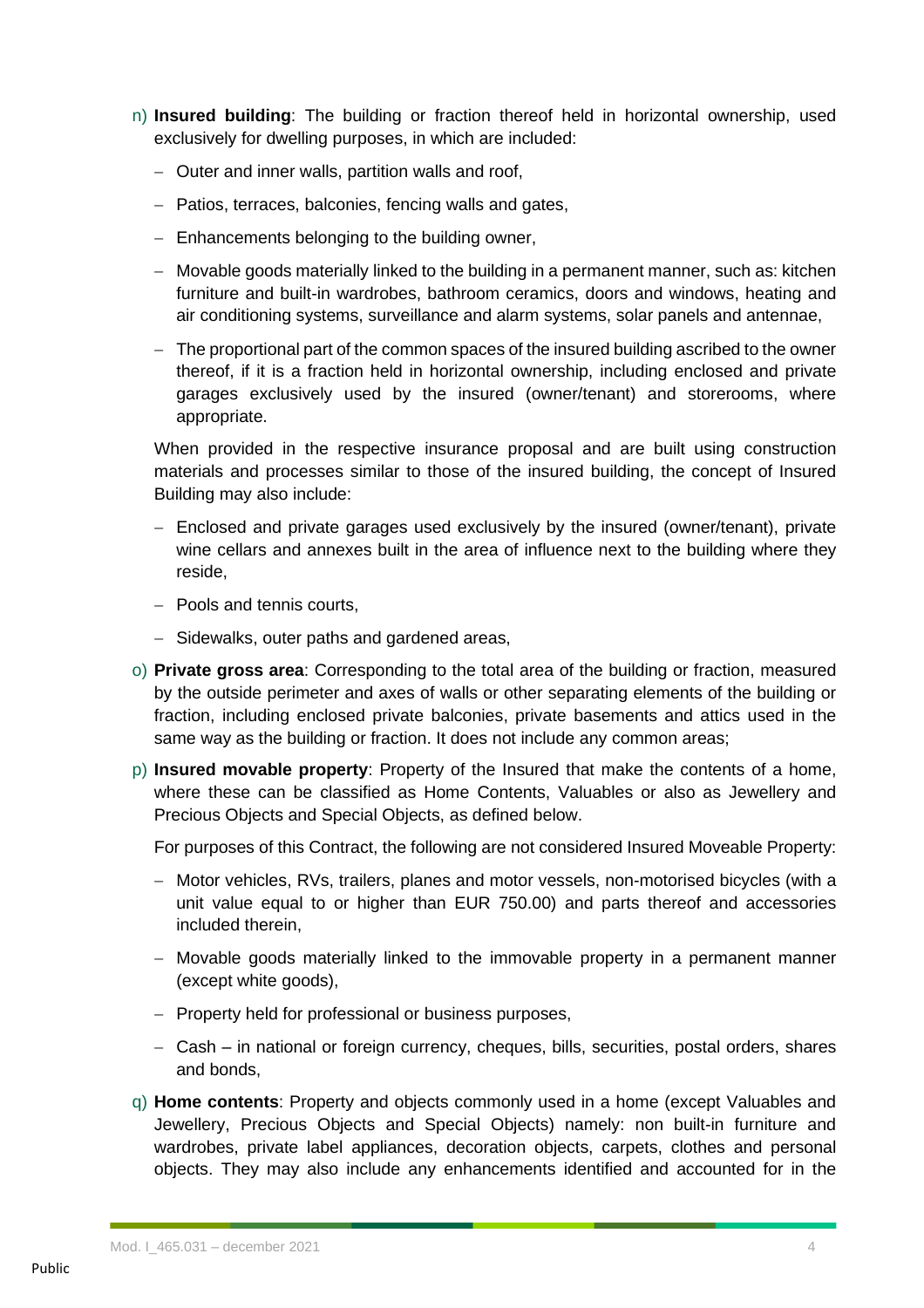contract performed by the Insured (upon submission of the corresponding invoices), where the Insured is not the owner of the building or autonomous fraction where the insured property is located.

- r) **Valuables**: Objects that, although not classified as Jewellery or as Precious Objects, are of a nature or value objectively verifiable, that makes them an increased risk, namely: artworks, paintings and sculptures, winter clothing or fur coats, weapons, audiovisual or computing equipment, registered brand watches, collections of any kind, or any antiques, rare items or museum-type items and non-motorised bicycles with a value equal to or higher than EUR 750.00;
- s) **Jewellery and precious objects**: Items that, regardless of their monetary value, include precious or semi-precious gems or metals, namely necklaces, rings, earrings, gold and silver cutlery, silver plates, lighters, pens, frames or watches/clocks, including those of a unit value over EUR 1,000.00, regardless of their composition,
- t) **Special objects** (This concept is only applicable when the Premium option is subscribed): The following domestic and personal objects are considered to be special objects:
	- i. Jewellery, gold, silver, precious or semiprecious objects, regardless of their monetary value, that include in their composition precious or semiprecious gems or metals;
	- ii. Winter clothing or fur coats;
	- iii. Antiques, paintings, prints, engravings and art objects, tapestries or yet any rare or museum-type items;
	- iv. Rare books;
	- v. Firearms;
	- vi. Collections of any kind;
	- vii. Audiovisual or computing equipment.

If not identified and duly accounted for, the special objects are considered to be guaranteed by their value up to 30% of the value of the regular insured contents and up to EUR 1,500.00 per object in the Habitual Dwelling, and up to 15% of the value of the insured regular contents and up to EUR 1,000.00 per object in the Secondary Dwelling;

- u) **Fire**: An accidental combustion, producing flames and self-propagating, occurring outside a normal source of fire, even if said source was the origin of the fire,
- v) **Mechanical action of lightning**: An atmospheric discharge occurring between a cloud and the ground, consisting of one or several electrical impulses that give the phenomenon a characteristic luminosity (lightning) and causing permanent mechanical deformation to the insured goods,
- w) **Explosion**: A sudden and violent action of pressure or depression of gas or vapour,
- x) **Claim**: The partial or full occurrence of the event that triggers the risk cover provided for in the contract,
- y) **Excess**: The value of the settlement of the claim provided for in the insurance contract which is not payable by the Insurance Company;
- z) **Theft**: Subtraction of moveable property of others with the illegitimate intention of keeping them or handing them to third parties;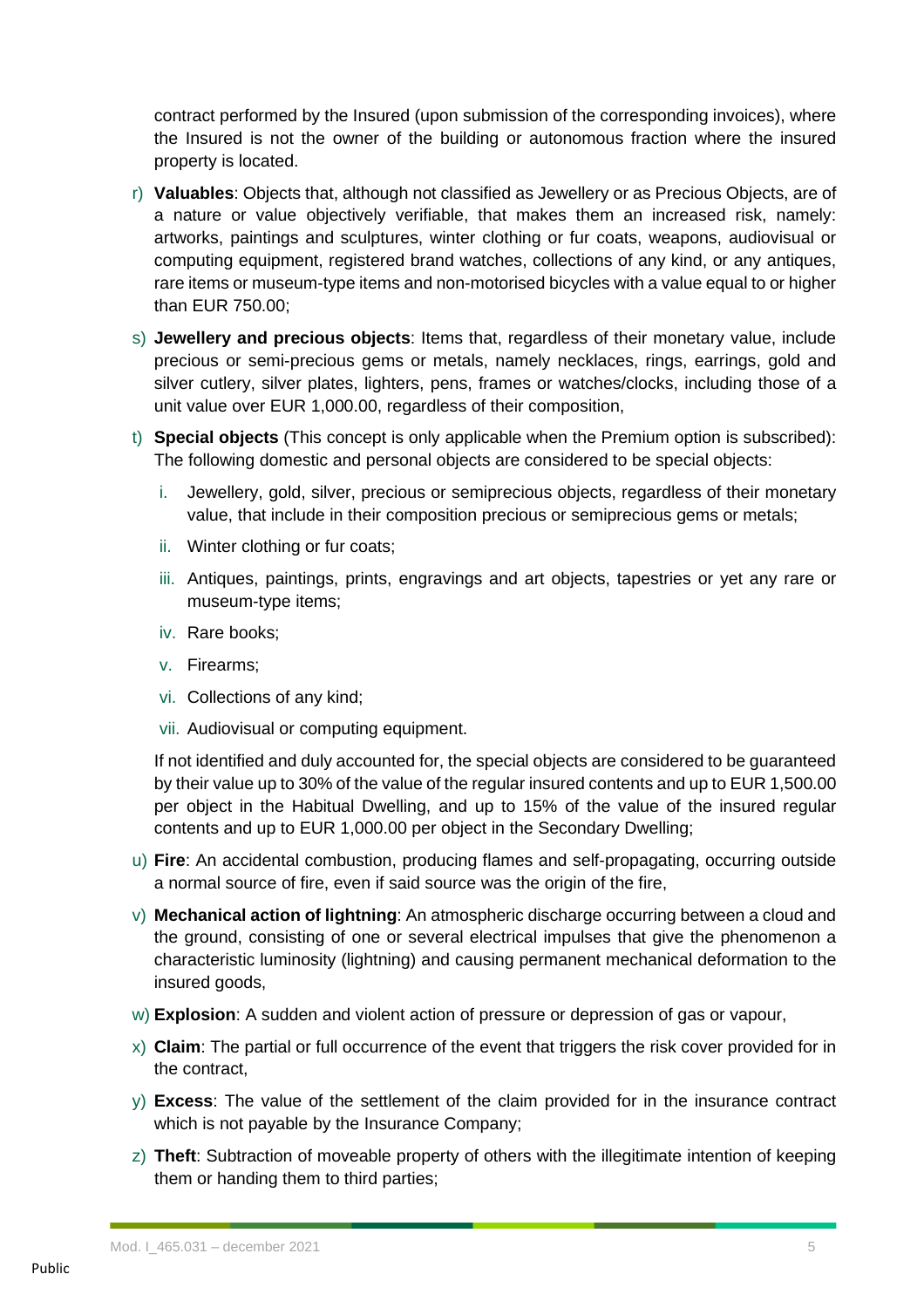- aa) **Robbery**: Illegitimate intention of appropriation of moveable property of others, by subtracting or forcing others to deliver said property, by means of violence, threat with imminent danger to life or physical integrity, or making them unable to resist;
- bb) **Isolated garages**: Enclosed and private garages used exclusively by the insured (owner/tenant) that are not part of the same place of risk as the insured building.

#### Clause 2 –**Object and Guarantees of the Contract**

- 1. **The purpose of this Contract is to insure the buildings held in horizontal ownership, including the autonomous fractions and the common spaces thereof, specified in the policy, against the fire risk, even if there has been negligence on the part of the Insured or of a person for whom s/he is liable.**
- 2. **Apart from the cover regarding the damage provided in paragraph 1, this Contract also guarantees damage caused to the insured property in consequence of the means used to extinguish fire, as well as damage caused by heat, smoke, vapour or explosion immediately after the fire and also removals or destructions ordered by a competent authority or with the purpose of salvaging pursuant to the occurrence of fire or any of the facts described above.**
- 3. **Except where otherwise provided for, this Contract also guarantees damage caused by mechanical action of lightning, explosion or other kind of similar accidental events, even if they do not cause a fire.**
- 4. **On an optional basis, this insurance Contract may also guarantee:**
	- a) **Property not included in paragraph 1 of this Clause regarding the risks of Fire, Mechanical Action of Lightning and Explosion, under the provisions in the previous paragraphs,**
	- b) **Other risks besides the above-mentioned ones, under the terms of the Special Conditions and the Schedule of the Policy.**

#### Clause 3 –**Exclusions**

1. **Exclusions applicable to the Compulsory Fire Insurance.**

**The compulsory insurance guarantee will not cover, namely within the scope of the Fire Risk provided for in paragraph 1 of the previous clause, any damage directly or indirectly caused by or arising from:**

- a) **War (be it declared or not), invasion, acts by a foreign enemy, hostilities or warlike operations, civil war, insurrection, rebellion or revolution,**
- b) **Military uprising or an act of military power, either legitimate or usurped,**
- c) **Confiscation, requisition, destruction of or damage to the insured property caused by an order of the Government, either in law or in fact, or of any other regular authority, except for the removals or destructions provided for in paragraph 2 of Clause 2,**
- d) **Strikes, riots and public disturbances, acts of terrorism, vandalism, malicious damage or sabotage,**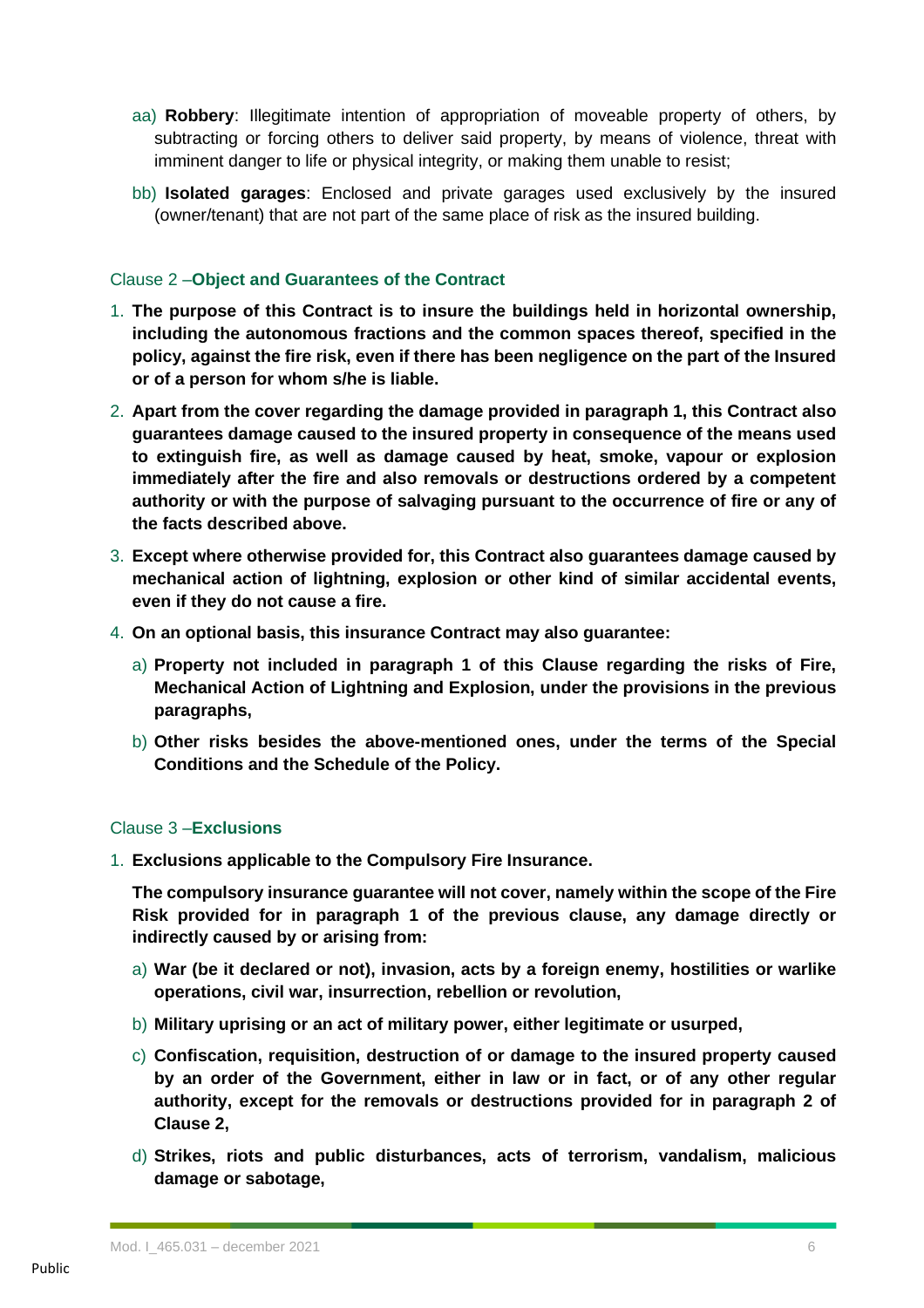- e) **Explosion, the release of heat or radiation caused by the scission of atoms or by radioactivity, and stemming from radiation caused by the artificial acceleration of particles,**
- f) **Fire resulting from seismic phenomena, earthquakes, volcanic eruptions, seaquakes or underground fire,**
- g) **The direct effects of electrical current in devices, electrical installations and in the accessories thereof, namely excessive voltage or overcurrent, including the effects produced by atmospheric electricity such as lightning and short-circuits even when fire results from them,**
- h) **Deliberate actions or omissions by the Policy Holder, by the Insured or by persons for whom they are publicly liable,**
- i) **Loss profit or similar loss of income,**
- j) **Loss, theft or robbery of insured goods carried out during or after any other covered event.**
- 2. **Exclusions applicable to the other covers and to the fire cover itself when subscribed as an optional insurance.**

**This contract does not guarantee, within the scope of the other covers and of the fire cover itself, when subscribed as an optional insurance under the terms of paragraph 4 of Clause 2, any loss or damage directly or indirectly arising from:**

- a) **War (be it declared or not), invasion, acts by a foreign enemy, hostilities or warlike operations, civil war, insurrection, rebellion or revolution, as well as any accidents caused by explosive or incendiary devices,**
- b) **Acts of terrorism and/or sabotage, as provided in the Portuguese criminal legislation in force,**
- c) **Military uprising or an act of military power, either legitimate or usurped,**
- d) **Confiscation, requisition, destruction of or damage to the insured property caused by an order of the Government or of any other regular authority, except if carried out for the purpose of salvaging in respect of a risk covered by the contract,**
- e) **Explosion, the release of heat or radiation caused by the scission of atoms or by radioactivity, and stemming from radiation caused by the artificial acceleration of particles,**
- f) **The repair, removal, use of or exposure to asbestos and its derivatives, notwithstanding the existence of another reason that may have concurred in causing the damage,**
- g) **Pollution or contamination of any nature,**
- h) **Deliberate actions or omissions by the Insured or by persons for whom s/he is publicly liable, with the objective of causing damage,**
- i) **Accidents resulting from the Insured being in a state of intoxication, dementia, alcoholism or under the influence of drugs,**
- j) **Theft, robbery or loss of insured goods carried out during or after any other event covered by the contract,**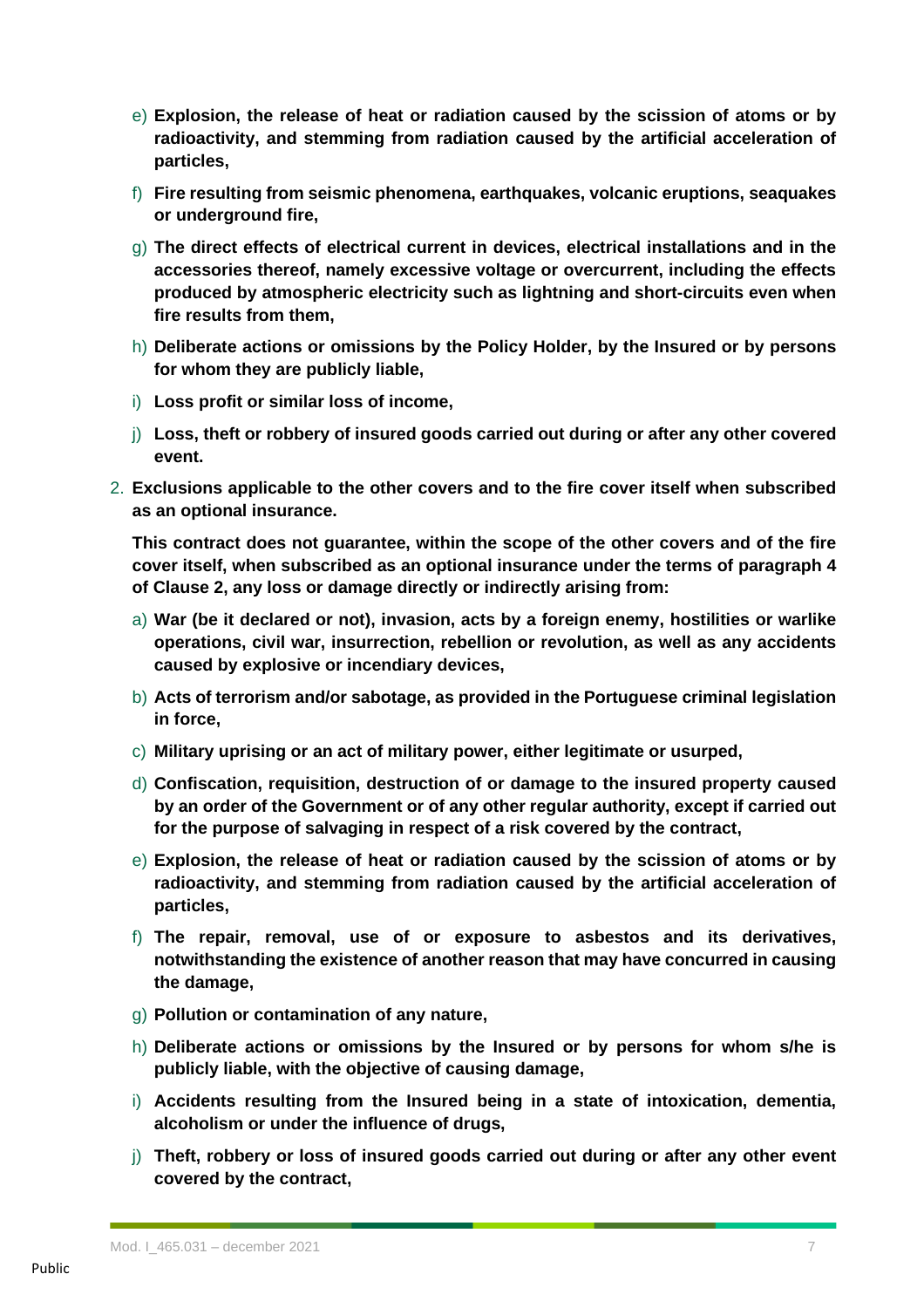- k) **Action of light or heat in insured pictures or paintings,**
- l) **The estimated value or the depreciation of a collection as a result of losing one of its units,**
- m)**Indirect losses such as loss of profit or loss of income.**
- 3. **The following damage is also excluded from the guarantee:**
	- a) **In recognisably fragile constructions (such as of wood or plastic plates), or in constructions where so-called resistant construction materials are not predominantly present in at least 50 per cent, or in buildings which are in a poor state of repair at the time of the event, or also any objects within said buildings or constructions,**
	- b) **Occurring in illegal buildings, defined as any buildings not previously legalised by the competent authorities, when the event or the worsening of the consequences thereof is ascribable to that fact,**
	- c) **Resulting from repair, improvement or reconstruction works to the insured building or on the place where the insured goods are kept, as well as damage caused to adjacent or adjoining buildings, except if this situation is previously communicated to and accepted by the Insurance Company.**
	- d) **Caused to valuables, special objects, jewellery and precious objects (as defined in Clause 1) that are not kept inside the insured home.**
- 4. **Except where otherwise agreed in the Schedule, the contract will not cover any loss or damage directly or indirectly arising from:**
	- a) **Industrial action and labour disturbances or acts of vandalism, even if they produce a damage eventually guaranteed by another cover,**
	- b) **The direct effects of electrical current in devices, electrical installations and in the accessories thereof, namely excessive voltage or overcurrent, including the effects produced by atmospheric electricity such as lightning and short-circuits even when fire results from them,**
	- c) **Fire resulting from seismic phenomena, earthquakes, volcanic eruptions, seaquakes or underground fire.**
- 5. **The contract will not guarantee any other risks provided for in the Special Conditions not expressly agreed by the Policy Holder and specified in the Schedule.**

## **CHAPTER II**

# **Initial and Incidental Risk Statement**

#### Clause 4 – **Duty to Make the Initial Risk Statement**

1. **Before executing the contract, the Policy Holder or the Insured must clearly state all the circumstances of which they are aware and should reasonably considerer significant for the assessment of the risk by the Insurance Company.**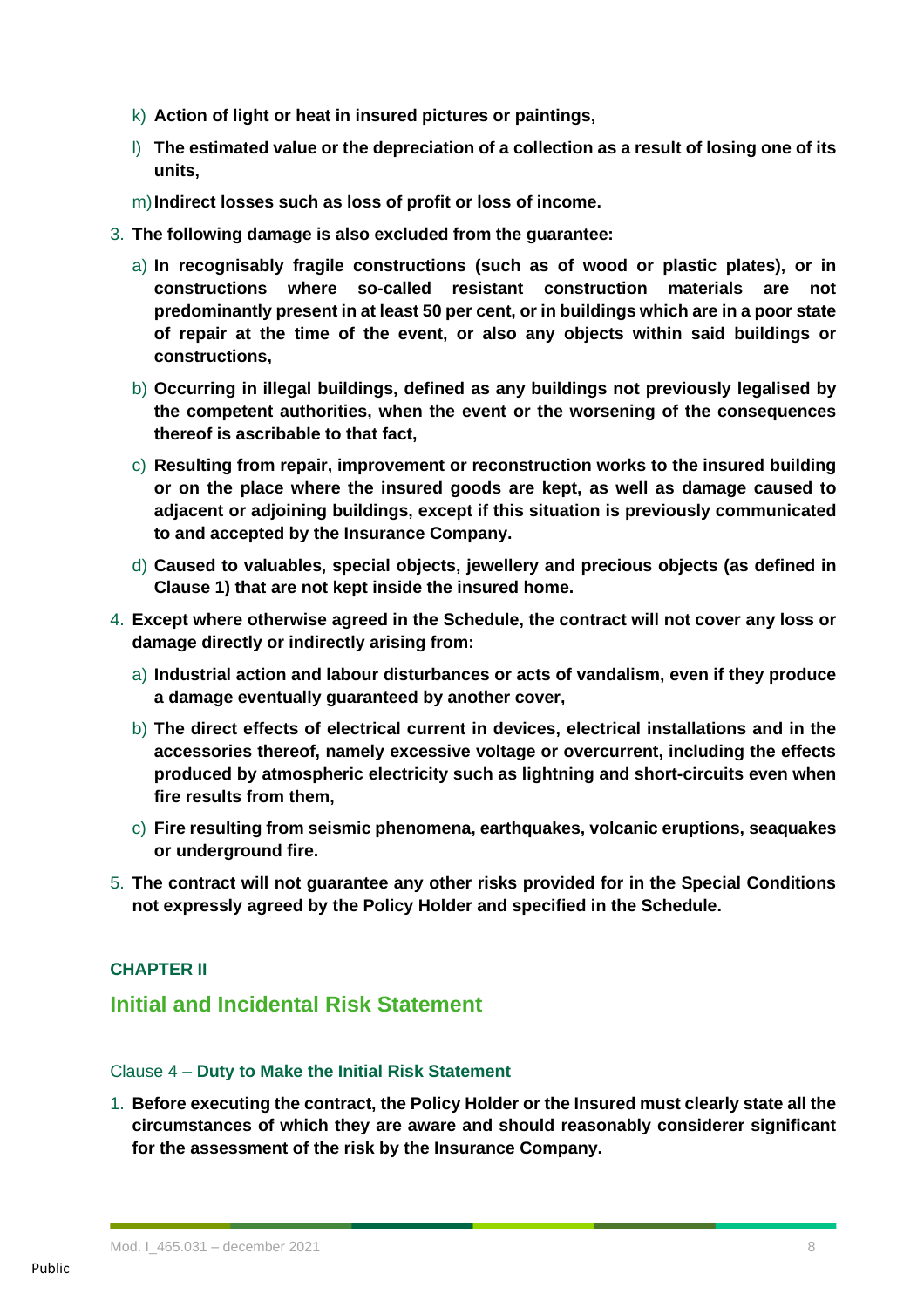- 2. **The provision in the above paragraph 1 is also applicable to circumstances not required to be mentioned in the questionnaire which may or may not be supplied by the Insurance Company for the purpose.**
- 3. **Except in case of fraudulent misstatement by the Policy Holder or the Insured for the purpose of obtaining an advantage, the Insurance Company having accepted the contract will not be entitled to avail itself:**
	- a) **From an omission to answer a question of the questionnaire,**
	- b) **From an imprecise answer to a question formulated in too generic terms,**
	- c) **From an evident inconsistency or contradiction in the answers to the questionnaire,**
	- d) **From a statement that the representative of the Insurance Company knew to be untrue, or from an omission of which the representative was aware at the time of executing the contract,**
	- e) **From circumstances of which the Insurance Company was aware, particularly if publicly known.**
	- f) **Before the execution of the contract, the Insurance Company must provide to the potential Policy Holder or Insured all clarifications about the duty referred to in paragraph 1 above, as well as about the consequences of not complying therewith, under the penalty of becoming publicly liable under the law.**

#### Clause 5 – **Fraudulent Non-compliance with the Duty to Make the Initial Risk Statement**

- 1. **In case of fraudulent non-compliance with the duty referred to in paragraph 1 of Clause 4 above, the contract is voidable by means of a notice sent by the Insurance Company to the Policy Holder.**
- 2. **Where no claim has arisen, the notice referred to in paragraph 1 must be sent within three (3) months from the Insurance Company becoming aware of said non-compliance.**
- 3. **The Insurance Company will not be under any obligation to cover a claim arising before the Insurance Company became aware of the fraudulent non-compliance referred to in paragraph 1, or during the period provided in paragraph 2, and the general provisions of the law on voidance will be applicable.**
- 4. **The Insurance Company will be entitled to the premium due up to the end of the period referred to in paragraph 2, except if the Insurance Company or its representative has concurred in the fact through fraud or gross negligence.**
- 5. **In case of fraud by the Policy Holder or by the Insured with the intent of securing an advantage, the premium will be due up to the end of the contract.**

#### Clause 6 –**Negligent Non-compliance with the Duty to Make the Initial Risk Statement**

1. **In case of negligent non-compliance with the duty referred to in paragraph 1 of Clause 4 above, the Insurance Company will be entitled, by means of a notice sent (by the Insurance Company) to the Policy Holder within three months of becoming aware of the fact:**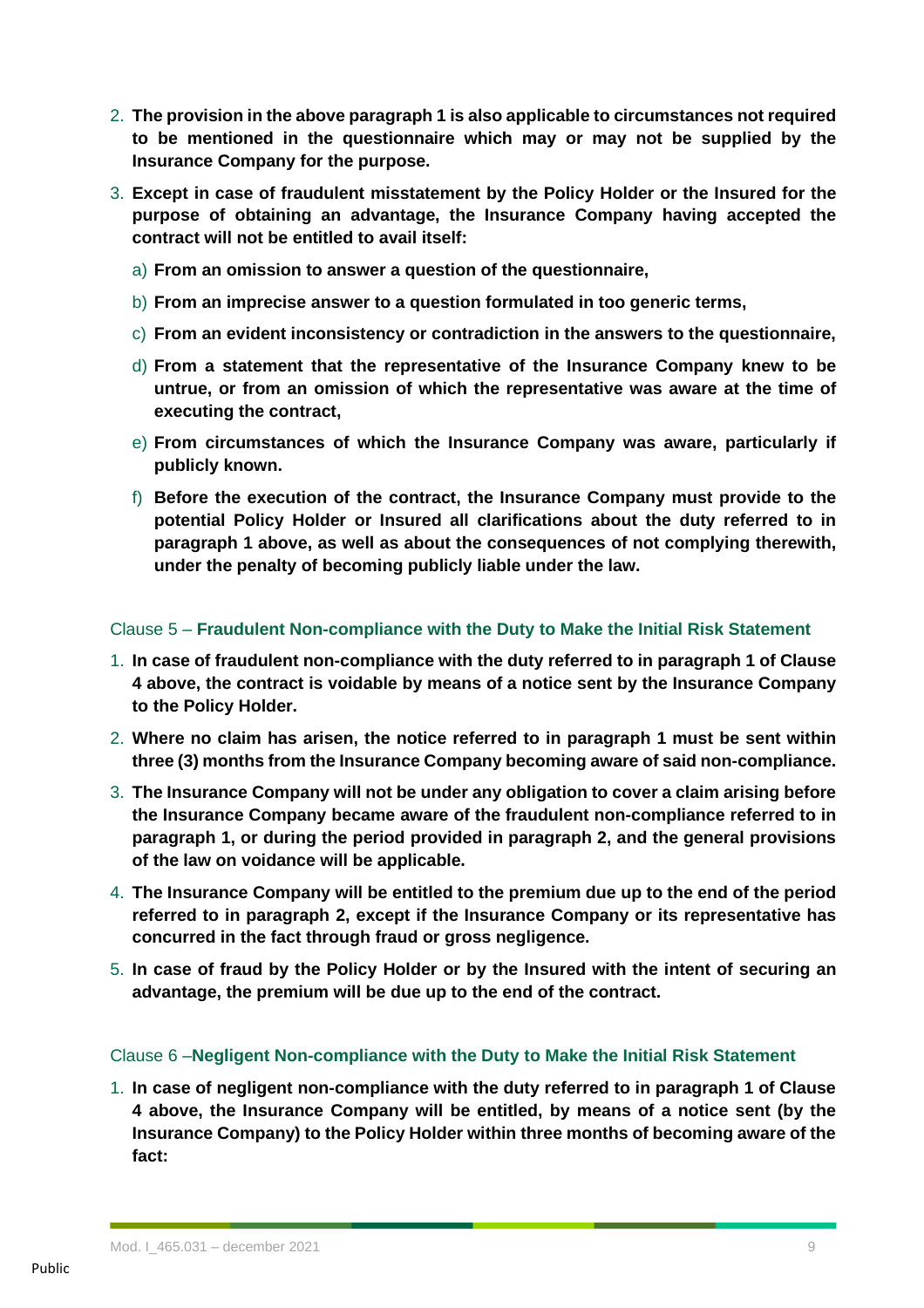- a) **To propose a change to the contract and to give a period of at least fourteen (14) days for the acceptance thereof or, if admissible, for receiving a counterproposal,**
- b) **To cancel the contract by providing evidence that the Insurance Company does not, in any circumstance, execute contracts to cover the risks relating to the omitted or misstated fact.**
- 2. **The contract will cease to be effective thirty (30) days after the notice of cancellation is sent or twenty (20) days after the reception by the Policy Holder of the proposal of change if the Policy Holder fails to reply or rejects it.**
- 3. **In the case referred to in paragraph 2, the premium will be returned** *pro rata temporis* **taking into account the cover provided.**
- 4. **If, before the cancellation or modification of the contract, a claim arises and the verification or the consequences thereof have been influenced by a fact in respect of which there were negligent omissions or misstatements:**
	- a) **The Insurance Company will cover the claim in the proportion of the difference between the premium paid and the premium that would otherwise be payable at the time of execution of the contract if the omitted or misstated fact had been known,**
	- b) **Having demonstrated that in no circumstance the contract would have been executed if the omitted or misstated fact was known to the Insurance Company, the claim will not be covered and the Insurance Company's sole obligation will be to return the premium.**

#### Clause 7 –**Risk Increase**

- 1. **The Policy Holder or the Insured are required to communicate to the Insurance Company, during the course of the contract and within fourteen (14) days from becoming aware of them, the existence of any circumstances likely to increase the risk and that - if known to the Insurance Company at the time of the execution of the contract, would likely have influenced the will of the Insurance Company to enter into the contract or the conditions of the contract.**
- 2. **Within thirty (30) days of being informed of the risk increase, the Insurance Company will be entitled:**
	- a) **To submit a proposal to change the contract to the Policy Holder who will have an equal period either to accept or to reject the change. At the end of said period without a reply from the Policy Holder, the proposed change will be deemed to be tacitly approved, or**
	- b) **To cancel the contract by demonstrating that in no circumstance the Insurance Company executes contracts with the characteristics resulting from that risk increase.**
	- c) **The cancellation of the contract will become effective fifteen (15) days from the date of the notice of cancellation, as provided in paragraph 2 b) above.**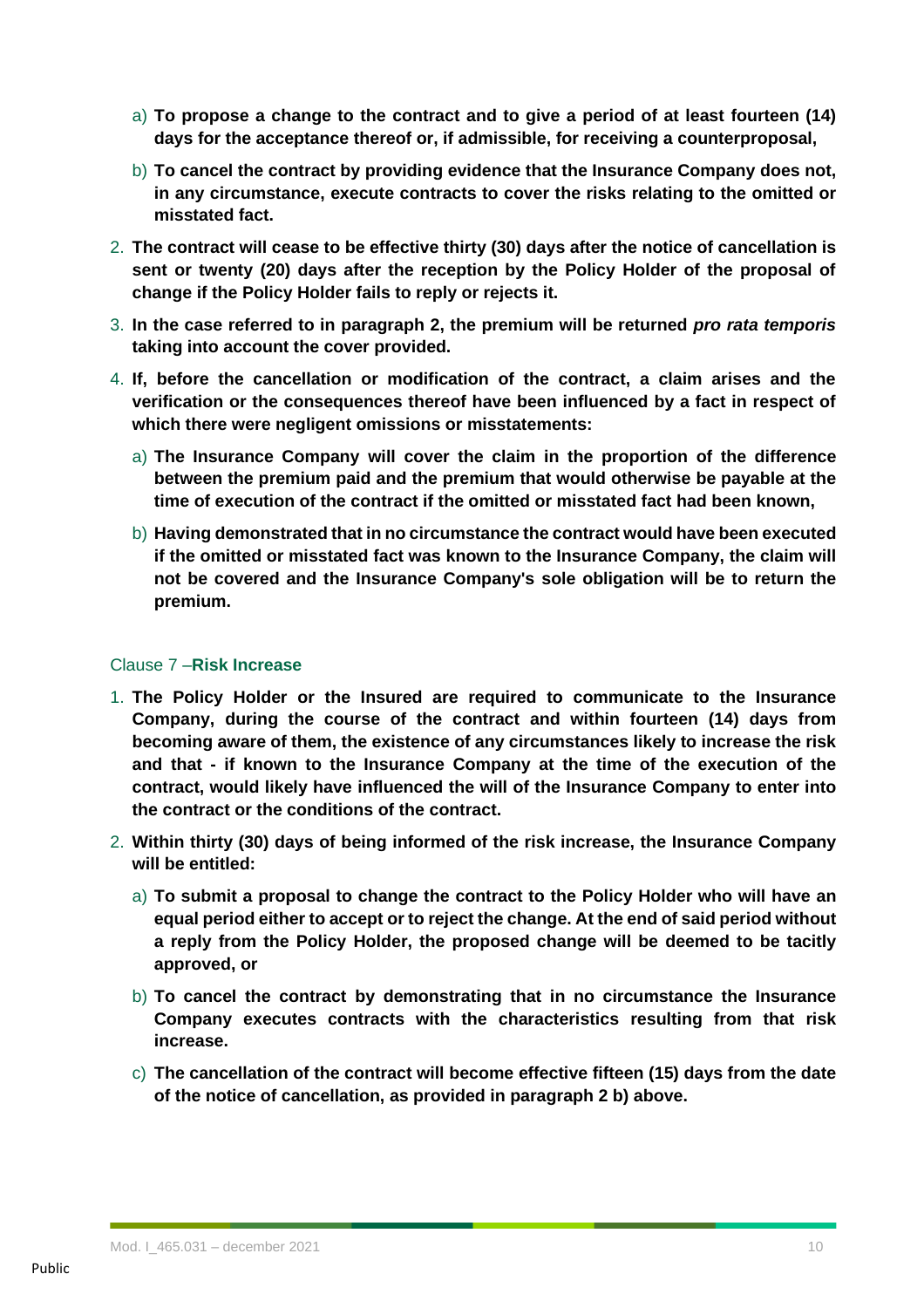#### Clause 8 – **Claim and Risk Increase**

- 1. **If, before the cancellation or the change of the contract as provided in Clause 7, a claim arises, the verification or consequence of which is influenced by the increased risk, the Insurance Company will be entitled:**
	- a) **Either to cover the risk and provide the benefits/compensation, provided the increased risk was correctly and timely communicated before the occurrence of the claim or before the end of the period provided in paragraph 1 of Clause 7, or**
	- b) **To partially cover the risk and reduce the benefits/compensation in a proportion equal to the difference between the premium effectively received and the premium that would otherwise be due in respect of the actual risk, if the risk increase was not correctly and timely communicated before the occurrence of the claim, or**
	- c) **To refuse cover in the event of fraudulent behaviour on the part of the Policy Holder or of the Insured with the purpose of securing an advantage. In this case, the Insurance Company will retain the right to receive the premiums due.**
- 2. **In the situation provided in paragraph 1 a) and b), if the risk increase is ascribable to the Policy Holder or to the Insured, the Insurance Company will not be required to pay the benefit if the Insurance Company demonstrates that in no circumstance the Insurance Company executes contracts with the characteristics resulting from that risk increase.**

#### **CHAPTER III**

# **Payment and Changes to Premiums**

#### Clause 9 – **Payment of Premiums**

- 1. Except if agreed otherwise, the initial premium, or the first instalment thereof is due and payable on the date of execution of the contract.
- 2. The following instalments of the initial premium, the premium of the subsequent annuities and the successive instalments will be due on the dates provided in the contract.
- 3. The calculated portion of a variable premium and, if any, the portion of the premium corresponding to changes in the contract are due on the dates indicated on the notices of payment.

#### Clause 10 – **Cover**

The cover of the risks is conditional upon the previous payment of the premium.

#### Clause 11 – **Notice of Payment of Premiums**

1. During the course of the contract, the Insurance Company will inform the Policy Holder about the amount payable and about the manner and place of payment, by giving at least thirty-day (30) written notice of payment in respect of the date when the premium or the instalment becomes due.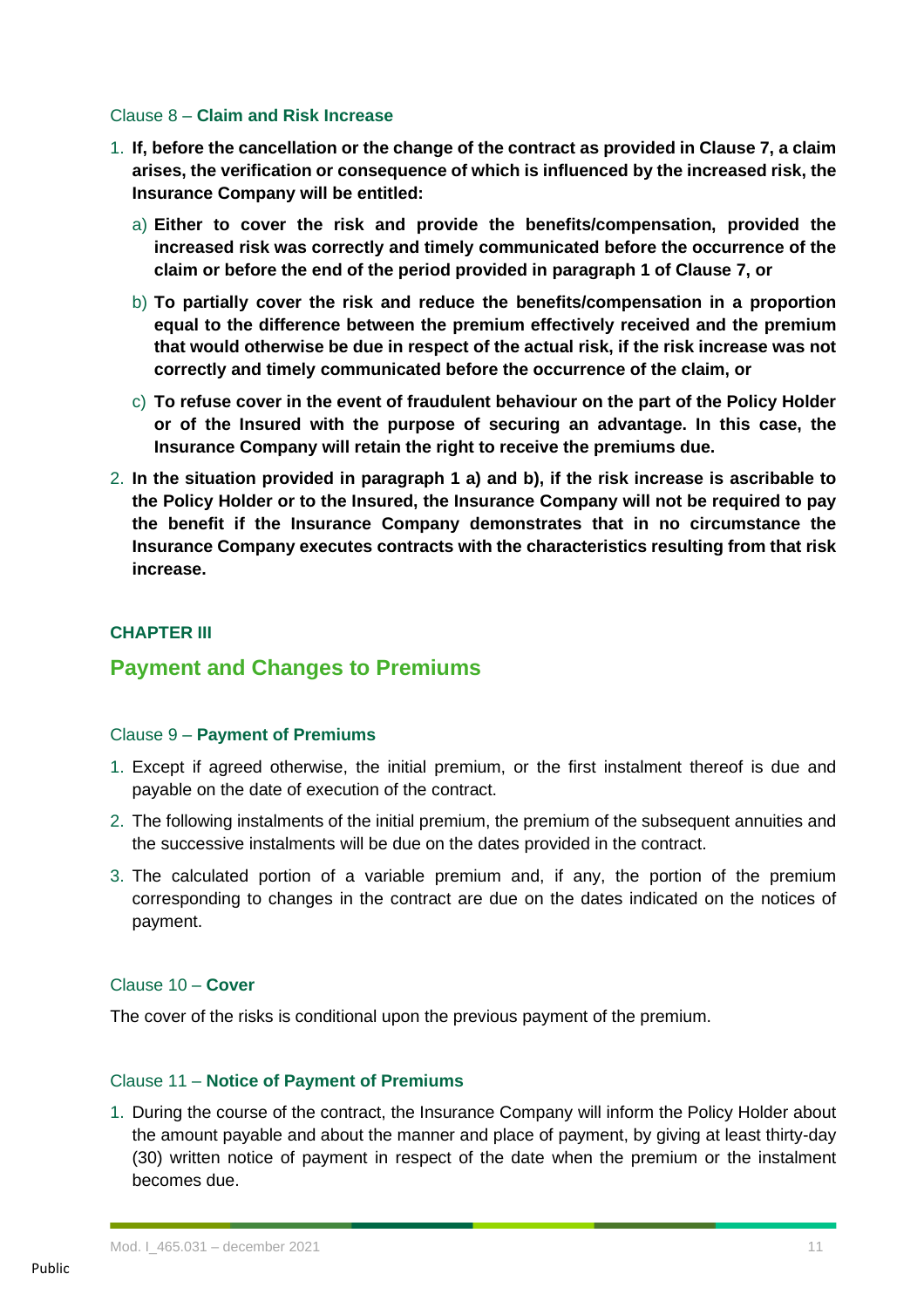- 2. The notice will indicate, in a legible manner, the consequences of the lack of payment of the premium or of the instalment.
- 3. In insurance contracts providing for the payment of the premium in instalments with a periodicity equal to or less than three (3) months and where the contractual documentation indicates the due dates and the amounts payable of the successive instalments of the premium, as well as the consequences of a lack of payment, the Insurance Company may choose not to send the notice provided in paragraph 1. In this case, however, the Insurance Company will be required to evidence that the Insurance Company issued and that the Policy Holder received and accepted said contractual documentation.

## Clause 12 – **Lack of Payment of Premiums**

- 1. Failure to pay the initial premium or the first instalment thereof on the date it becomes due will determine the immediate cancellation of the contract, effective on the date of execution thereof.
- 2. The lack of payment of the premium of subsequent annuities or of the first instalment thereof on the date it becomes due will preclude the prorogation of the contract.
- 3. The lack of payment will determine the automatic cancellation of the contract on the due date of:
	- a) An instalment of the premium during the course of an annuity,
	- b) An additional premium resulting from a change to the contract based on a risk increase.
- 4. Failure to pay up to due date, an additional premium resulting from a change to the contract will make the change ineffective and the contract will continue with the conditions that were in force before the change, unless said continuation proves impossible, a case in which the contract will be deemed to be terminated on the date the unpaid premium fell due.
- 5. Where the contract provides for the existence of protected rights in respect of Third Parties or of Mortgage Creditors, duly identified in the Schedule, in the case of failure to pay the premium the Insurance Company will be entitled to grant them the possibility of replacing the Policy Holder in respect of said payment, provided payment is made within a maximum period of thirty (30) days after becoming due and payable.
- 6. In the case provided in paragraph 5 above, the payment of the premium will reinstate the contract as per the initially agreed conditions, but no claim occurring between the due date and the date the premium was effectively paid will be settled.

#### Clause 13 – **Change of Premiums**

Where there is no change in the risk, any change to the premium applicable to the contract may only be implemented on the commencement date of the next annuity.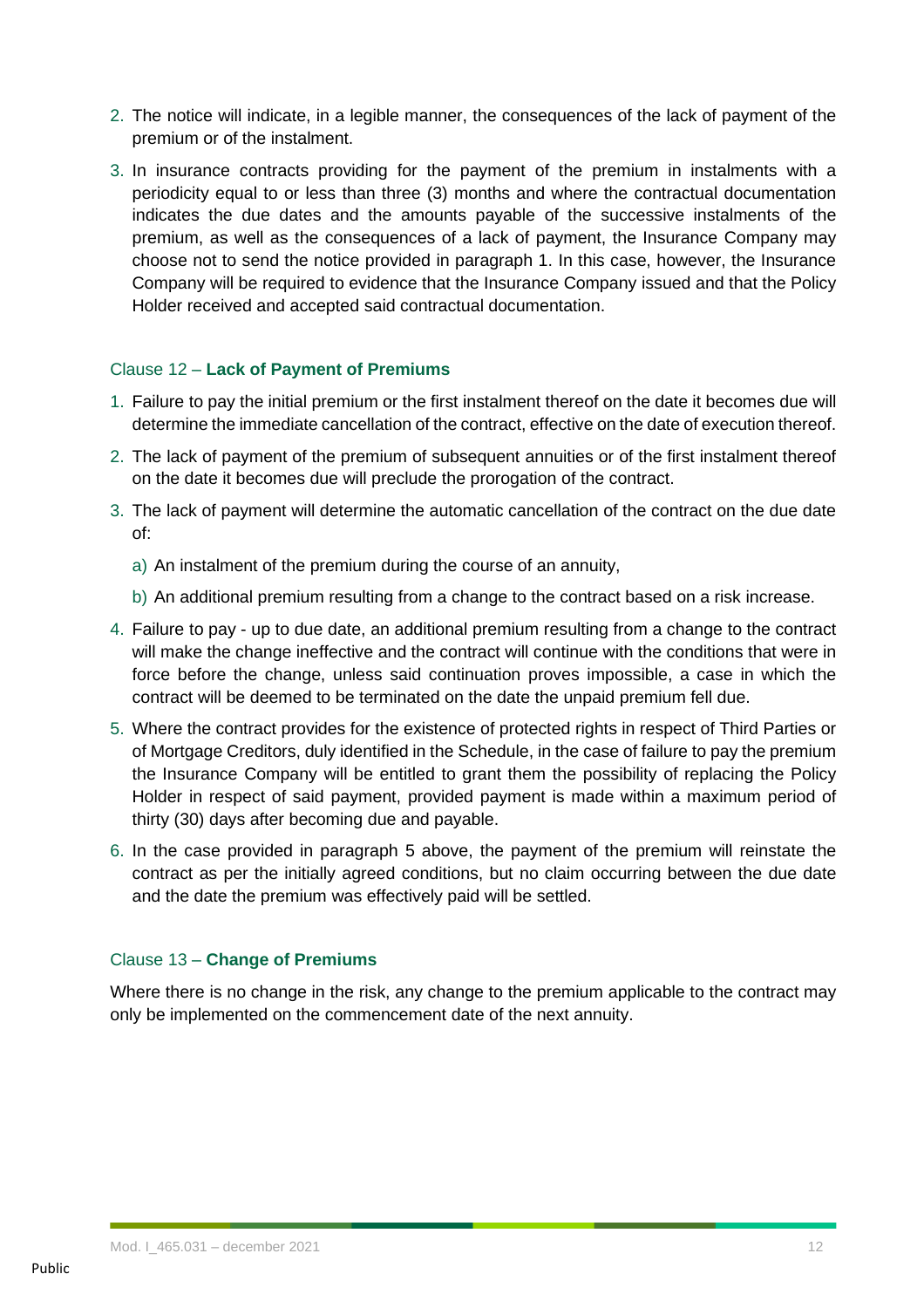## **CHAPTER IV**

# **Commencement, Effectiveness, Duration and Cancellation of the Contract**

### Clause 14 – **Commencement and Effectiveness**

- 1. The date and time when the cover of the risks becomes effective are indicated in the Schedule of the Policy, dependent on the condition provided for in clause 10.
- 2. The provision in paragraph 1 is also applicable to the commencement of the contract if different from the start of cover of the risks.

#### Clause 15 – **Duration**

- 1. **The duration of the contract is indicated in the Schedule of the Policy, which may be a fixed period (temporary insurance) or an annual period that may be renewed for successive one-year periods.**
- 2. **The effects of the contract cease at midnight of the last day of its period.**
- 3. **The renewal provided in paragraph 1 will not take place if any of the parties gives at least thirty-day (30) written notice of cancellation in respect to the renewal date or if the Policy Holder fails to pay the premium.**

#### Clause 16 – **Cancellation of the Contract**

- 1. **The contract may be cancelled by any of the parties, at any time, for a just cause, by registered post.**
- 2. **The Insurance Company may invoke the occurrence of successive claims in the annuity as a relevant cause for the purpose stated in paragraph 1.**
- 3. **The value of the premium to be returned to the Policy Holder in the event of early cancellation of the contract is calculated in proportion with the period of time that would otherwise elapse between the date of cessation of the cover and the end of the contract, except if otherwise agreed between the parties for a valid cause, such as the guarantee of the technical separation between the price of annual insurance and the price of temporary insurance.**
- 4. **The cancellation of the contract will become effective at midnight of the day of cancellation.**
- 5. **If the Policy Holder is not the Insured, the Insurance Company must notify the Insured of the cancellation of the contract as soon as possible, up to twenty (20) days after the non-renewal or cancellation thereof.**
- 6. **The cancellation of the contract will become effective fifteen (15) days from the date when the notice of cancellation is sent, as provided for in the preceding paragraphs.**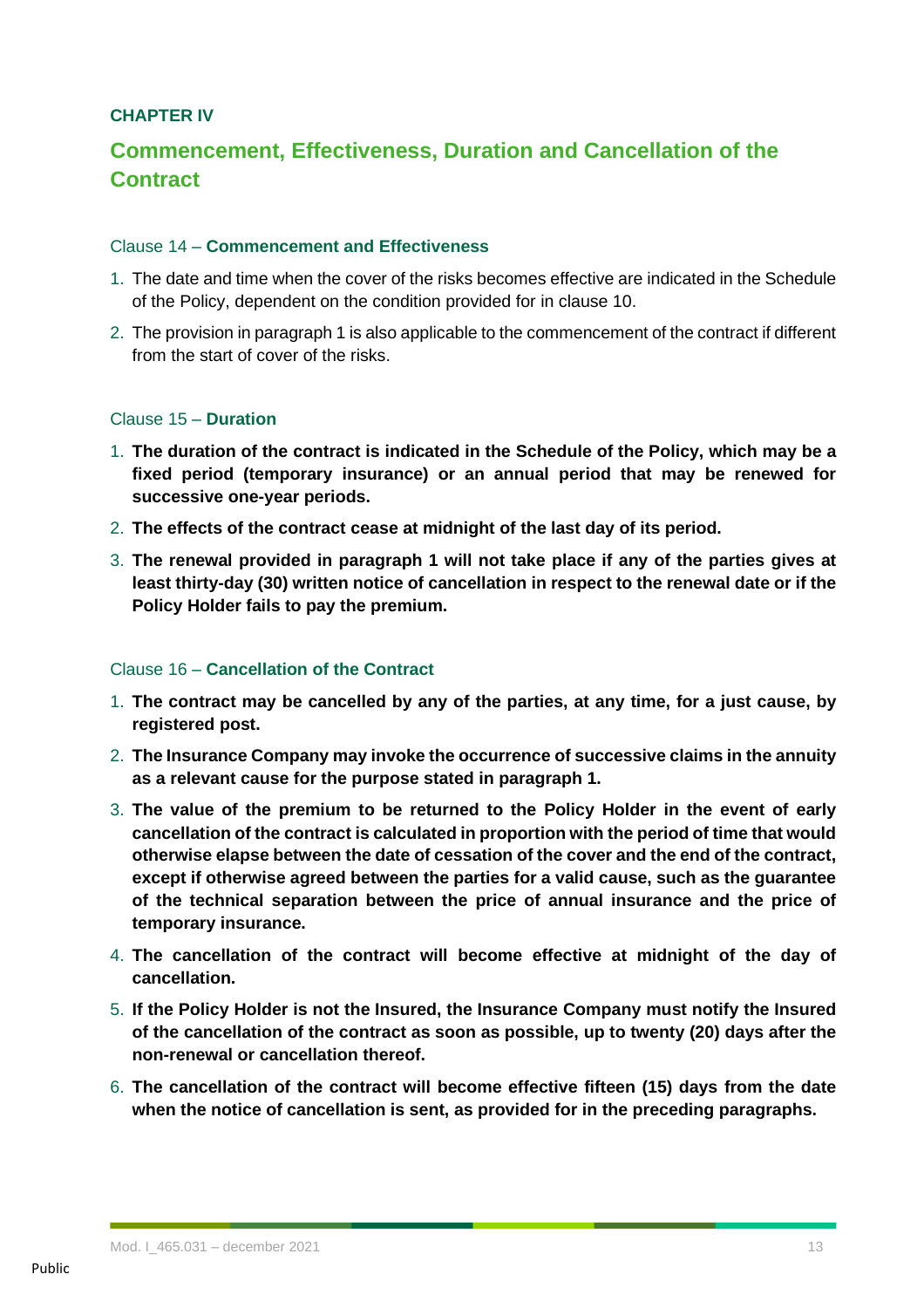### Clause 17 – **Transfer of Title over the Insured Good or of the Insured Interest**

- 1. Except where otherwise provided for, in the case of transfer of title over the insured good or of the interest of the Insured in it, the obligation of the Insurance Company unto the new owner or interest holder shall be dependent upon notice of transfer being given to the Insurance Company either by the Policy Holder, or by the Insured or by their legal representatives, without prejudice to the risk increase provisions contained in the law.
- 2. If the transfer of title over the insured property or of the insured interest arises from the death of the Insured, the responsibility of the Insurance Company will remain in respect of the heirs as long as the premiums continue to be paid.
- 3. In case of bankruptcy of the Policy Holder or of the Insured, the responsibility of the Insurance Company will remain in respect of the bankrupt's estate, under the same conditions, for a period of sixty (60) days.

After said period, the guarantee of the insurance contract will cease, except if the Insurance Company agrees to continue to afford the cover under an addendum to the contract or if the receiver agrees to continue to pay the premium.

## **CHAPTER V**

## **Main Benefit Provided by the Insurance Company**

#### Clause 18 – **Insured Amount**

- 1. **In the commencement and effectiveness of the contract, the responsibility for determining the insured amount always rests with the Policy Holder. However, regarding the insured property, the provisions in the following paragraphs should be taken into consideration.**
- 2. **The insured amount of the contract is determined accordingly to the declarations of the Policy Holder and in compliance with the following criteria:**
	- c) **CAPITAL OF THE BUILDING:** It shall correspond to the reconstruction cost thereof.

All the elements constituting or incorporated in the building by the owner or user with the owner's authorisation must be taken into account, as well as the proportional value of common areas.

When calculating the capital of the building, the value of the land is not taken into account.

In the case of buildings for expropriation or demolition, the capital shall correspond to the property's register value.

d) **CAPITAL OF MOVEABLE PROPERTY WITHIN THE CONTENTS:** It shall correspond to the insured amount underwritten by the Policy Holder and indicated in the Schedule of the Policy. The insured amount therein will be common to all insured moveable property, regardless of its nature, including the sub-limits of the compensations provided for Special Objects.

The value of the insured amount must correspond, both at the date of conclusion of the contract and at each moment of its duration: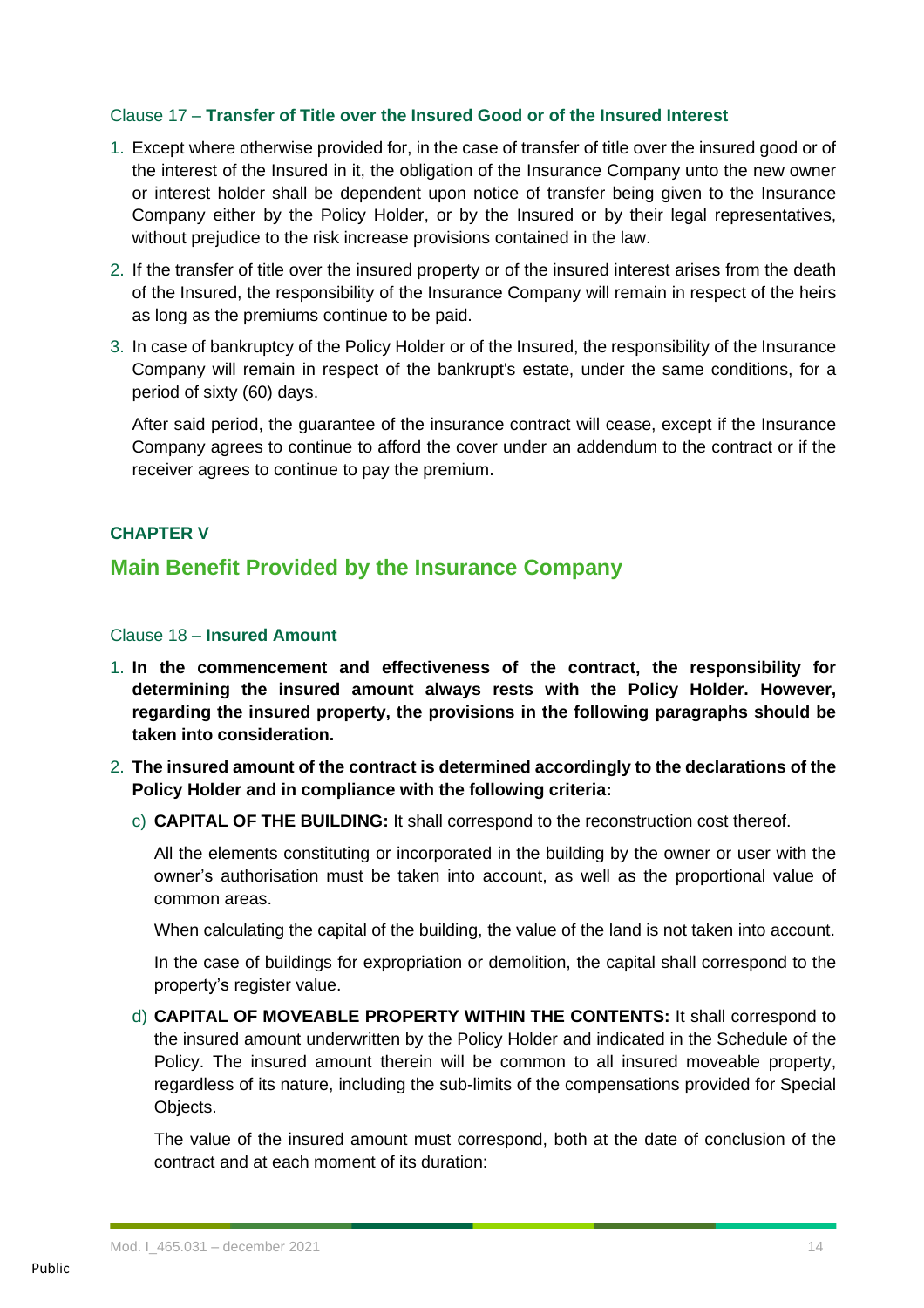#### i. **In case of Electronic Equipment and Computer Software:**

- − At the cost of replacement of the goods with their value as new; or
- − When identical new goods are no longer marketed, at the cost of new goods with similar features, capacity and performance; or
- − If the equipment is repairable, the costs necessary to restore the equipment to its original condition as immediately before the claim, plus assembly, disassembly and freight costs, as the case may be.
- ii. **In case of Art Objects, Antiques, Rarities and Historical Value Objects**, at their commercial value in the relevant market.
- iii. **In case of Furniture and Other Contents,** at the cost of replacement of the goods under the contract with equal or equivalent new goods, except in case of:
	- − Goods included in rented furnished homes, whose compensation shall be calculated based on their value as new, at the date of the claim, depreciated in function of the conservation status and wear and tear;
	- − Goods that have fell into disuse and are already technologically obsolete, which shall be compensated in function of their commercial value.
- iv. **In case of Special Objects that were not mentioned** or valued per unit, notwithstanding their actual value, if it is lower, the maximum insured amounts to be considered are those indicated in the Schedule;
- v. **In case of Panels, Covers, Sheets, Sheds, Greenhouses or Tunnels:**
	- − Regarding components manufactured with so-called non-resistant materials, at the cost as new of said components, depreciated by age, conservation status and wear and tear;
	- − Regarding components manufactured with so-called resistant materials, at the cost of replacement of said components with other new components or at the cost of reconstruction, if possible and less costly.
- 3. **Whenever there are new purchases of goods or enhancements, the Policy Holder shall be required to update the insured amount of the contract.**
- 4. **Where the cover of Seismic Phenomena is agreed in respect of either the insured amount of the Building or the insured amount of the moveable property, the Insured may take up a portion of the insured amount in accordance with the percentage agreed in the Schedule for the purpose.**
- 5. **OTHER INSURED AMOUNTS: Concerning the covers listed in the Special Conditions and to which the determination of insured amount of the contract does not apply, as defined in paragraph 1, the insured amounts will** be the ones indicated in the Schedule.

## Clause 19 – **Update of the Insured Amount**

**Under an express convention in the Schedule and under the terms thereof, the Policy Holder or the Insured and the Insurance Company may agree to an annual update, indexed or agreed, of the insured amounts.**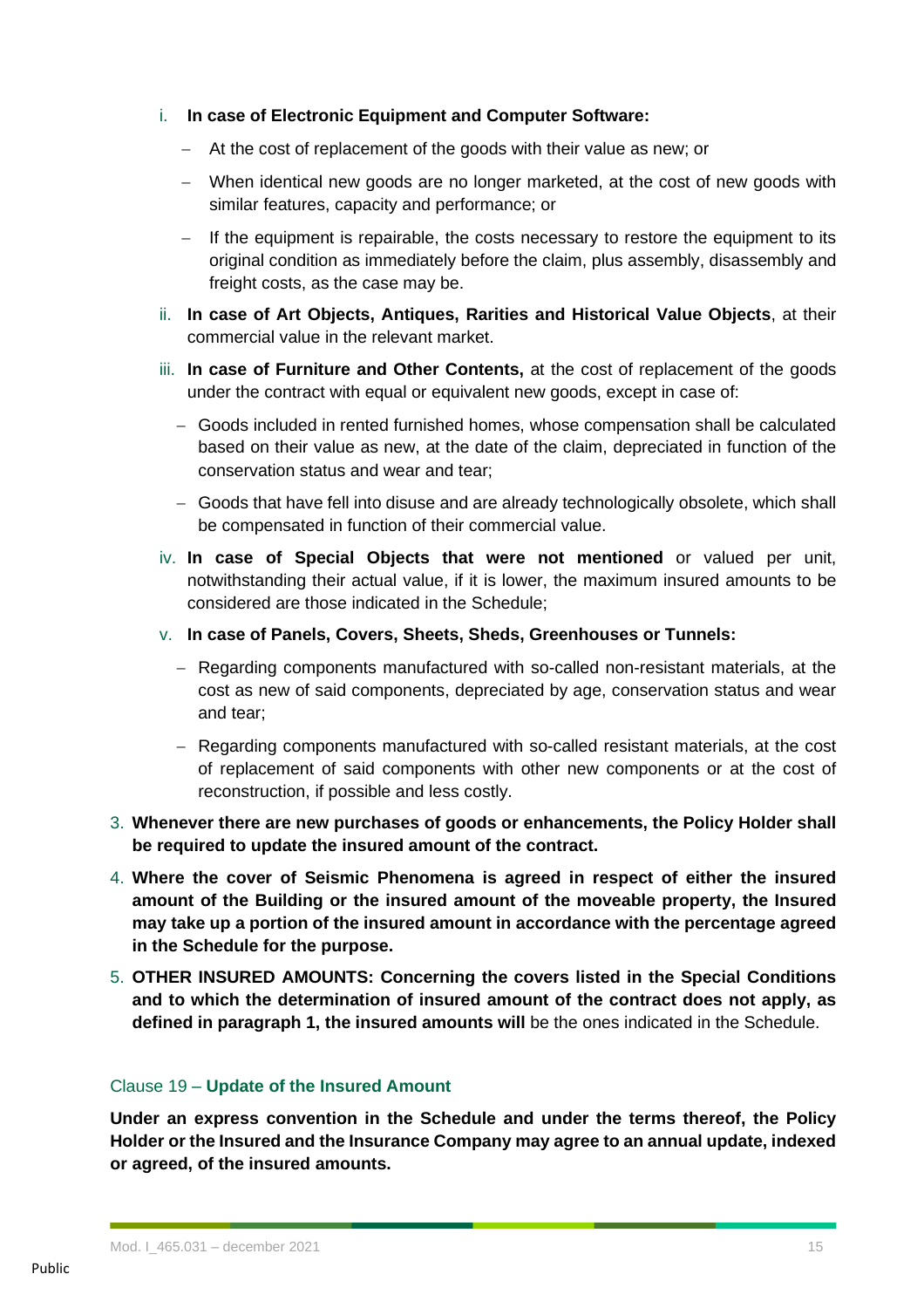#### Clause 20 – **Insufficient or Excessive Insured Amount**

- 1. **Except as agreed otherwise, if – at the time of the claim, the value insured under this Contract is less than the one determined as provided for in Clause 18 above, the Insurance Company will be liable only in that proportion, and the Policy Holder or the Insured will be liable for the remaining portion of the loss, as if s/he was the Insurance Company, except if the difference is equal to or lower than 15%.**
- 2. Upon the extension/renewal of the contract, the Insurance Company will inform the Policy Holder of the provisions contained in the preceding paragraph and in Clause 19, as well as of the insured value retained for compensation purposes in the event of total loss, and also about the criteria for the calculation thereof, under the penalty of not applying the proportional reduction provided in the preceding paragraph in accordance with the degree of noncompliance.
- 3. **Except where otherwise provided for, if the insured value under this Contract shall be at the time of the claim, greater than the one calculated as provided for in paragraph 2 of Clause 18 in respect of the insured Building, the compensation payable by the Insurance Company will not be greater than the cost of reconstruction or than the cadastral value as provided in said paragraphs.**
- 4. In the case provided for in the preceding paragraph, the Policy Holder or the Insured may always request the reduction of the contract which - where both parties are acting in good faith, shall determine the reimbursement of the excessive premiums paid during the two years preceding the reduction request, after the deduction of the proportionally calculated acquisition costs.
- 5. Where different goods are insured for separately designated values and amounts, the provisions in the above paragraphs shall apply to each individually, as if they were covered under different insurances.

#### Clause 21 – **Multiple Insurance Policies**

- 1. If the same risk regarding the same interest is guaranteed for an equal period by several Insurance Companies, the Policy Holder or the Insured must notify the Insurance Company as soon as they become aware of that fact, as well as when they are reporting a claim.
- 2. The fraudulent omission of the information provided for in paragraph 1 exonerates the Insurance Company of the obligation to pay benefits/compensation.
- 3. Claims within the scope of the contracts referred to in paragraph 1 may be compensated by any of the Insurance Companies, by choice of the Insured, within the limits of the respective obligation.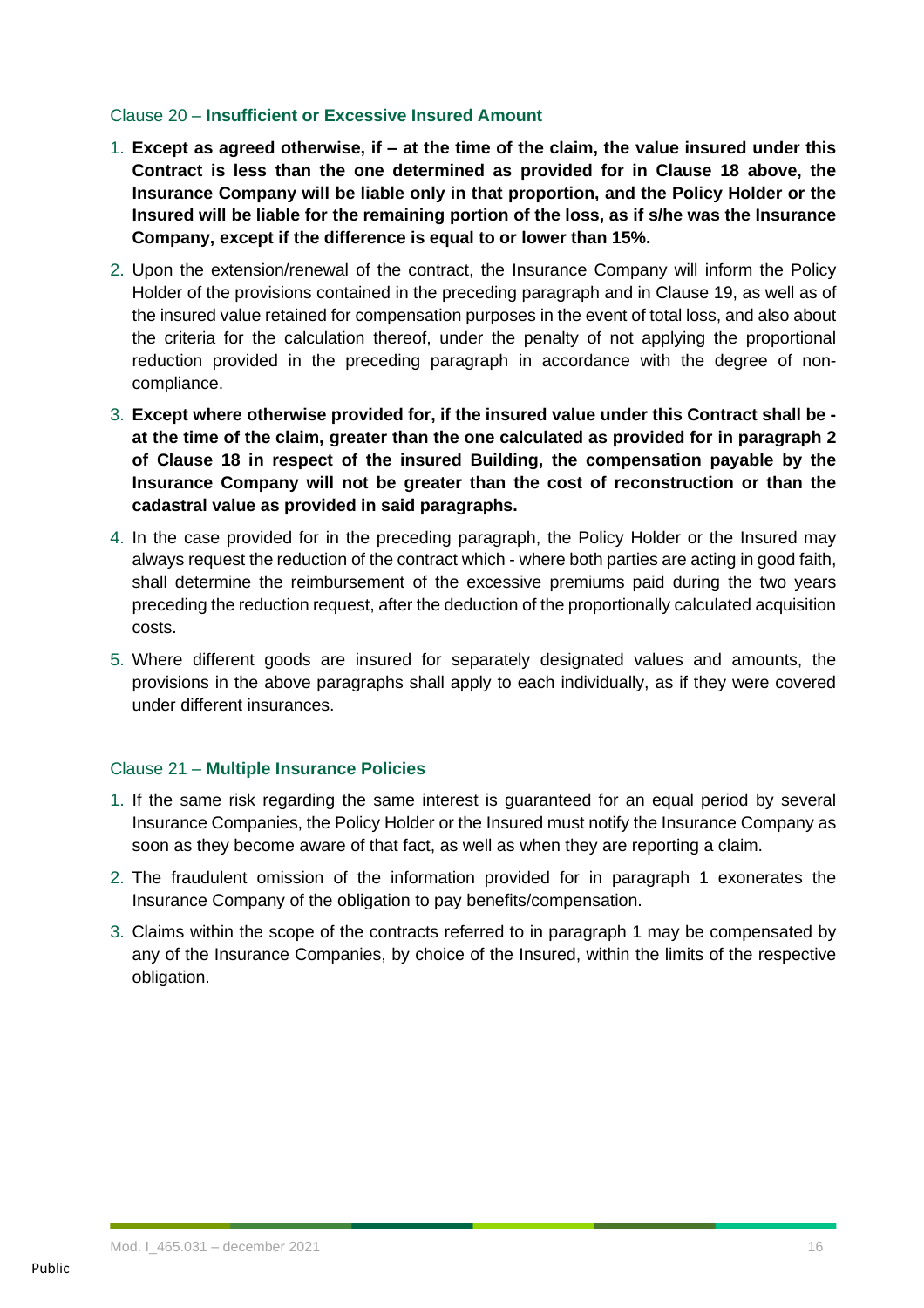## **CHAPTER VI**

# **Obligations and Rights of the Parties**

#### Clause 22 – **Obligations of the Policy Holder and of the Insured**

- 1. In case of an event giving rise to a claim covered by this Contract, the Policy Holder or the Insured undertake as follows:
	- a) **To report such claim to the Insurance Company, in writing, as early as possible and never later than eight (8) days from the occurrence thereof, or from the date they become aware of such occurrence, providing clarifications about the circumstances, the probable causes and the consequences of the claim,**
	- b) To make their best efforts to prevent or to circumscribe the consequences of the claim, which include, within reasonable terms, the non-removal or alteration, or the non-approval of removal or alteration, of any vestige of the event giving rise to a claim without the previous agreement of the Insurance Company, that is, the safekeeping and conservation of salvage,
	- c) To provide any information that the Insurance Company may require regarding the claim and the consequences thereof,
	- d) Not to hinder the subrogation right by the Insurance Company in the rights of the Insured against the third party responsible for the claim, resulting from the cover of the claim by the Insurance Company,
	- e) To comply with all safety provisions under the law, legal regulations or Clauses of this Contract.
- 2. The Policy Holder or the Insured also undertake:
	- a) Not to voluntarily aggravate the consequences of the claim, or intentionally hinder the salvaging of the insured goods,
	- b) Not to subtract, deny access to, hide or sell salvage,
	- c) Not to impede, hinder or not provide cooperation to the Insurance Company whilst the causes of the claim are being verified, or regarding the conservation, improvement and sale of salvage,
	- d) Not to exaggerate in bad faith the amount of the damage or indicate goods that were not damaged by the claim,
	- e) Not to resort to fraud, simulation, false statements or any other fraudulent means, as well as false documents to justify the claim,
	- f) Not to agree or pay any non-judicial indemnification, enter into compromises or advance the payment of any amount in the name of the Insurance Company,
	- g) As soon as possible, to file a complaint to the competent authorities about theft or robbery of which they were victims, providing the Insurance Company with the respective supporting document, in case the theft and robbery insurance has been subscribed,
	- h) To notify the Insurance Company, within the following 48 hours, of the recovery of the stolen or robbed property, in case the theft and robbery insurance has been subscribed.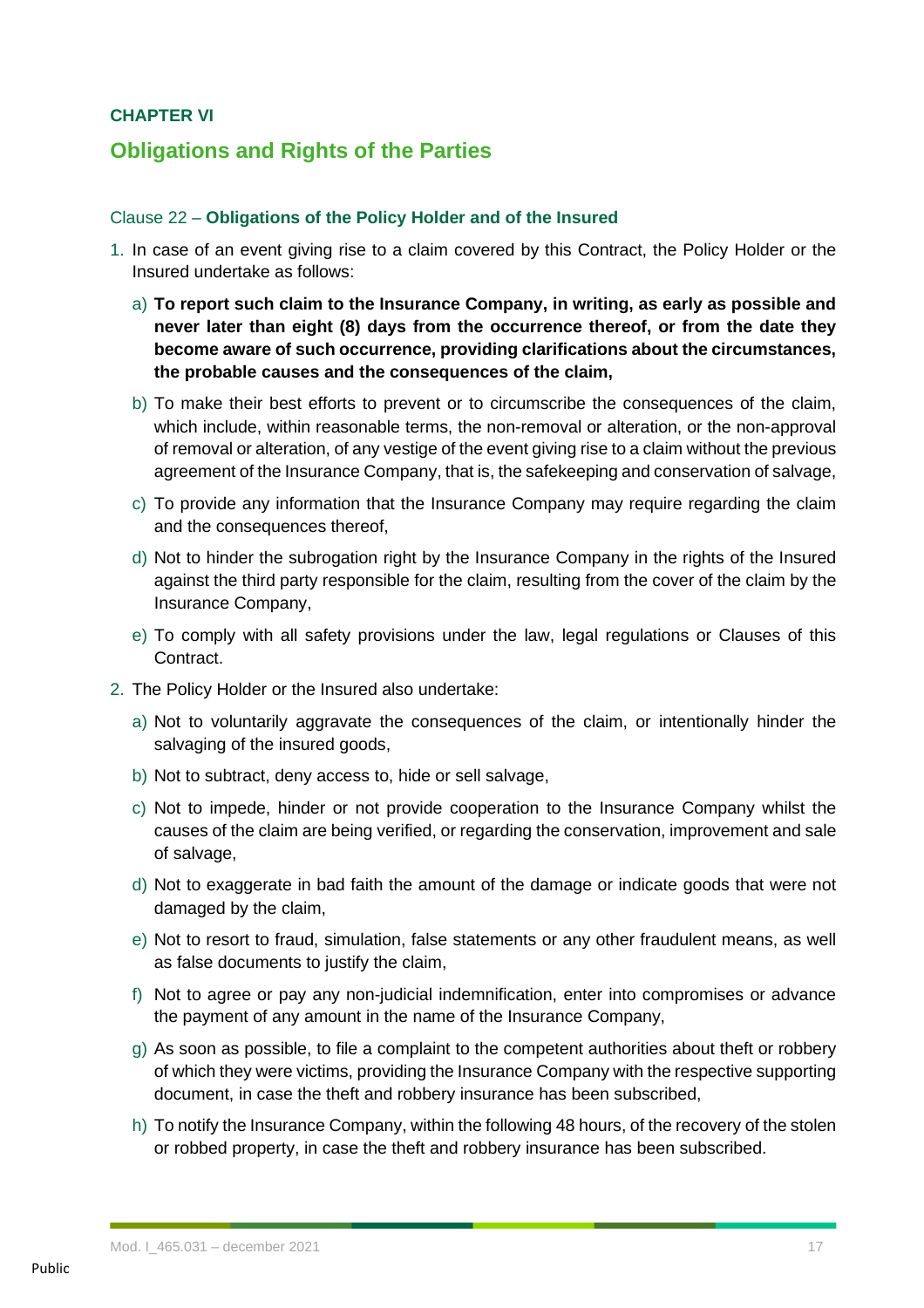- 3. Non-compliance with the provision in subparagraphs a) to c) of paragraph 1 will determine (except as provided in paragraph 4 below):
	- a) The decrease in the benefit paid by the Insurance Company taking into account the loss said non-compliance may cause,
	- b) The loss of cover in the event of fraud causing a significant loss to the Insurance Company.
- 4. In case of non-compliance with the provisions in paragraph 1 a) and c), the penalty provided in the above paragraph will not be applicable if the Insurance Company becomes aware of the claim by other means during the eight-day (8) period provided therein, or if the person obliged to report the claim reasonably proves that the s/he could not have made said communication at an earlier time.
- 5. Non-compliance with the provisions in paragraphs 1 and 2 will determine the liability by the non-compliant for losses and damage.

## Clause 23 –**Obligation of the Insurance Company to Pay for Expenses Incurred for Removing and Mitigating the Claim**

- 1. The Insurance Company will pay to the Policy Holder or to the Insured any expenses incurred for complying with the duty provided for in paragraph 1 b) of the preceding Clause, provided said expenses are reasonable and commensurate and even if the means used prove to be inefficient.
- 2. The expenses referred to in the above provision shall be paid by the Insurance Company before the claim settlement date, when requested by the Policy Holder or by the Insured, provided said reimbursement is not precluded by the circumstances and provided that the claim is covered by the insurance.
- 3. The value owed by the Insurance Company under paragraph 1 is deducted from the amount of the available insured value, except if it corresponds to expenses made in compliance with actual instructions given by the Insurance Company or if the autonomous cover thereof is provided under the contract.
- 4. In case of an insurance made for a value that is less than the value of the insured interest at the time of the claim, the payment to be made by the Insurance Company according to paragraph 1 will be reduced in the proportion of the interest covered and of the interests at risk, unless the expenses payable arise from compliance with actual instructions given by the Insurance Company or if the autonomous cover thereof is provided under the contract.
- 5. **The disbursement of expenses for the removal and mitigation of the claim, made with the prior agreement of the Insurance Company, shall not be construed as recognition of liability for the claim on the part of the Insurance Company.**

#### Clause 24 – **Inspection of the Place of the Risk**

1. The Insurance Company will be entitled to have an accredited and appointed representative inspect the insured goods and check if the contractual obligations were complied with. Any information requested to the Policy Holder or to the Insured must be provided.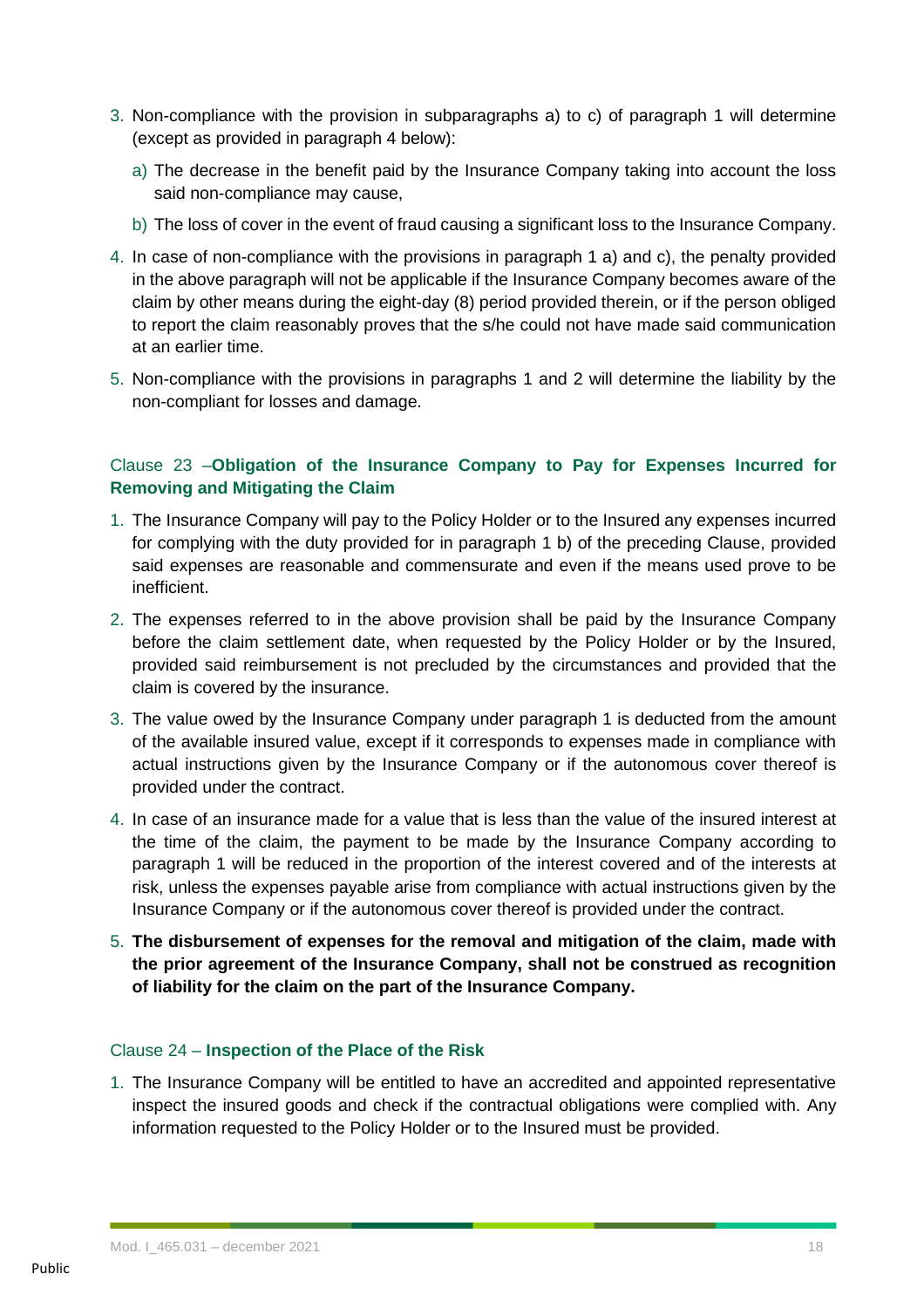In case the Policy Holder or the Insured or their representatives should refuse, without good reason, to authorise the Insurance Company to carry out the above procedures, the Insurance Company shall be entitled to cancel the contract for a just cause as provided for in Clause 16.

#### Clause 25 –**Obligations of the Insurance Company**

- 1. The inspections and expert reviews required to recognise the claim and to assess the damage must be conducted by the Insurance Company in a prompt and diligent manner, under the penalty of becoming liable for losses and damage.
- 2. The Insurance Company must pay the compensation, or authorise the repair/reconstruction, when the inspections and expert reviews required to recognise the claim and to set the amount of the damage are conducted, without prejudice to advance payments, whenever such payments are appropriate.
- 3. If within thirty (30) days after the procedures mentioned in paragraph 2 are conducted and no compensation has been paid or the repair/reconstruction has not been authorised, for unjustified cause or for a cause ascribable to the Insurance Company, interest at the statutory rate is due respectively regarding the amount of the compensation or the average costs at market value of the repair/reconstruction.

## **CHAPTER VII**

# **Processing of the Compensation or of the Repair/Reconstruction**

#### Clause 26 – **Determination of the Compensation or of the Repair/Reconstruction Value**

- 1. In the event of a claim, the assessment of the value of the insured property, as well as of the damage, is performed between the Insured and the Insurance Company, even if the Contract is effective in favour of third parties.
- 2. Except where otherwise provided for, the Insurance Company will not indemnify aggravation resulting from the repair/reconstruction costs of the insured buildings in consequence of alteration in the alignment or changes to be introduced in the characteristics of the construction thereof.
- 3. If the construction is to be carried out in the land belonging to a third party, it is hereby agreed that in the event of a claim, the compensation will be used directly for repairing or reconstructing the building on the same land.

Concerning improvements in buildings owned by the third parties made by Insured persons who are tenants or constructions made on land owned by third parties, if any, covered by the contract, the Insurance Company will pay for the damage withstood by said buildings if their reinstatement is possible. If reinstatement proves to be impossible due to the rescission of the lease by the landlord as a consequence of the claim, the compensation payable will be equal to the value that the destroyed materials would have in case of demolition.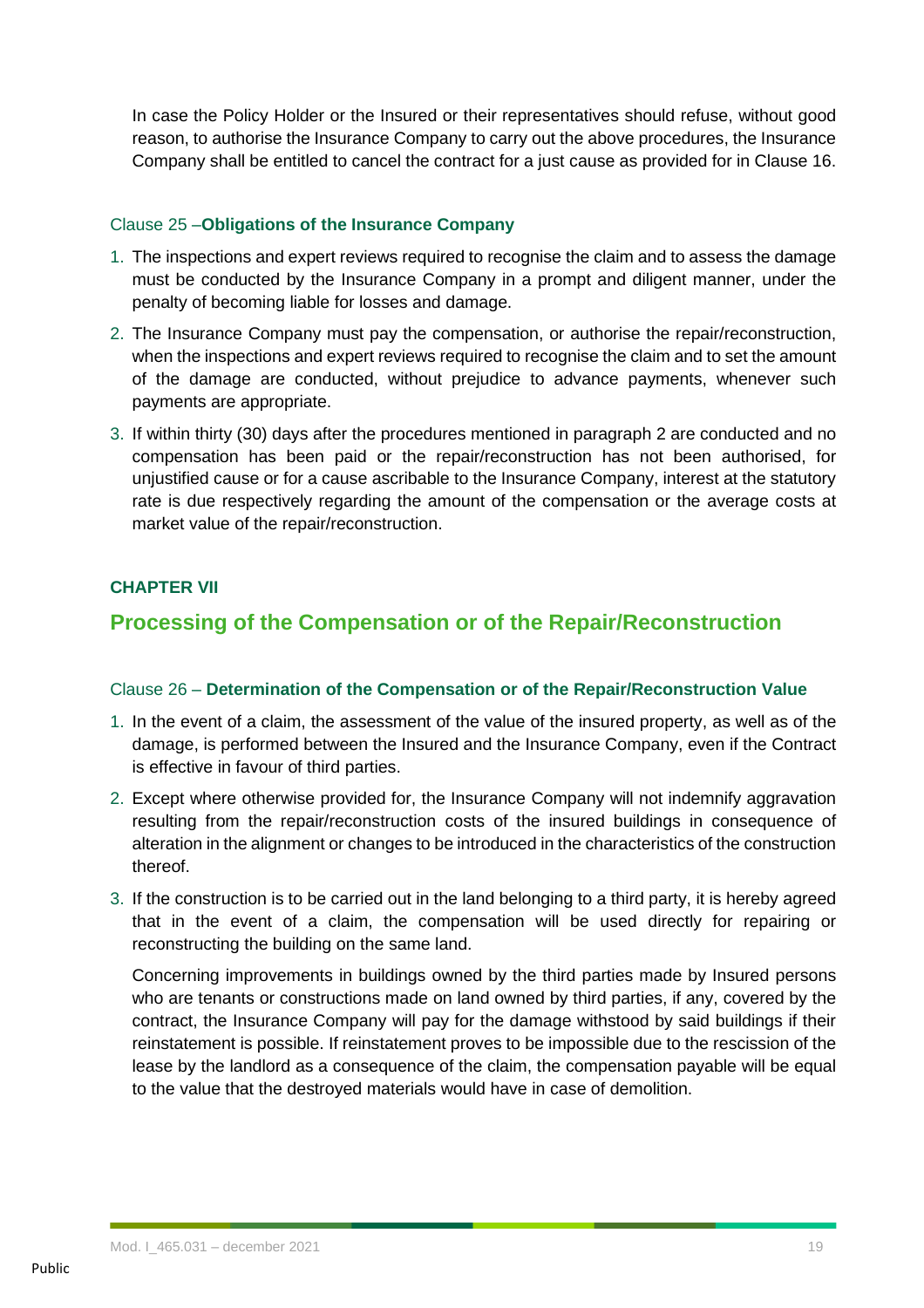#### Clause 27 - **Payment of Compensation**

- 1. The Insurance Company pays the compensation in cash whenever the replacement, reinstatement, repair or reconstruction of the insured property, whether destroyed or damaged, is not possible, does not fully repair the damage, or is excessively expensive to the debtor.
- 2. Where a compensation in money is not provided under the Contract, the Insured shall provide to the Insurance Company or to the person indicated by the Insurance Company all reasonable co-operation for the prompt reinstatement of the situation that existed before the claim, under the penalty of becoming liable for losses and damage.

#### Clause 28 - **Automatic Reduction of the Insured Amount**

Except where otherwise provided for, upon the occurrence of a claim, the insured amount will be automatically reduced during the period of the contract by the amount of the compensation without giving rise to the return of the premium.

#### Clause 29 - **Subrogation**

After paying the compensation, the Insurance Company will become subrogated to the rights, actions and resources of the Insured against third parties responsible for the claim.

The Insured will by all means necessary guarantee such rights, under the penalty of becoming liable for losses and damage if s/he hinders or brings prejudice to said rights.

#### Clause 30 - **Property Held in Usufruct**

The insurance of property held in usufruct is deemed to be for the common benefit of the owner and of the holder of the usufruct, even if it was taken up by each of them separately. Except if otherwise provided for in the Schedule, it will be deemed that both parties contributed to pay the premium.

In the event of a claim, compensation will be paid against a receipt jointly signed by both parties.

#### Clause 31 - **Mortgage Holders / Third Parties with Protected Rights**

- 1. Without prejudice to Clause 12, in case of cancellation or changes to the contract that may hinder the position of the Mortgage Holder / Third Parties with protected rights under the contract, the Insurance Company will notify them of such cancellation/changes within twenty (20) days.
- 2. Where compensation is paid to a Mortgage Holder or to a Privileged Creditor, the Insurance Company will be entitled to require, at the Insurance Company's sole discretion, that the payment will be made in a manner allowing the release of the debt in respect of the portion of the compensation paid.
- 3. Any situations of exception, nullity and other that may be opposed to the Insured under the contract or under the Law, will also be opposable to third parties that may benefit from this Contract.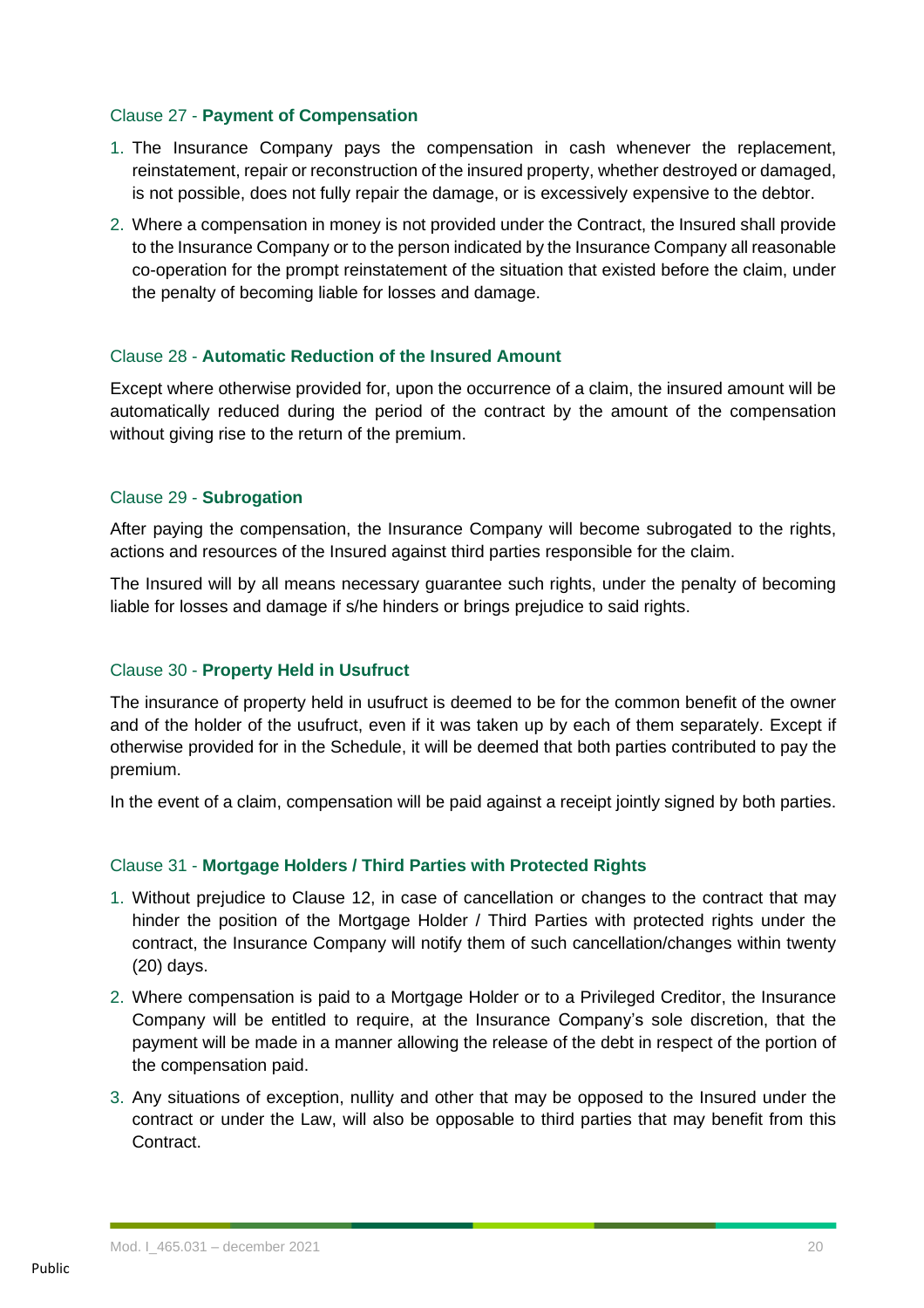## **CHAPTER VIII**

# **Sundry Provisions**

#### Clause 32 - **Intervention of an Insurance Intermediary**

- 1. No insurance intermediary shall be deemed to be authorised to execute or to cancel contracts, to undertake or to change contractual obligations or to validate additional declarations in the name of the Insurance Company, except as provided for in the paragraphs below.
- 2. Only insurance intermediaries specifically empowered, in writing, by the Insurance Company, will be entitled to execute or to change contractual undertakings or to validate additional declarations in the name of the Insurance Company.
- 3. Notwithstanding the absence of specific powers on the part of the insurance intermediary, the insurance contract will be deemed valid when there are ponderous motives, of an objective nature and taking into account the circumstance of the case, that justify the trust of the Policy Holder, acting in good-faith, in the legitimacy of the intermediary, provided the Insurance Company has also contributed to build the Policy Holder's trust.

#### Clause 33 - **Co-insurance**

If a risk covered by the contract is distributed by several Insurance Companies, it will be subject to the Standard Co-Insurance Clause.

#### Clause 34 - **Communications and Notices between the Parties**

- 1. **The communications and notices to be made by the Policy Holder or by the Insured under the Policy will be deemed valid and effective when sent to the registered office or to the branch of the Insurance Company as the case may be.**
- 2. **The communications and notices sent to the address of the Insurance Company's representative outside Portugal in respect of claims covered under this Policy, as provided in paragraph 1, will also be deemed valid and effective.**
- 3. **The communications provided in this Contract will be made in writing or made by another means leaving a permanent record.**
- 4. **The Insurance Company will be required to send the communications provided in this Contract only if the intended recipient thereof is duly identified in the contract and such communications will be considered as having been made if delivered to the address indicated in the policy.**

#### Clause 35 - **Territorial Scope**

Except where otherwise provided for in the Schedule, this Contract will only be effective with respect to events occurring in Portugal.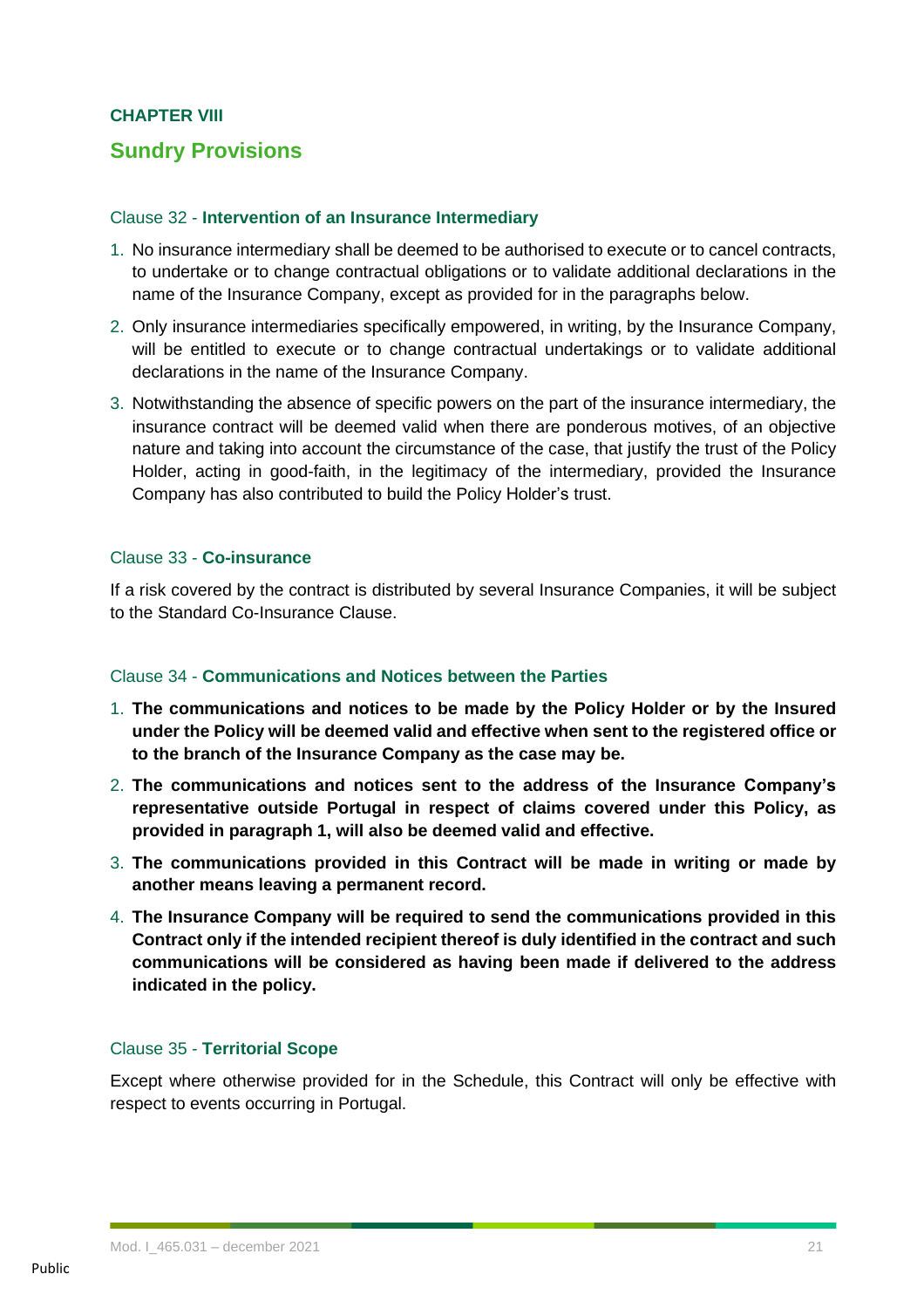#### Clause 36 - **Applicable Legislation and Arbitration**

- 1. The Contract will be governed by Portuguese Law.
- 2. Any complaints in respect of this Contract may be submitted to the Branches of the Insurance Company or through the Internet at www.tranquilidade.pt, as well as to *Autoridade de Supervisão de Seguros e Fundos de Pensões* (www.asf.com.pt).
- 3. Any disputes arising from or in connection with this Contract may be submitted to a court of arbiters, as provided for in the Law.

#### Clause 37 - **Venue**

The venue with jurisdiction to decide any disputes arising from or in connection with this Contract is the one determined by Civil Law.

#### Clause 38 – **International Sanctions and Counter-Terrorism Financing**

1. **Generali Seguros, S.A. is not obligated to underwrite any cover/risk, nor shall it be liable to pay any claim compensation, or to provide any service or benefit, to the extent that such underwriting, payment of claim compensation or provision of any benefit would expose the Insurer to any sanction, prohibition or restriction under the United Nations Resolutions, or any other economic or trade sanctions, laws or regulations of the European Union, the United States of America and/or Portugal.**

**For purposes of compulsory insurance, the above exclusion of liability only applies in cases where the sanctions are applicable to the Portuguese legal system.**

2. **In compliance with international and national standards, as well as good business practices, the Insurer reserves the right to refuse the insurance subscription form or to cancel, unilaterally, the policy and/or freeze the funds/assets if the Policyholder/Insured or any persons associated therewith are included in the international terrorist watch lists.**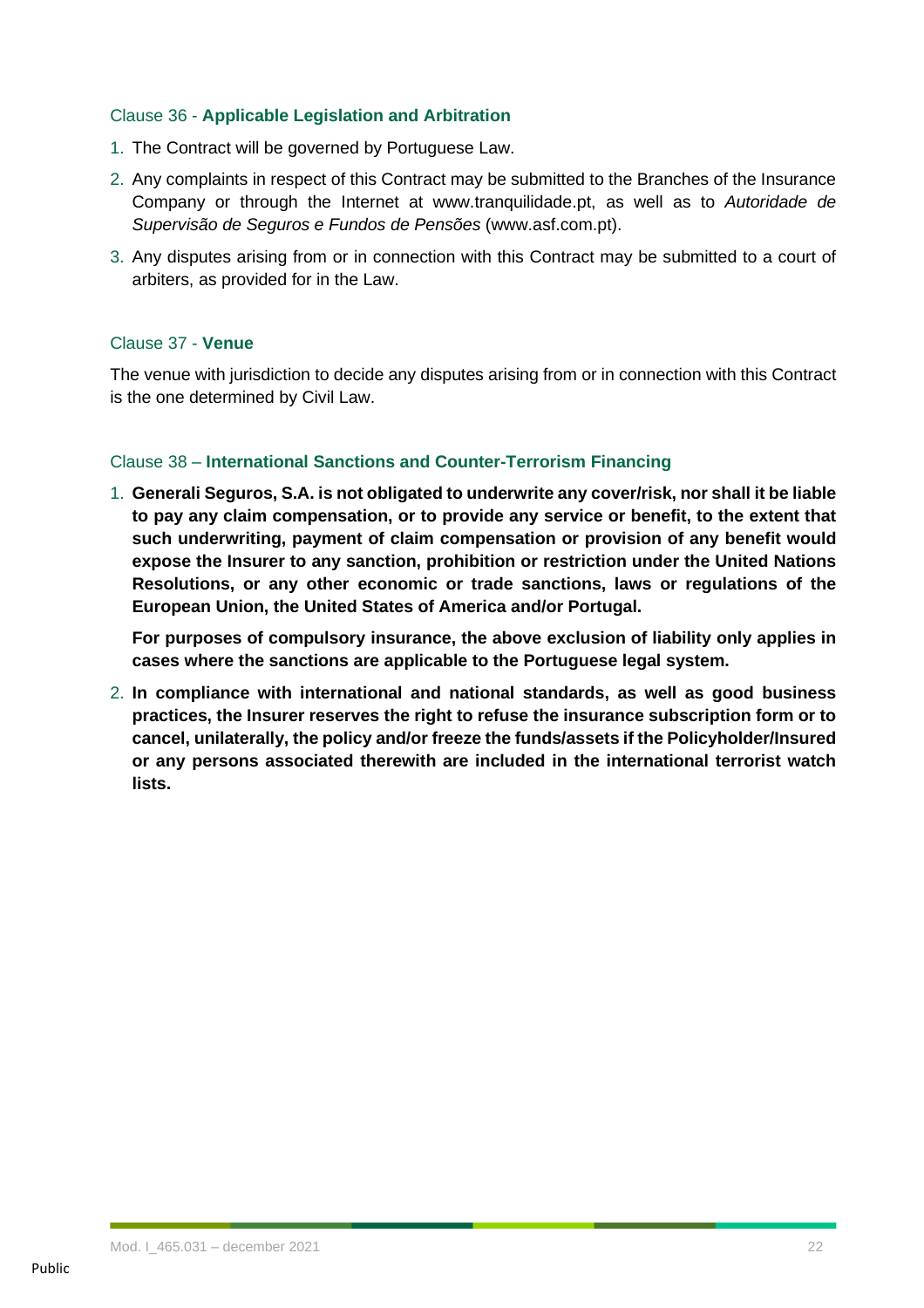## **SCHEDULE**

Where provided in the Schedule, the following Particular Clauses will apply to the contract:

## **INDEXED UPDATE OF INSURED AMOUNTS**

- 1. **Without prejudice to the provision in Clause 19 of the General Conditions, it is hereby expressly agreed that the value insured under this Contract in respect of the building, specified in the Schedule, shall be automatically updated upon each Annuity in accordance with the variation of the quarterly index published by the Autoridade de Supervisão de Seguros e Fundos de Pensões as per article 135(1) of the Legal Regulations governing Insurance Contracts, approved by Decree-Law no. 72/2008 of 16 April 2008.**
- 2. **The parties are entitled to agree in the Schedule on a shorter period than the Annuity for the update provided for in the previous paragraph.**
- 3. **The updated insured value - as indicated in the receipt of the premium, will correspond to the insured value mentioned in the Schedule multiplied by the factor resulting from the division of the Annuity Index by the Basic Index.**
- 4. **The premium reflects the updated amount under the terms of paragraph 3.**
- 5. **For the purposes of this Special Condition, the following expressions will have the meanings set forth below:**
	- a) **Basic Index: The index that corresponds to the commencement date of effectiveness of the policy or of the subscription of this cover, without prejudice to paragraph 8 of this Special Condition,**
	- b) **Annuity Index: The index corresponding to the commencement date of each annuity, under the terms of paragraph 7,**
	- c) **The basic index is mentioned in the Schedule of the contract, and the annuity index is mentioned in the receipt of the premium.**
- 6. **The indexes referred to in paragraph 5 are applied to each contract according to the following table:**

| <b>Commencement and annuity</b><br>of the policy | IE Index (Index of Buildings) published<br>by the A.S.F. on |
|--------------------------------------------------|-------------------------------------------------------------|
| 1 <sup>st</sup> Quarter of each year             | October of the previous year                                |
| 2 <sup>nd</sup> Quarter of each year             | January of the same year                                    |
| 3rd Quarter of each year                         | April of the same year                                      |
| 4 <sup>th</sup> Quarter of each year             | July of the same year                                       |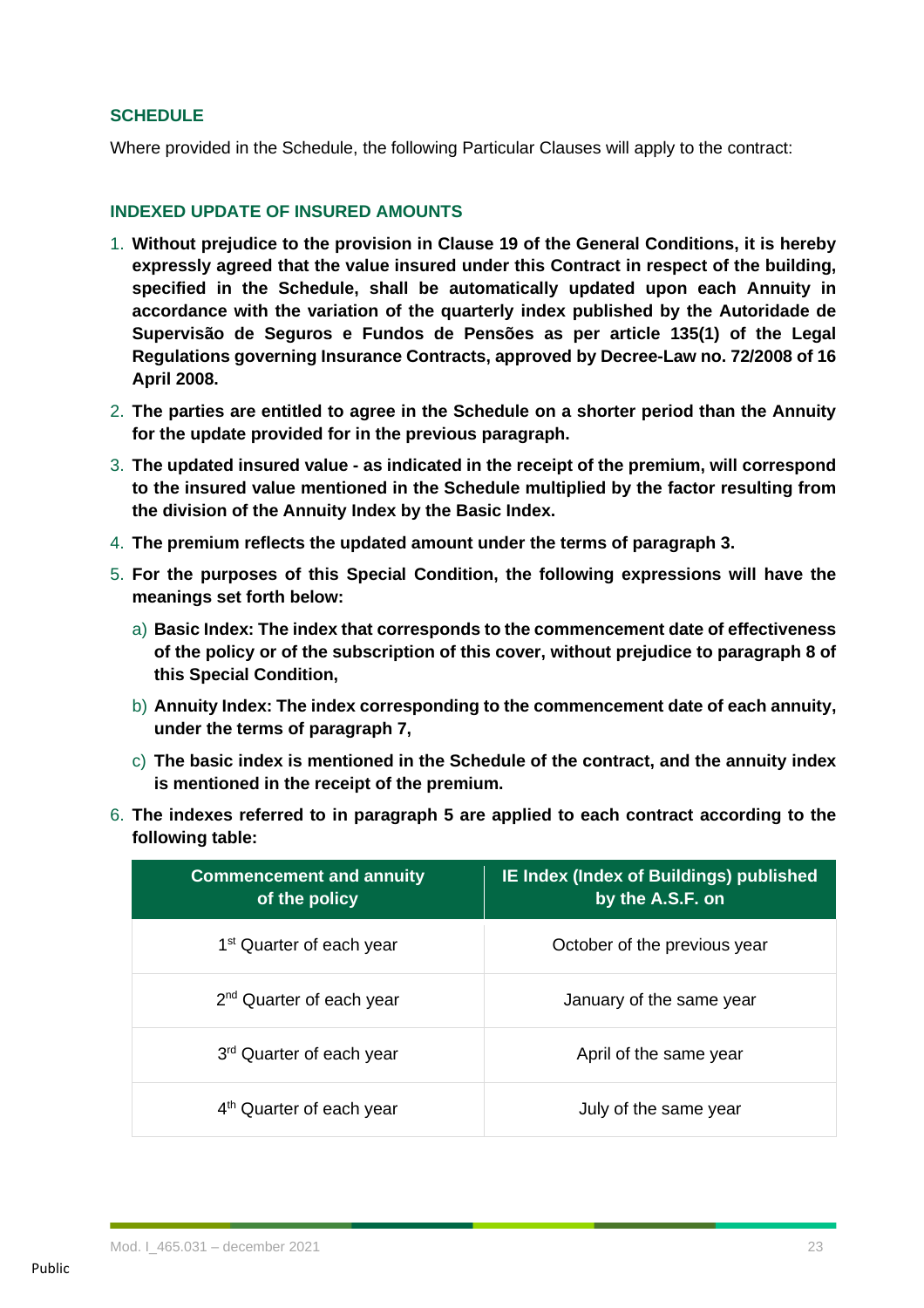- 7. **In case the Policy Holder shall request an increase of the insured value – either as a result of the revaluation of the insured goods, or of improvements or of the inclusion of new goods, the Basic Index indicated in the contract will be replaced by the index corresponding to the quarter where said change took place, as per the above table.**
- 8. **Except where otherwise provided for, in compliance with paragraphs 1 and 3, only the value of the insured building or of the insured proportion thereof shall be updated.**
- 9. **The provision in this Clause does not exempt the Policy Holder from revising the insured amount, either by revaluating the insured goods and improvements or by including new goods.**
- 10. In case of a claim and if the insured amount is equal to or above 85 per cent of the **reconstruction cost of the insured goods, the proportional rule provided in paragraph 1 of Clause 19 of the General Conditions will not apply.**
- 11. **The Policy Holder will be entitled to renounce the update provided for in this Special Condition, by notifying the Insurance Company at least sixty (60) days before the annual renewal date of the policy.**

## **CONVENTION ON THE UPDATE OF INSURED AMOUNTS**

- 1. **Without prejudice to the provisions in Clause 19 of the Standard General Conditions, it is hereby agreed that the insured amount guaranteed by this policy and provided for in the Schedule will be automatically updated on each annual renewal date, or other time frame provided for, in accordance with the percentage indicated in the Schedule.**
- 2. **The updated insured amount, applicable to the next annuity, or to the non-annual contractual period provided for, is indicated in the receipt of the corresponding premium.**
- 3. **The provision in this Clause does not exempt the Policy Holder from revising the insured amount, either by revaluating the insured goods and improvements or by including new goods.**
- 4. In case of a claim and if the insured amount is equal to or above 85 per cent of the **reconstruction cost of the insured goods, the proportional rule provided for in paragraph 1 of Clause 20 of the General Conditions will not apply.**
- 5. **The Policy Holder will be entitled to renounce the update provided for in this Special Condition by notifying the Insurance Company at least sixty (60) days before the annual renewal date of the policy.**

#### **STANDARD CO-INSURANCE CLAUSE**

- 1. **It is hereby established that this Contract is executed under Co-Insurance, meaning that the risk is underwritten by two or more insurance companies, called the Co-Insurers, one of which is the "leader", but not acting in solidum, under a single insurance Contract, with equal guarantees and periods and for a global premium.**
- 2. **This Contract comes under a single Policy, issued by the leader, and signed by all Co-Insurers, indicating the share or the percentage of the insured value that each Co-Insurer underwrites.**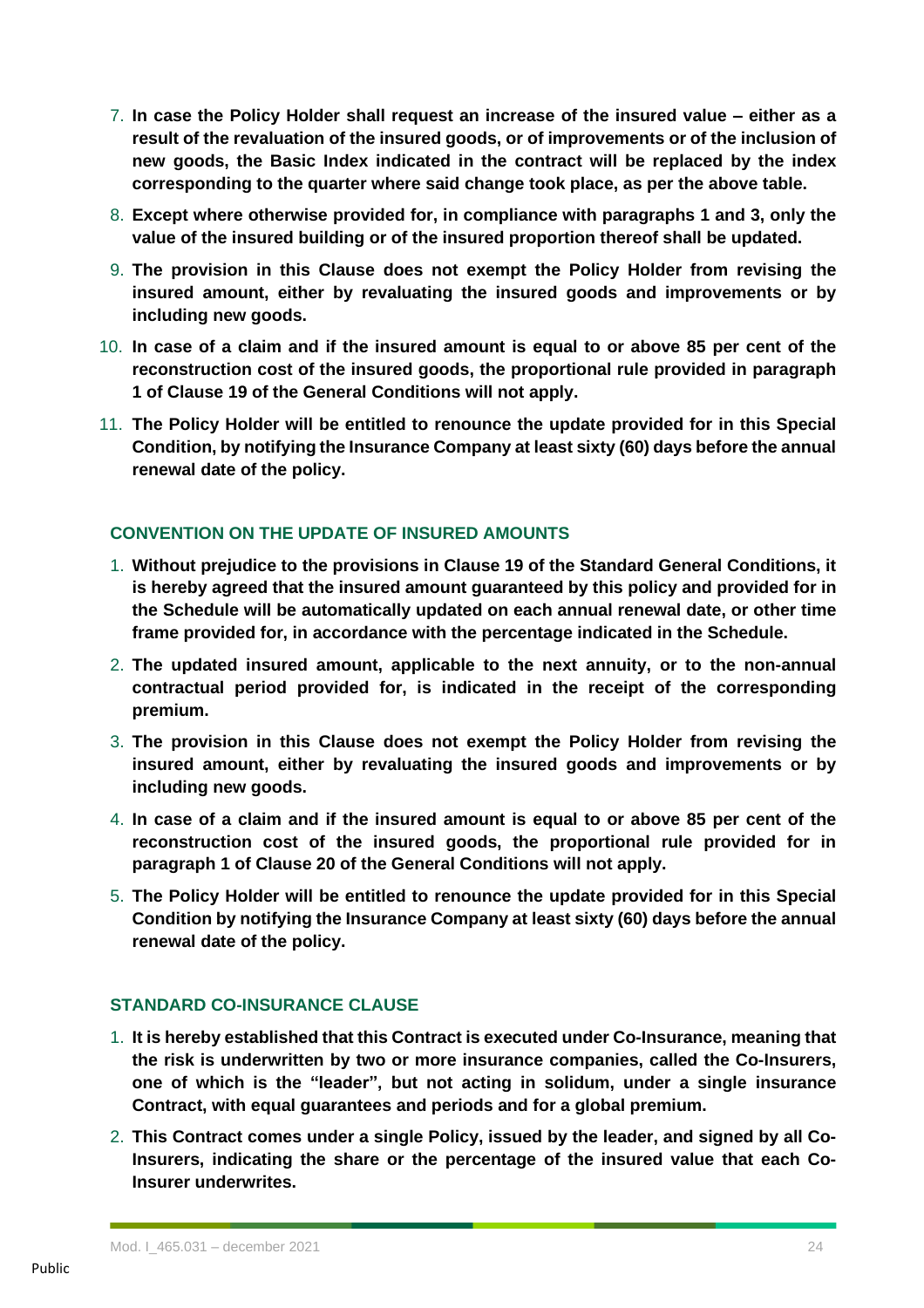- 3. **The leader will manage the Contract on its behalf and on the behalf of the Co-Insurers, and it will be responsible for the following:**
	- a) **Receive the statement of the risk to be insured from the Policy Holder as well as any subsequent statements indicating the increase or the decrease of that risk,**
	- b) **Review the risk and determine the conditions of the cover and the price thereof,**
	- c) **Issue the Policy, notwithstanding the fact that it may have to be signed by the other Co-Insurers,**
	- d) **Collect premiums and issue the correspondent receipts,**
	- e) **In case of failure to pay a premium or a fraction thereof, perform the actions provided for in Legal Framework of Insurance Contracts,**
	- f) **Receive claims and settle them,**
	- g) **Accept and propose the termination of the Contract.**
- 4. **The claims arising under this contract may be settled in any of the following manners, to be expressly provided for in the Schedule of the policy:**
	- a) **The leader will settle the entire claim on its behalf and on the behalf of the other coinsurers;**
	- b) **Each co-insurer will settle the portion of the claim corresponding to the share of the risk it guarantees or to the percentage of the insured amount covered.**
	- c) **The leader may be held liable unto the other Co-Insurers for losses arising from the failure to comply with the above functions, such facts not to cause a prejudice to the Insured.**

## **FUEL IN A PRIVATE GARAGE**

**Under this Particular Clause, and in respect to the eventual existence of fuel in a private garage, it is an express condition for the validity of this contract that the Insured shall not keep in his/her individual garage / box more than 100 litres of flammable fuel, further to the fuel contained in vehicle tanks.**

## **BUTANE AND/OR PROPANE GAS**

**Under this Particular Clause and in respect to the eventual existence of butane or propane gas in the insured building, it is an express condition that gas bottles should be kept in ventilated places and that the replacement thereof is always conducted under daylight or electric light conditions, far from any fire or flame.**

**Also in relation to the same fuel, the responsibility of the Insurance Company shall remain up to the limit of 130 kg at no additional premium.**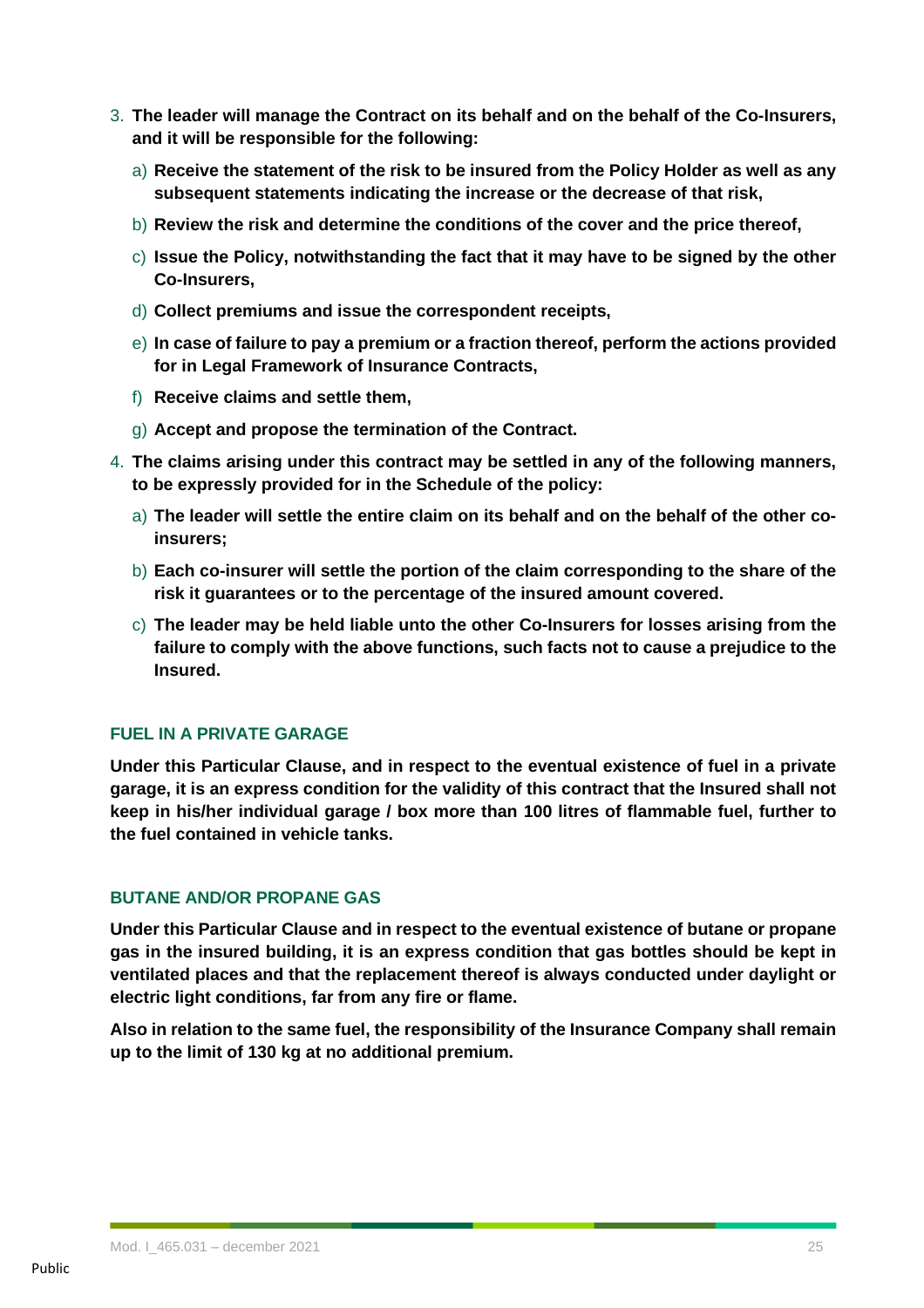## **SPECIAL CONDITIONS**

Where expressly provided for in the Schedule and up to the limits indicated therein, the following damage, losses and expenses specified in the Special Conditions will be guaranteed in an optional basis, as per Clause 2, paragraph 4, of the General Conditions.

The provisions in these Special Conditions - where applicable, shall apply in addition to the provisions in the General Conditions.

# **SERIOUS DAMAGES**

#### **STRIKERS' ACTION**

#### Single Clause - **Scope of Cover**

- 1. This Special Condition covers losses or damage directly caused to the insured goods arising from **Strikers' Action**.
- 2. The guarantee covers damage caused to the insured goods:
	- a) By persons involved in strikes or labour disturbances;
	- b) As a direct consequence of riots or public disorder resulting from strikers' action;
	- c) By any legal authority in respect of the occurrences provided in the above subparagraphs for the preservation and protection of people and property.

#### **ACTS OF VANDALISM**

#### Clause 1 - **Scope of Cover**

- 1. This Special Condition covers losses or damage directly caused to the insured goods arising from **Acts of Vandalism.**
- 2. The guarantee covers damage caused to the insured goods by:
	- a) Acts of vandalism, defined as acts damaging the insured goods and committed by the author thereof with the exclusive intent of inflicting such damage;
	- b) Actions of any legal authority in respect of the occurrence provided in the above subparagraph for the preservation and protection of people and property.

#### Clause 2 – **Exclusions**

**Without prejudice to the exclusions provided for in the General Conditions applicable to this cover, the following will not be guaranteed:**

- a) **Acts of terrorism, as defined in the Portuguese criminal legislation in force;**
- b) **Acts of sabotage, as defined in the Portuguese criminal legislation in force;**
- c) **Any losses or damage arising from demonstrations organised and specifically called to protest against any persons or institutions, as well as against the existing social and political order;**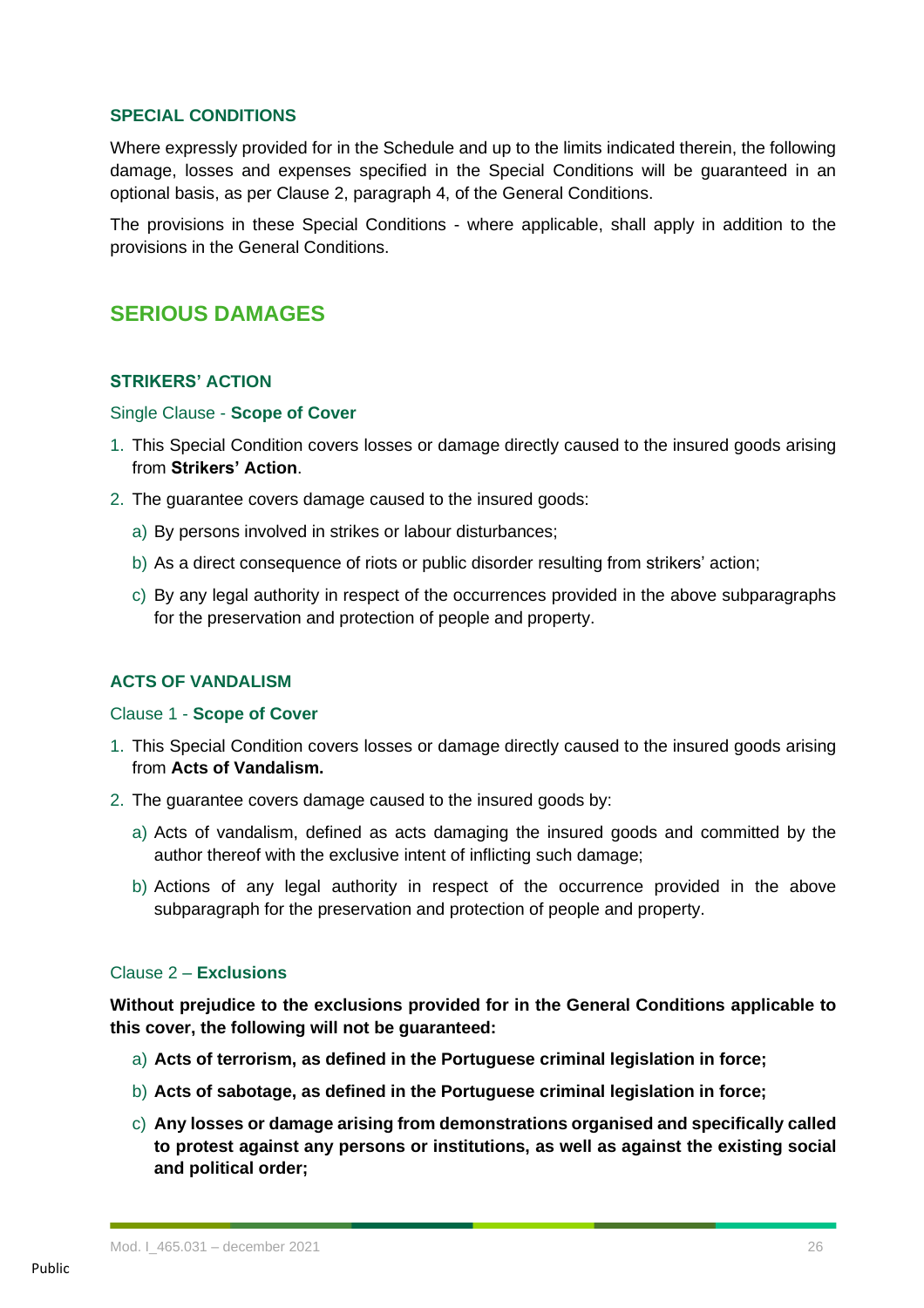d) **Any losses or damage deliberately caused to the insured goods through the use of explosives, missiles or of any other type of military weaponry.**

### **WATER DAMAGE**

#### Clause 1 - **Scope of Cover**

- 1. This Special Condition guarantees **Damage** directly caused by **Water** to the insured goods.
- 2. This guarantee covers damage of a sudden and unforeseen nature caused by rupture, clogging or overflow of the internal water distribution and drainage network and of the rainwater drainage system of the building containing the insured goods, as well as the devices and utensils connected to the water distribution network of the building and the connections.

#### Clause 2 - **Exclusions**

**Without prejudice to the exclusions provided for in the General Conditions applicable to this cover, the following loss or damage will not be guaranteed:**

- a) **To movable goods kept outdoors,**
- b) **Caused by taps left open, except in cases of lack of water supply,**
- c) **Caused by infiltrations through walls or ceilings, or by dampness or condensation, except if it is a damage resulting from this cover,**
- d) **Resulting from the search for or repair of ruptures or clogging, except when the expenses are required to repair the insured building,**
- e) **Contractually ascribable to third parties in their capacities of supplier, plumber and/or builder.**

#### **FIRE, LIGHTNING OR EXPLOSION**

As per the conditions provided for in Clauses 2 and 3 of the General Conditions of the Policy.

#### **FLOODING**

#### Clause 1 - **Scope of Cover**

- 1. This Special Condition guarantees damage to the insured goods directly caused by **Flooding**.
- 2. The guarantee covers flooding damage caused to the insured goods by:
	- a) Water spout or torrential rain,
	- b) Bursting of ducts, drains, dykes or dams,
	- c) Flash floods or overspill of natural or artificial waterbeds or rivers.
- 3. The damage occurring during 48 hours after the insured goods sustained the first damage will be considered as a single claim.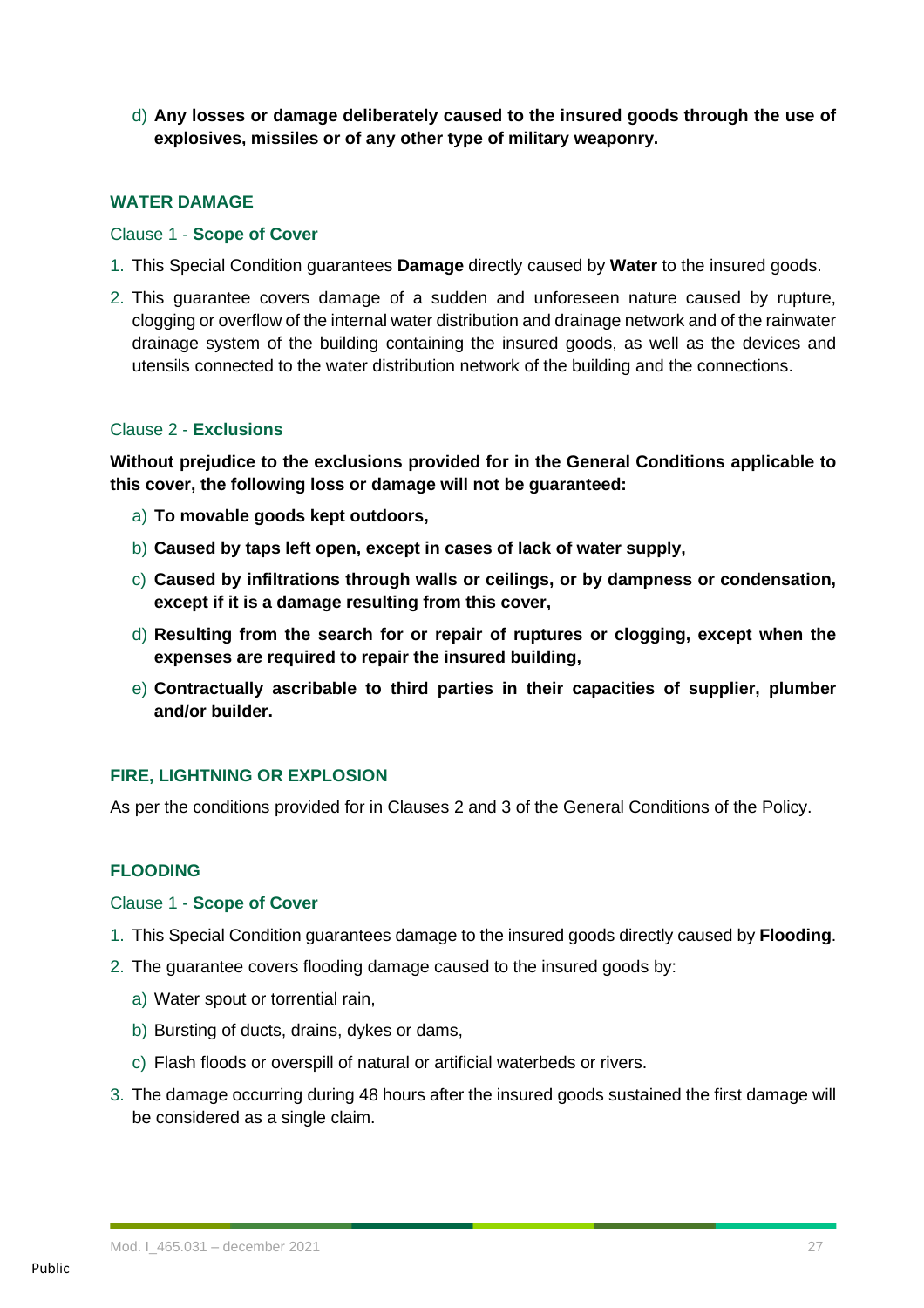#### Clause 2 - **Exclusions**

**Without prejudice to the exclusions provided for in the General Conditions applicable to this cover, the following loss or damage will not be guaranteed:**

- a) **Caused by the action of the sea and other marine surfaces,**
- b) **To movable goods kept outdoors,**
- c) **In protection devices (such as shutters and closed balconies), walls, enclosures, doors, external blinds; however, these will be covered if accompanied by the total or partial destruction of the building containing the insured goods,**
- d) **Caused by infiltrations through walls or ceilings, or by dampness or condensation, except if it is damage resulting from the covers provided in these risks.**

#### **STORMS**

#### Clause 1 - **Scope of Cover**

- 1. This Special Condition guarantees damage to the insured goods directly caused by **Storms.**
- 2. The guarantee covers damage caused by:
	- a) Hurricanes, cyclones, tornadoes and the direct action of strong winds or the impact of objects projected by them (where their violence destroys or damages several buildings of sound construction, or objects or trees within a radius of 5 km around the insured goods).
	- b) Buildings of sound construction will be deemed to be those whose structure, outer walls and cover are built in accordance with the regulations in force at the time of construction, using materials which are wind-resistant, namely reinforced concrete, masonry and ceramic tiles;
	- c) Flooding by the fall of rain, snow or hail, provided that said atmospheric agents enter the building as a result of damage caused by the hazards provided in a), and provided that said damage occur within 48 hours of the partial destruction of the building.
- 3. For the purpose of this cover, strong winds are considered to be those that reach a speed over 90 Km/hour.
- 4. The damage occurring during 48 hours after the insured goods sustained the first damage will be considered as a single claim.

#### Clause 2 - **Exclusions**

**Without prejudice to the exclusions provided for in the General Conditions applicable to this cover, the following loss or damage will not be guaranteed:**

- a) **Caused by the action of the sea and other marine surfaces, even if they are the result of a storm,**
- b) **To movable goods kept outdoors,**
- c) **In protection devices (such as shutters and closed balconies), walls, enclosures, doors, covers, external blinds; however, these will be covered if accompanied by the total or partial destruction of the building containing the insured goods,**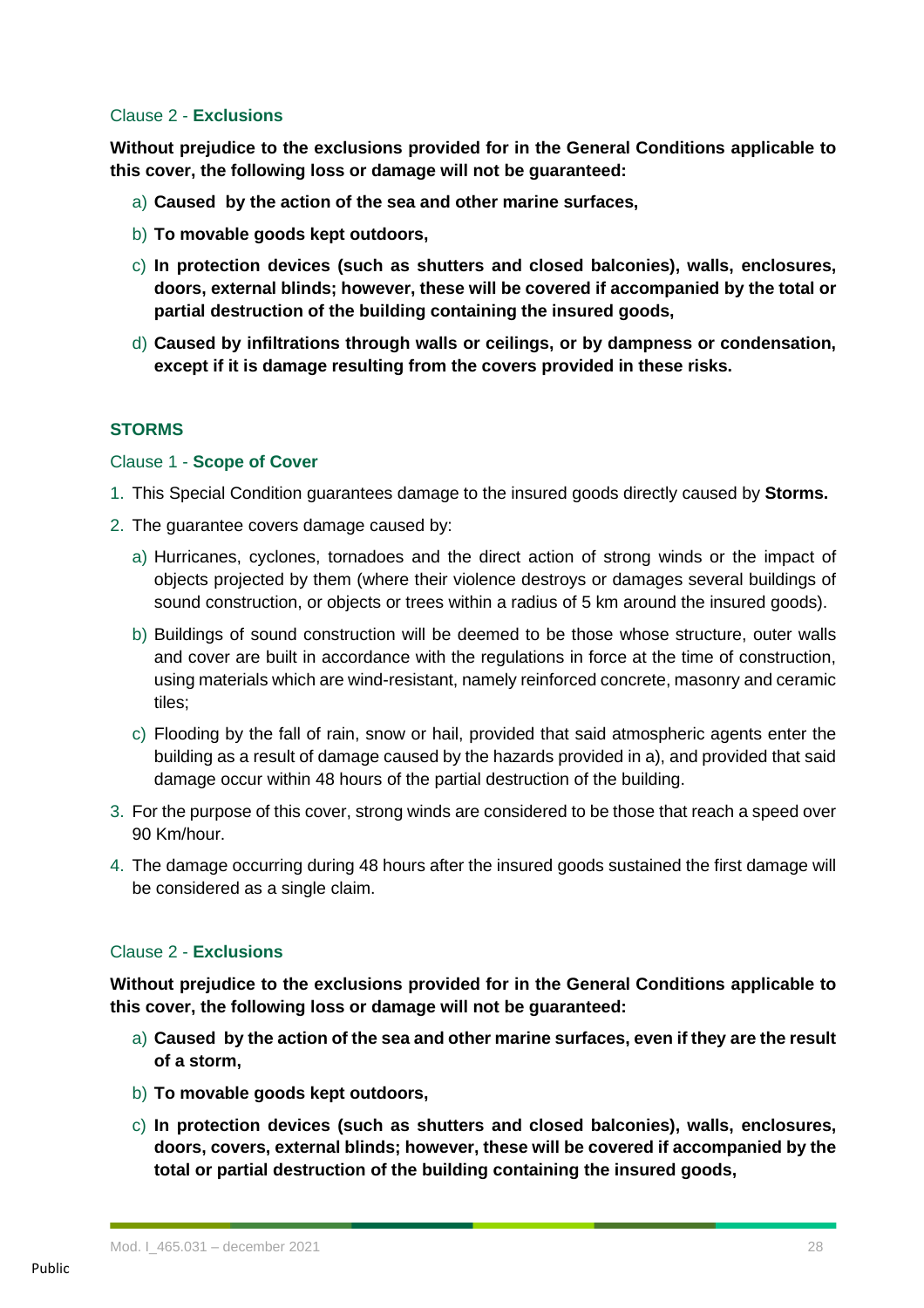- d) **Caused by the penetration of rain water through roofs, doors, windows, roof windows, terraces and covered terraces, and also by the overflow of water in pipes or sewers not belonging to the building,**
- e) **Caused by infiltrations through walls or ceilings, or by dampness or condensation, except if it is a damage resulting from this cover.**

#### **SUBSIDENCE OF GROUND**

#### Clause 1 - **Scope of Cover**

This Special Condition guarantees damage to the insured goods directly caused by the following geological phenomena: **Ground Subsidence, Slippage, Fall and Sinking.**

#### Clause 2 - **Exclusions**

**Without prejudice to the exclusions provided for in the General Conditions applicable to this cover, the following damage will not be guaranteed:**

- a) **The total or partial collapse of the insured structures, not caused by the guaranteed geological risks;**
- b) **Occurring in buildings or in other insured goods laying over foundations that do not meet the technical standards or the regulations in force, in accordance with the characteristics of the grounds and with the type of constructions;**
- c) **Arising from deficient construction and/or design taking into account the characteristics of the grounds, as well as damage to insured goods subject to continuous erosion or to the action of water, except if the Insured proves that said damage has no connection with said phenomena;**
- d) **Withstood by the insured goods if, at the time of the occurrence, the building already had damaged walls, ceilings, drain pipes or roofs, having fallen or slipped from its foundations;**
- e) **Caused by settlement or compacting of the grounds on which the insured goods lie;**
- f) **Caused by the saturation of the ground as a result of rain fall, namely cracks on inner and outer walls or the subsidence of pavements.**

## **FALL OF HAIL AND SNOW**

#### Clause 1 – **Scope of Cover**

This Special Condition guarantees damages caused to the insured goods by direct action of hail or the weight arising from accumulation of snow.

#### Clause 2 – **Exclusions**

**Without prejudice to the exclusions provided for in the General Conditions applicable to this cover, the following damage will not be guaranteed:**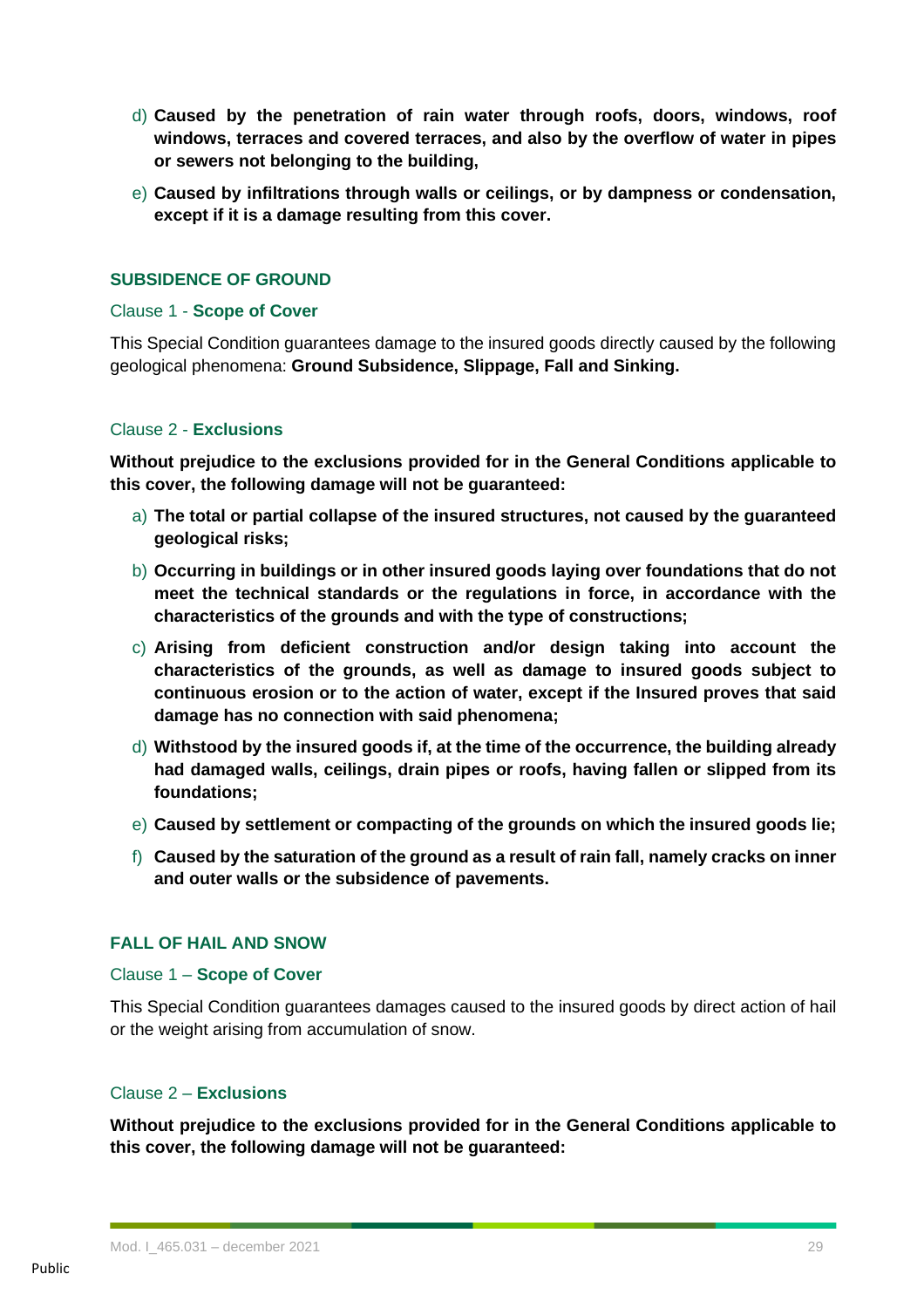- a) **Caused by infiltrations through walls and/or ceilings, oxidation, humidity and/or condensation,**
- b) **Caused to buildings that are in construction, transformation or demolition stage that are not fully enclosed and covered by doors, windows and roofs properly installed,**
- c) **Caused to buildings that fall under the conditions provided for in paragraph 3 a) and b) of Clause 3 of the General Conditions (fragile or illegal constructions);**
- d) **Caused to moveable goods kept outdoors, including non fixed or permanent protection devices for the outdoor environment, and to personal use items such as laptops, smartphones, cell-phones, tablets, consoles, watches and smartwatches or similar.**

## **GOODS KEPT OUTDOORS**

#### Clause 1 – **Scope of Cover**

- 1. This Special Condition covers damage caused to **moveable goods kept outdoors** in open gardens, patios, verandas or annexes not fully enclosed in the place of risk indicated in the policy, including non fixed or permanent protection devices for the outdoor environment. These goods are limited to the cover capital.
- 2. This Special Condition derogates the provisions in par. b) of Clause 2 of the Special Condition "Storms", par. b) of Clause 2 of the Special Condition "Flooding" and par. d) of Clause 2 of the Special Condition "Fall of Hail and Snow".

#### Clause 2 – **Exclusions**

**Without prejudice to the exclusions provided for in the General Conditions applicable to the present cover, damages caused to personal use items such as laptops, smartphones, cell-phones, tablets, consoles, watches and smartwatches or similar are not covered.**

# **BREAKAGE AND FALL**

## **COLLISION WITH OR IMPACT OF SOLID OBJECTS**

#### Clause 1 – **Scope of Cover**

- 1. This Special Condition guarantees damage to the insured goods as a direct consequence of **Collision with or Impact of Solid Objects,** not originated by the goods.
- 2. This Special Condition also guarantees damages caused to the insured goods as a consequence of accidental fall of trees or parts thereof. For this purpose, accidental fall is considered to be any sudden and unforeseeable situation giving rise to the breakage of the main trunk of the tree and/or branches, as well as to its detachment by the root.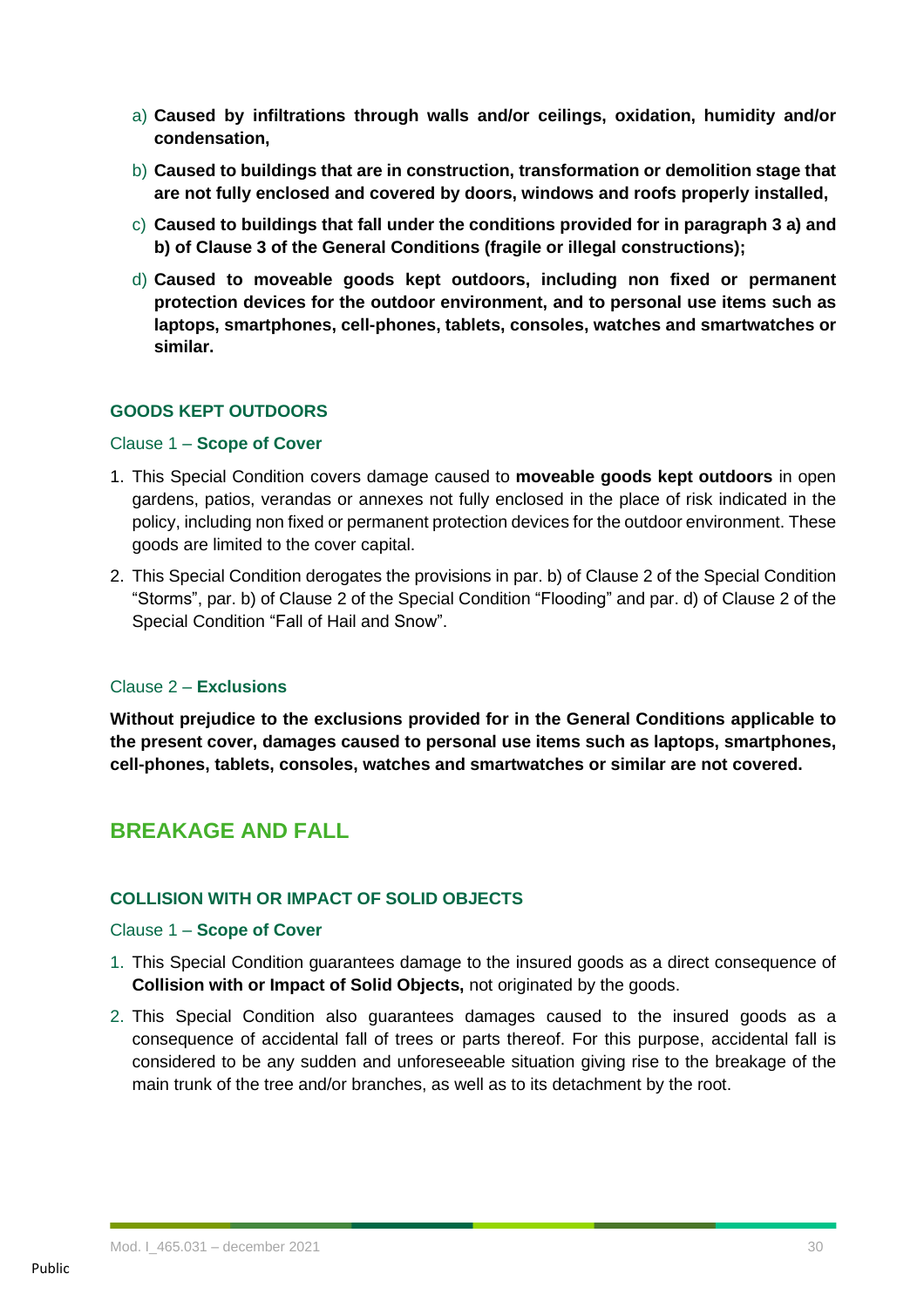#### Clause 2 – **Exclusions**

**Any damage or loss caused by the following is excluded:**

- a) **To vehicles parked at outdoors parking lots,**
- b) **By trees whose ageing or degradation status suggests that they would eventually fall,**
- c) **By fall of trunks or branches, whose ageing or fragility status call for regular maintenance by whether the Insured or other entities. If the trees belong to third parties, it is the responsibility of the Insured, under penalty of becoming liable for loss and damage, to use their best endeavours in order to avoid the occurrence of damages to the insured goods,**
- d) **By any kind of boughs, leaves or substances produced thereby, namely resins or other products.**

## **COLLISION OR IMPACT BY LAND VEHICLES OR ANIMALS**

#### Clause 1 - **Scope of the Cover**

- 1. This Special Condition guarantees damage to the insured goods directly caused by **Collision or Impact by Land Vehicles or Animals**.
- 2. The guarantee covers damage caused by a collision or impact by land vehicles or animals, provided said damage is not ascribable to the Insured or a member of the Insured's family Household.

#### Clause 2 - **Exclusions**

**Without prejudice to the exclusions provided for in the General Conditions applicable to this cover, the following damage will not be guaranteed:**

- a) **Damage to the vehicles;**
- b) **Damage resulting from collision or impact by vehicles owned by the Policy Holder/Insured.**

#### **ACCIDENTAL FALL OF FIXED FURNITURE**

#### Clause 1 – **Scope of Cover**

- 1. This Special Condition covers damages arising from the **fortuitous and accidental detachment of fixed furniture** (screwed or built-in) from walls of the insured home or of ceiling or wall lamps, caused to the following goods:
	- a) The detached furniture itself, the objects therein and any other goods in the vicinity thereof, provided they are insured by the policy,
	- b) The walls and floor directly affected by the fall of the goods referred to in the previous subparagraph, provided they are insured by the policy.
- 2. **The guarantees granted by this Special Condition are not cumulative with any others granted by the policy that cover the same goods and risks.**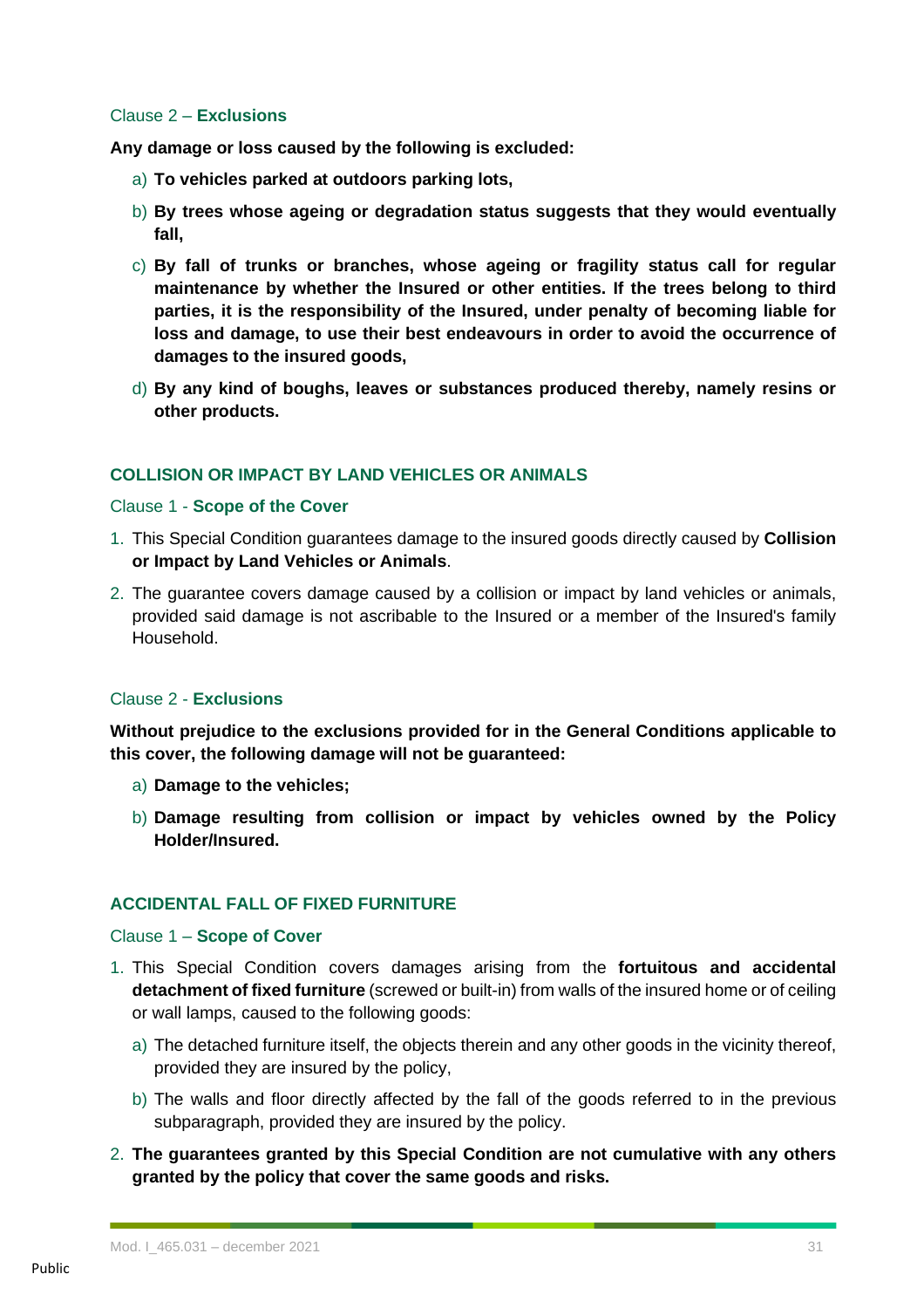#### Clause 2 – **Exclusions**

**Without prejudice to the exclusions provided for in the General Conditions applicable to this cover, the following damage will not be guaranteed:**

- a) **Arising from detachment due to the fragility of the walls,**
- b) **Arising from detachment due to the installation of furniture or objects on inadequate supports,**
- c) **Verified due to the occurrence of seismic phenomena and within the 72 hours following the last manifestation thereof.**

## **FALL OF AIRCRAFT**

#### Single Clause - **Scope of Cover**

- 1. This Special Condition guarantees damage to the insured goods directly caused by the **Fall of Aircraft**.
- 2. The guarantee covers damage caused by the impact or fall of aircraft of spacecraft or any part thereof, or of objects falling or thrown from them, as well as by the vibration or shock resulting from crossing the sound barrier by aircraft.

#### **BREAKAGE OR FALL OF ANTENNAE**

#### Clause 1 - **Scope of Cover**

- 1. This Special Condition covers the damage to the insured goods as a direct result of **Breakage or Fall of Antennae**.
- 2. This guarantee covers the damage caused by the accidental breakage or fall of external antennae for the reception of image and sound (TV, Radio and Parabolic), as well as of their masts and securing elements, including damage to the installation itself.

#### Clause 2 - **Exclusions**

**Without prejudice to the exclusions provided for in the General Conditions applicable to this cover, damage caused during assembly, disassembly and repair operations is not covered.**

#### **BREAKAGE OR FALL OF SOLAR PANELS**

#### Clause 1 - **Scope of Cover**

- 1. This Special Condition covers the damage to the insured goods as a direct result of **Breakage or Fall of Solar Panels**.
- 2. This guarantee covers damage caused by the accidental breakage or fall of solar panels for the reception of energy, installed for the use of the Insured, including damage to the installation itself.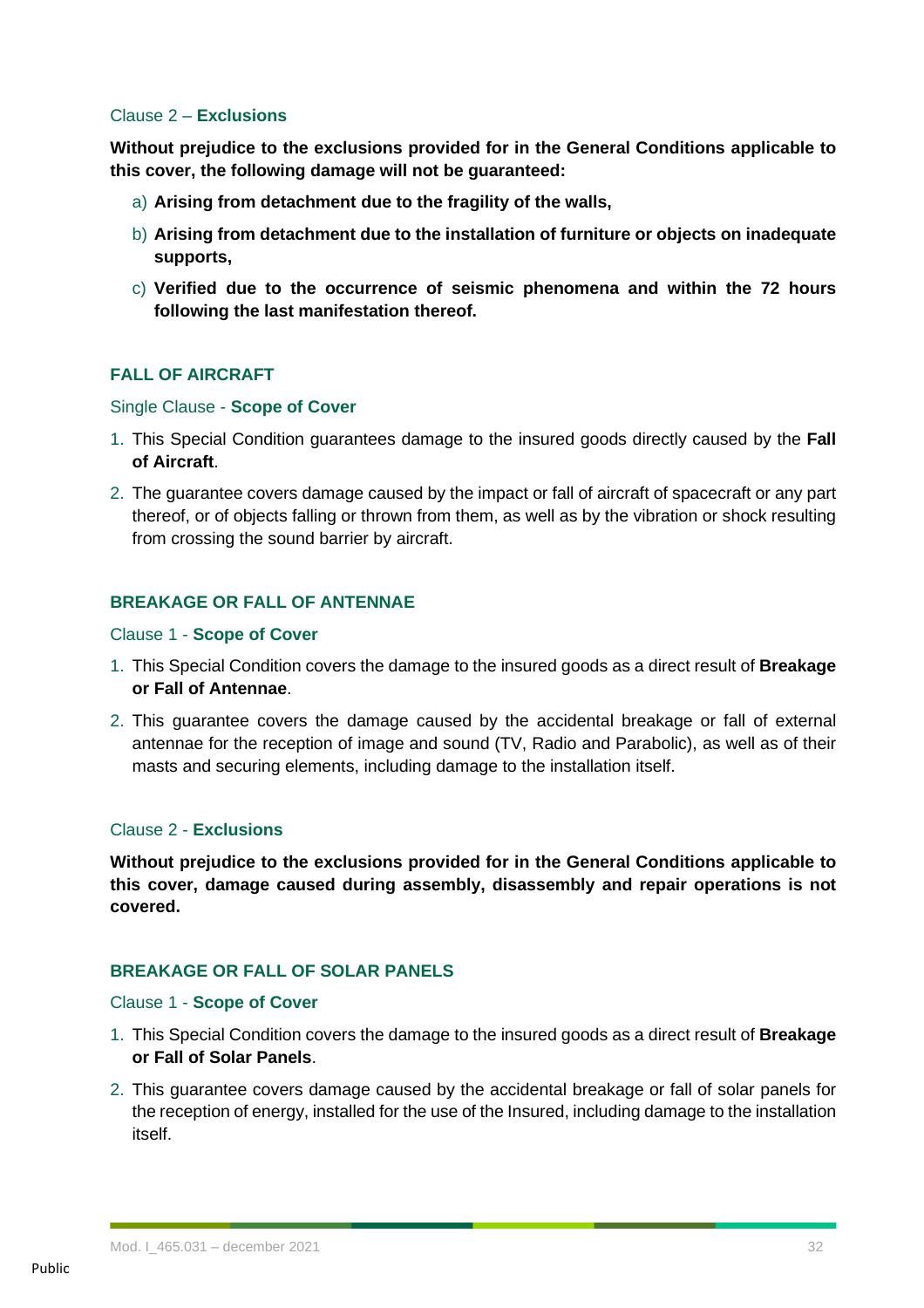3. If the insured object only guarantees the home contents, this cover shall only be effective when the Insured demonstrates that they are the owner of the solar panels.

#### Clause 2 - **Exclusions**

**Without prejudice to the exclusions provided for in the General Conditions applicable to this cover, damage caused during assembly, disassembly and repair operations is not covered.**

#### **BREAKAGE OF BATHROOM CERAMICS**

#### Clause 1 - **Scope of Cover**

- 1. This Special Condition covers damage arising from **Breakage of Bathroom Ceramics** in ceramic, glass or fibre.
- 2. This cover guarantees damage directly caused by the accidental breakage of bathroom ceramics at the place of the risk, when these are object of the insurance and owned by the Insured.
- 3. If the insured object guarantees only the home contents, this cover shall only guarantee bathroom ceramics that are not permanently connected to the building.

## Clause 2 - **Exclusions**

**Without prejudice to the exclusions provided for in the General Conditions applicable to this cover, the following loss or damage will not be guaranteed:**

- a) **Not resulting from breakage or fracture,**
- b) **Caused directly or indirectly by a source of heat,**
- c) **Arising from a defect in the product or of its placement,**
- d) **Caused to insured goods not placed on an adequate support.**

## **BREAKAGE OF GLASS, MIRRORS AND MARBLE SLABS**

#### Clause 1 - **Scope of Cover**

- 1. This Special Condition guarantees damage corresponding to **Breakage of Glass, Mirrors and Marble Slabs or other decorative materials**.
- 2. This guarantee covers damage caused by an accidental breakage of mirrors and fixed glass plates and of marble slabs or other decorative materials at the place of risk owned by the Insured.
- 3. Damage to movable glass will only be covered if an insurance of contents is subscribed.

#### **Clause 2 - Exclusions**

**Without prejudice to the exclusions provided for in the General Conditions applicable to this cover, the following damage will not be guaranteed:**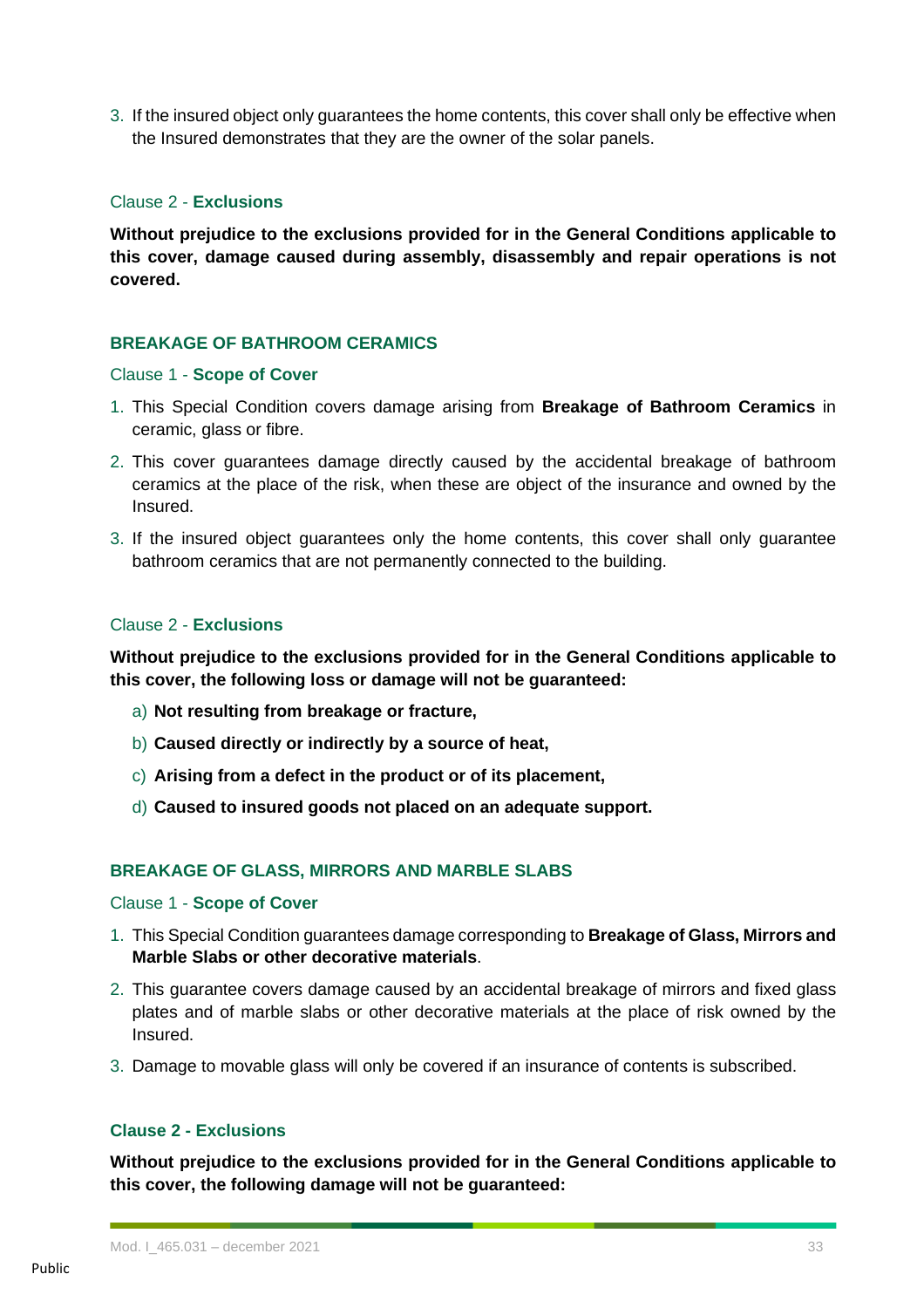- a) **Not resulting from breakage or fracture;**
- b) **Caused directly or indirectly by a source of heat;**
- c) **Arising from a defect in the product, of its placement or from the assembly or disassembly or parts;**
- d) **Caused to insured goods not placed on an adequate support;**
- e) **To the supports and frames of the insured goods;**
- f) **To glasses or mirrors that are part of lamps or signs, as well as to decorative objects, optical crystals and image and sound devices;**
- g) **To motor vehicles;**
- h) **To glass-ceramic cook-tops, induction plates or any others that are an integral part of home appliances.**

# **THEFT OR ROBBERY**

## **DAMAGE TO THE BUILDING ARISING FROM THEFT OR ROBBERY**

#### Clause 1 - **Scope of the Cover**

- 1. This Special Condition guarantees **Damage caused to the Insured Building arising from Theft or Robbery.**
- 2. The guarantee covers the payment of expenses for repairing or replacing the damaged goods which are an integral part of the insured building.

#### Clause 2 - **Definitions**

Without prejudice to the insured goods situated outside the building, this Special Condition will only cover situations of theft by break-in, housebreaking or use of false keys, defined as follows:

- a) **Break-in**: The act of breaking or destroying any element or mechanism or any part thereof used to close or to deny internal or external access to the insured building;
- b) **Housebreaking**: The act of entering into the insured building or into a closed dependency thereof, through roofs, doors, windows, walls or through any construction intended to close or to deny entrance or passage, including through an underground opening not intended to serve as entrance;
- c) **False keys**:
	- i. Copied, counterfeit or altered keys;
	- ii. Using the true keys when accidentally or surreptitiously not in the power of the person duly entitled to use them;
	- iii. Crowbars or any instruments that can be used to open locks or other security devices.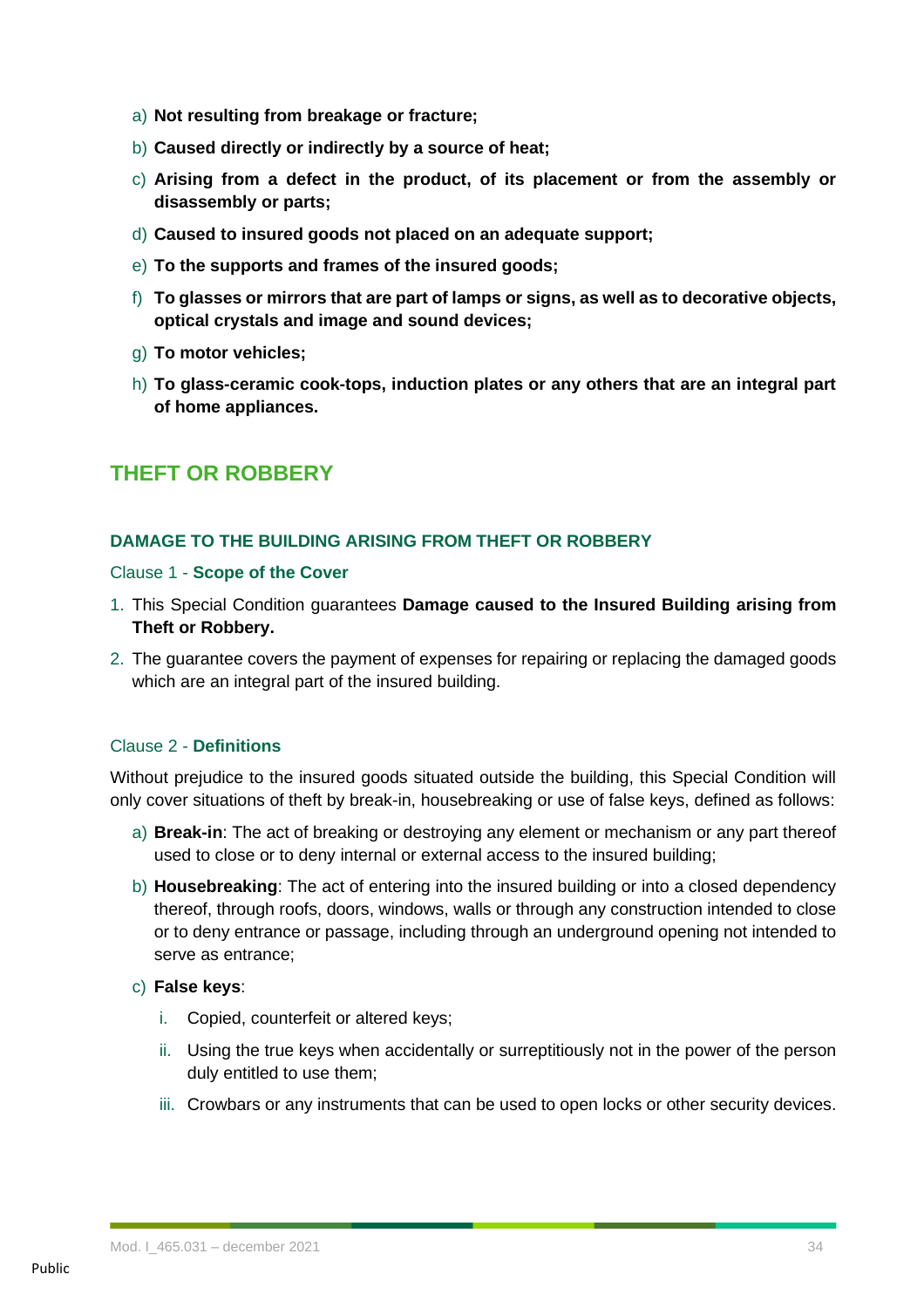#### Clause 3 - **Exclusions**

**Without prejudice to the exclusions provided for in the General Conditions applicable to this cover, any damage caused to movable property will not be guaranteed.**

## **THEFT OR ROBBERY**

#### Clause 1 - **Scope of Cover**

- 1. This Special Condition guarantees the **Theft or Robbery** of the insured goods, as described below.
- 2. The guarantee covers loss or damage resulting from theft or robbery (actual or attempted) committed within the place or places of risk, including garages and storerooms if duly closed, in any of the following circumstances:
	- i. Break-in, housebreaking and false keys,
	- ii. When the author or authors of the crime furtively enter the premises or hide therein with the intent of theft,
	- iii. When the author or authors of the crime resort to violence against the persons living at the place of risk or use threats against their physical integrity or in any manner making them unable to resist.
- 3. This guarantee also covers damage to the building containing the insured objects, as well as any losses resulting from the theft or robbery, actual or attempted.

#### Clause 2 - **Definitions**

Without prejudice to the insured goods situated outside the building, this Special Condition will only cover situations of theft by break-in, housebreaking or use of false keys, defined as follows:

- a) **Break-in**: The act of breaking or destroying any element or mechanism or any part thereof used to close or to deny internal or external access to the insured building,
- b) **Housebreaking**: The act of entering into the insured building or into a closed dependency thereof, through roofs, doors, windows, walls or through any construction intended to close of to deny entrance or passage, including through an underground opening not intended to serve as entrance,
- c) **False keys**:
	- i. Copied, counterfeit or altered keys,
	- ii. Using the true keys when accidentally or surreptitiously not in the power of the person duly entitled to use them,
	- iii. Crowbars or any instruments that can be used to open locks or other security devices.

#### Clause 3 - **Exclusions**

1. **Without prejudice to the exclusions provided for in the General Conditions applicable to this cover, the following situations will not be guaranteed:**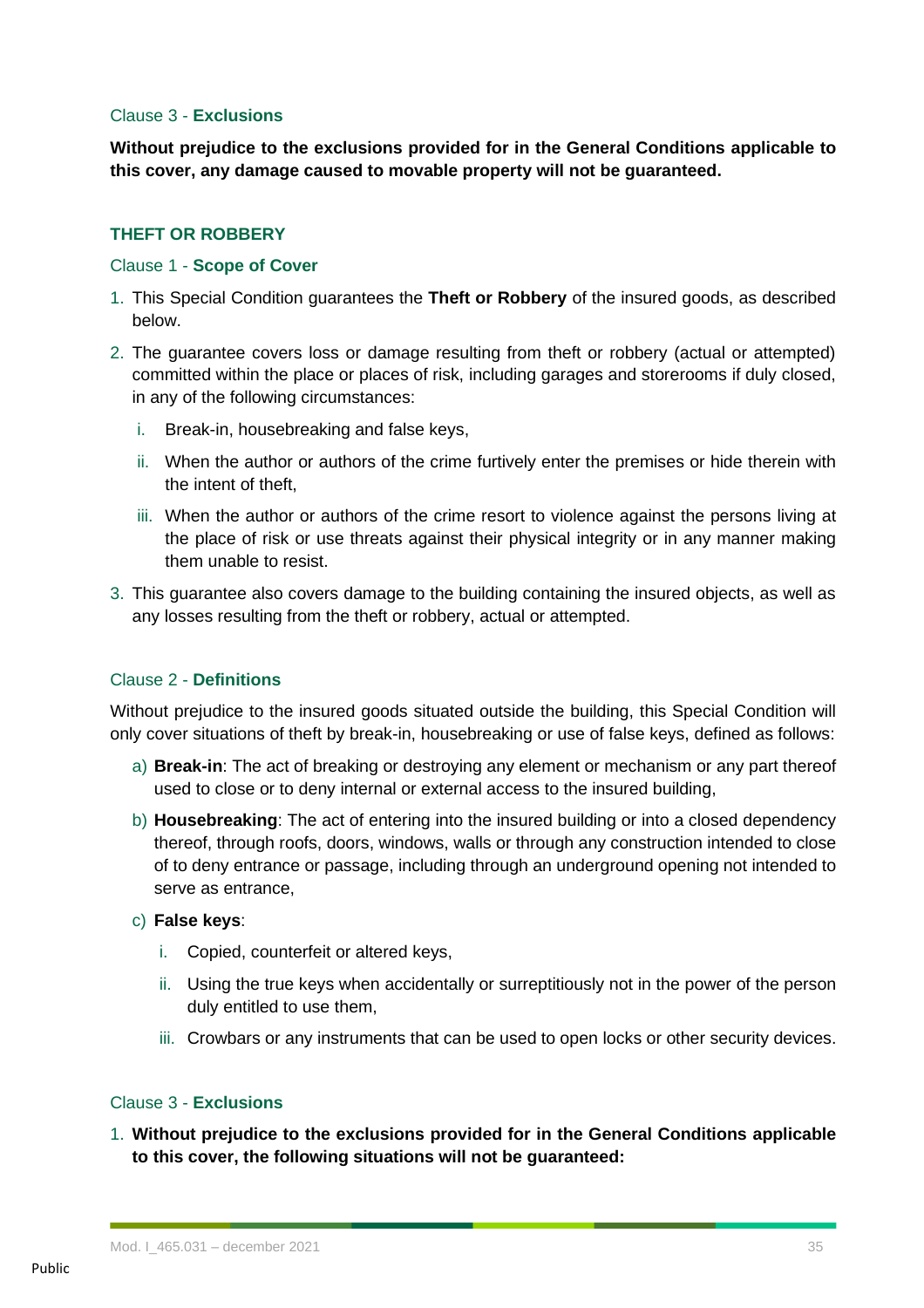- a) **Inexplicable disappearance or loss,**
- b) **Pilfering of any kind, theft or robbery committed by members of the family of the Insured or by persons connected to the Insured as partners or employees,**
- c) **Theft or robbery of movable goods in open gardens, patios, verandas or annexes not fully enclosed or in places of common access by several people.**
- 2. **Theft or robbery of special items, namely Jewellery and Precious Objects and Valuables, according to the General Conditions, kept in annexes, garages or storerooms outside the home, will also not be guaranteed.**

## **ROBBERY OF MONEY/SECURITIES**

#### Clause 1 - **Scope of Cover**

- 1. This Special Condition covers the **Robbery of money/securities** with a monetary value.
- 2. The guarantee covers, up to the amount set out in the Schedule, loss and damage arising from the robbery of cash, in national or foreign currency, cheques and bills of exchange, sealed securities, money orders, shares and bonds.

#### Clause 2 – **Definition**

For the purpose of this guarantee, Robbery is considered to be the illegitimate intention of appropriation or subtraction of moveable property of others, by means of violence, threat with imminent danger to life or physical integrity, or making them unable to resist.

#### Clause 3 - **Exclusions**

**Without prejudice to the exclusions provided for in the General Conditions applicable to this cover, no compensation shall be payable if the perpetrators or accomplices of the robbery are:**

- a) **The Policy Holder, the Insured or their family members;**
- b) **The Insured's employees.**

#### Clause 4 – **Validity Condition**

This guarantee shall be valid exclusively if the robbery is reported to the competent authorities within 24 hours after the occurrence thereof, and the Insured must provide to the Insurance Company a document proving the robbery was reported.

#### **ROBBERY AGAINST THE PERSON**

#### Clause 1 - **Scope of Cover**

1. This Special Condition guarantees the extension of the cover for theft or robbery – where this cover is subscribed, to **Robbery against the Person**.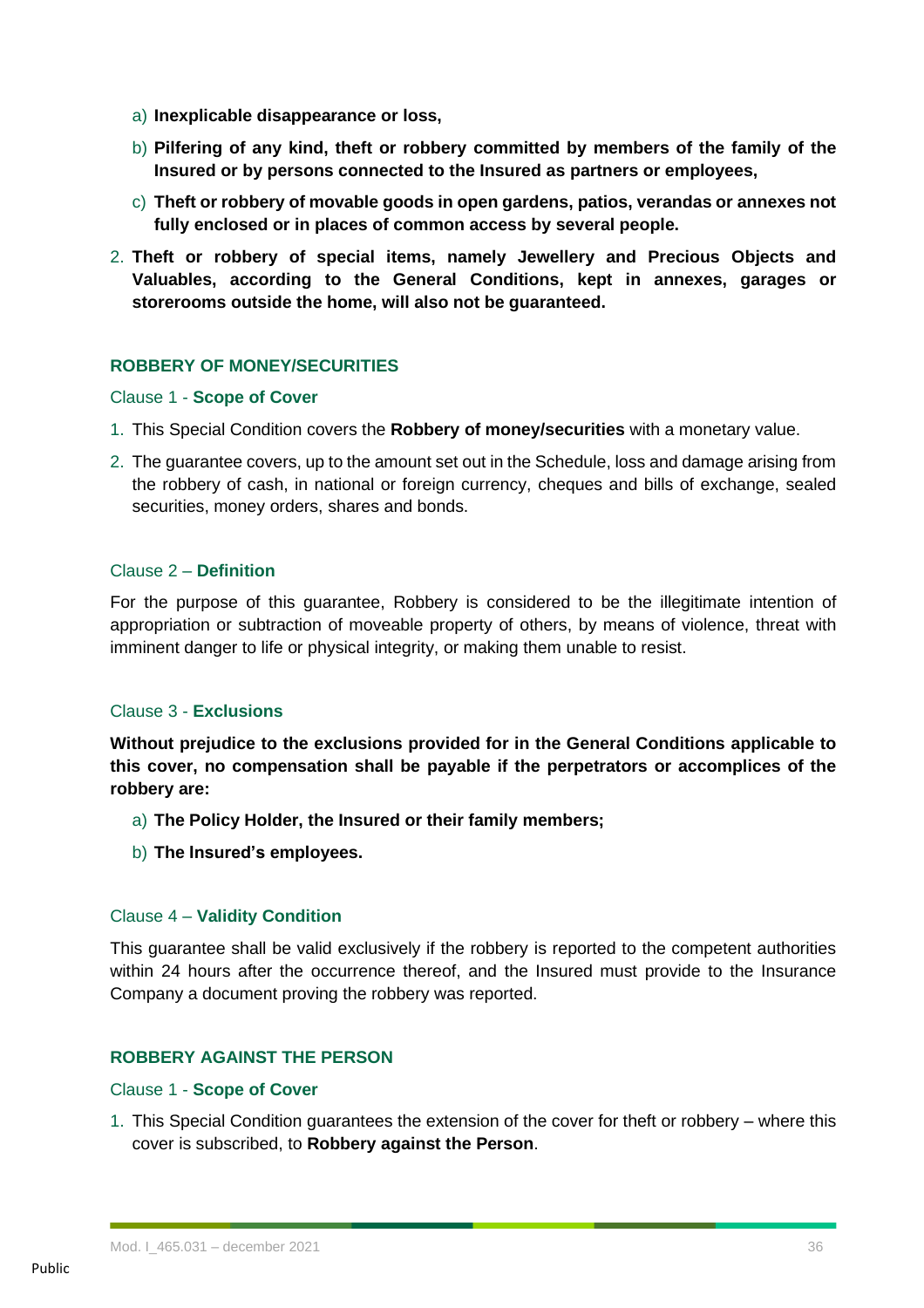- 2. This guarantee covers damage withstood by the Insured and his/her Spouse (or person living with him/her under common law marriage) arising from robbery, committed outside the place or places of risk specified in the Policy, with violence or through threat to his/her life or physical integrity.
- 3. It is an express prerequisite for the effectiveness of this cover that the robbery is reported to the competent authorities within 48 hours, and the Insured must provide the Insurance Company with a supporting document regarding such action.
- 4. This cover is valid in Continental Portugal and in the autonomous regions of Azores and Madeira.

# Clause 2 – **Guaranteed Goods**

- 1. This guarantee covers the following goods: money, watches/clocks, personal items of gold and silver, other personal objects and clothing.
- 2. This guarantee also covers the compensation for duly justified expenses, with the reinstatement of personal documents (namely identity cards, drivers' licenses, credit cards), that have been stolen in the described conditions.

# **THIRD-PARTY LIABILITY**

# **LANDLORD / TENANT / OCCUPANT THIRD-PARTY LIABILITY**

### Clause 1 – **Scope of Cover**

- 1. This Special Condition guarantees the non-contractual **Third-Party Liability** of the Insured, whether s/he is the **Landlord or tenant/occupant.**
- 2. The guarantee covers, up to the limit of the insured capital indicated in the Schedule, any material and non-material damages, directly stemming from personal injuries or material damage caused to third parties, as a consequence of the ownership of the insured building, as well as from their capacity as tenant or occupant of the place of risk.

# Clause 2 – **Exclusions**

**Without prejudice to the exclusions provided for in the General Conditions applicable to this cover, the following are not guaranteed:**

- a) **Situations arising from industrial, commercial or professional activities carried out in the building,**
- b) **Damages/injuries sustained by the Insured and his/her household.**

# **FAMILY THIRD-PARTY LIABILITY**

### Clause 1 - **Scope of Cover**

1. This Special Condition guarantees the **non-contractual Third-Party Liability** of the Insured in the course of his/her private life.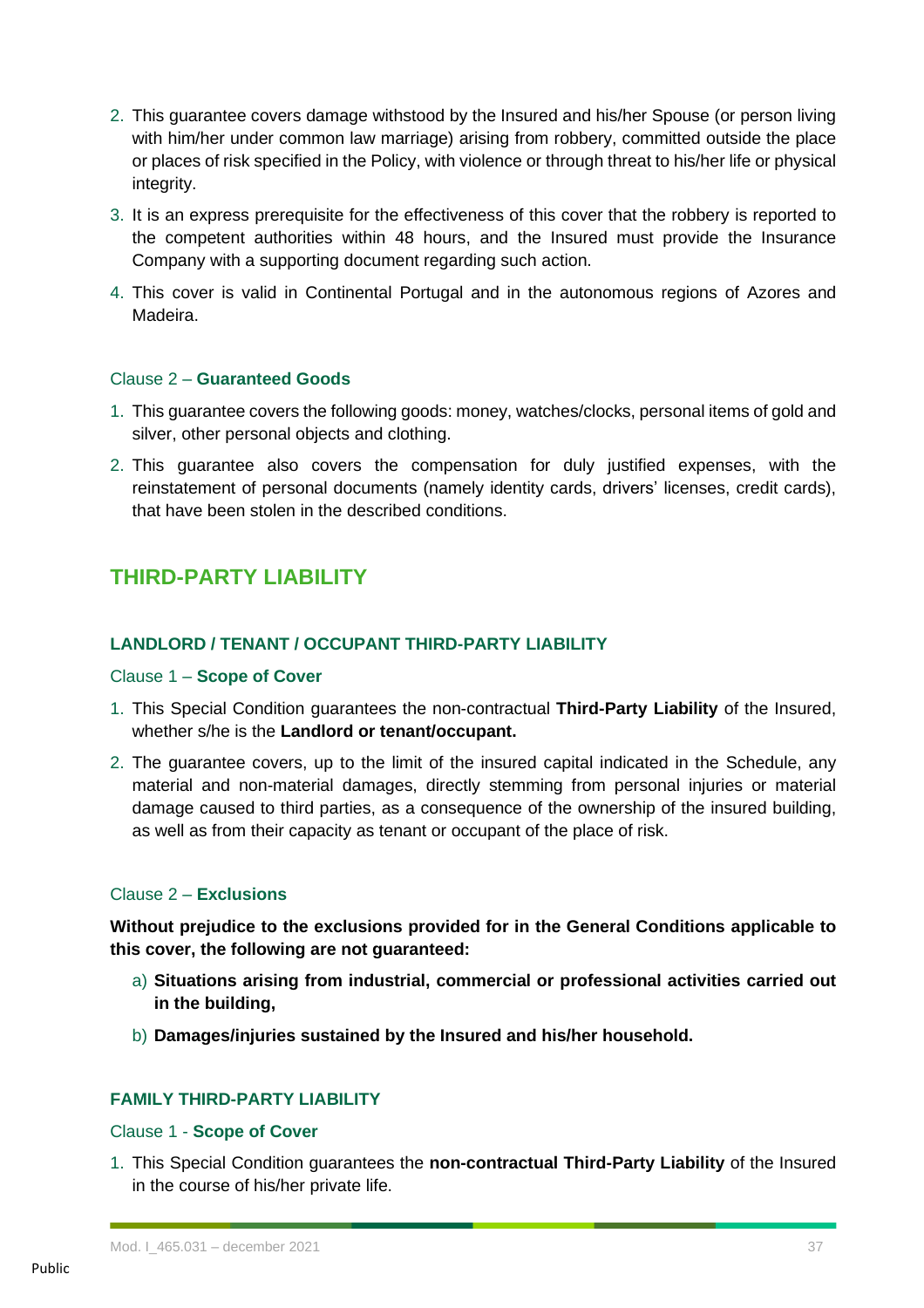2. This guarantee covers, up to the maximum limit of the insured amount indicated in the Schedule, damages that may be legally claimed from the Insured for actions or omissions committed in the course of the Insured's private life, either by the Insured him/herself or by his/her Household, as well as by his/her servants during their work or in the performance of their duties.

### Clause 2 - **Exclusions**

- 1. **Without prejudice to the exclusions provided in the General Conditions applicable to this cover, damages arising from the following situations will not be guaranteed:**
	- a) **Professional third-party liability;**
	- b) **Criminal responsibility and damage arising from the commission of a crime;**
	- c) **Use or ownership of any kind of aquatic vehicle, aircraft or ground vehicle, except bicycles with no engine when used in private or public spaces not subject to the Road Code;**
	- d) **Practice of recreational hunting and fishing, even if as an amateur, and all other sports activities when practised in competition;**
	- e) **Exercise of any professional, commercial, industrial, school or political activity, or of a function or activity in associations or organisations of any kind, even if not remunerated;**
	- f) **Hunting;**
	- g) **Explosion caused by handling, use, storage or simple possession of materials destined to be used as explosives;**
	- h) **Use, possession or ownership of fire arms, even if recreational;**
	- i) **Manifest and proven lack of maintenance of any building owned by the Insured;**
	- j) **Pipe rupture or taps left open;**
	- k) **Ownership or possession of any kind of animals.**
- 2. **Under this cover, the following situations will not be guaranteed:**
	- a) **Damage caused to objects or animals under the keep or rented by the Insured, entrusted to the Insured for transportation, handling or use;**
	- b) **Damaged sustained by persons whose liability is guaranteed, as well as by those who maintain a professional relationship with the Insured;**
	- c) **Fines of any nature and the pecuniary consequences of criminal suits or of bad faith litigation,**
	- d) **Deliberate or reckless acts performed by the persons whose liability is guaranteed, or performed in a state of deliberately acquired unconsciousness.**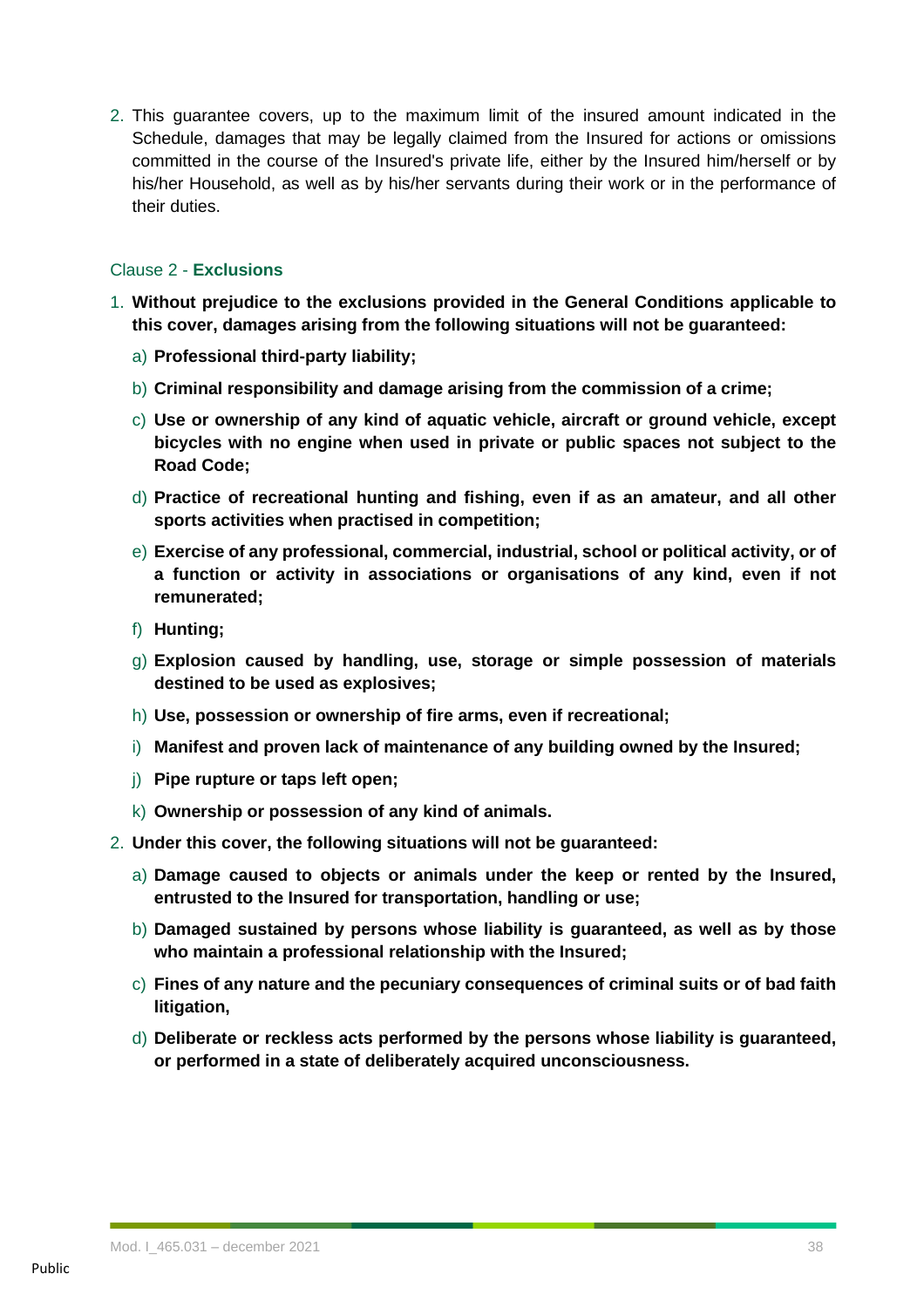# **COMMON DAMAGES**

# **DETERIORATION OF REFRIGERATED OR FROZEN GOODS**

### Clause 1 - **Scope of Cover**

- 1. This Special Condition guarantees damage caused to **Refrigerated or Frozen Goods**.
- 2. The guarantee covers damage to the Insured's food products, kept in refrigerators or freezers, provided that said damage shall result from, exclusively:
	- a) A malfunction of the device,
	- b) The accidental loss of the cooling fluid,
	- c) The proven and unannounced interruption of the public supply of power **during a period of or above 8 hours**,
	- d) The interruption of the supply of electric power to the device containing the goods caused by an event guaranteed by the Policy.

# Clause 2 – **Exclusions**

**Without prejudice to the exclusions provided for in the General Conditions applicable to this cover, the following damage will not be guaranteed:**

- a) **Arising from a handling error,**
- b) **Arising from insufficient power of the refrigerating device,**
- c) **Arising from a defect in the device,**
- d) **Arising from power cuts caused by the Insured.**

# **TECHNICIANS' FEES**

### Clause 1 - **Scope of Cover**

- 1. This Special Condition guarantees the payment of expenses with **Technicians' Fees**, to be borne by the Insured.
- 2. This cover guarantees the payment of fees by the Insured to architects, engineers, consultants or other professionals, regarding works or services necessary to the reinstatement or repair of the damaged insured building in direct consequence of any claim guaranteed under this Contract.
- 3. The amounts payable under this Special Condition are limited to the insured amount specified in the Schedule, with a sub-limit per claim of 20 per cent of the amount of the damage withstood by the insured building guaranteed under this Contract.

# Clause 2 - **Exclusions**

**This Special Condition does not guarantee the payment of said fees if:**

a) **The claim affecting the insured building is not guaranteed under this policy;**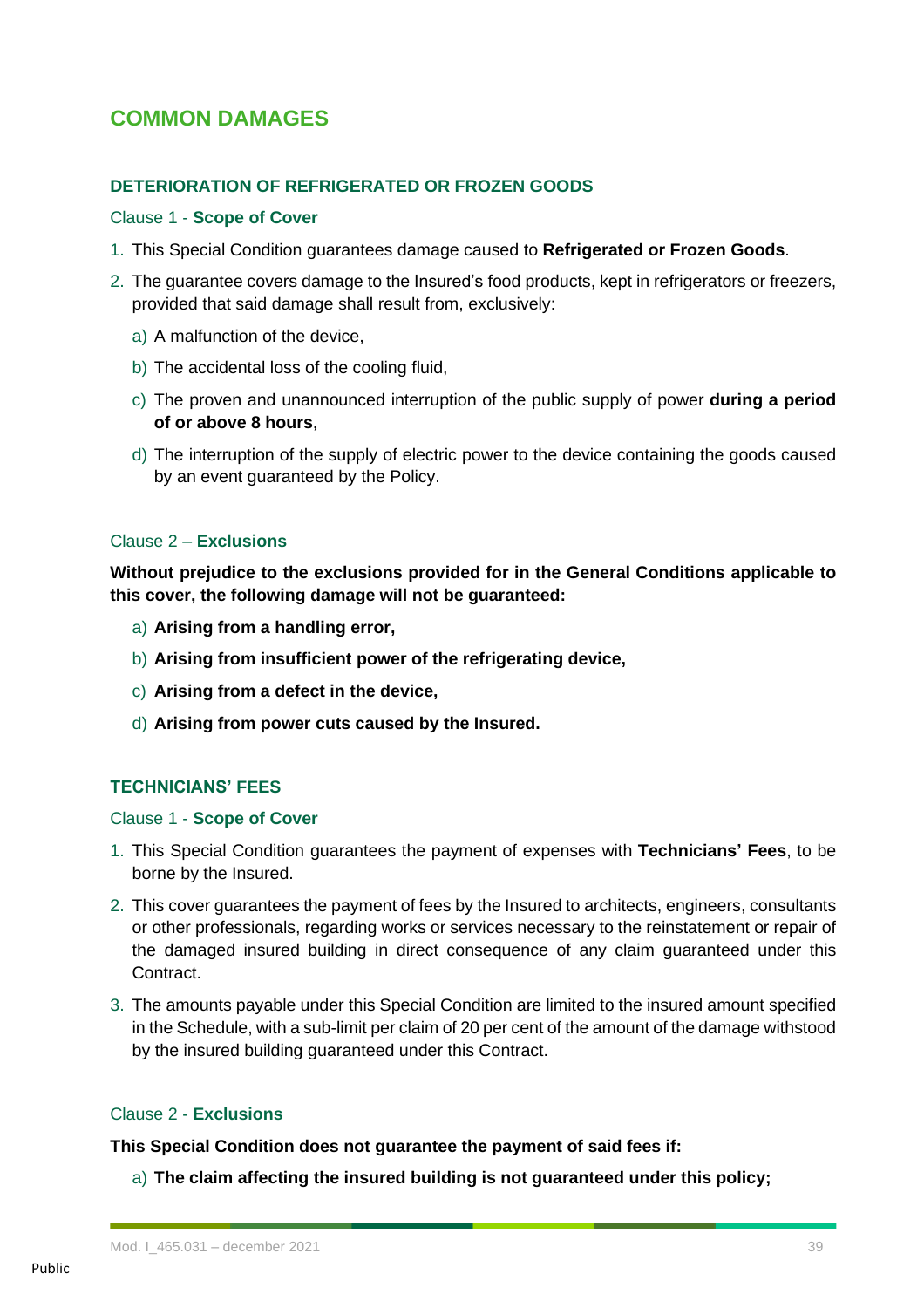b) **These are in respect of works or services for the preparation or for the foundation of claims and/or estimates of losses and damages to be submitted to the Insurance Company.**

# **SALVAGE COSTS**

In the event of a claim covered and to be compensated under this contract, this Special Condition guarantees the payment of costs with **salvage of the insured objects** and of any damages they may sustain during salvaging operations, up to the limit set out in the Schedule of the Policy.

Any damages arising from measures taken by the authorities to minimise the consequences of the claim are also guaranteed.

### **DEMOLITION AND REMOVAL OF DEBRIS**

#### Clause 1 - **Scope of Cover**

- 1. This Special Condition guarantees the **Demolition and Removal of Debris**.
- 2. This guarantee covers the payment, up to the amount provided for in the Schedule, of the expenses incurred with the demolition and removal of debris caused by an event covered by this Policy.

### Clause 2 - **Exclusions**

**Without prejudice to the exclusions provided for in the General Conditions applicable to this cover, no expenses in connection with decontaminating or depolluting the place where the event took place, as well as the insured goods or debris resulting from the event will be guaranteed.**

### **SMOKE OR HEAT DAMAGE**

### Clause 1 - **Scope of the Cover**

- 1. This Special Condition guarantees damage caused by the **sudden and unforeseen action of Heat**, namely heat from fires, stoves and heaters, to nearby objects.
- 2. This cover also guarantees damage caused to the insured goods by **Smoke** in consequence of sudden and abnormal leaks in places of combustion, cooking or heating systems, whenever these are part of the installations of the insured building and are connected to chimneys through adequate pipes.

### Clause 2 - **Exclusions**

**Without prejudice to the exclusions provided for in the General Conditions applicable to this cover, the following loss or damage will not be guaranteed:**

- a) **Of industrial or agricultural origin;**
- b) **Caused by continuous action, namely damage arising from the act of smoking.**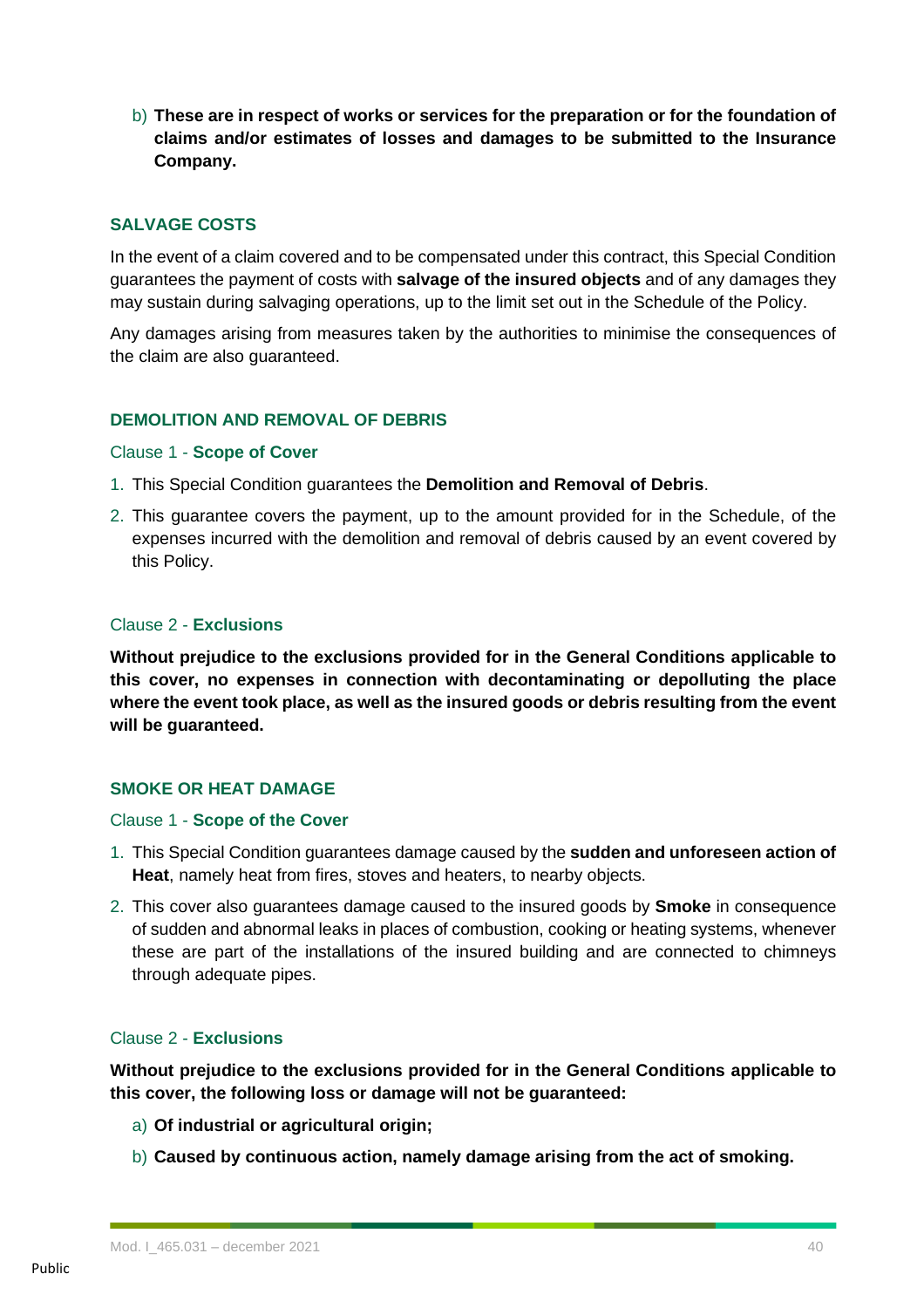# **ACCIDENTAL SPILLAGE OF OIL**

### Clause 1 - **Scope of Cover**

This Special Condition guarantees damage to the insured goods directly caused by an **Accidental Spillage of Oil** coming from any heating installation, be it fixed or movable.

### Clause 2 - **Exclusions**

**Without prejudice to the exclusions provided for in the General Conditions applicable to this cover, damage to the installation and to the contents thereof will not be guaranteed.**

# **DAMAGE OF AN AESTHETICAL NATURE**

### Single Clause - **Scope of Cover**

- 1. This Special Condition guarantees **Damage of an Aesthetical Nature** withstood by the insured building.
- 2. This cover guarantees, as a consequence of Fire, Lightning, Explosion, Flooding, Storms, Subsidence of Ground or Water Damage, the payment of expenses required to replace property or any portions thereof, but not directly affected by the claim, for the purpose of bringing said property in line with the visual appearance, texture, colour, format or size of repaired or replaced goods.
- 3. This guarantee only covers the repair or the replacement, for reasons of an aesthetical nature, of goods not affected by the occurrence situated in the section of the building that underwent the damage covered by the contract or, if the entire building is insured, the part of the insured building that has been affected.
- 4. The scope of this guarantee does not include the replacement of bathroom ceramics that have not been damaged.

# **REMOVAL AND EXTRACTION OF MUD**

This cover guarantees, up to the limit set out in the Schedule, costs incurred by the Insured with the **removal or extraction of mud,** as a consequence of a flood covered by this contract.

### **SEARCH, REPAIR AND REINSTATEMENT BECAUSE OF FAULTS**

### Single Clause - **Scope of Cover**

- 1. This Special Condition covers damage to the insured goods directly caused by the **Search, Repair and Reinstatement because of Faults**.
- 2. Provided that the building is insured and that there is the possibility of occurring a situation giving rise to a claim in respect of the Water Damage cover, this guarantee covers the expenses disbursed by the Insured to search for and repair ruptures or clogging in the internal water distribution and drainage network, as well as to reinstate the building to its former conditions, up to the limit provided in the Schedule for the purpose.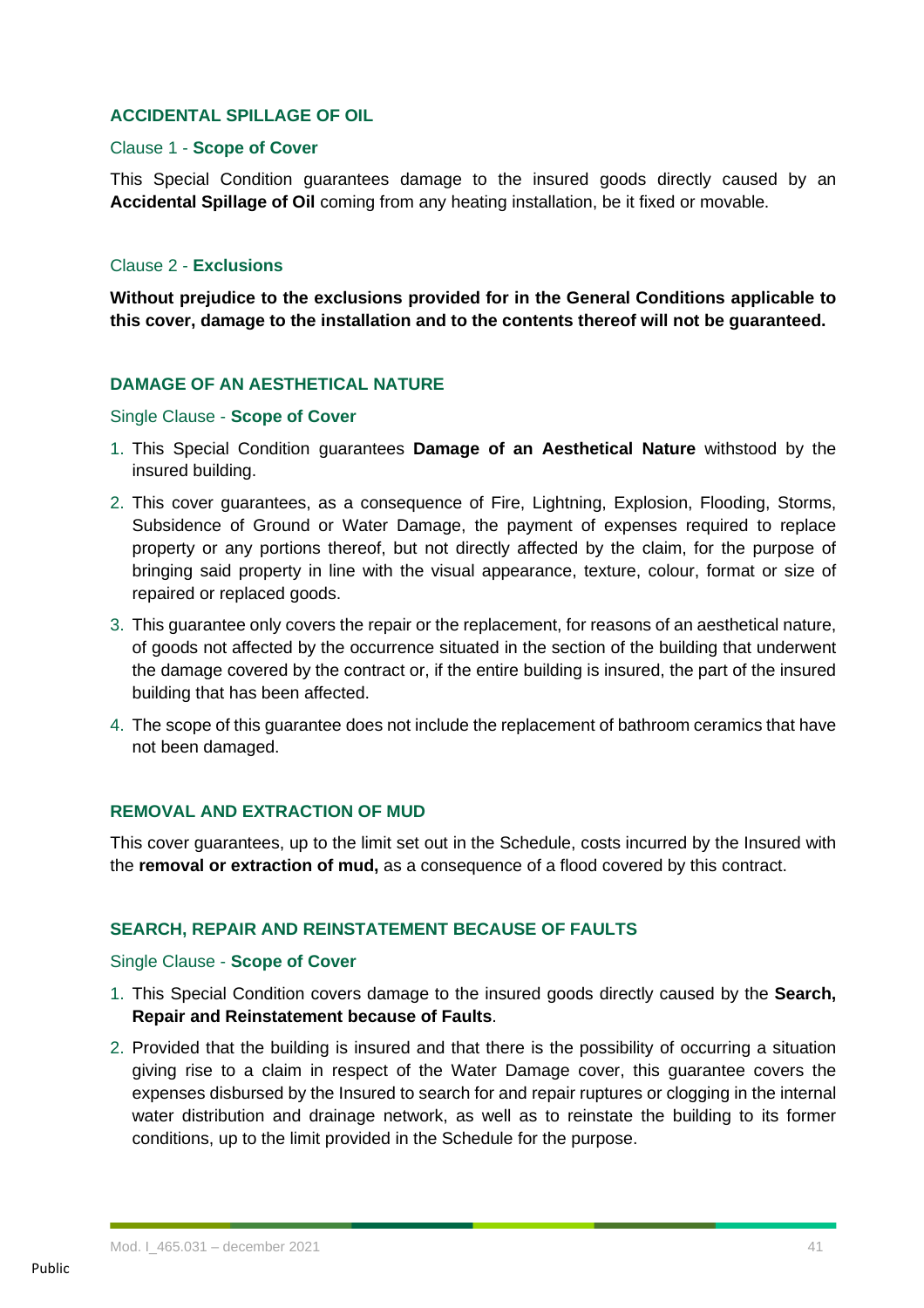# **ALTERATIONS TO THE BUILDING**

### Clause 1 – **Scope of Cover**

- 1. This Special Condition guarantees the payment up to the limited set out in the Schedule of any costs necessary to carry out **alterations to the insured building or fraction as a consequence of an accident** that causes to the insured person a **permanent motor disability** equal to or higher than 75 per cent.
- 2. For the purpose of this guarantee, the **insured persons** shall be the Insured and spouse or person who lives with the Insured in a domestic partnership. In case of a legal person, the insured person shall be the one identified in the Schedule.
- 3. The **degree of disability** shall be determined by the application of the National Table of Permanent Disabilities in Civil Law in force in the national legal system.
- 4. The **reimbursement of costs** shall be made to whomever proves to have paid for them, upon the submission of the respective supporting documents, and the reimbursement may be performed as the alteration works are carried out.

### Clause 2 – **Exclusions**

**Without prejudice to the exclusions provided for in the General Conditions applicable to this cover, damage caused or arising from the following will not be guaranteed:**

- a) **Occupational accidents or during the exercise of a professional activity,**
- b) **Criminal actions by the insured person,**
- c) **Actions or omissions by the insured person under the influence of alcohol or alcoholic beverages giving rise to a blood alcohol level higher than 0.5 grams per litre and/or use of narcotics not medically prescribed, or when they are incapable of controlling their actions,**
- d) **Involvement of the insured person in riots, mutinies and public disturbances,**
- e) **Self-inflicted injuries and attempted suicide,**
- f) **Acts committed by the insured person against him/herself or by the Policy Holder against the insured person, if they are not the same person,**
- g) **Exclusively mental disturbances or damages,**
- h) **Reckless or notoriously dangerous acts, bets and challenges,**
- i) **Practice of sports, as a professional or amateur, and trainings connected therewith,**
- j) **Practice of alpinism, martial arts, boxing, submarine hunting, hunting of dangerous animals, winter sports, motorsports, parachuting, bull fighting and other sports and activities involving similar danger, such as hand-gliding, ultralight gliding, mountain biking, bungee jumping, climbing, speleology, kite surf, mountaineering, paragliding, rafting, rappel, rugby, waterskiing, slide, surf, bodyboarding and windsurfing,**
- k) **Accidents caused by natural phenomena,**
- l) **Piloting or use of aircrafts other than in commercial flights,**
- m)**Use of two or three-wheeled motor vehicles and quad bikes,**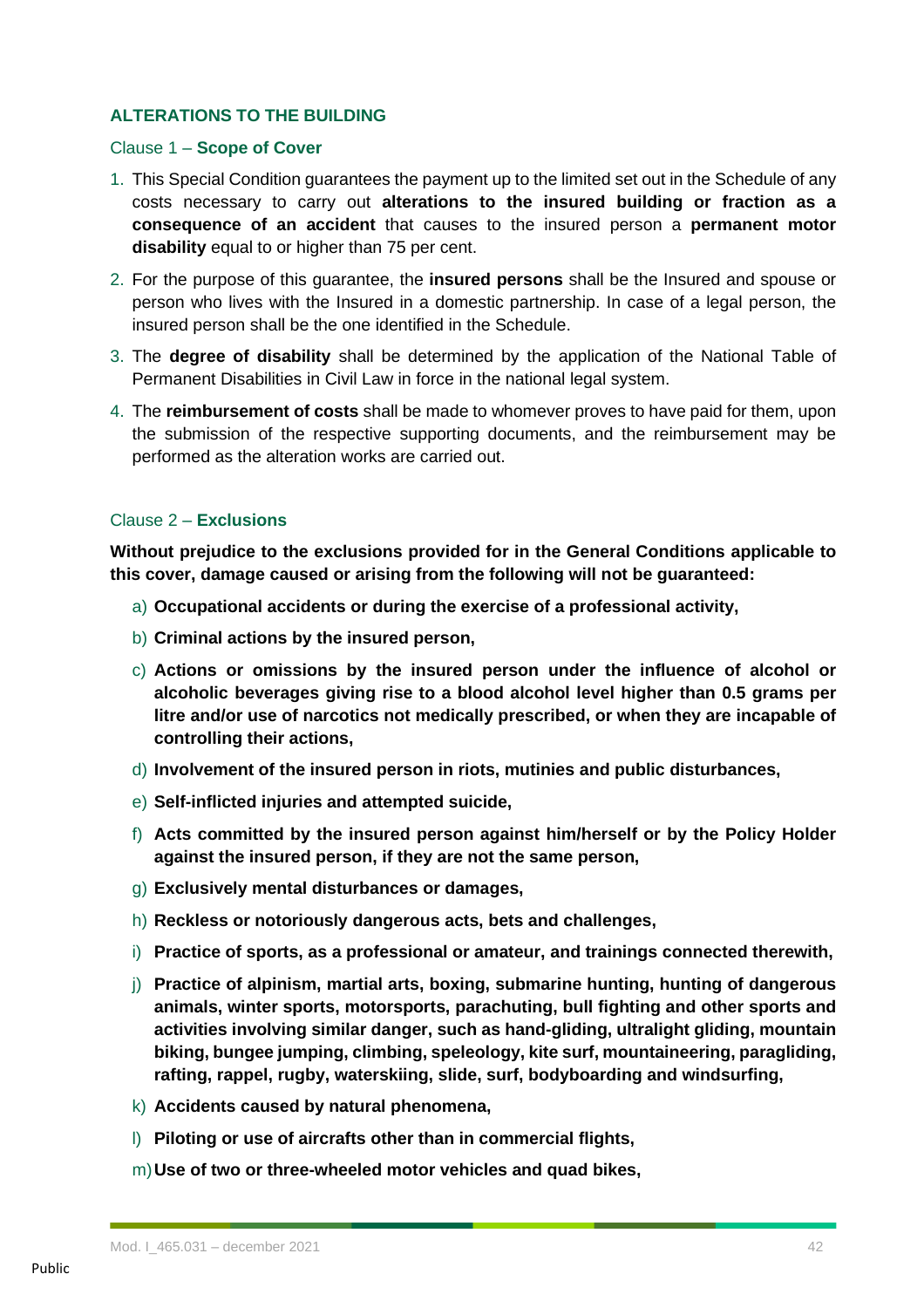- n) **Accidents occurred during the execution of clearing or cut of trees, as well as the performance of works on scaffoldings or roofs,**
- o) **Any other accidents that are already covered by another insurance.**

# **FUNERAL COSTS**

### Single Clause – **Scope of Cover**

This Special Condition guarantees the payment of funeral, burial or cremation costs arising from the decease of the Insured or his/her spouse (or person who lives with the Insured in a domestic partnership), as a consequence of Fire, Mechanical Action of Fall of Lightning, Explosion or Robbery, up to the limits set out in the Schedule.

# **ELECTRICAL RISKS**

### Clause 1 - **Scope of Cover**

- 1. This Special Condition guarantees damage to the insured goods directly caused by **Electrical Risks**.
- 2. This guarantee covers damage directly caused to any machines powered by electricity, transformers, electrical devices and installation and the accessories thereof, duly identified in this Contract, by electrical current, namely excessive voltage or overcurrent, including damage caused by atmospheric electricity, short-circuit – even not causing fire, deficient insulation, magnetism and implosion.
- 3. **Only the insured machines or equipment regarding which a proof of ownership can be produced shall be taken into account for the purpose of this cover.**

### Clause 2 - **Exclusions**

**Without prejudice to the exclusions provided for in the General Conditions applicable to this cover, the following damage will not be guaranteed:**

- a) **Caused to fuses, heating resistances, lamps of any nature, cathode tubes of electrical components;**
- b) **Due to normal wear and tear or to any mechanical deficiency;**
- c) **Covered by supplier, manufacturer or installer warranties;**
- d) **Caused to power frames and transformers of over 500 kVA and to engines over 10 HP;**
- e) **Caused to bearings, gears, axis and other components of the device/equipment non susceptible of being affected by electrical hazards, as well as the expenses for repairing/replacing them;**
- f) **Damages to machines or equipment that have been purchased or used for more than 10 years.**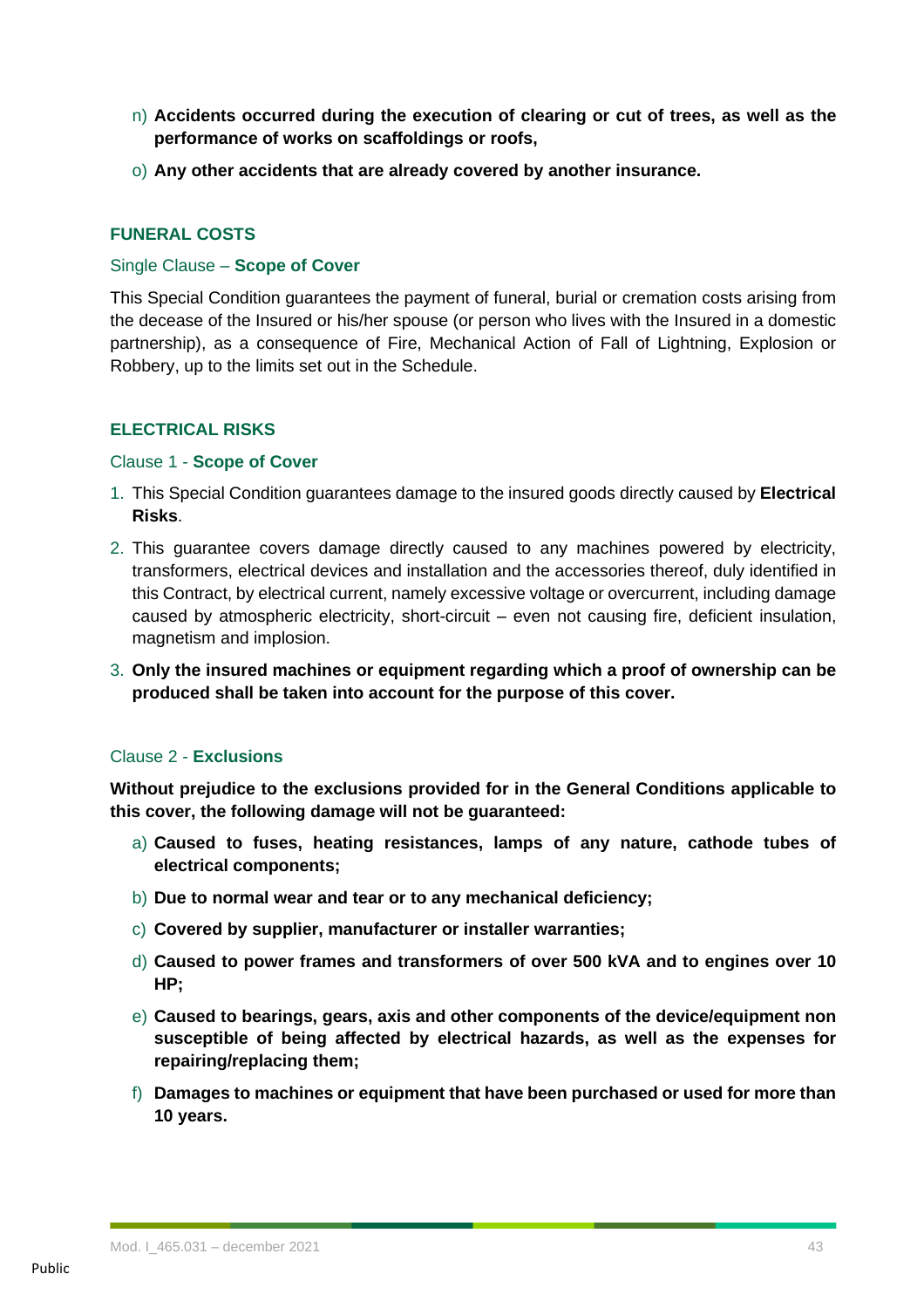### Clause 3 - **Compensation Limits**

- 1. **In case of total destruction of the insured machines or equipment, the Insurance Company shall pay to the Insured a compensation corresponding to the value of replacement of the insured good, at the date of the claim, with new equipment, of similar characteristics and efficiency.**
- 2. **If the machines or equipment are repairable, the Insurance Company shall be liable for the costs necessary to restore the machine or equipment to the same conditions it was in immediately before the claim, plus any assembly and disassembly and freight charges.**
- 3. **If the repair costs are equal to or higher than the compensation limits provided for in paragraph 1 above, the compensation payable by the Insurance Company shall be calculated under the terms provided for therein.**
- 4. **In case of total loss or total destruction of the insured machines or equipment, they must be removed from the place of risk by a provider appointed by the Insurance Company.**
- 5. **In the event of a claim, the insured machines or equipment cannot be removed from the place of risk neither by the Insured and/or by the Policy Holder.**

### Clause 4 - **Excess**

Where the compensation for the damages is paid in cash, the amount to be settled by the Insurance Company shall be deducted from the respective excess set out in the contract. Said excess is not applicable in case the compensation is provided in the form of repair of the insured machines or equipment.

# **SUPPORT IN CASE OF A CLAIM**

# **LEGAL PROTECTION**

### Clause 1 - **Scope of Cover**

- 1. This Special Condition guarantees **Legal Protection** to the Insured and his/her family Household.
- 2. This cover guarantees the expenses with legal assistance under the terms, conditions and limits hereinafter defined:
	- a) In case of judicial or administrative proceedings brought against the Insured or his/her family Household;
	- b) In case of judicial or administrative proceedings that the Insured or a member of his/her family Household may intend to bring against third parties and whose probability of success is recognised by the Insurance Company, notwithstanding the provisions in Clause 8 of this Special Condition;
	- c) In arbitration proceedings, according to the Arbitration Law;
	- d) In any kind of conflict of interests between the Insured and the Insurance Company.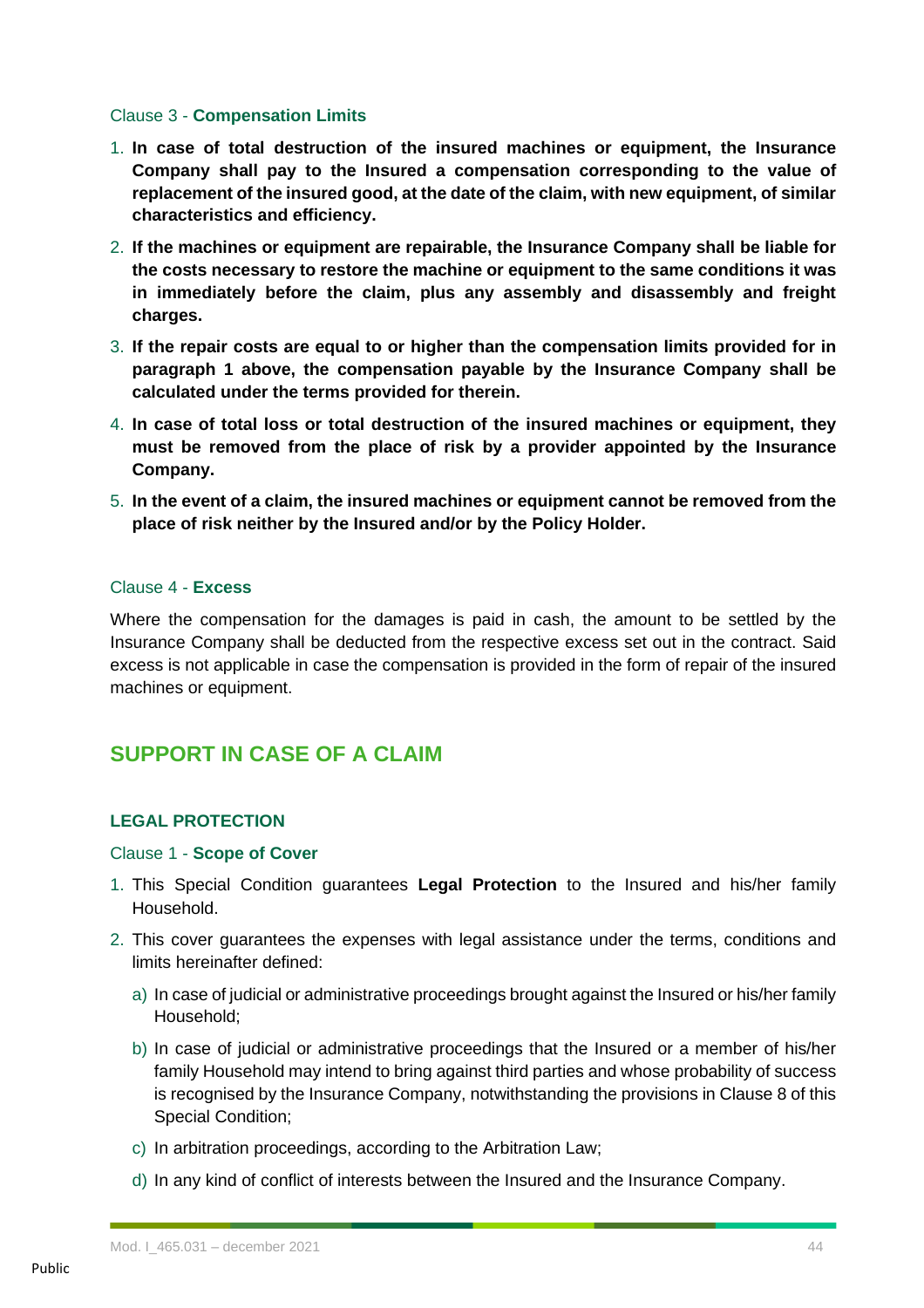3. Where there are several Insured, they will not be considered third parties in respect of each other for the purposes of this cover.

# Clause 2 – **Covered Expenses**

Within the limits of the insured amounts, the Insurance Company indemnifies the Insured in the amounts that s/he proved to have paid in respect of the judicial or administrative proceedings covered by this Contract, regarding:

- a) Lawyers and solicitors' fees;
- b) Judicial fees specified in the proceedings, except the ones provided in Clause 3, paragraph 1 b);
- c) Fees of expert's reports directly related to the position of the Insured within the judicial or administrative proceedings and necessary to facilitate the protection of his/her position;
- d) Bails imposed in criminal proceedings for the provisional freedom of the Insured or to pay for judicial fees.

# Clause 3 - **Exclusions**

- 1. **Without prejudice to the exclusions provided for in the General Conditions applicable to this cover, the following expenses will not be guaranteed:**
	- a) **The amounts that the Insured is condemned to pay either for a legal claim and the interest associated therewith, or as compensation payable to the opposing party for legal and proceedings costs, with the exception of court costs;**
	- b) **Fines, penalties, taxes or fees of a fiscal nature, courts costs in criminal proceedings (except for those due by the civil party in criminal proceedings) and any costs of a criminal nature;**
	- c) **Lawyers and solicitors' fees in respect of consultations or interventions prior to notice being given to the Insured, or the bringing by the Insured of a legal suit or the initiation of administrative proceedings;**
	- d) **Lawyers and solicitors' fees and the court costs regarding other proceedings brought by the Insured, without prejudice to Clause 8 of this Special Condition.**
- 2. **The following situations are also not guaranteed:**
	- a) **Proceedings regarding the main or secondary professional activity of the Insured, as well as proceedings arising from his/her economic activities;**
	- b) **Proceedings under the Tenancy Legislation if the Insured intervenes in the capacity of owner or holder of the usufruct of income buildings;**
	- c) **Suits bringing into question the third-party liability of the Insured, provided the Insured holds valid insurance of that nature or, in cases of compulsory insurance, even if said insurance has not been subscribed. Notwithstanding the above, this cover guarantees legal suits brought by the Insured against the Insurance Company of the Third-Party Liability contract in the case of difficulties or disagreements arising in respect of this insurance;**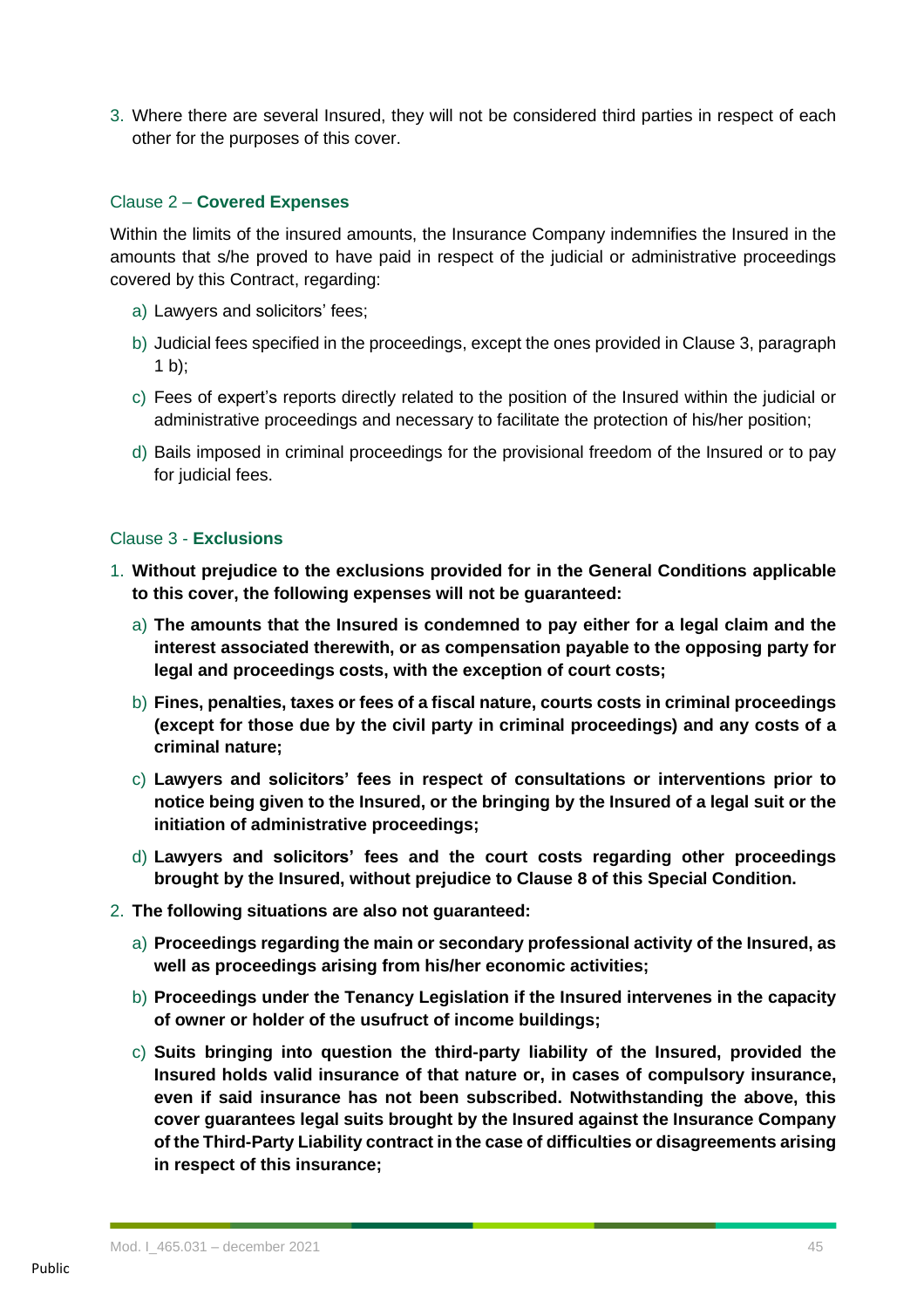- d) **Suits arising from differences between persons who are Insured under this Contract or involving their liability in cases of fraud, deliberate action or serious fault;**
- e) **Proceedings to which family law and inheritance law are applicable;**
- f) **Proceedings concerning the administration of civil or commercial companies and of associations of any nature.**
- g) **Besides the exclusions referred to in the previous paragraphs, this contract does not guarantee any form of intervention in proceedings directly or indirectly resulting from:**
	- i. **Events caused by nuclear power, genetic alterations, radiation or radioactive contamination;**
	- ii. **War, civil war, invasion, acts by a foreign enemy, rebellion, revolution, insurrection, act of usurped military power, confiscation, nationalisation, requisition, destruction caused by the Government or by an order thereof, or of any other regular authority;**
	- iii. **Strikes, labour and public disturbances and riots;**
	- iv. **Involvement in acts of terrorism and/or sabotage, as provided in the Portuguese criminal legislation in force;**
	- v. **Involvement in acts of vandalism.**
- 3. **In the cases referred to in paragraph 2 c) of Clause 3, where the value of the suit is greater than the limit guaranteed under the third-party liability insurance (or than the minimum legal limit in case the compulsory insurance has not been subscribed), this cover guarantees compensation for the proportional portion of the insured expenses corresponding to that excessive value.**

### Clause 4 – **Territorial Scope**

This cover is valid for judicial, administrative, or arbitration proceedings brought before Portuguese courts regarding facts occurred in Portugal.

### Clause 5 – **Free Choice of Lawyer or Solicitor**

The Insurance Company guarantees the right to the free choice and appointment of a lawyer or solicitor, according to what the Insured deems more convenient to the defence of his/her interests, provided that said professionals may exercise their activity within the jurisdiction in which the proceedings are being held.

### Clause 6 – **Conducting the Suit**

- 1. The lawyer chosen and appointed by the Insured will be entirely free to conduct the suit as s/he will not being in any way bound by instructions of the Insurance Company.
- 2. The Insurance Company cannot become liable for the actions of the lawyer or the solicitor appointed, nor can the Insurance Company be held responsible by the results of their interventions.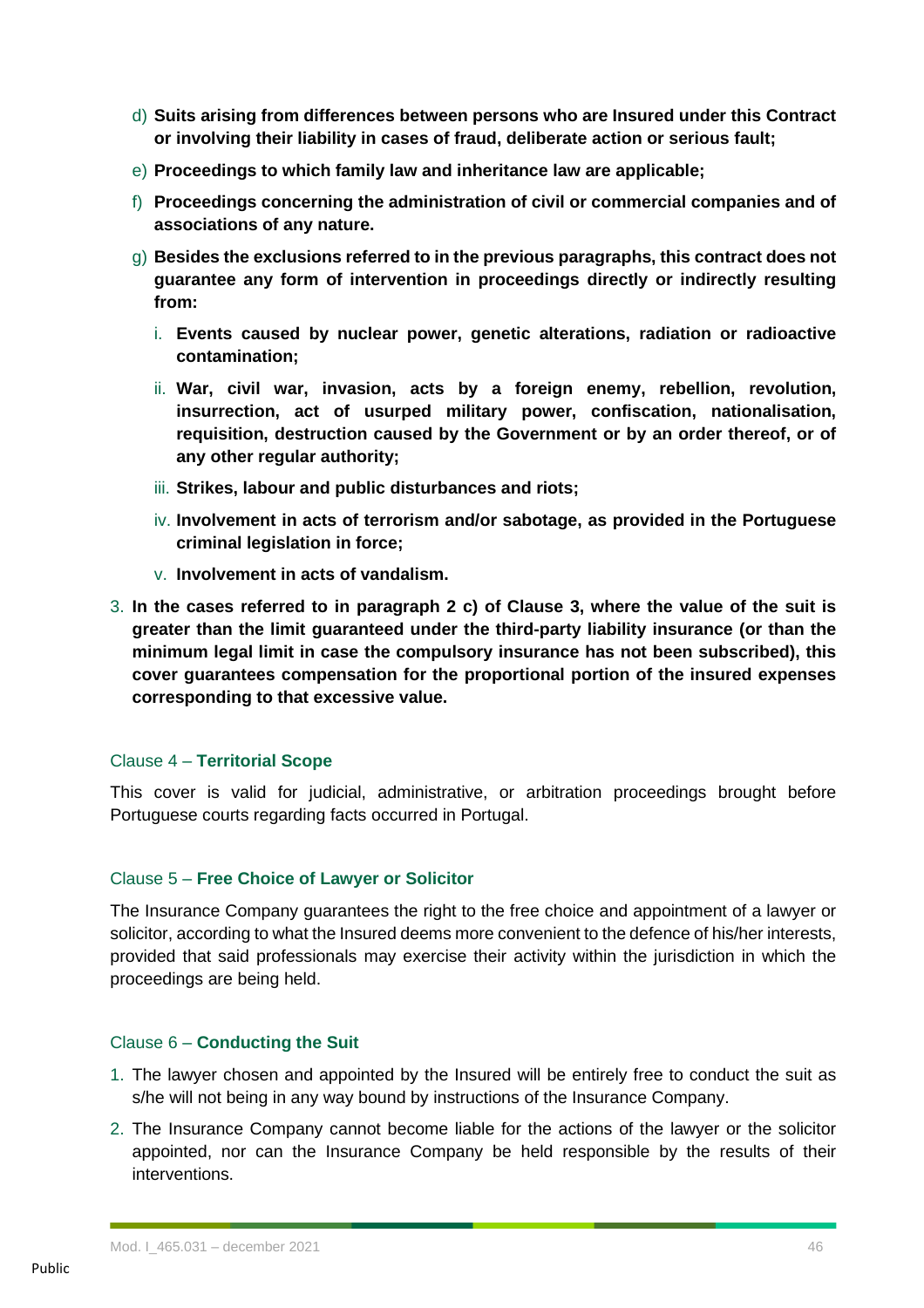### Clause 7 – **Filing legal Suits, Administrative Proceedings, Appeals and Transactions**

- 1. The Insured must inform the Insurance Company, by registered post, before bringing a legal suit, initiating administrative proceedings or lodging an appeal against a sentence given in the scope of proceedings in which s/he is a defendant or plaintiff and also before accepting any kind of transaction. The Insurance Company shall be entitled to object to any of these decisions.
- 2. Such objection shall be communicated to the Insured by registered post within five (5) working days after the registration of the letter of communication, the lack thereof representing the agreement by the Insurance Company to the communicated intention.

# Clause 8 – **Conflict of Interests**

**In case of conflict of interests or diverging opinions between the Insurance Company and the Insured, the Insured may resort to arbitration, according to Clause 36 of the General Conditions, notwithstanding the fact that s/he may also continue the proceedings or the appeal advised against by the Insurance Company, at his/her costs, being however afterwards indemnified if the arbitration decision or sentence is favourable.**

### Clause 9 – **Heirs' Rights**

In case of death of the Insured involved in judicial or administrative proceedings covered by this Contract, the right to compensation provided for in Clause 2 of this Special Condition is transferred to his/her legal heirs.

# Clause 10 – **Assignment of Rights**

Without prejudice to the previous Clause, the guarantees of this Special Condition are not applicable if, during judicial or administrative proceedings, the Insured assigns his/her rights or obligations to another entity.

### Clause 11 – **Insured Amount**

- 1. The insured amount for this cover is indicated in the Schedule.
- 2. The liability of the Insurance Company, per claim and per annuity, is limited to the insured amount. Therefore, the lawyer and/or solicitor's fees together cannot exceed 50 per cent of said amount.
- 3. The liability of the Insurance Company regarding the bails provided in Clause 2 d) is limited to 50 per cent of the value thereof and to 20 per cent of the insured amount.

### Clause 12 – **Compensations**

1. The compensations under this cover will be paid by the Insurance Company after the conclusion of the judicial or administrative proceedings, subject to a prior assessment and agreement of the Insurance Company regarding the bill of expenses and fees and to the presentation of supporting documents of said expenses.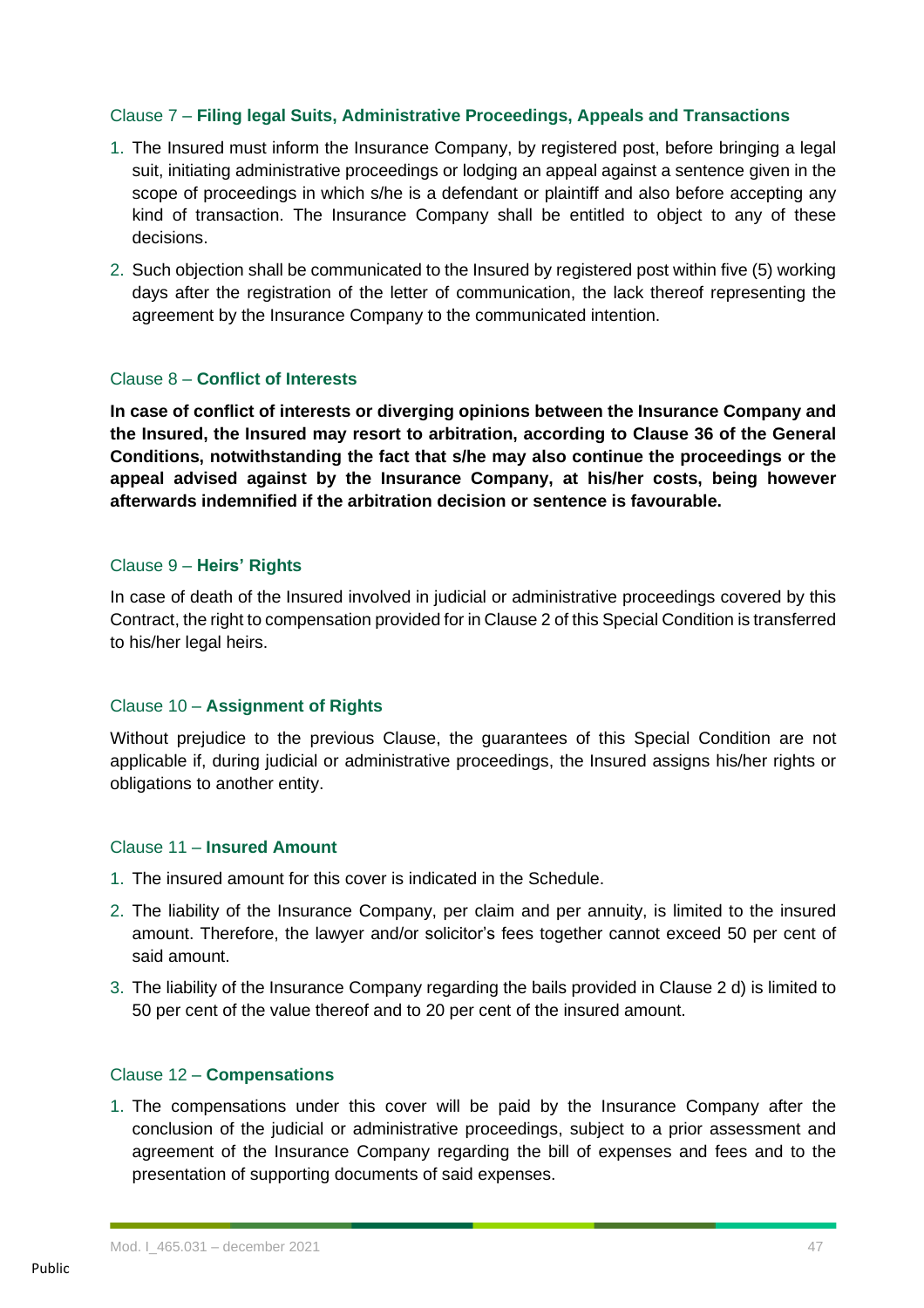2. However, the Insurance Company accepts to advance the payment of up to 25 per cent of the insured amount, as a provision for fees and expenses, when such payment has been made and on presentation of the receipt thereof.

### **IMPORTANT REMARK:**

**As a result of policies from this or that insurance branch that may be executed between the Insurance Company and other entities, there maybe cases where the Insurance Company intervenes in respect of both parties involved in the same legal suit.**

**If this occurs, the Insured will communicate this fact to the parties involved.**

# **TEMPORARY DEPRIVATION OF USE OF THE RENTED OR OCCUPIED PREMISES**

### Single Clause - **Scope of Cover**

- 1. This Special Condition covers losses directly arising from the **Temporary Deprivation of Use of the Place of the Risk.**
- 2. In case of a claim covered by the Contract causing a temporary deprivation of use of the place of the risk, the Insurance Company will compensate the Insured, within the limits provided in the Schedule for the purpose:
	- a) **If the Building is insured:** The expenses arising from the stay of the Insured and those living with him/her in any other lodgings;
	- b) **If the Contents are insured:** The expenses with the transportation and storage of the undamaged insured goods.
- 3. This guarantee is valid **during the period required to re-establish the Insured** in the place where the claim occurred, up to a maximum of six (6) months.
- 4. Compensation will be paid **against the presentation of documents proving the expenses made**, after deducting the charges that the Insured would have to bear if the claim had not occurred and that s/he ceased to bear.
- 5. **It is a necessary prerequisite for the effectiveness of this cover that the Insured lives in the affected place at the date of the claim.**
- 6. The insured goods transferred to another place of risk under this cover will continue to be covered under this Policy, without prejudice to an adjustment of the rate applicable to the contract, taking into account the characteristics of the new place of risk.

# **TEMPORARY MOVE**

### Clause 1 - **Scope of the Cover**

- 1. This Special Condition guarantees damage occurred during the **Temporary Move** of the insured items from the place of the risk in consequence of:
	- a) Fire, Lightning and Explosion;
	- b) Storms;
	- c) Floods;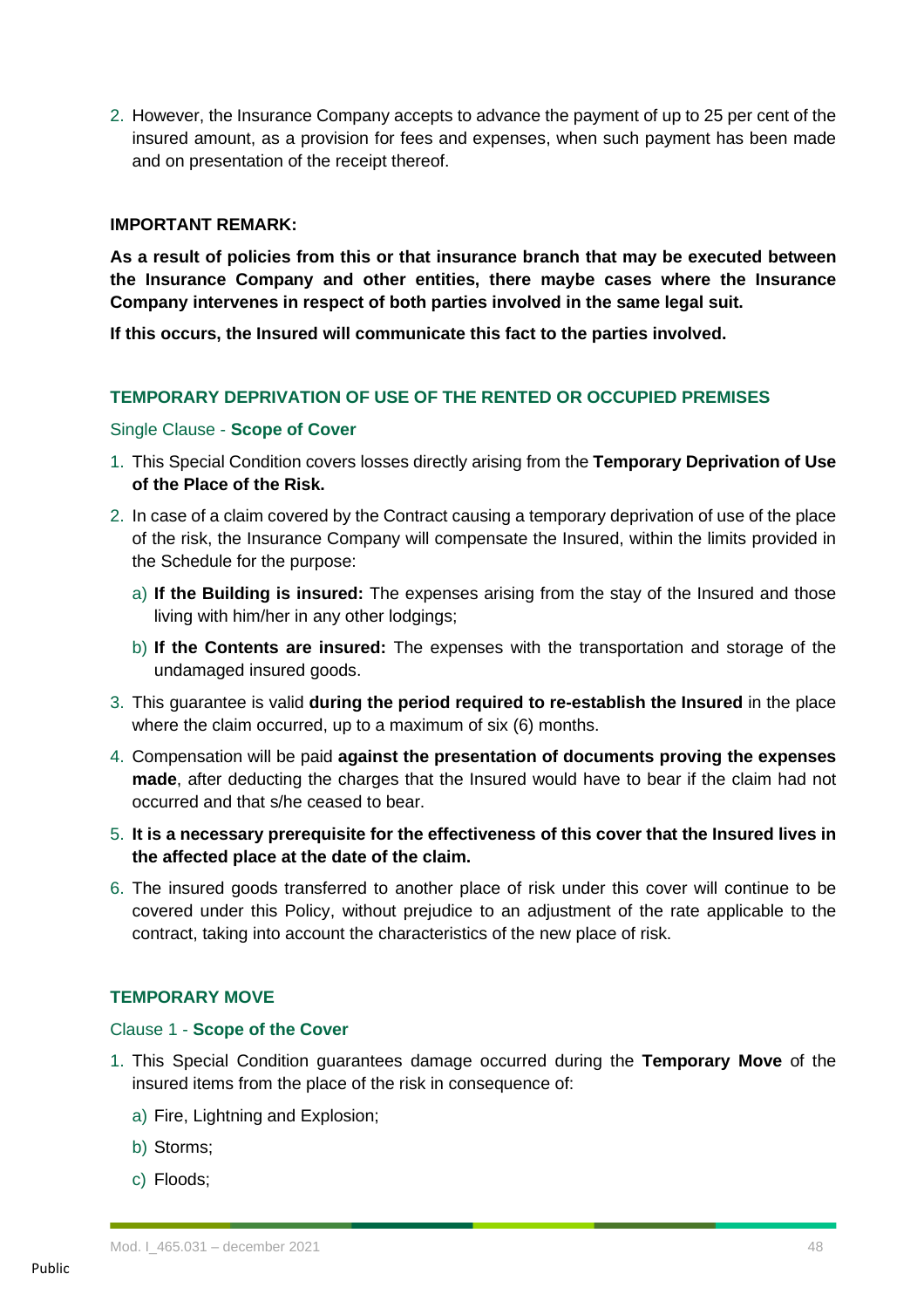- d) Water Damage;
- e) Theft or Robbery;
- f) Fall of Aircraft;
- g) Collision or Impact by Land Vehicles or Animals.
- 2. This cover guarantees the insured items that are transferred, for a period equal or under sixty (60) days, to any other place located within national territory (with characteristics similar to the ones in the place of the risk where the insured items originally were) where the Insured is temporarily established.

# Clause 2 - **Exclusions**

**Without prejudice to the exclusions provided for in the General Conditions applicable to this cover, the items transferred for sale, loan, repair, exhibition or storage will not be guaranteed.**

# **RECONSTITUTION OF DOCUMENTS**

# Clause 1 - **Scope of Cover**

- 1. This Special Condition guarantees the **Reconstitution of Documents**, as described below.
- 2. This guarantee covers damage resulting from the occurrence of any claim covered by this Contract to the following goods:
	- a) Manuscripts, plans and projects;
	- b) Accounting books and other official documents, including the seals thereof;
	- c) Computer support and other means of storing information.

# Clause 2 - **Compensation**

- 1. The calculation of the compensation will only take into account the cost actually disbursed by the Insured to reconstitute or remake said documents, provided the need of reproducing them is duly justified.
- 2. Compensation will be settled against the progressive presentation of proof of disbursement; however, the period of compensation may not extend beyond **six (6) months from the date of the claim.**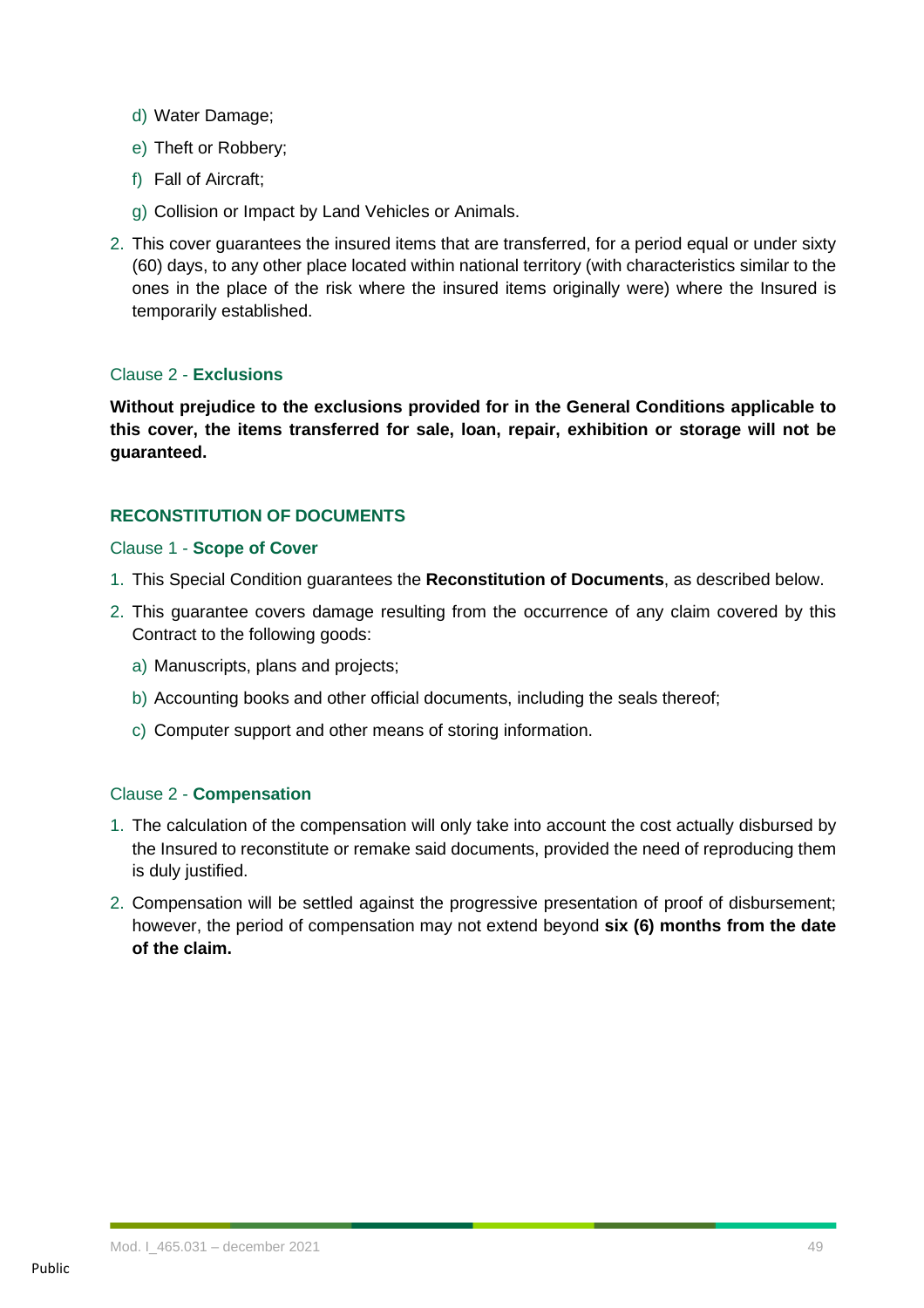# **ASSISTANCE**

# **ASSISTANCE / VIP ASSISTANCE**

### Clause 1 – **Definitions**

**Insured person**: The Insured and his/her Household, as per Clause 1 of the General Conditions;

**Assistance service:** The entity that organises and provides, for the account of the Insurance Company, in a fast and efficient manner, the guarantees afforded by this Policy, either of a pecuniary nature or as provision of services.

### Clause 2 - **Scope of Cover**

### **This Special Condition covers the following guarantees:**

# **Main Covers**

In case of a claim resulting from any of the risks covered by the contract, the Insurance Company will guarantee, through its Assistance Service, and up to the amounts indicated in the Schedule:

# 1. **Provision of professionals**

The Insurance Company will organise the sending of qualified professionals to the insured home in order to contain and to repair any damage. The Insurance Company will bear the cost of sending said professionals for the first time and the cost of repairs, and the fees of the professionals will be borne by the Insured Person.

All repairs performed by professionals sent by the Insurance Company are guaranteed during a period of two (2) months from the date of the execution thereof.

**24 Hour Services**: Plumbers, Electricians, Locksmiths, Glaziers, Air Conditioning Technicians.

**Day Services**: Masons, Carpenters, Painters, Plasterers, Carpet Installers, Technicians of Blinds, TV & Video Technicians, Home Appliance Technicians.

### 2. **Delay in the Arrival of the Technician (Home Assistance)**

### **Compensation for delay in the arrival of the professional to the insured home**

- a) If the time elapsed between making the request, under the terms of the previous subparagraph, and the arrival of the professional to the insured home is longer than 2 hours, the Assistance Service shall provide compensation to the Policy Holder in the amount of EUR 20.00 per each 15-minute period of delay counted from the  $121<sup>st</sup>$  minute up to the maximum of EUR 200.00 per occurrence.
- b) In order to enjoy this guarantee, the Insured Person must express his/her dissatisfaction with the delay of the professional and request said compensation to the Assistance Service according to one of the following conditions:
	- − Up to 4 hours, in Lisbon or Oporto, after the 1<sup>st</sup> call to the Assistance Service, even if the professional has already arrived;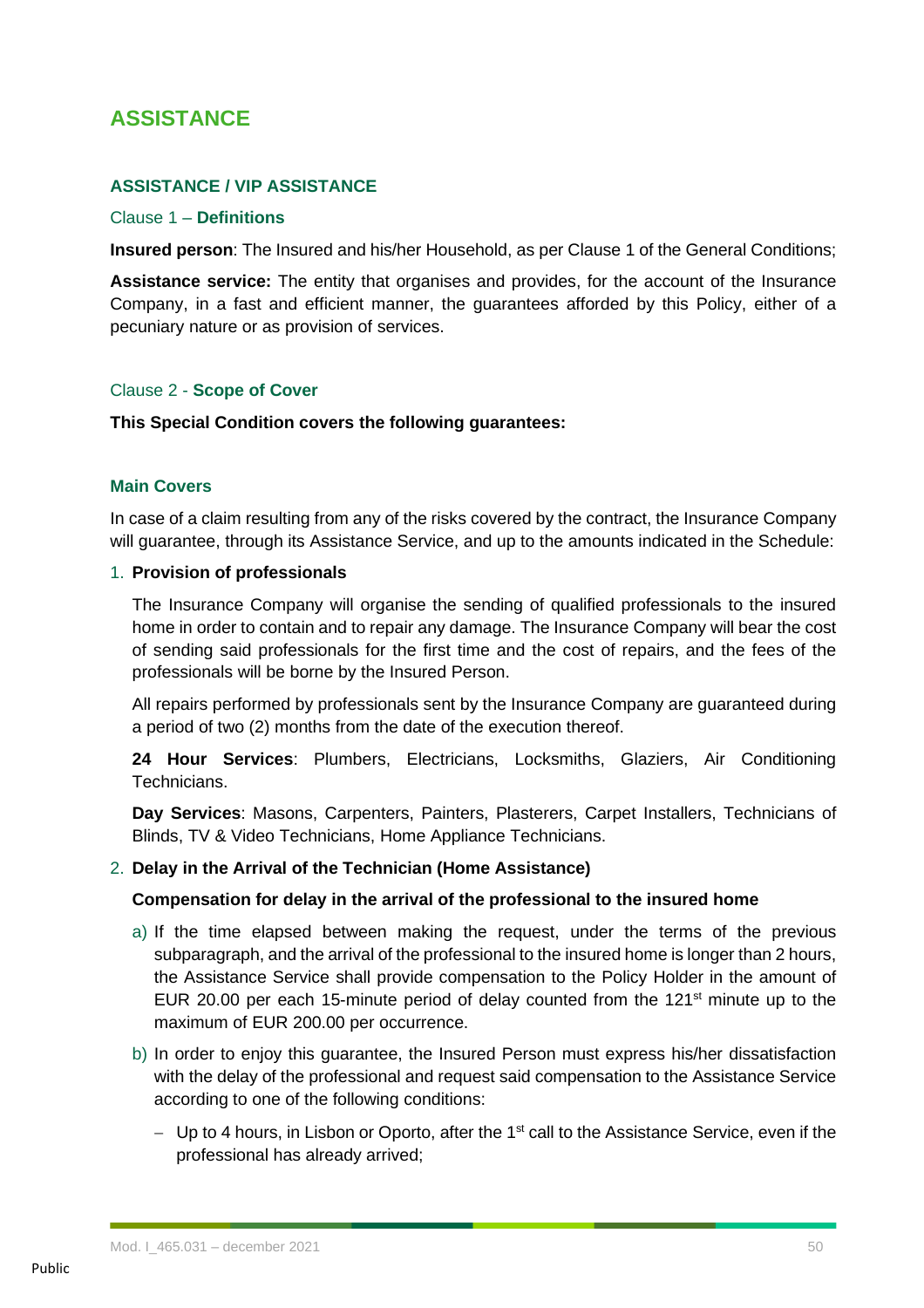− Up to 6 hours, anywhere else in Portuguese territory, after the 1<sup>st</sup> call to the Assistance Service, even if the professional has already arrived;

# **The aforementioned compensation commitment shall not apply in the following cases:**

- − Bad weather conditions that hinder road traffic, namely heavy rain or strong wind, fog, snow and ice;
- − Service scheduling requests;
- − Incorrect or incomplete address of the insured home provided by the Insured Person;
- − Impossibility of contacting the Insured Person;
- − Expression of dissatisfaction with the delay and requests for compensation performed after the terms referred to in paragraph 2 of this guarantee;
- − Request for a professional not performed to the Assistance Service through the telephone line indicated in the policy.

# 3. **Hotel and transportation expenses**

If the Insured Building becomes uninhabitable, the Insurance Company will guarantee the payment of hotel expenses for the Insured Persons.

The Insurance Company will also make reservations and pay for transportation expenses if the Insured Persons cannot do it by their own means.

The Insurance Company will be exempt from this obligation if, within 100 Km from the Insured Building, there is no available type of lodgings.

# 4. **Transportation of furniture**

Where, as a result of a claim, the Insured Building becomes uninhabitable, the Insurance Company will provide and bear the costs of:

- − Renting a vehicle for carriage of goods to transport furniture to the temporary dwelling,
- − Safekeeping the objects and goods that may not be transferred to the temporary dwelling,
- − The furniture transportation costs to the new place of permanent residence in Portugal, within thirty (30) days after the occurrence of the incident, if said residence is located within less than 50 Km of the Insured Building;

# 5. **Laundry and restaurant expenses**

In case the Insured Building becomes uninhabitable, or if the kitchen and/or washing machine is destroyed, the Insurance Company guarantees the repayment of the restaurant and laundry expenses;

# 6. **Safekeeping of objects / Urgent protection of the dwelling**

If the Insured Building becomes accessible from the outside or if the lock is destroyed, and if after having taken adequate measures of precaution the building still requires surveillance for avoiding robbery of the objects contained within it, the Insurance Company will bear the expenses of a guard;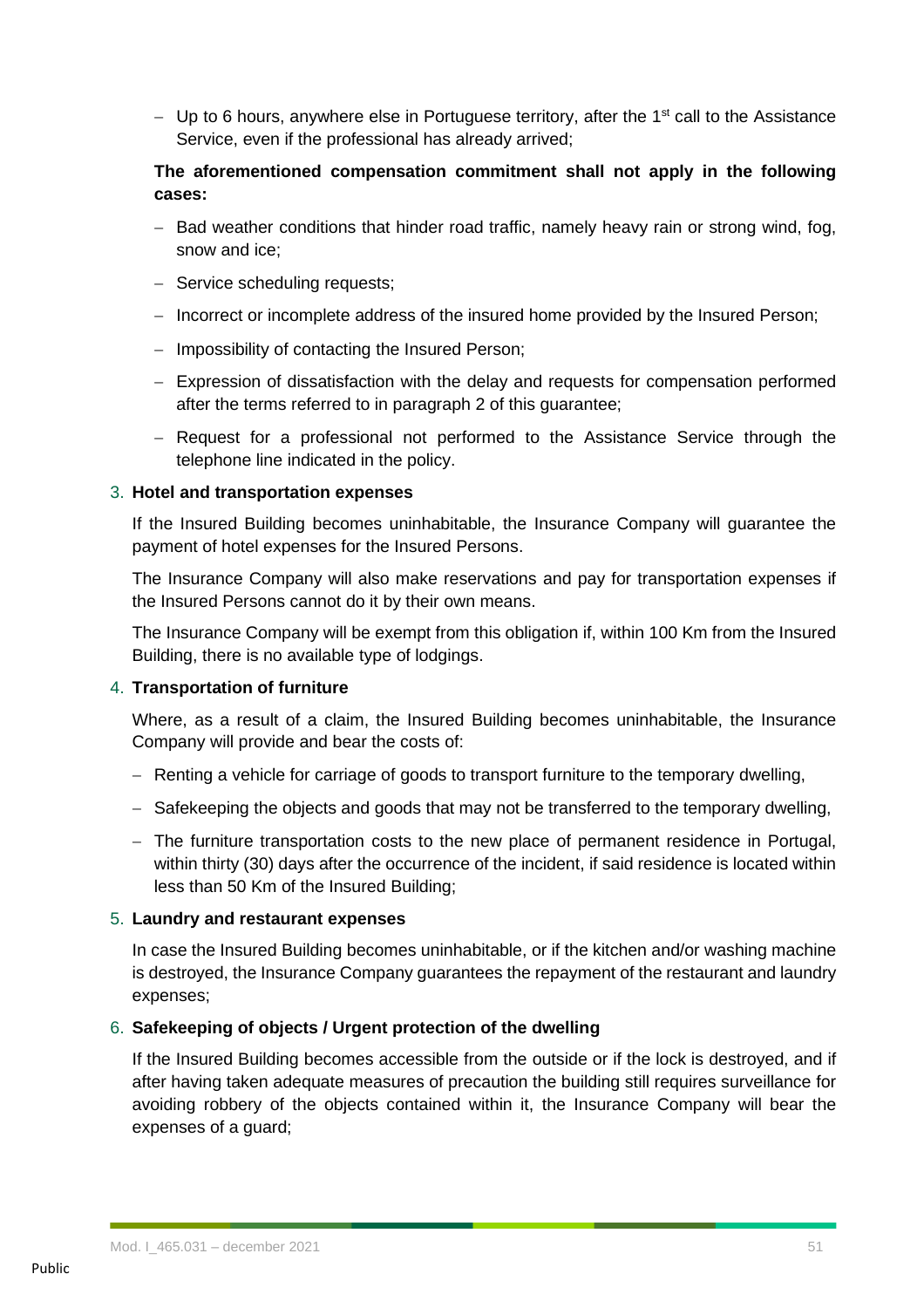# 7. **Early return because of an event in the place of residence rendering it uninhabitable**

In case any of the Insured Persons need to return to the Insured Building as a consequence of an occurrence rendering it uninhabitable, the Insurance Company will provide said insured person with a first class train ticket or with a business class air ticket (if the train travel shall be in excess of 5 hours), from the place where s/he is to the Insured Home.

If necessary, the Insurance Company will organise and bear the costs of the Insured Person or his/her spouse's stay in a hotel during the night.

The Insurance Company will be exempt from this obligation if, within 100 Km from the Insured Building, there is no available type of lodgings.

In case the Insured Person needs to return to the place where s/he was to recover his/her vehicle or to continue his/her stay, the Insurance Company will bear the cost, as provided for in the previous paragraph, of a one-way ticket except if the return organised by the Insurance Company occurs less than five (5) days before the date of return initially intended by the Insured Person;

# 8. **Legal support in case of theft or robbery**

If the Insured Building becomes uninhabitable, in case of emergency, the Insurance Company will advise the Insured Person about the measures to be taken immediately, taking such measures if the Insured Person does not have the means to do so. In case of theft or robbery, actual or attempted, the Insurance Company will provide legal assistance about the way to proceed to report the crime to the authorities;

# 9. **Replacement of video equipment and television set**

The Insurance Company is to make available to the Insured Persons free of charge and during a period of fifteen (15) days from the date of the claim, television sets and video equipment of characteristics similar to the ones of the equipment that has been damaged or stolen.

# 10. **Transmission of urgent messages**

The Insurance Company guarantees the payment and/or the sending of urgent messages in connection with the operation of the guarantees provided in this contract and the Insurance Company will transmit said urgent messages, and at the request of the Insured Persons, to their family members;

# **Additional Covers**

Regardless of the verification of any other risks provided in the contract, the following guarantees will also be provided, in the situations below described and within the limits specified in the Schedule:

# 1. **Dispatch of IT technicians**

- a) The Assistance Service guarantees travel costs to the insured home incurred by professionals specialised in the installation of computer components and applications, as well as in troubleshooting concerning the performance and configuration of computers and networks;
- b) The cost of the first visit, per policy annuity, shall be borne by the Assistance Service, and any further visits shall be borne by the Insured Person.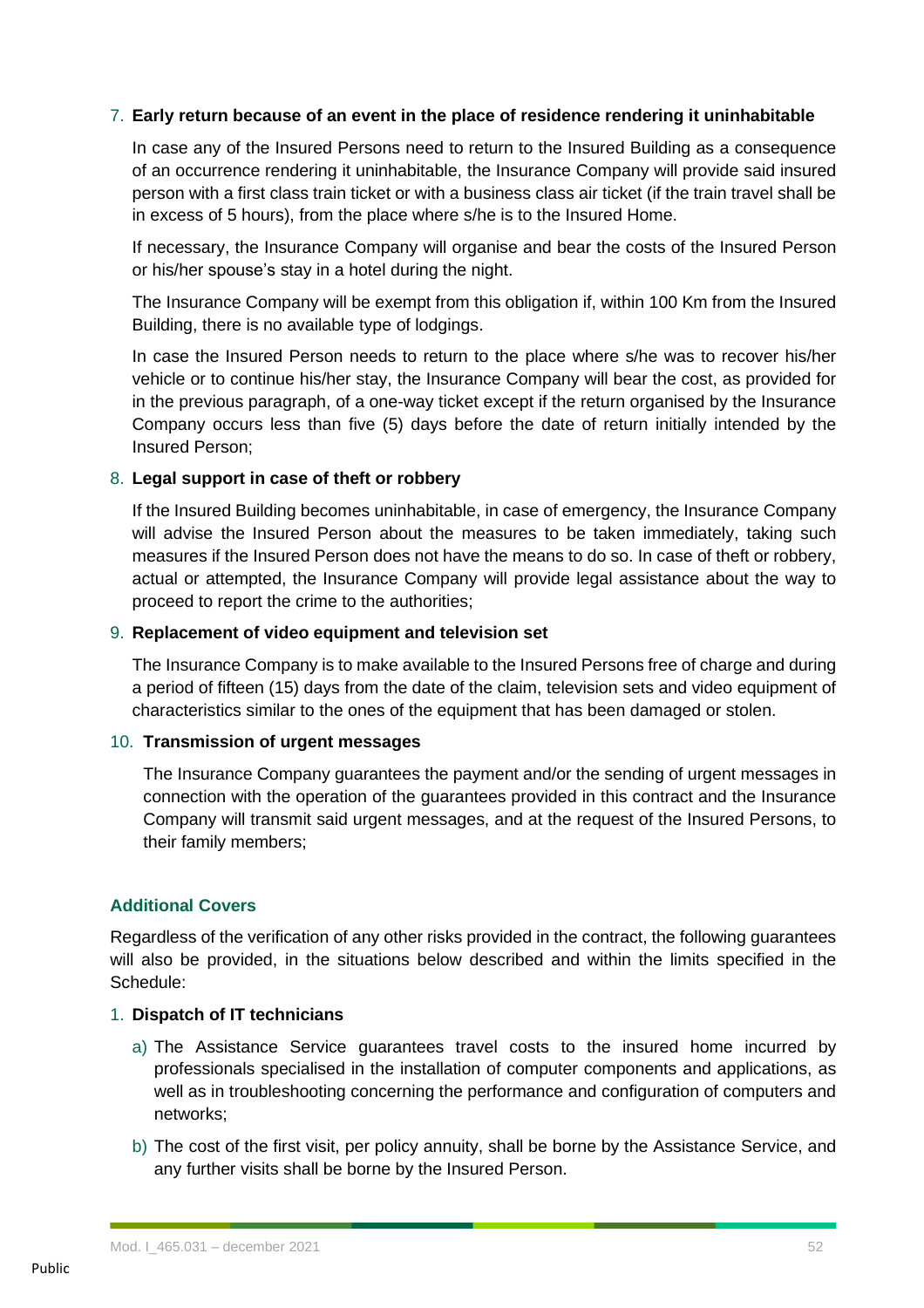c) The Insured Person shall also pay for costs incurred with hardware, peripherals, software and labour.

# 2. **Assistance to Pets**

The Assistance Service covers the below-mentioned guarantees/services, in accordance with the General and Special Conditions and the Schedule subscribed.

The guarantees conferred herein do not apply if the insurance of the building or fraction thereof has been subscribed by a Landlord, in said capacity, as if it were a building meant for renting.

### **Definitions:**

**Insured pet:** a dog or a cat, declared to the Assistance Service by the Insured, residing at the insured home, aged between 4 weeks and 10 years, in favour of which the subscribed guarantees must be provided;

**Owner of the insured pet:** the person who claims to hold the legitimate ownership of the insured pet and identifies him/herself as such to the Assistance Service, or his/her spouse or person living with him/her under common law marriage;

**Insured home:** building or autonomous fraction thereof declared to the Insurance Company by the Policy Holder;

**Claim or emergency:** the partial or full occurrence of the event, of an unforeseeable nature, that triggers the covers provided in this special condition. The event or series of events arising from the same cause shall be considered as a single claim.

### **Covered situations:**

# a) **Sending of a veterinarian to the insured home**

In case of an accident or sudden and unforeseeable illness of the Insured Pet, the Insurance Company will bear the travel costs of a veterinarian to the home of the Owner of the Insured Pet, for a consultation and advice as to the instructions to be followed. Costs incurred with the consultation, any treatments and medication shall be borne by the Owner of the Insured Pet.

### b) **Emergency transport of the Insured Pet**

In case of an accident or sudden and unforeseeable illness, the Assistance Service shall organise and bear the costs of transportation of the Insured Pet from its home to the closest emergency veterinary clinic. The Insured Pet must always be accompanied by the Owner of the Insured Pet.

### c) **Bath and grooming**

The Assistance Service shall make the appointment for and organise baths and grooming at the clinic/pet-shop closest to the Insured Home.

The cost of the first bath service and of the first grooming service, per policy annuity, shall be borne by the Assistance Service, and any further services must be borne by the Insured Person.

This service must be requested 48 hours in advance.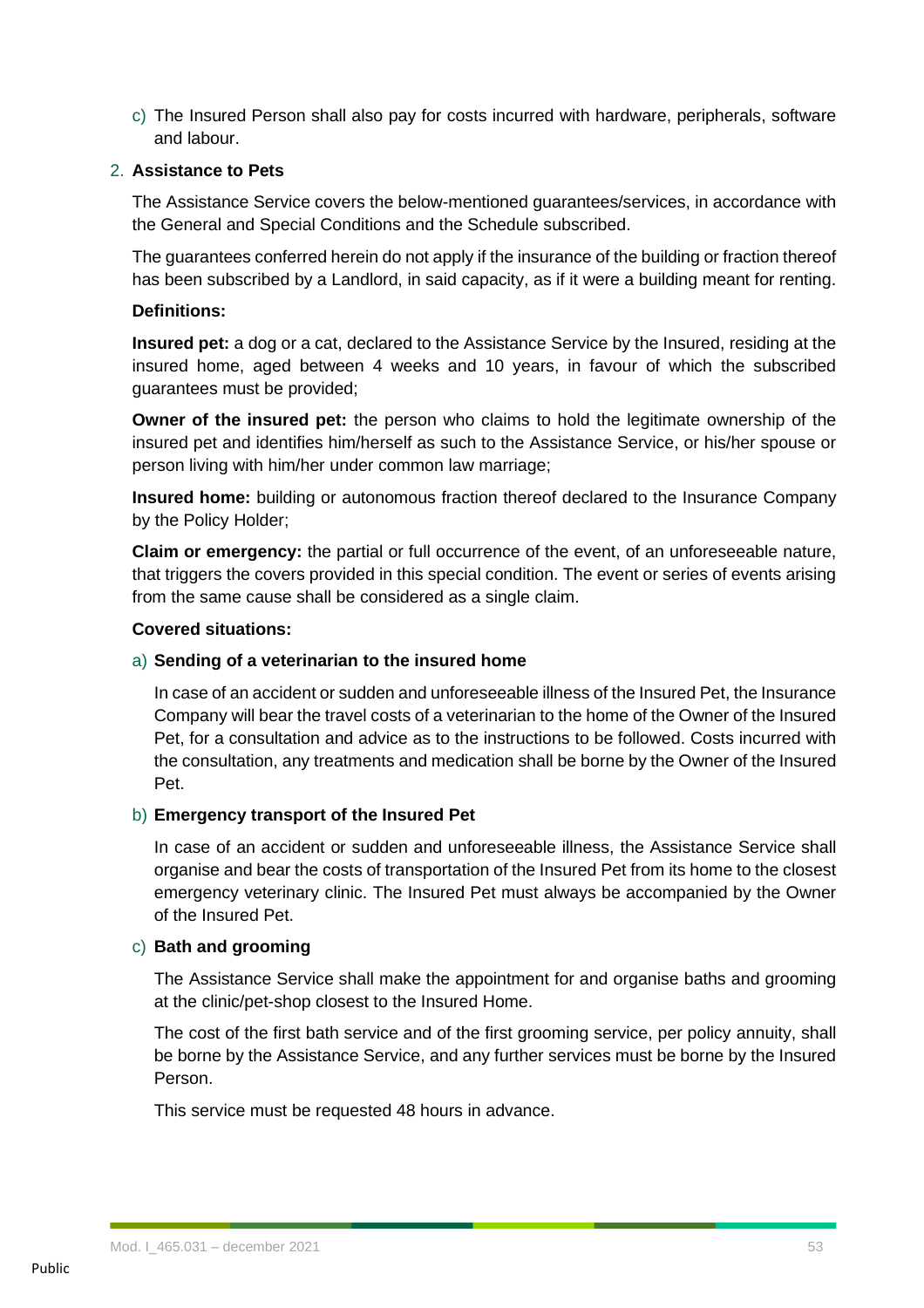### d) **Cremation costs of the Insured Pet**

In case of death of the Insured Pet, the Assistance Service shall provide advice to the Owner of the Insured Pet concerning the procedures to be followed.

The Assistance Service shall also bear the cremation costs of the Insured Pet, provided that the claim is reported thereto up to 24 hours after the death of the Insured Pet.

# e) **Accommodation for the Insured Pet**

In case the Owner of the Insured Pet needs to leave the insured home for a period longer than 24 hours, due to unforeseeable reasons of force majeure, no one else staying at the insured home, the Assistance Service shall provide for the accommodation of the Insured Pet at a kennel or a cattery, up to the established limits.

# f) **Arrangement of Appointments**

At the request of the Owner of the Insured Pet, the Assistance Service shall provide for the arrangement of appointments for the Insured Pet, according to the instructions given thereto. The Owner of the Insured Pet shall be previously informed of the cost of each appointment.

# **Exclusions:**

**Without prejudice to the exclusions provided for in the General Conditions, any charges or benefits regarding the following situations will not be guaranteed:**

- a) **Claims that have occurred before the commencement of the policy, even if its consequences have extended beyond said date;**
- b) **Claims occurred outside the period of validity of the contract and outside the covered geographic area;**
- c) **Claims, and their consequences, caused by criminal actions, malicious intent, actual suicide or self-inflicted injuries, by the Policy Holder and/or the Insured or the Insured Persons;**
- d) **Damages/injuries sustained by the Policy Holder and/or the Insured or the Insured Persons as a consequence of dementia, abuse of alcohol and of non-prescribed drugs or narcotic substances;**
- e) **Claims occurred as a consequence of dogfights, including bets and trainings related therewith;**
- f) **Claims, and their consequences, caused by criminal actions or malicious intent on the part of the Owner of the Insured Pet;**
- g) **Damages/injuries sustained or caused by the Insured Pet as a consequence of dementia, abuse of alcohol and of non-prescribed drugs or narcotic substances by the Owner of the Insured Pet;**
- h) **Cases of infectious/contagious illness which may constitute a public health danger;**
- i) **Injuries arising from ill-treatment endured by the Insured Pet inflicted by its Owner;**
- j) **Chronic or pre-existing illnesses, psychiatric disorders and relapses of previously diagnosed illnesses;**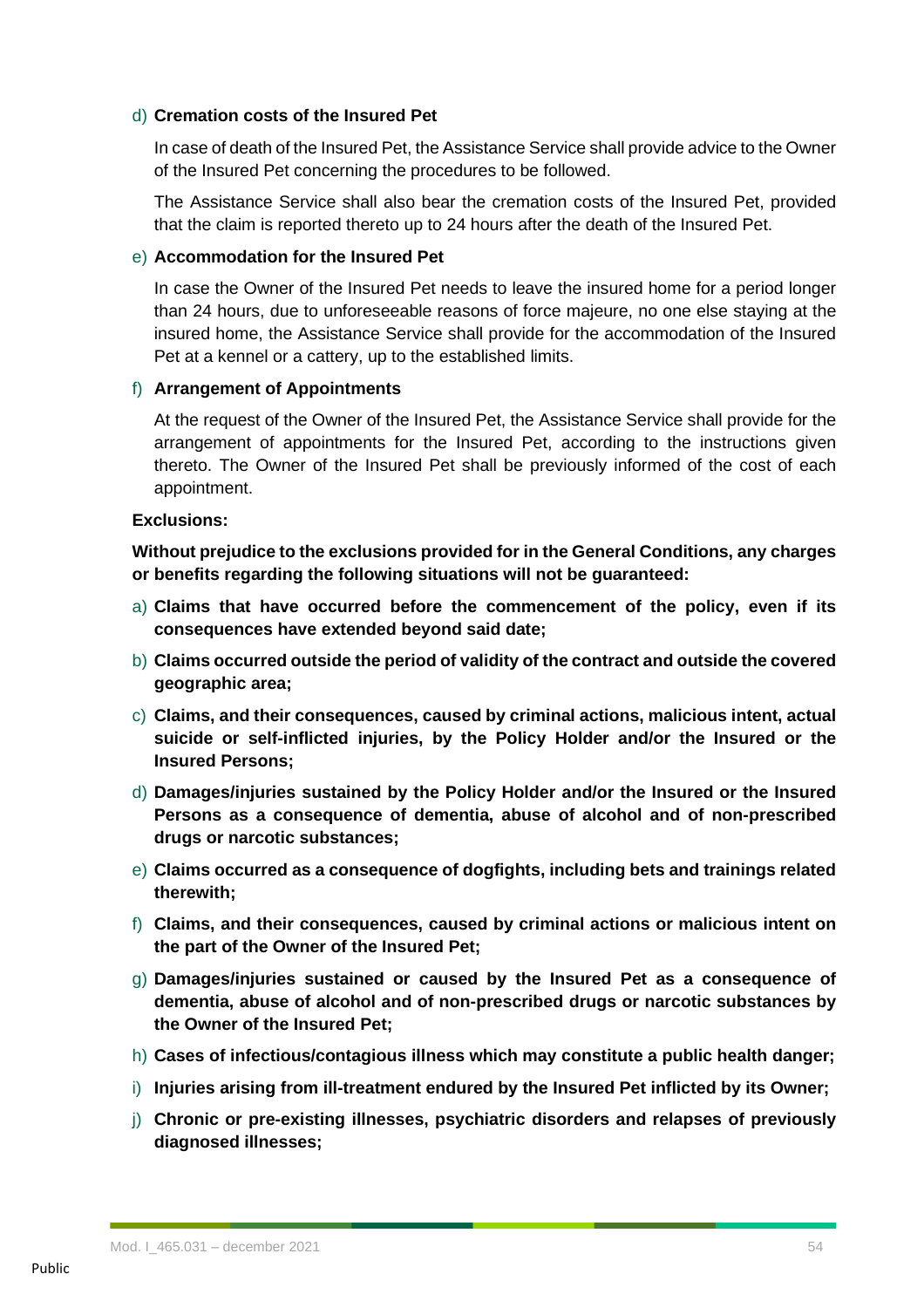- k) **Claims occurred during or as a consequence of professional, high risk or hunting activities;**
- l) **Rescue operations;**
- m)**The sending of a veterinarian to the insured home if, after veterinary advice, it is required that the Insured Pet be examined at a clinic or if it must be hospitalised;**
- n) **Cremation costs where the claim is reported to the Assistance Service after 24 hours have elapsed since the death of the Insured Pet;**
- o) **Procedures with the purpose of fertilising, sterilising or castrating the Insured Pet;**
- p) **Non-urgent surgical procedures, or any other kind of aesthetic procedure or teeth scaling;**
- q) **Physical therapy and labour costs;**
- r) **Funeral ceremonies, except for the cremation costs provided for in paragraph 2 c), if covered;**
- s) **Routine appointments and vaccination costs;**
- t) **Pets that become evidently dangerous when transported;**
- u) **Illnesses arising from failure to comply with the officially established vaccination programmes, including, among others, distemper, rabies, hepatitis, leptospirosis, parvovirosis, coryza, feline leukaemia and feline panleukopenia.**

### 3. **Information**

Within the scope of this cover, the Insurance Company will inform and facilitate the search by the Insured Person of:

- − Emergency doctors and/or ambulances,
- − Small transportation and messengers,
- − Cleaning teams,

# 4. **Other expenses, childcare and night delivery of pharmaceuticals**

- At the request of any of the Insured Persons, the Insurance Company:
- a) Will bear the costs of a professional nurse, in the event of a medically verified illness on the part of the Insured Persons requiring their laying in bed,
- b) Will select and bear the costs of a childcare professional to take care of children under 14 years old,
- c) Will bear the costs of the sending of prescribed pharmaceuticals (from 08:00 p.m. to 08:00 a.m.) to the home of the Insured Person, who will bear the cost thereof,
- d) Will bear the costs of transportation by adequate means to the nearest hospital in case the Insured Person needs to be hospitalised by medical prescription;

### 5. **Early return in case of hospitalisation or death of a relative**

In case one of the Insured Persons needs to interrupt a trip because of hospitalisation or death of another Insured Person, the Insurance Company will guarantee transportation to said location, providing the Insured Person with a first class train ticket or with a business class air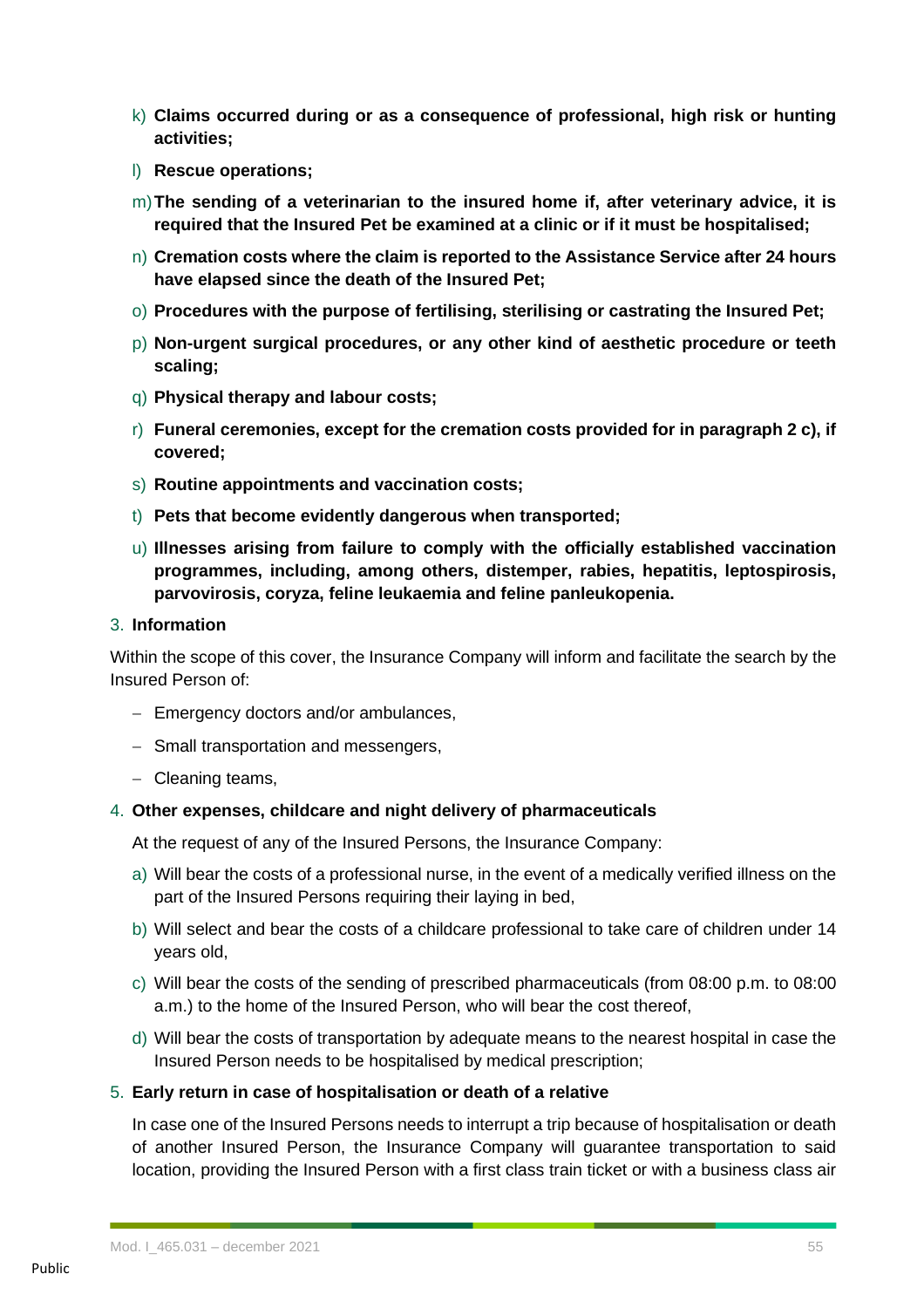ticket (if the train travel shall be in excess of 5 hours), from the place where s/he is to the Insured Home.

# 6. **Recovery of vehicle or continuation of stay**

In case the Insured Person needs to return to the place where s/he was before interrupting his/her trip, as provided for in the previous cover, in order to recover his/her vehicle or to continue his/her stay, the Insurance Company will bear the cost, as provided for in the previous cover, of a one-way ticket except if the return organised by the Insurance Company occurs less than five (5) days before the date of return initially intended by the Insured Person;

# 7. **Replacement of lock**

If as a result of loss or theft of the keys of the Insured Building the Insured Person is unable to enter therein, the Insurance Company will bear the expenses required to replace the lock;

# 8. **Arrangement of a vehicle for moving**

In the event of moving to another home and provided that the contents are covered by the policy, the Assistance Service shall arrange for a vehicle for the moving of furniture up to the limit established in the Schedule.

**This guarantee shall be effective only after twelve (12) months have elapsed since the commencement of the insurance contract or the date of inclusion of contents in an already existing policy.**

# **Medical Sanitary Assistance Covers**

# 1. **Provision of a physician at home**

At the request of the Insured Person and in case of emergency, the Insurance Company will guarantee the sending of a physician to the home of the Insured Person, for medical consultation and advice. The travel expenses will be borne by the Insurance Company, and the medical appointment and treatment prescribed will be borne by the Insured Person. The Insurance Company will also provide information about hospitals, clinics, health centres or first-aid posts, public or private, specialist physicians, particularly equipped or indicated for the treatment of specific illnesses of injuries;

# 2. **Transportation by ambulance or taxi**

In case of emergency, the Insurance Company will organise and bear the costs of transportation of the Insured Person on an ambulance or taxi, from their home to the closest first-aid post or emergency room;

# 3. **Sending of pharmaceuticals to the home**

In case of emergency, the Insurance Company will be in charge of the sending of prescribed pharmaceuticals to the home of the Insured Person, who will bear the cost of said pharmaceuticals and the transportation thereof;

# 4. **Information about late-night/24-hour pharmacies**

The Insurance Company will provide information to the Insured Persons about late-night/24 hour pharmacies.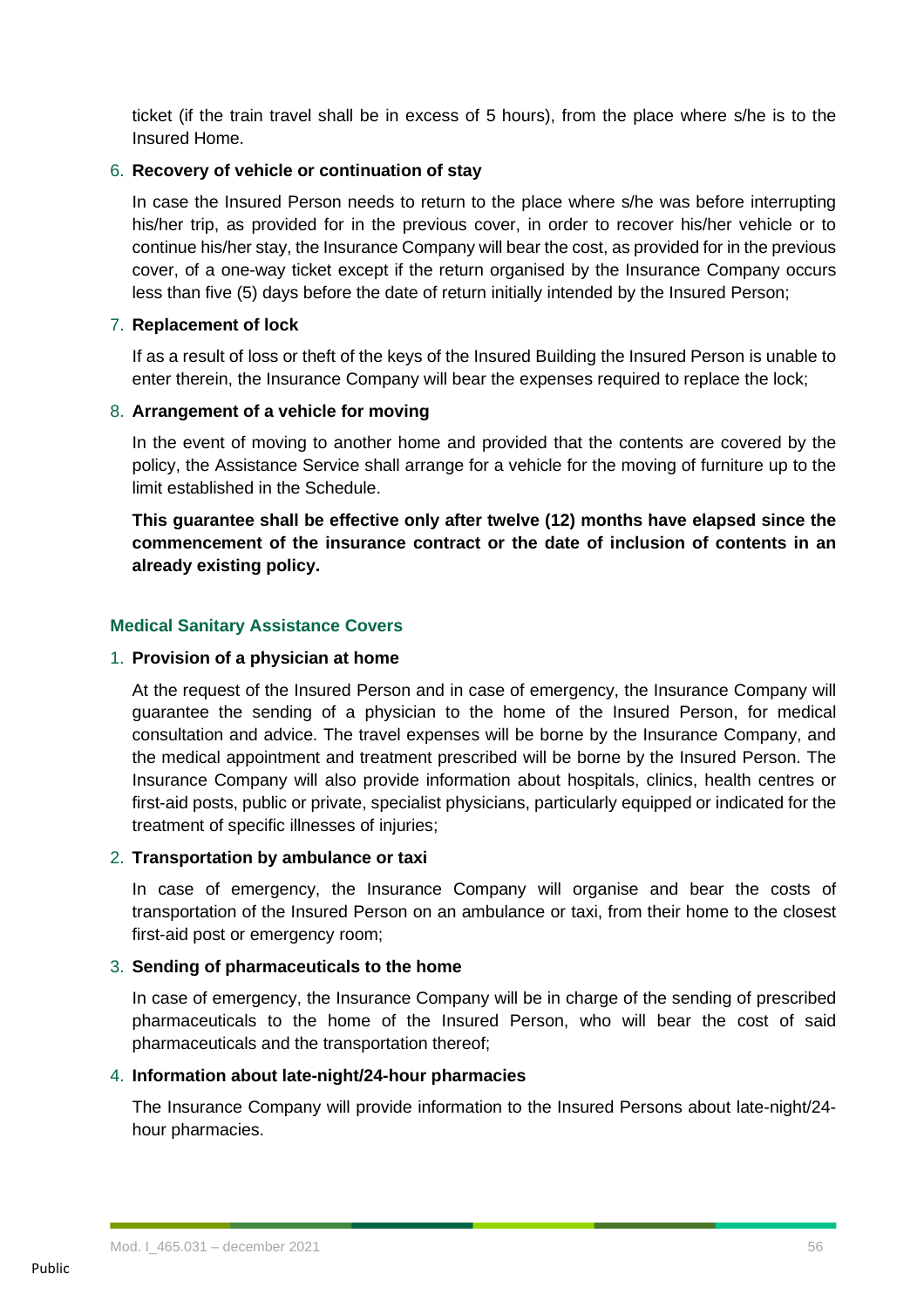### 5. **Rental of orthopaedic appliances**

In case of need confirmed by a medical report, the Assistance Service shall procure and bear the costs with the rental of orthopaedic appliances during the time necessary for the recovery of the insured person, up to the limit set out in the Schedule.

### 6. **Assistance in the purchase of domestic goods**

Following a claim covered by the policy and at the request of the Insured Person, the Assistance Service will organise and bear the costs with the service of purchase of domestic goods up to the limit set out in the Schedule.

This service must be request at least 24 hours in advance and may be requested on business days, between 9.00 a.m. and 9.00 p.m..

### 7. **Physical therapy at home**

Following any event that requires medical assistance and at the request of the Insured Person, the Assistance Service will organise and bear the costs with the dispatch of a qualified professional to their home, to assist in the recovery or convalescence of their state of health, up to the limit set out in the Schedule.

This service is provided as long as the conditions necessary for the provision thereof are met.

This service must be request at least 24 hours in advance and may be requested on business days, between 9.00 a.m. and 9.00 p.m..

### 8. **Information about documentation**

The Insurance Company will provide information about the obtaining of certificates, extracts, driver's licences and any other official documents in Portugal;

### 9. **Postal information**

The Insurance Company will provide information about correspondence, telegrams, urgent mail, fees and mailing options in Portugal;

# 10. **Information about public entities**

The Insurance Company will provide addresses and telephone numbers of public entities in Portugal;

### 11. **Sending of flowers to Europe**

The Insurance Company will provide the sending of flowers to Europe within the limits established in the Assistance Schedule;

# 12. **Reservation of tickets to shows**

The Insurance Company will guarantee the reservation of tickets to musical shows and others in Lisbon, Oporto, London and New York;

# 13. **Assistance to pets**

The Insurance Company will provide the Insured with the address of veterinary clinics in case his/her pet suffers a sudden illness or accident.

The Insurance Company will also provide the address of catteries or kennels or other similar establishments that will take care of the pets during the Insured's absence;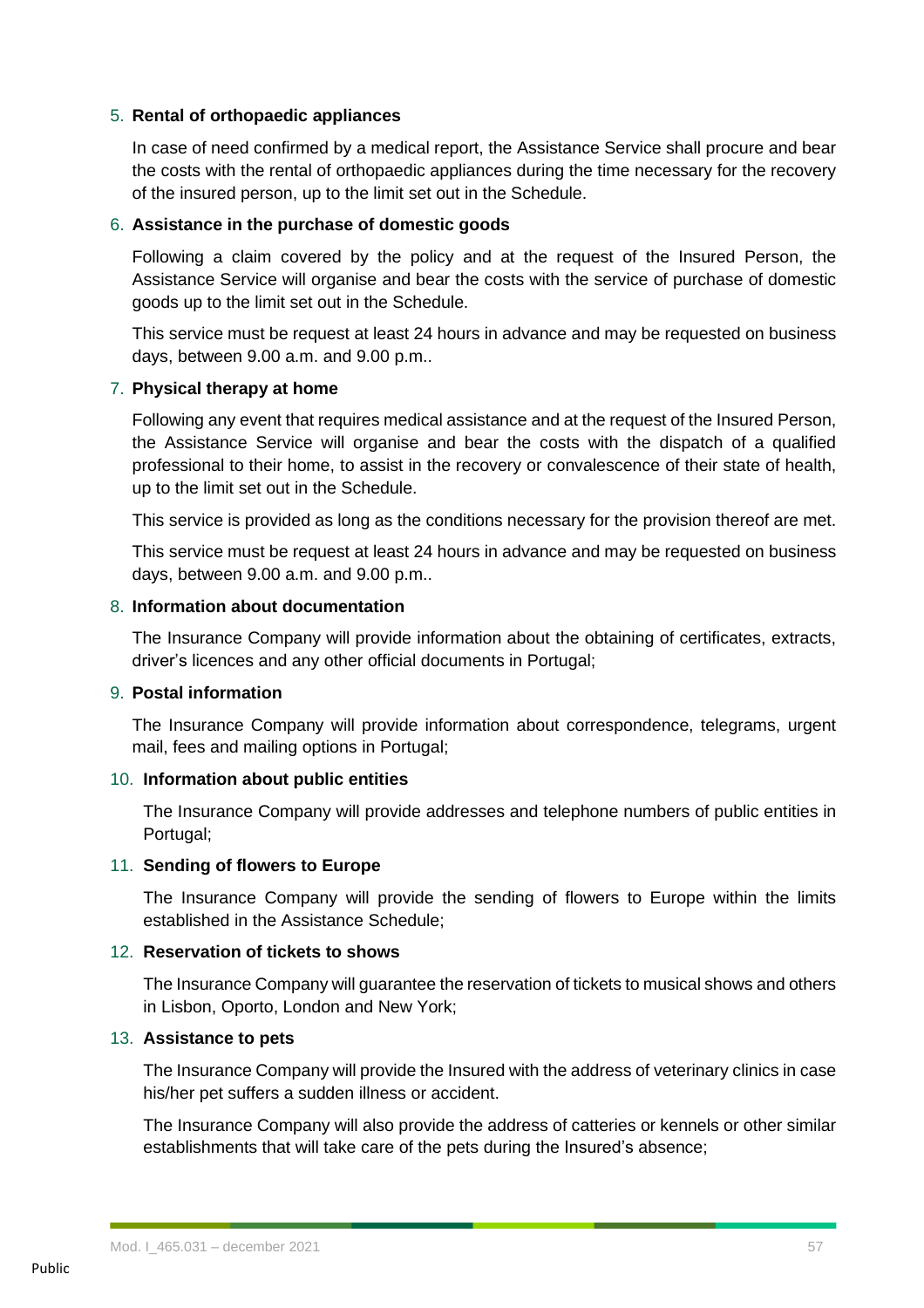### 14. **Information about gardeners**

The Insurance Company will provide information about gardeners for the home of the Insured, who will bear their travel and work costs;

### 15. **Information about pool technicians**

The Insurance Company will provide information about pool technicians for the home of the Insured, who will bear their travel and work costs;

### 16. **Information about alarm technicians**

The Insurance Company will provide information about alarm technicians for installation or repairs in the home of the Insured, who will bear their travel and work costs;

### 17. **Installation of parabolic antennae**

The Insurance Company will provide information about technicians for installation parabolic antennae in the home of the Insured, who will bear their travel and work costs;

### 18. **Information about artwork appraisers**

The Insurance Company will provide addresses and telephone and fax numbers of artwork appraisers in Portugal.

### 19. **Easylife**

Upon request, the Assistance Service shall provide the Insured Person with access to the following services:

### a) **Easy Home:**

- − Dispatch of qualified professionals to proceed to small repairs and technical services at the home;
- − House cleaning;
- − Laundry and ironing with home collection and delivery;
- − Moving;
- − Dog walking;
- − Seam services;
- − Shoe repairing.

### b) **Easy Auto:**

- − Carwash;
- − Rent-a-car;
- − Delivery and collection of vehicles to be repaired.

### c) **Easy Health:**

- − Home assistance with housework;
- − Provision of care to the elderly;
- − Home delivery of medication.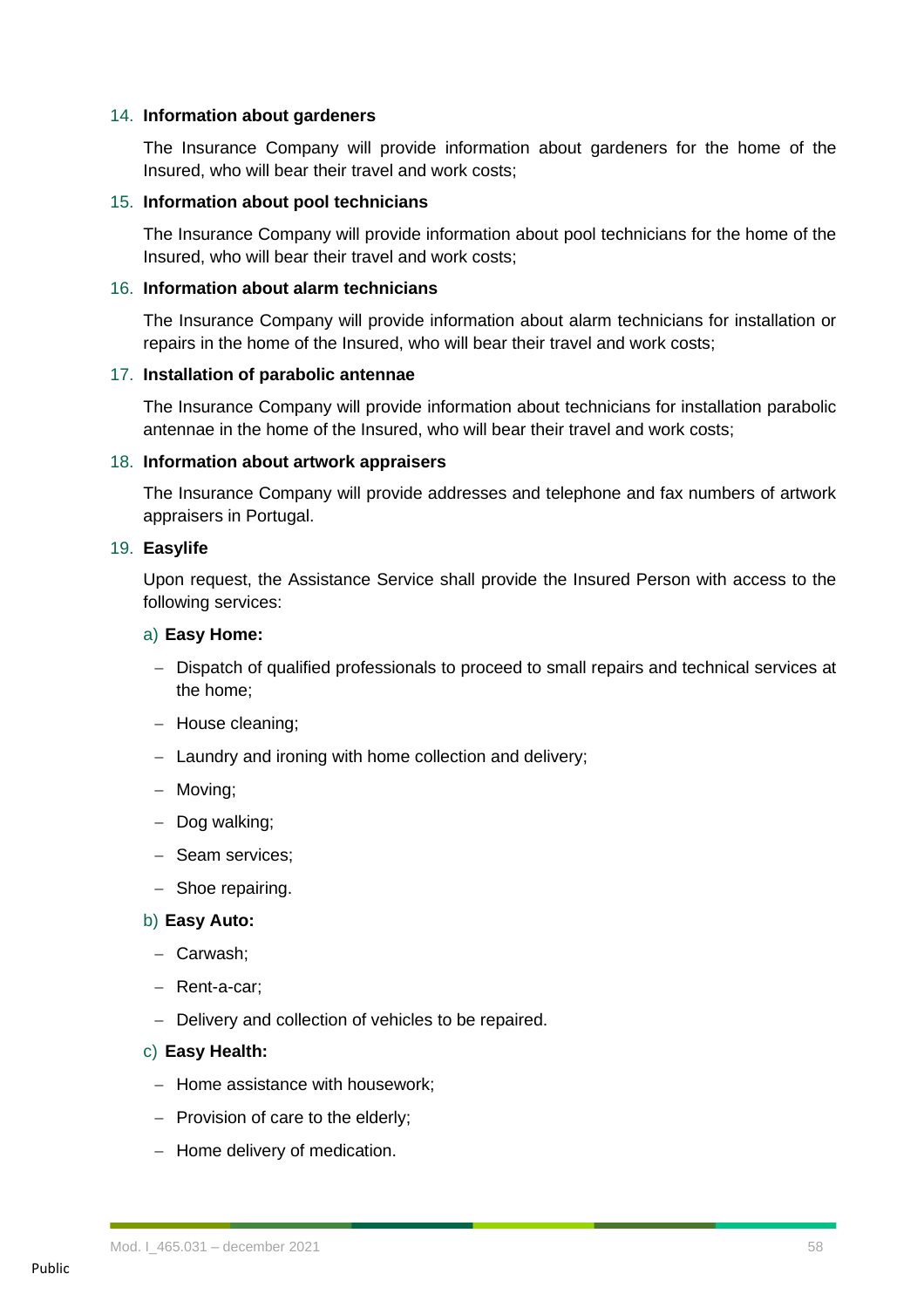- d) **Easy Express:**
	- − Collection and delivery of documents and orders;
	- − Delivery of forgotten objects;
	- − Delivery of gifts;
	- − Legalisation of documents.

**Some services may be limited to the areas of Greater Lisbon and Oporto. The sole responsibility of the Assistance Service is to provide access to the services, and it shall not bear the costs related thereto.**

### Clause 3 - **Manners of Use**

As a condition for the provision of the above services, the Insurance Company will require to be immediately advised by a telephone call indicating:

- − The Name of the Policy Holder / Insured Person;
- − The Number of the Policy;
- − The address, the phone number and the service requested.

Except in respect of the guarantees expressly identified herein as being free, the Insured will be required to settle the invoice for the requested intervention.

This contract will not guarantee the provision of services not previously requested from the Assistance Service or which are provided without the agreement thereof, except in cases of force majeure or of proven material impossibility to make such request.

### Clause 4 – **Request for Services**

The Insured Person may request the intervention of the Insurance Company, 24 hours a day, including Sundays and holidays.

For cases not considered urgent, we suggest that the service be requested from Monday to Friday, between 09:00 a.m. and 06:00 p.m. Urgent services will be provided as fast as possible. The other services will be provided from Monday to Friday (normal working days).

The Insurance Company will not be responsible for delays or non-performance resulting from force majeure.

### Clause 5 – **Duration**

The guarantees in respect of each Insured Person shall cease automatically at the date where that Person shall cease to have his/her habitual residence in Portugal or when s/he shall complete a sixty-day (60) uninterrupted stay abroad or at the date where s/he may cease to be considered as a member of the household, as defined in the Policy.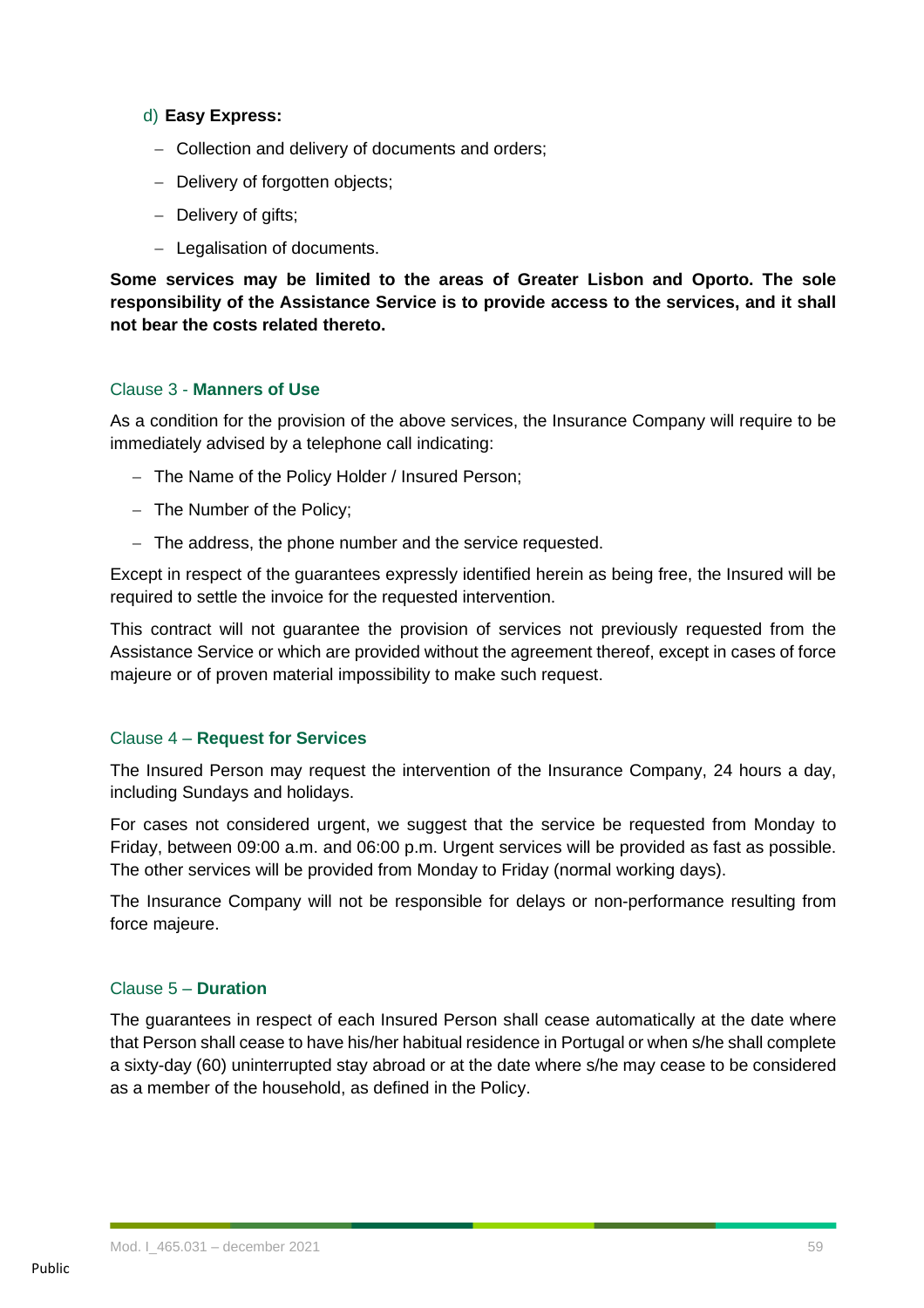### Clause 6 - **Territorial Scope**

The guarantees provided for under this Special Condition will only be valid at the domicile or at the habitual place of residence of the Insured Person in Portugal.

Concerning guarantees that by their very nature may require the provision of services from foreign countries, the travel from countries eventually excluded in the Schedule, or within countries where, for reasons of force majeure not ascribable to the Insurance Company, the provision of such services is impossible, will not be covered.

# Clause 7 – **Reimbursement of Transportation not Used**

The Insured Persons having used the transportation services provided for in the Special Condition are required to promote the reimbursement of unused transportation tickets and to deliver the amounts recovered to the Insurance Company.

### Clause 8 – **Complementarity**

The services and the compensations will be provided/settled in addition and complementarily to other existing insurance contracts covering the same risks. The Insured Person undertakes to make his/her best efforts to secure said settlements and to return them to the Insurance Company, in case the Insurance Company has advanced them, as well as any so advanced Social Security or other benefits to which s/he is entitled.

# **DIGITAL PROTECTION**

### Clause 1 – **Definitions**

In this Special Condition, the following terms and expressions will have the meanings set forth below:

**Identification or travel document**: The citizen card, identity card, passport, visa, residence permit or card, driver's licence, birth certificate, personal record book or other certificates or attestations the law acknowledges as being able to identify people, or their professional status or situation, that may give rise to rights or advantages, namely concerning subsistence, accommodation, travels, assistance, health or livelihood or improvement of their quality of life.

**Domicile**: The place where the Insured Person has established their habitual residence, considered to be the place where the Insured Person habitually resides, in a stable and continuous manner, and where their domestic economy is installed and organised. For the purpose of this Policy, the Insured Person must have established their Domicile in Portugal.

**Rrelatives/Family members**: The spouse or partner, ascendants and descendants, stepchildren, adopted and in-laws of the Insured Person.

**Portal**: Cyber Protection Portal, available at http://tranquilidade.cyberprotection.eap.pt and managed by an external provider, where the insured person may enter information and enjoy several features of computer safety, data protection and monitoring of information on the internet and dark web.

**Assistance service**: The entity that organises and provides, on behalf of the Insurance Company and in favour of the Insured Persons, the assistance services provided for in the Policy.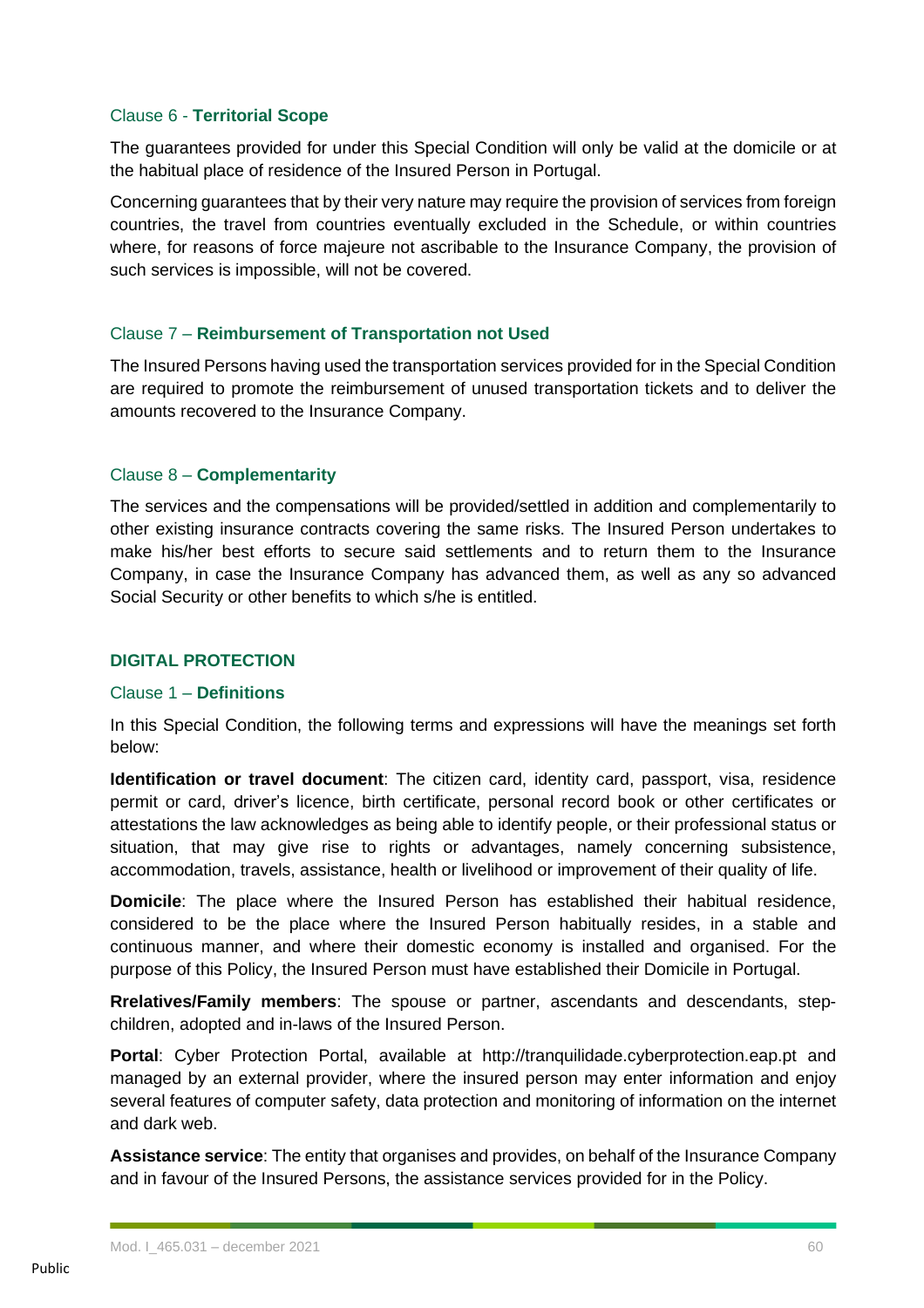### Clause 2 - **Guarantees**

# **This cover is provided for exclusively in contracts whose holders, at the date of the claim, are registered as Clientes Verdes of Generali Seguros.**

As a consequence of a claim, and up to the limits set out in the Schedule, the Assistance Service shall provide the following guarantees:

# 1. **Telephone psychological counselling**

At the request of the Insured Person and following identity theft or online injury to the reputation of the Insured Person, the team of psychologists of the Assistance Service shall provide medical counselling, over the telephone, to the Insured Person, under the conditions compatible with the rules of the profession.

The counselling given is based on the elements provided by the Insured Person. Therefore, the Insurance Company cannot be held responsible for the interpretations of said counselling.

The liability regarding this type of intervention is solely and exclusively limited to the liability arising from this kind of medical counselling in the voice-only situations it is performed.

This medical counselling does not replace the hospital emergency services nor does it constitute in itself a medical appointment.

This guarantee may be requested between 09.00 a.m. and 07.00 p.m. on business days and up to the limit set out in the Policy.

### 2. **Telephone assistance**

Following identity theft or fraud committed against the Insured Person, the Assistance Service shall provide the information necessary for the issue of new documents, cancellation of payment methods and password changes.

# 3. **Advance of funds abroad**

- a) In case of robbery or fraudulent use of payment methods reported to the competent authorities or bodies of the country where the facts occurred, the Assistance Service shall provide the Insured Person with the necessary funds up to the Capital Ceiling provided for in the Policy,
- b) The advances provided for in this cover are granted upon the previous provision to the Insurance Company of appropriate collateral by a relative of the Insured Person, or by a third party, namely a certified cheque deposit on behalf of the Insurance Company,
- c) The Insured Person undertakes to reimburse the amount of the advance to the Insurance Company within sixty (60) days after it is performed.

# 4. **Reimbursement of judicial costs within the scope of proceedings due to identity theft/fraud**

- a) If as a result of a situation of online identity theft, the Insured brings a lawsuit of identity fraud or any other kind whose facts, provided for in criminal or administrative legislation, on which they are based, are founded on identity theft, the Assistance Service guarantees the reimbursement, up to the Capital ceiling provided for in the Policy, of judicial costs directly arising from legal counselling and court representation,
- b) In case the Insured brings a civil action for material and/or non-material damages based on identity theft against third parties that have committed said crime, the Assistance Service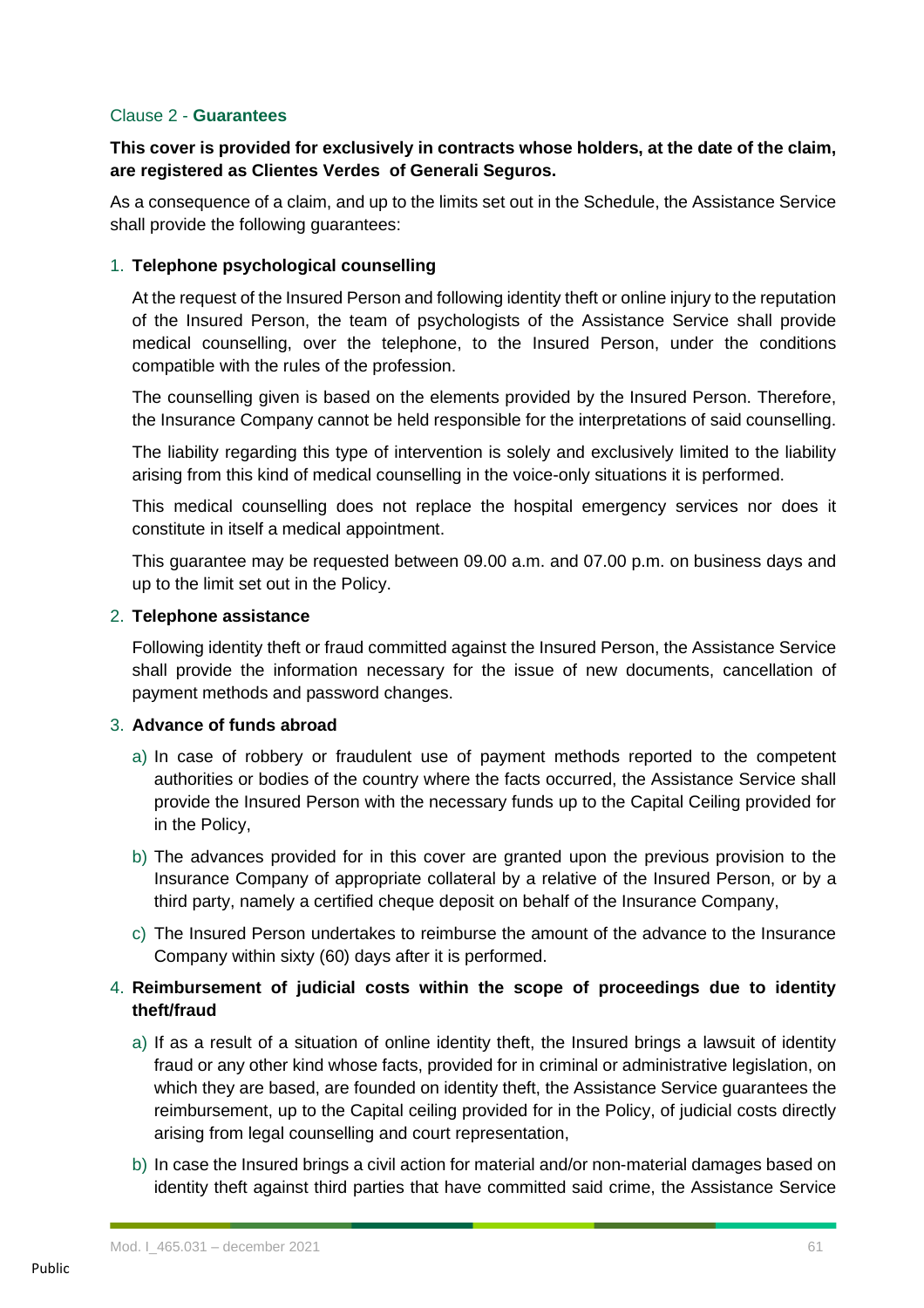guarantees the reimbursement, up to the Capital ceiling provided for in the Policy, of judicial costs directly arising from legal counselling and court representation,

- c) **This cover does not include any lawsuits or damages arising from the loss, theft or robbery of any identification or travel documents,**
- d) **Any reimbursements in case of negligent behaviour on the part of the Insured are also excluded.**
- 5. **Reimbursement of judicial costs within the scope of proceedings due to fraudulent use of payment methods**
	- a) In case the Insured brings a lawsuit due to fraudulent use of online payment methods or based thereon, the Assistance Service guarantees the reimbursement, up to the Capital ceiling provided for in the Policy, of judicial costs directly arising from legal counselling and court representation. This cover includes civil actions for material and/or non-material damages against third parties who have intentionally committed fraudulent use of payment methods,
	- b) **This cover does not include any lawsuits or damages arising from the loss, theft or robbery of any physical payment methods, including but not limited to credit cards, debit cards or cell-phone,**
	- c) **Any reimbursements in case of negligent behaviour on the part of the Insured are also excluded.**

# 6. **Online protection**

At the request of the Insured Person and whenever the purchase of goods has been made online and with the Insured Person's credit card, provided that the unit price of the purchase is higher than EUR 30.00, the Assistance Service shall replace or pay for the purchased goods in case:

- − The goods are not the ones initially ordered by the Insured Person and it is not possible for the seller to exchange them,
- − The goods are delivered to the Insured Person with a defect that prevents them from being properly operated, or are broken or incomplete.

The Assistance Service shall also bear:

- − Return costs: in case the seller accepts the return, returns or reimburses the amount of the purchased good,
- − Return costs and reimbursement of the purchased good: in case the seller does not return the good.

The Insured Person may operate this cover within thirty **(30) days** following the receipt of the purchased good, or ninety **(90) days** following the non-delivery of the purchased good, by submitting for the purpose:

- − Purchase invoice or other documents supporting the purchase of the good,
- − Document supporting the order tracking,
- − Document supporting the complaint submitted to the seller and their reply,
- − Report to the competent authorities.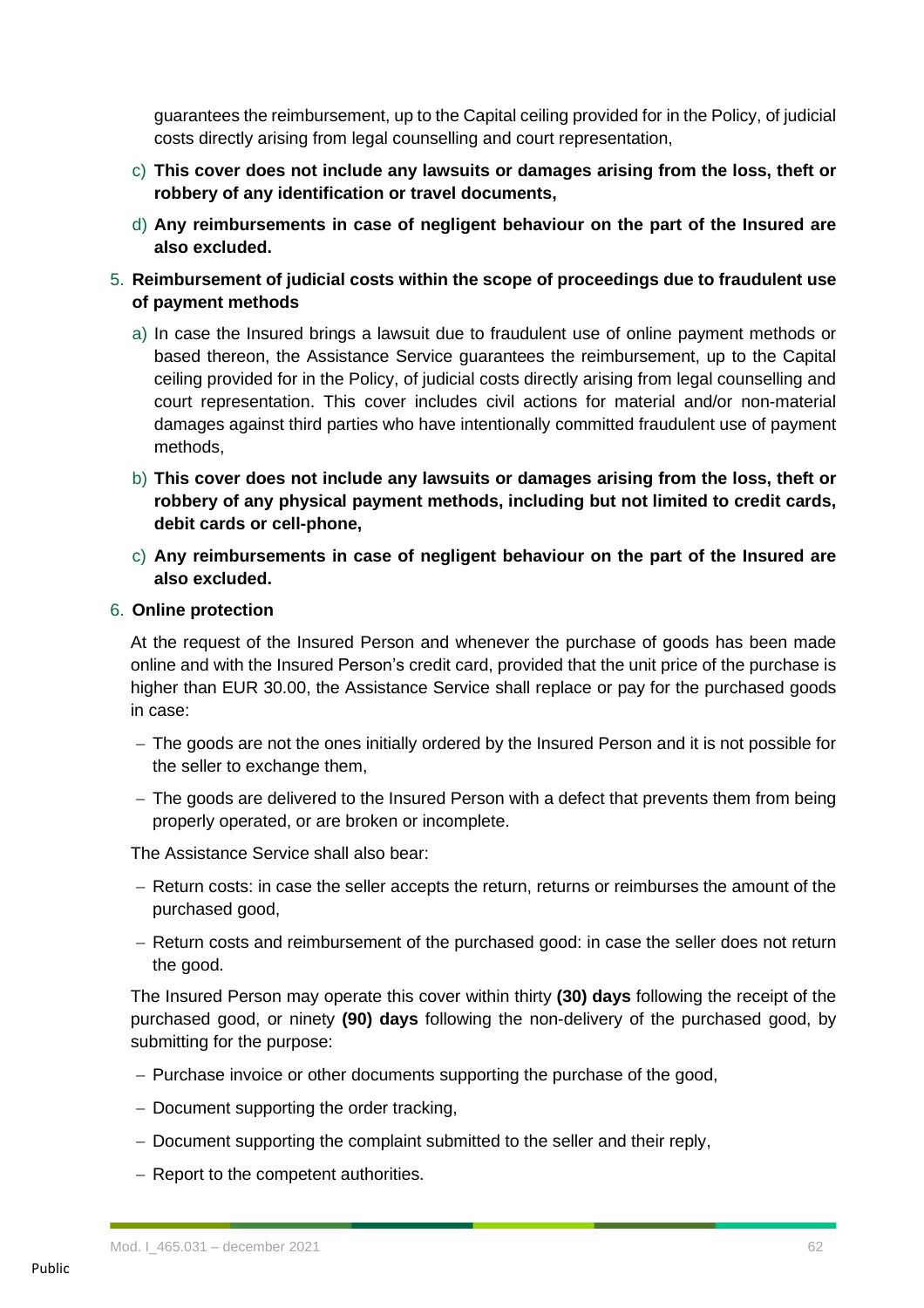# 7. **Ilegal use of cell phone**

Following the theft or robbery of the Insured Person's cell phone, the Assistance Service shall proceed to the reimbursement, up to the Capital Ceiling set out in the Policy, of any costs caused by fraudulent use.

This cover may be operated under the following conditions:

- − The telephone must have been purchased by the Insured Person for their own use,
- − The holder of the credit card used to pay for the cell phone must be the holder of the contract entered into with the mobile communications network operator.

The processing of the reimbursement shall be performed after the facts have been reported to the competent authorities and upon submission of a detailed invoice and the payment method used.

### 8. **Digital cleanup**

Following identity theft or identity fraud and at the request of the Insured Person, the Assistance Service shall proceed to the removal of any data in accounts related to social networks, Microsoft and Google, up to the limit provided for in this Policy.

In order to operate this cover, the Insured Person must report the facts to the competent authorities and submit the police report to the Assistance Service.

### **Removal of corporate data is excluded.**

### 9. **Cyber Protection Portal**

If, following the monitoring of cyberspace through the platform, we detect the use of certain information provided by the Insured Person in the Portal, the Assistance Service, through an external provider, shall provide the creation of warnings in the Portal, and shall also provide the necessary and additional information for the management of said warnings and of the Portal.

This cover shall be operated if the Insured Person has signed up on the Portal and has entered the aforementioned information in the Portal.

# Clause 3 - **Exclusions**

**In addition to the exclusions provided for in the General Conditions, any charges or benefits related to the following shall also be excluded:**

- a) **Events not reported to the Assistance Service the exact moment they occurred, except in cases of force majeure or of proven material impossibility,**
- b) **Damages intentionally caused by the Insured Person and their Relatives,**
- c) **Damages arising from the non-delivery of the purchased good as a result of strike by the carrier or the post office staff,**
- d) **Damages arising from delays in the delivery,**
- e) **Wear and tear, deterioration, corrosion, negligence,**
- f) **Damages covered by the supplier's warranty,**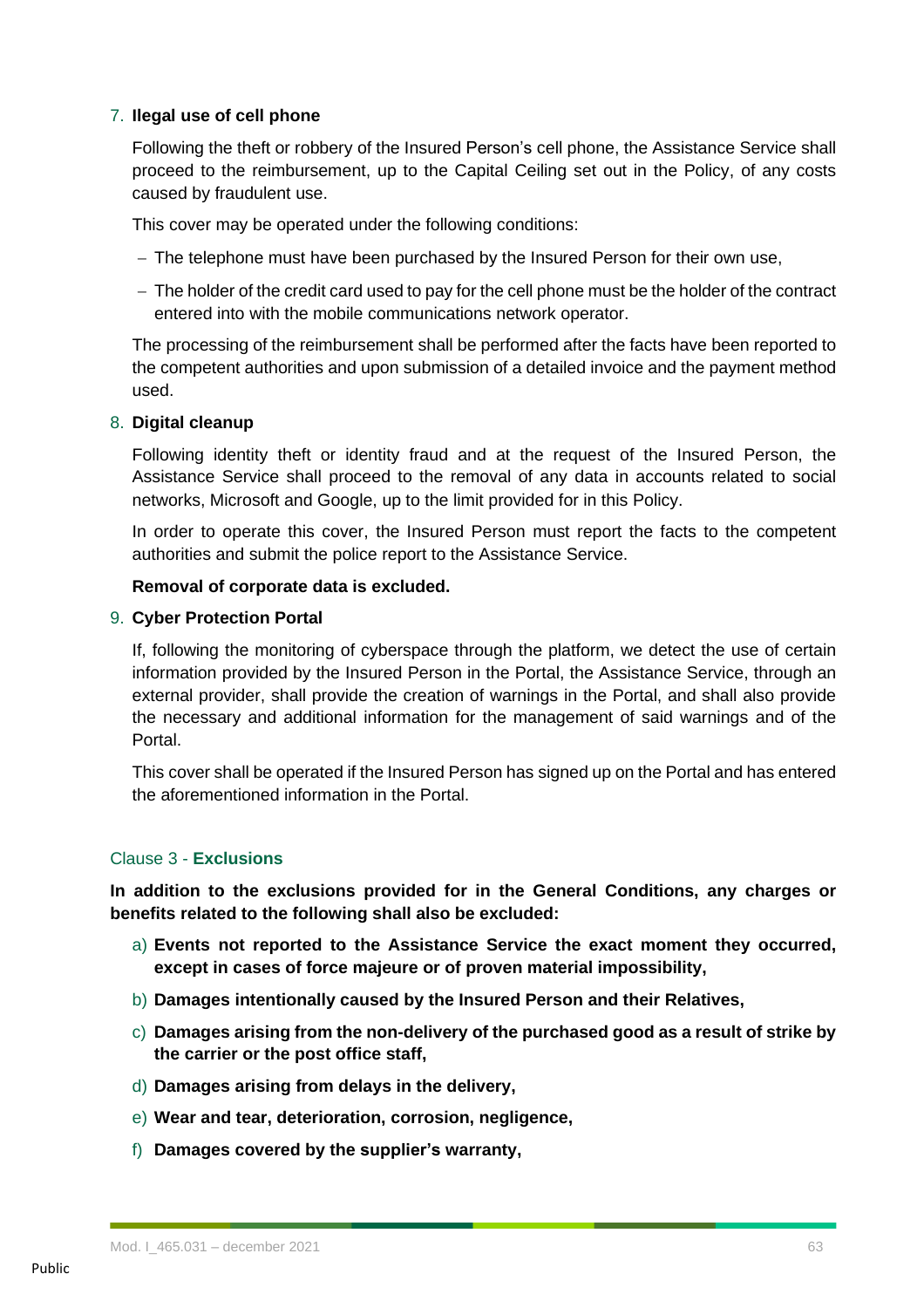- g) **Damages caused by the failure to comply with the technical conditions provided for in the handbook of the purchased good,**
- h) **Goods whose purchase cannot be proven through an invoice or sales declaration issued in the name of the Insured Person or by means of the Insured Person's Credit Card invoice with the description of the damaged good and value thereof,**
- i) **Any motor vehicle, including cars, vessels, motorboats, aircrafts, motorbikes and similar vehicles, as well as any other equipment and/or parts and/or components and/or accessories necessary for their operation and/or maintenance,**
- j) **Beverages, tobacco, fuel, perfumes, food, medicines and similar items,**
- k) **Goods belonging to third parties,**
- l) **Medical, pharmaceutical, physiotherapeutic, orthodontic, optical or health-related equipment and/or products.**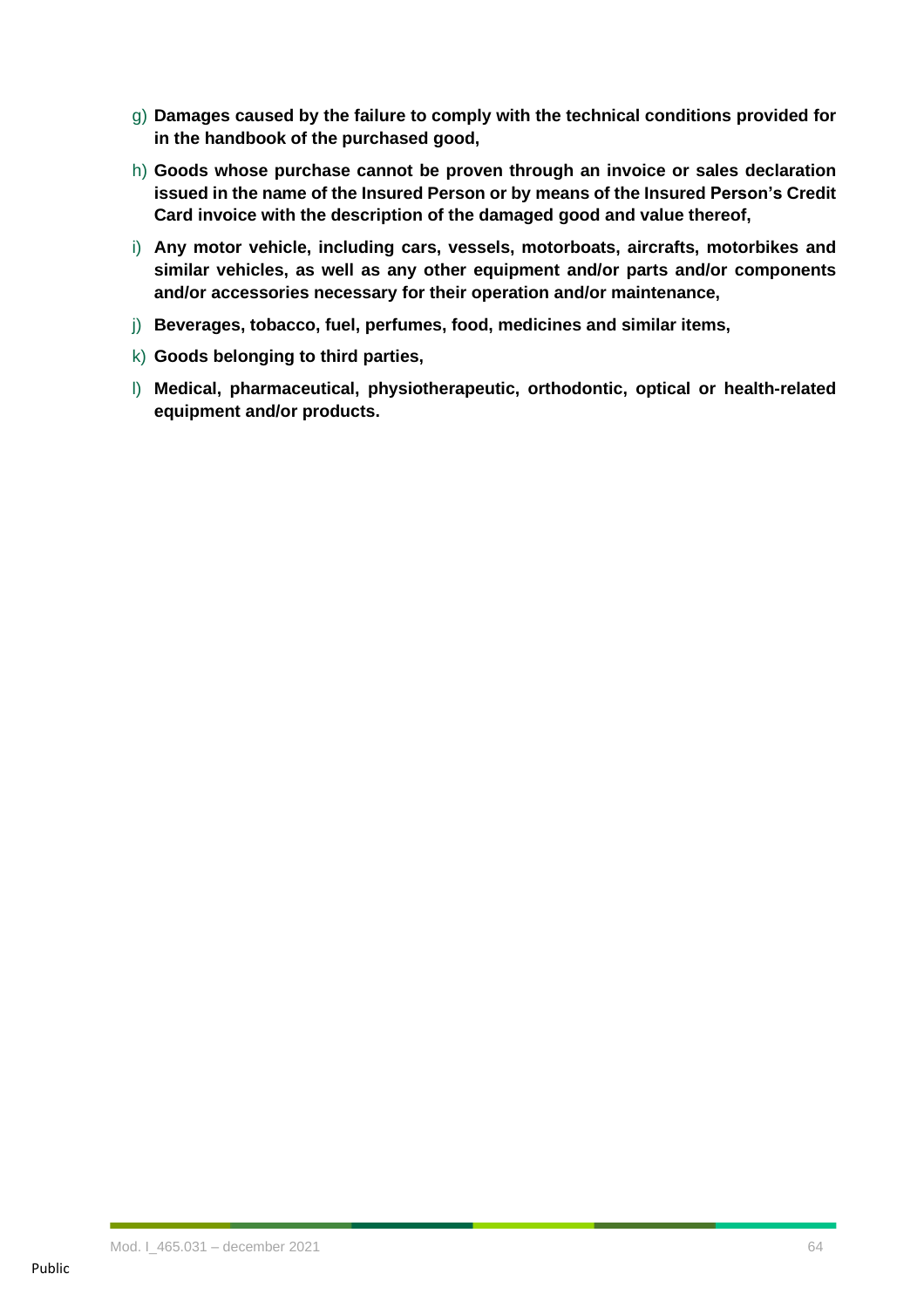# **SCHEDULE**

| <b>Covers</b>                                                         | Limits / year              |
|-----------------------------------------------------------------------|----------------------------|
| Telephone psychological counselling                                   | Max: 6 sessions (30' each) |
| Telephone assistance                                                  | Unlimited                  |
| Advance of funds abroad                                               | Max. EUR 500.00            |
| Fraudulent use of payment methods.<br>Reimbursement of judicial costs | Max: EUR 2 000.00 / year   |
| Online protection                                                     | Max: EUR 400.00            |
| Illegal use of cell phone                                             | Max: EUR 250.00            |
| Digital cleanup                                                       | 1 claim/year               |

# **MAINTENANCE OF HOME APPLIANCES**

### Clause 1 – **Definitions**

In this Special Condition, the following terms and expressions will have the meanings set forth below:

**Insured goods**: The Insured Goods are considered to be the following:

- − Refrigerator,
- − Chest freezer,
- − Vertical freezer,
- − Refrigerator/freezer combo,
- − Washer and dryer,
- − Dishwasher,
- − Built-in induction plates and glass ceramic cook-tops,
- − Smoke exhaust ventilator,
- − Electric and gas oven,
- − Electric and gas water heater,
- − Boilers,
- − Thermal accumulators.

**Malfunction**: Any faults in the Insured Good, of a mechanical, electric or electronic nature, caused by its regular use, arising from the sudden and unforeseeable incapacity of a part of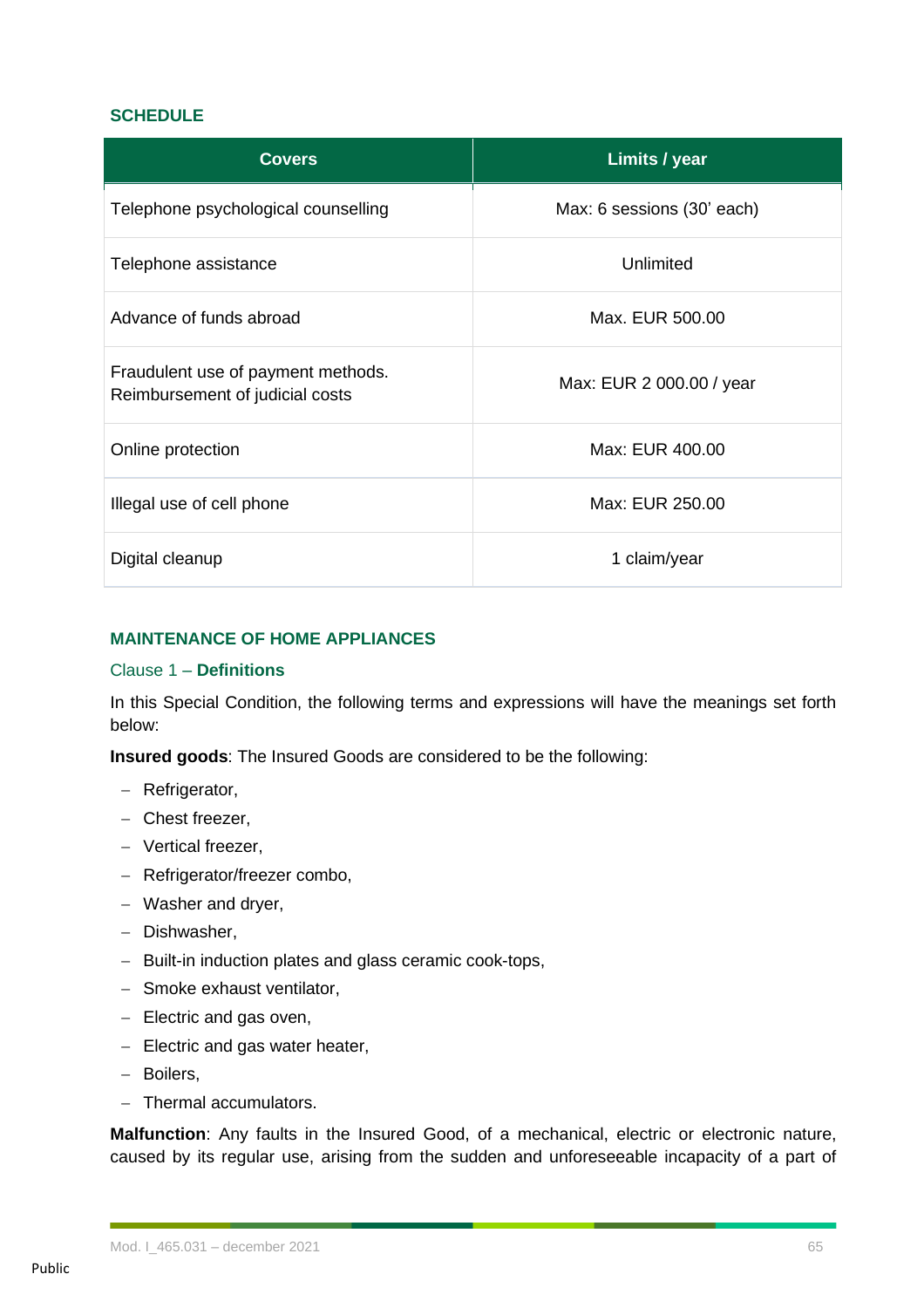ensuring its operation according to the specifications provided for by the manufacturer, thereby becoming inadequate for the function it was used and made for,

**Domicile**: The place where the Insured Person has established their habitual residence, considered to be the place where the Insured Person habitually resides, in a stable and continuous manner, and where their domestic economy is installed and organised. For the purpose of this Policy, the Insured Person must have established their Domicile in Portugal.

### Clause 2 – **Description of the cover**

In case of Malfunction of an Insured Good, the Insurance Company shall guarantee the dispatch to the Insured Domicile of a qualified professional to repair the Malfunction of the Insured Good, up to a maximum of 2 (two) interventions per year during the term of the Policy.

### Clause 3 – **Scope of cover**

- 1. The scope of this guarantee includes, per each intervention, costs of displacement to the Insured Domicile of a qualified professional for the repair, as well as 1 (one) hour of labour. The Insurance Company shall also bear, up to the Capital Ceiling set out in the Policy, the value of the parts to be replaced in home appliances up to 10 years. After said ceiling is depleted, charges shall be borne by the Insured.
- 2. The materials necessary for the repair of the Malfunction, as well as the hours of labour exceeding the ceiling mentioned in the previous paragraph, are the responsibility of the Insured.
- 3. Under no circumstance shall the Insurance Company guarantee the viability of the repair of the Insured Good or, if the repair is possible, that it may be performed at the Insured Domicile.
- 4. Following the depletion of the annual limit of interventions provided for in the policy, the Insured might still enjoy the service. However, the Insured shall bear all costs thereof.
- 5. This cover provides for a waiting period of 1 month following the date of commencement of the Policy.

# Clause 4 – **Exclusions**

**Apart from other exclusions provided for in the General Conditions, this cover expressly excludes guarantees and benefits that have not been requested to or provided by the Insurance Company, or without its consent.**

**This cover also excludes:**

- a) **Reimbursement of the value of the parts,**
- b) **Repairs of damages to goods that are not considered to be Insured Goods,**
- c) **Services provided by technicians not authorised by the Assistance Service,**
- d) **Malfunctions covered by the manufacturer's warranty or if, for any motive, the term of the manufacturer's warranty is unknown, malfunctions covered during the legal warranty term,**
- e) **Insured Goods that are more than 10 (ten) years old,**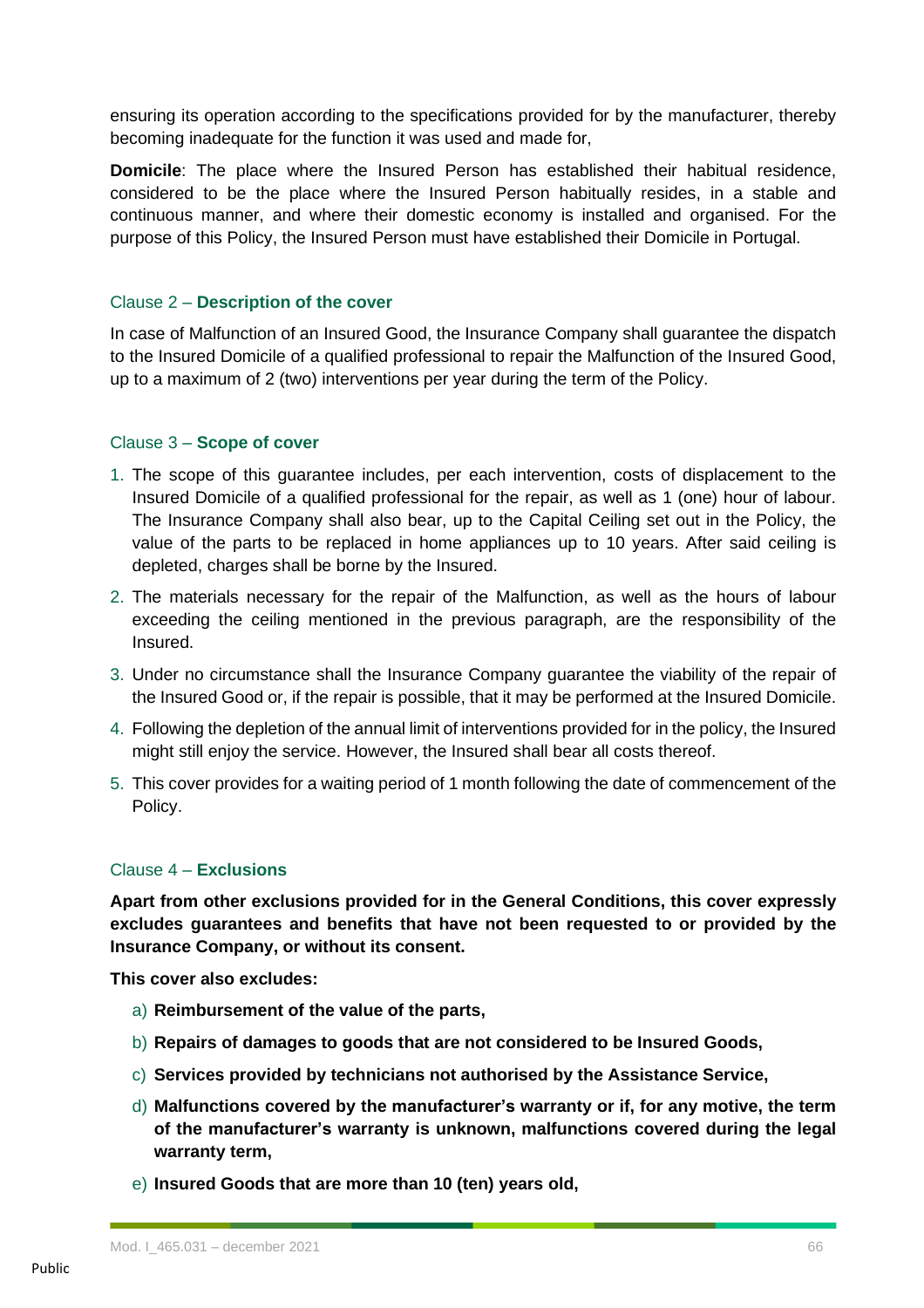- f) **Malfunctions guaranteed by other covers of the Policy,**
- g) **Malfunctions arising from non-compliance with the manufacturer's recommendations or stemming from the alteration or change of the manufacturer's specifications,**
- h) **Any damage the Insured Good may sustain that does not cause a Malfunction, namely scratches on the surfaces of the Insured Good, dents, strains or rupture of non-mechanical, electric or electronic components thereof,**
- i) **Damages of any kind caused as a consequence of an accident, namely fall, external impact, fire, voltage increases, introduction of foreign bodies and infiltration of liquids, as well as negligence, careless operation, misuse or inadequate storing and use of the Insured Good under abnormal conditions,**
- j) **Aesthetic damages, corrosion or oxidation of the Insured Good caused by use or wear and tear or environmental circumstances,**
- k) **Malfunctions arising from facts or circumstances known to the Insured or preexisting at the date of commencement of the guarantee,**
- l) **Tubes, valves, fuses, cathode ray tubes, electronic valves and lamps or other radiation sources of the equipment itself,**
- m)**Caused by the slow development of strains, distortions, deep scratches, fractures, blisters, lamination, cracks, grooves or rectification of joints or other defective connections,**
- n) **For which the manufacturers, assemblers or suppliers of the machines or installations are legally or contractually responsible, unless they decline their responsibility and the cause of the malfunction falls within the scope of this cover. In this case, the Insurance Company shall have a right of recourse against said manufacturers or suppliers.**

# **PEST CONTROL**

At the request of the Insured Person, the Insurance Company shall organise and bear the costs, up to the Capital Ceiling set out in the Policy, with the dispatch of a qualified professional to the insured domicile for the purpose of pest control (cockroaches, ants, mice, fleas, etc.) in outer and inner areas part of the insured domicile, excluding common areas, using appropriate chemicals.

The use of this guarantee is limited to 1 (one) intervention per annuity of the Policy.

# **HOME PROTECTION**

# **DAMAGE TO THE PROPERTY OF EMPLOYEES**

### Clause 1 - **Scope of Cover**

- 1. This Special Condition guarantees damage caused to **Property of Employees**.
- 2. This cover guarantees damage arising from the occurrence of any of the risks covered under this Policy, caused to property of the Insured's employees while inside the insured home.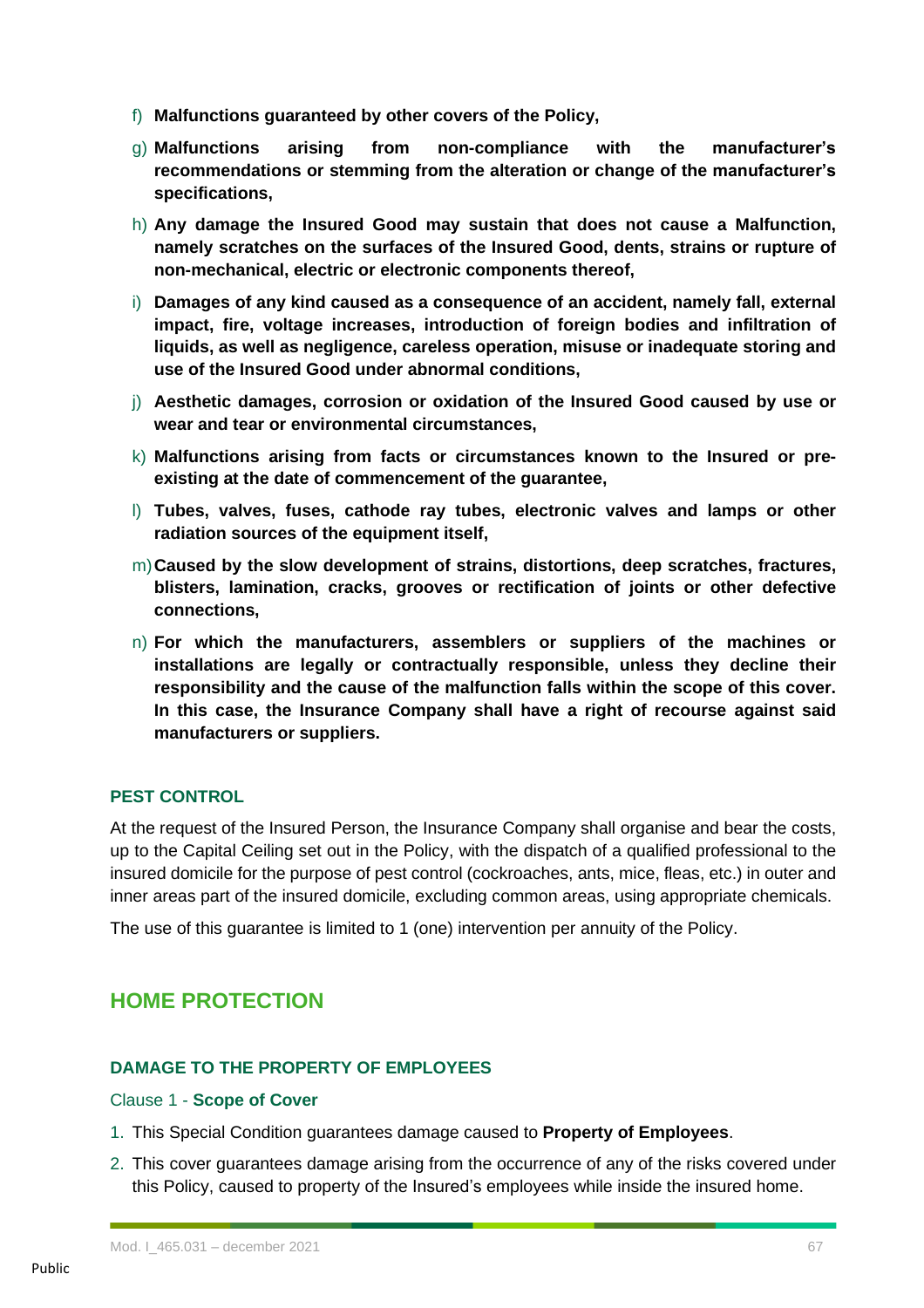### Clause 2 - **Exclusions**

**Without prejudice to the exclusions provided for in the General Conditions applicable to this cover, the following damage will not be guaranteed:**

- a) **Damage to automobiles, including two-wheeled vehicles;**
- b) **Values, namely money, cheques or other securities, gold and silver items and jewellery.**

# **ACCIDENTAL BREAKAGE OF GLASS WALLS**

### Clause 1 - **Scope of Cover**

This Special Condition guarantees damage arising from the **accidental breakage of mirrors and fixed glass walls of the building**.

# Clause 2 - **Exclusions**

**Without prejudice to the exclusions provided for in the General Conditions applicable to this cover, the following damage will not be guaranteed:**

- a) **Not consisting of breakage or fracture,**
- b) **Caused directly or indirectly by a source of heat,**
- c) **Arising from a defect in the product, of its placement or from the assembly or disassembly or parts,**
- d) **Sustained by glasses or mirrors that are not walls of the insured building.**

# **CONTENTS – STUDENTS**

### Clause 1 – **Scope of Cover**

- 1. This Special Condition covers **damages caused to home contents belonging to a student** studying away from home in case of a claim of any of the following natures:
	- a) Fire, lightning or explosion,
	- b) Storms,
	- c) Subsidence of land,
	- d) Flooding,
	- e) Strikers' actions,
	- f) Theft or robbery.
- 2. The guarantees indicated in the previous paragraph are operated under the terms provided for in these General Conditions and in the respective Special Conditions.
- 3. For the purpose of this Special Condition, **a student studying away from home** is considered to be a member of the household residing away from the insured home in order to attend higher education or equivalent.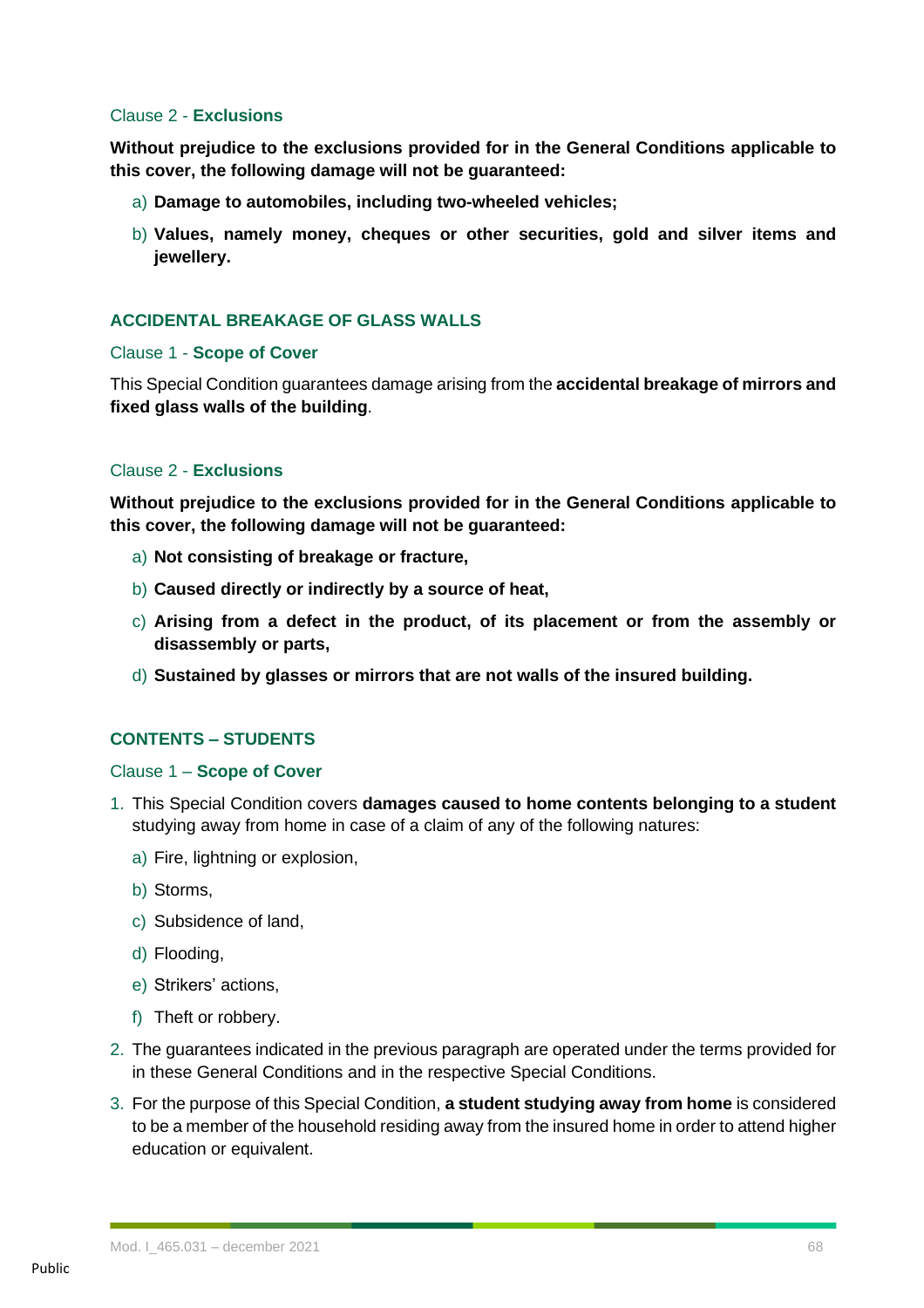4. **This Special Condition is operated only during the academic year in which the student resides at the place of risk appointed for the purpose.**

# Clause 2 – **Exclusions**

**Without prejudice to the exclusions provided for in the General Conditions applicable to this cover, losses or damage caused to the following will not be guaranteed:**

- a) **Valuables (as defined in Clause 1 of the General Conditions, with the exception of laptops/desktops and tablets, used as study supporting material),**
- b) **Jewellery and precious items.**

# **VEHICLES IN GARAGES**

# Clause 1 - **Scope of Cover**

- 1. This Special Condition guarantees damage to **Vehicles in Garages**.
- 2. The guarantee provides for the extension of the cover to automobiles, motorcycles and nonmotorised bicycles with a unit value of EUR 750.00, kept in an enclosed and private garage used exclusively by the insured of or adjacent to the building or fraction thereof containing the insured goods, provided that said garage is built in non-flammable materials and equipped with a door and a lock.
- 3. The insured vehicles must be described and valued in the Schedule, and the compensation payable in case of a claim will be determined accordingly to the commercial value of the vehicle at the date of the event giving rise to a claim.

# Clause 2 - **Exclusions**

**Without prejudice to the exclusions provided for in the General Conditions applicable to this cover, the isolated theft or robbery of parts and accessories of the vehicle is not guaranteed.**

# **BUILT-IN HOME APPLIANCES**

# Clause 1 – **Scope of Cover**

- 1. This Special Condition covers damages caused to **built-in household home appliances** (white line) as a consequence of any of the risks guaranteed by the policy.
- 2. If this cover is underwritten, damages directly caused to built-in home appliances are also covered as a consequence of **theft or robbery,** under the terms provided for in the Special Condition "Theft or Robbery."
- 3. This cover is operated on a first risk basis and shall have as compensation ceiling the amount set out in the Schedule.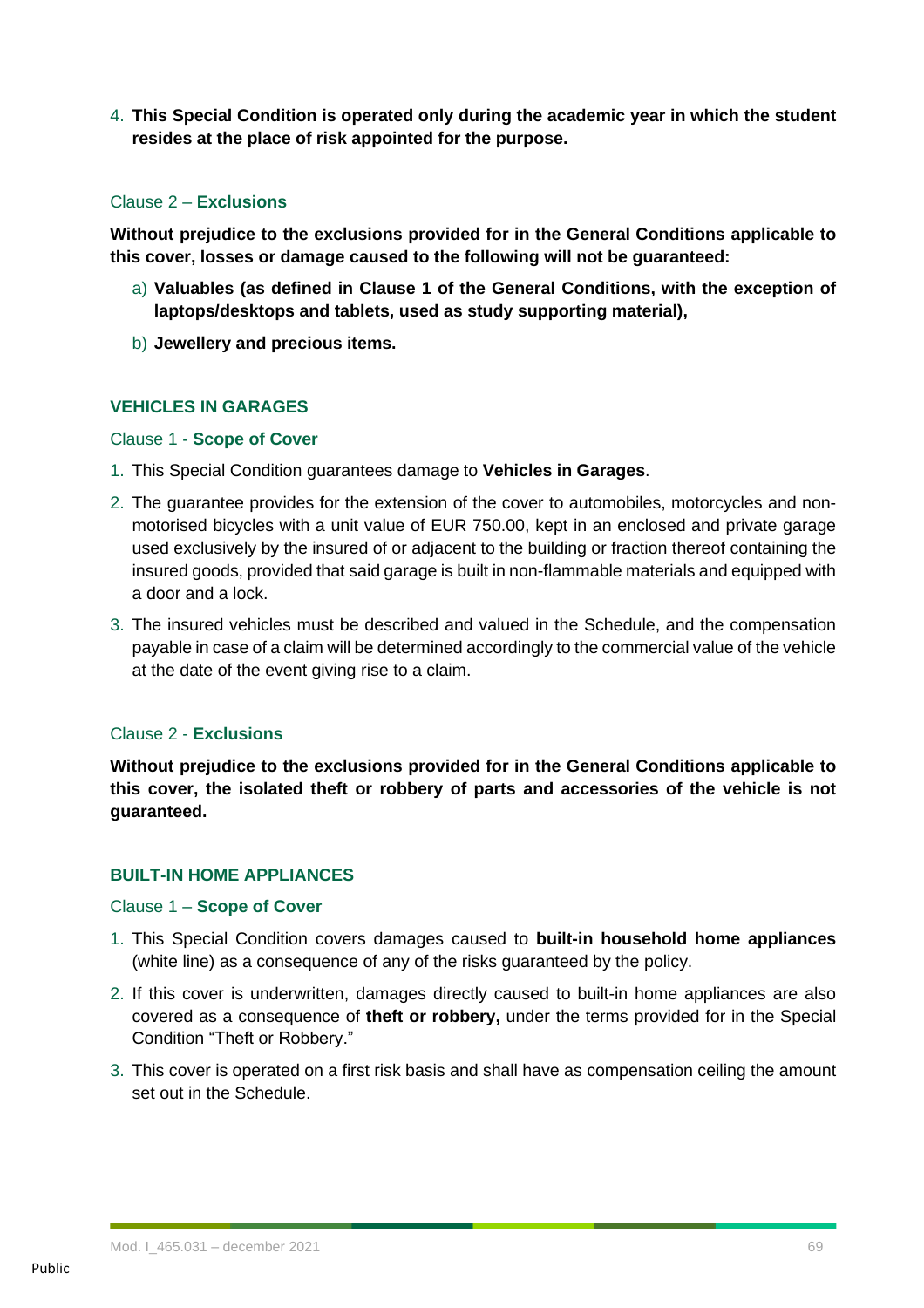### **Clause 2 – Exclusions**

**The same exclusions provided for in the Special Conditions of the covers that are triggered in case of a claim shall apply to this cover.**

# **TENANT**

# **DAMAGE TO THE PROPERTY OF THE LANDLORD**

### Single Clause - **Scope of Cover**

- 1. This Special Condition guarantees **Damage** caused to **Property of the Landlord** located in the place of the risk.
- 2. This cover guarantees the payment of expenses for repairing or replacing the goods that are part of the building of the landlord, affected by an event covered by the contract.
- 3. Said payment will be made only against the presentation of documents evidencing the expenses made, provided that the Insured has given notice of the occurrence of the claim to the landlord, by registered mail, and that the landlord does not undertake the repair.

# **LANDLORD**

# **LOSS OF RENTS**

# Single Clause - **Scope of Cover**

- 1. This Special Condition guarantees losses arising from **Loss of Rents**.
- 2. The Insurance Company guarantees to the Insured, in their capacity of landlord/landlady, the payment of the monthly value of the rents that the building or the insured fraction has ceased to provide to him/her because it cannot be occupied, either totally or partially, because of an event covered by this Contract.
- 3. This guarantee will be valid during a period reasonably required to carry out the works needed to reinstate the insured building to its former condition, but in no case will it be greater than the monthly values and the values stated in the Schedule.

# **TECHNOLOGY**

# **FIXED ELECTRONIC EQUIPMENT**

### Clause 1 – **Scope of Cover**

1. This Special Condition guarantees damage caused to **Fixed electronic equipment.**

Fixed electronic equipment is considered to be any of the following: desktops (except mini), screens, keyboards, mouse, webcams, printers (including multi-function), scanners, fax, DVD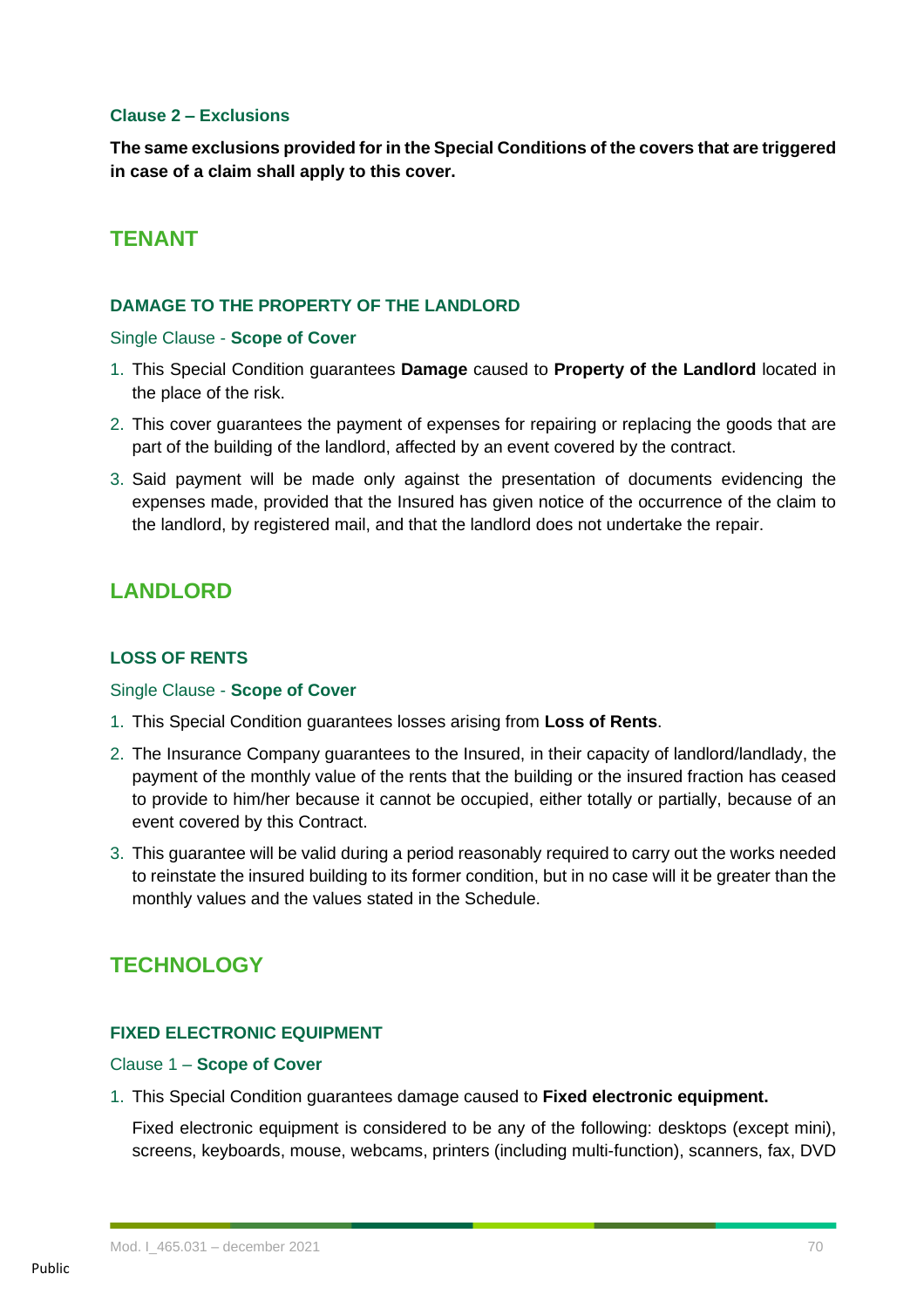or Blu-ray players, home cinema equipment, LED, LCD or Plasma TV sets, sound systems, fixed telephones (wireless or not).

- 2. The guarantee covers damage to fixed electronic or computer equipment for non-professional use by the household, caused by:
	- a) Design, material, manufacturing or assembly defects undetectable from the exterior and unknown at the date of execution of this Contract,
	- b) Operating errors, lack of skill, negligence and incompetence,
	- c) Fire and the extinction thereof (originated in the equipment itself or not), impact of lightning, explosion, smoke, dust, corrosive gases and damage by burns and incandescence,
	- d) The effects of electric current, namely excessive voltage or overcurrent, including damage caused by electricity in the atmosphere, short-circuit, deficient insulation, magnetism and implosion.
- 3. **Only equipment regarding which a purchase receipt can be produced shall be taken into account for the purpose of this cover.**

# Clause 2 - **Exclusions**

**Without prejudice to the exclusions provided for in the General Conditions applicable to this cover, the following damage will not be guaranteed:**

- a) **Caused by cathode tubes, except when resulting from fire or explosion in a nearby object,**
- b) **Due to normal wear and tear or to any mechanical deficiency,**
- c) **Covered by supplier, manufacturer or installer warranties,**
- d) **Damages to machines or equipment that have been purchased or used for more than 8 years,**
- e) **Damages to equipment different from the one mentioned in paragraph 1 of the previous Clause.**

# Clause 3 - **Compensation Limits**

- 1. **In case of total destruction of the insured equipment, the Insurance Company shall pay to the Insured a compensation corresponding to the value of replacement of the insured good, at the date of the claim, with new equipment, of similar characteristics and efficiency, notwithstanding the limits provided for in the following paragraph.**
- 2. **Only the following insured goods shall be subject to compensation, according to their nature and age limits indicated below:**

| <b>Type of equipment</b>                         | <b>Maximum limit</b> |
|--------------------------------------------------|----------------------|
| Brown Line (Audiovisual Equipment, TV and Video) | 8 years              |
| Grey Line (Computer Equipment)                   | 5 years              |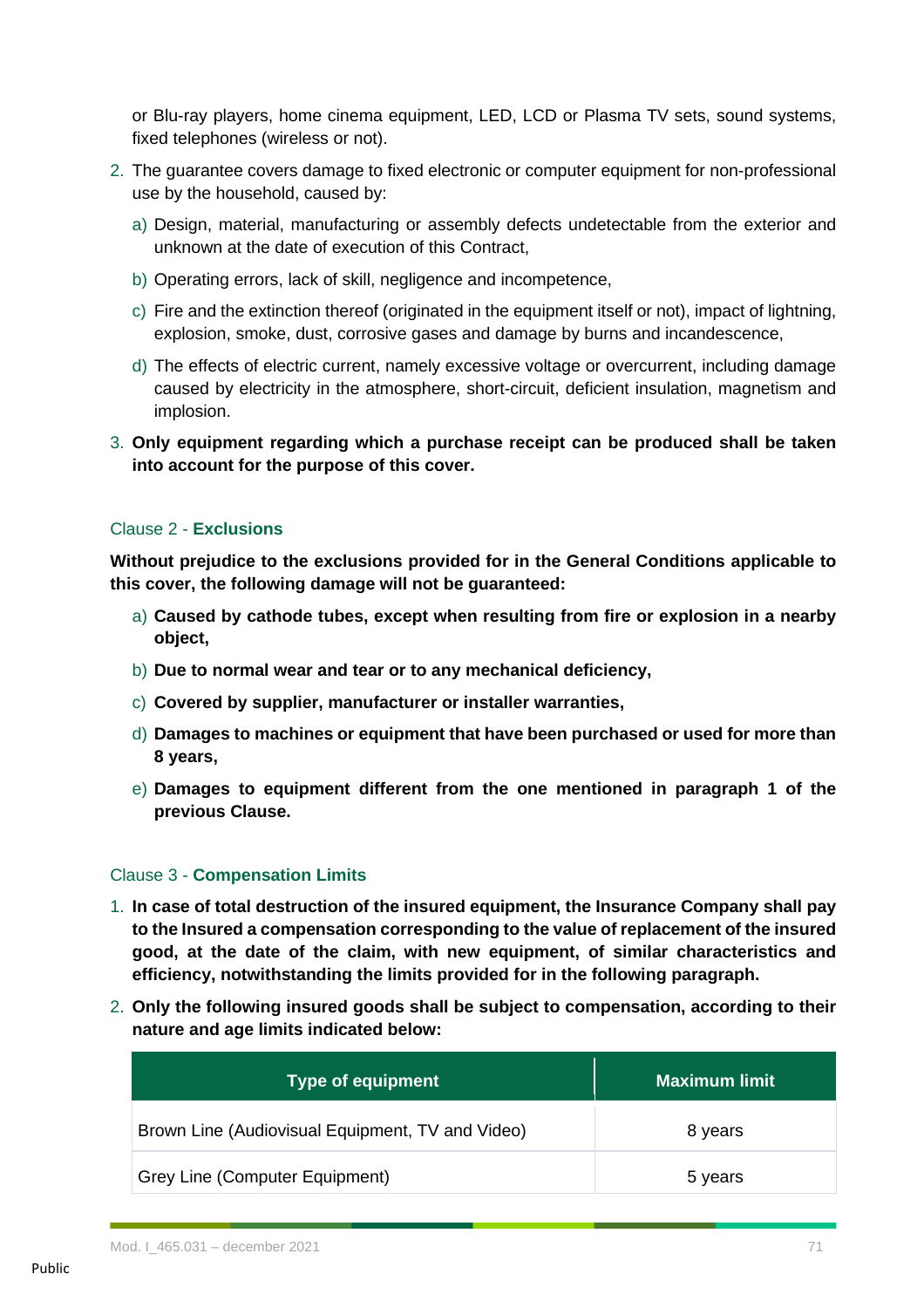- 3. **If the equipment is repairable, the Insurance Company shall be liable for the costs necessary to restore the machine or equipment to the same conditions it was in immediately before the claim, plus any assembly and disassembly and freight charges.**
- 4. **If the repair costs are equal to or higher than the compensation limits provided for in paragraphs 1 and 2 above, the compensation payable by the Insurance Company shall be calculated under the terms provided for therein.**

# **MOBILE ELECTRONIC EQUIPMENT**

### Clause 1 - **Scope of Cover**

1. This Special Condition guarantees damage caused to **mobile electronic equipment.**

**Mobile electronic equipment** is considered to be any of the following: cell phones, smartwatches, tablets, laptops, hybrids or mini desktops, digital photo cameras, digital video cameras, MP3/MP4 players, iPods, portable DVD or Blu-ray players, GPS systems and handheld consoles.

- 2. The guarantee covers damage to mobile electronic or computer equipment for nonprofessional use by the Insured, or for professional use and entrusted to the household, caused by:
	- a) Design, material, manufacturing or assembly defects undetectable from the exterior and unknown at the date of execution of this Contract,
	- b) Operating errors, lack of skill, negligence and incompetence,
	- c) Fire and the extinction thereof (originated in the equipment itself or not), impact of lightning, explosion, smoke, dust, corrosive gases and damage by burns and incandescence,
	- d) The effects of electric current, namely excessive voltage or overcurrent, including damage caused by electricity in the atmosphere, short-circuit, deficient insulation, magnetism and implosion.
- 3. **Only equipment regarding which a purchase receipt can be produced shall be taken into account for the purpose of this cover.**
- 4. The goods insured under this cover are also guaranteed in case of damage accidentally caused outside the place of risk.

# Clause 2 - **Exclusions**

**Without prejudice to the exclusions provided for in the General Conditions applicable to this cover, the following damage will not be guaranteed:**

- a) **Due to normal wear and tear or to any mechanical deficiency,**
- b) **Covered by supplier, manufacturer or installer warranties,**
- c) **Damages to machines or equipment that have been purchased or used for more than 8 years,**
- d) **Damages to equipment different from the one mentioned in paragraph 1 of the previous Clause.**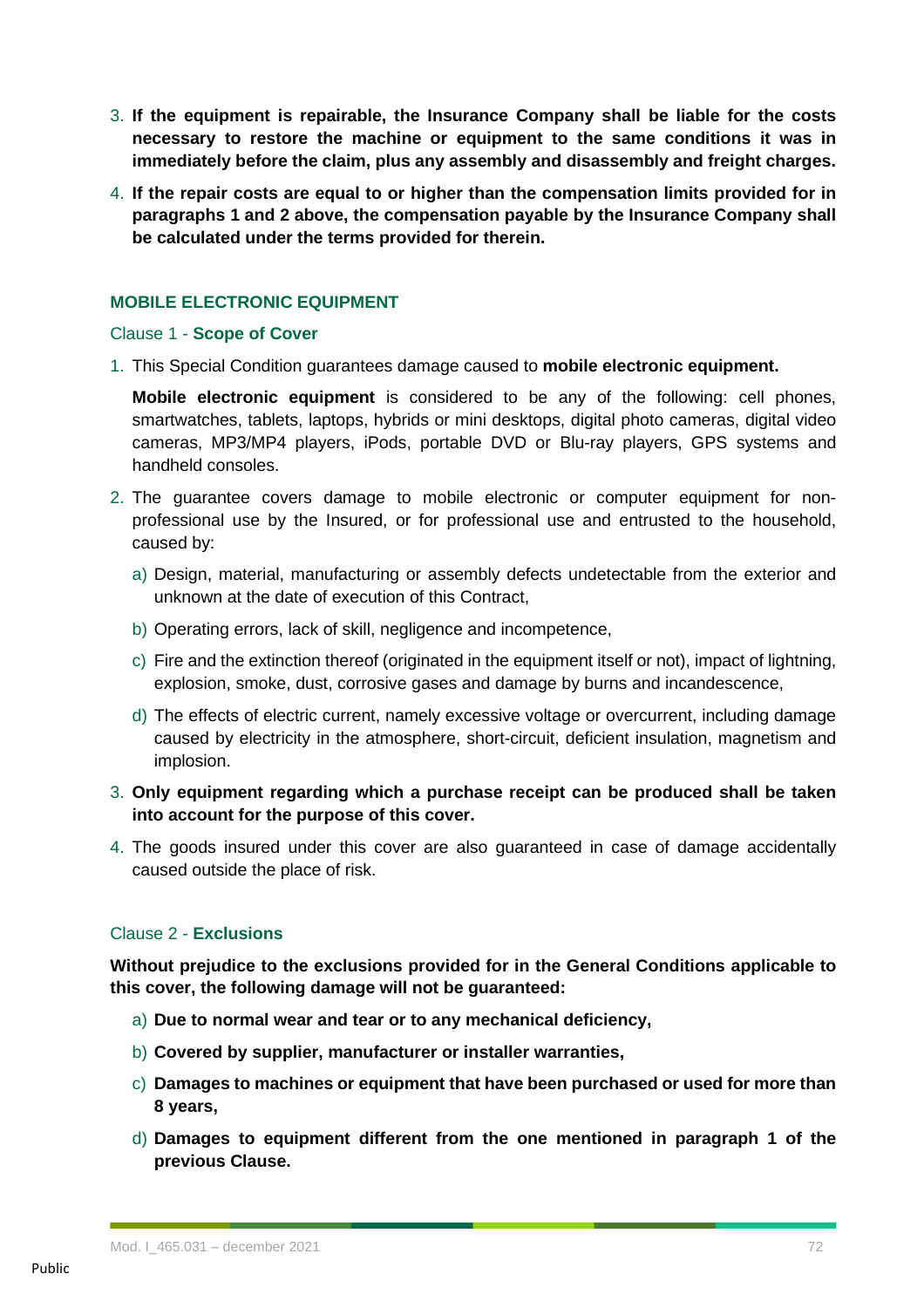#### Clause 3 - **Compensation Limits**

- 1. **In case of total destruction of the insured equipment, the Insurance Company shall pay to the Insured a compensation corresponding to the value of replacement of the insured good, at the date of the claim, with new equipment, of similar characteristics and efficiency, notwithstanding the limits provided for in the following paragraph.**
- 2. **Only the following insured goods shall be subject to compensation, according to their nature and age limits indicated below:**

| <b>Type of equipment</b>                                      | <b>Maximum limit</b> |
|---------------------------------------------------------------|----------------------|
| Brown Line (Audiovisual Equipment, TV, Video and Photography) | 8 years              |
| Grey Line (Computer Equipment)                                | 5 years              |

- 3. **If the equipment is repairable, the Insurance Company shall be liable for the costs necessary to restore the machine or equipment to the same conditions it was in immediately before the claim, plus any assembly and disassembly and freight charges.**
- 4. **If the repair costs are equal to or higher than the compensation limits provided for in paragraphs 1 and 2 above, the compensation payable by the Insurance Company shall be calculated under the terms provided for therein.**

## **EXTENSION OF ELECTRICAL RISKS**

#### Single Clause – **Scope of Cover**

This cover guarantees an extension of the base capitals, which is operated according to the conditions provided for in the Special Condition **"Electrical Risks."**

## **EXTERIOR**

## **REMAKING OF GARDENS**

#### Clause 1 - **Scope of Cover**

- 1. This Special Condition guarantees the **Remaking of Gardens**, as follows.
- 2. This guarantee covers damage to the goods listed below, arising from a claim guaranteed by the covers for Fire, Fall of Lightening and Explosion, Storms, Flooding, Acts of Vandalism and Fall of Hail and Snow, provided said covers were expressly subscribed:
	- a) Gardens surrounding the insured building, including trees, grass and the watering system;
	- b) Walls, gates and fences surrounding the gardens.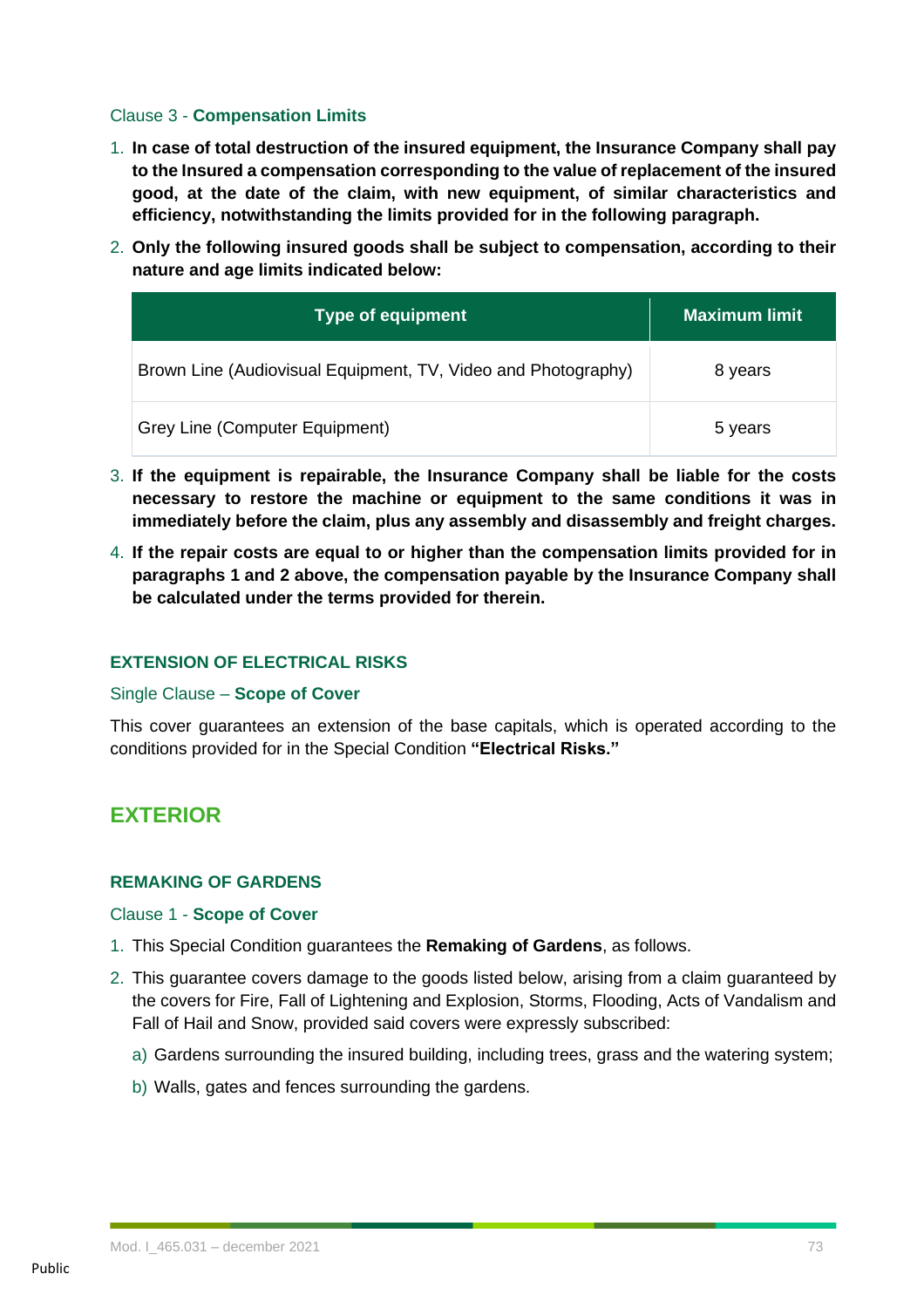#### Clause 2 - **Exclusions**

**Without prejudice to the exclusions provided in the General Conditions applicable to this cover, the following damage will not be guaranteed:**

- a) **Wear and tear or deficient operation of the watering system, and of the accessories and control devices thereof;**
- b) **Lack of maintenance or conservation, as well as those resulting from normal wear and tear due to the continuation of use.**

## Clause 3 - **Compensation**

- 1. The calculation of compensation will take into account only the cost effectively disbursed by the Insured to remake or to replant the insured goods as per their former characteristics.
- 2. Compensation will be settled against the progressive presentation of proof of disbursement; however, the period of compensation may not extend beyond six (6) months from the date of the occurrence giving rise to the claim.

## **THIRD-PARTY LIABILITY – POOLS**

#### Clause 1 - **Scope of Cover**

- 1. This Special Condition guarantees the non-contractual **Third-Party Liability** of the Insured in his/her capacity as owner of a pool existing in the insured place.
- 2. This guarantee covers the property and non-property damage directly arising from bodily injury or material loss caused to third parties, as a consequence of the ownership of a pool existing in the insured place.

## Clause 2 - **Exclusions**

**Without prejudice to the exclusions provided for in the General Conditions applicable to this cover, the following damage will not be guaranteed:**

- a) **Stemming from alterations or repair works to the insured pool;**
- b) **Caused by lack of cleaning or adequate water treatment;**
- c) **Damage/injuries sustained by the Insured or by members of their Household.**

## **SPORTS AND ACCIDENTS**

## **PERSONAL INJURIES**

## Clause 1 - **Scope of Cover**

1. This Special Condition guarantees the payment of compensation, in case of **Death or Total Permanent Disability of the Insured or of a member of his/her household**, in consequence of fire or physical violence perpetrated by any person intervening in the robbery committed at the place of the risk.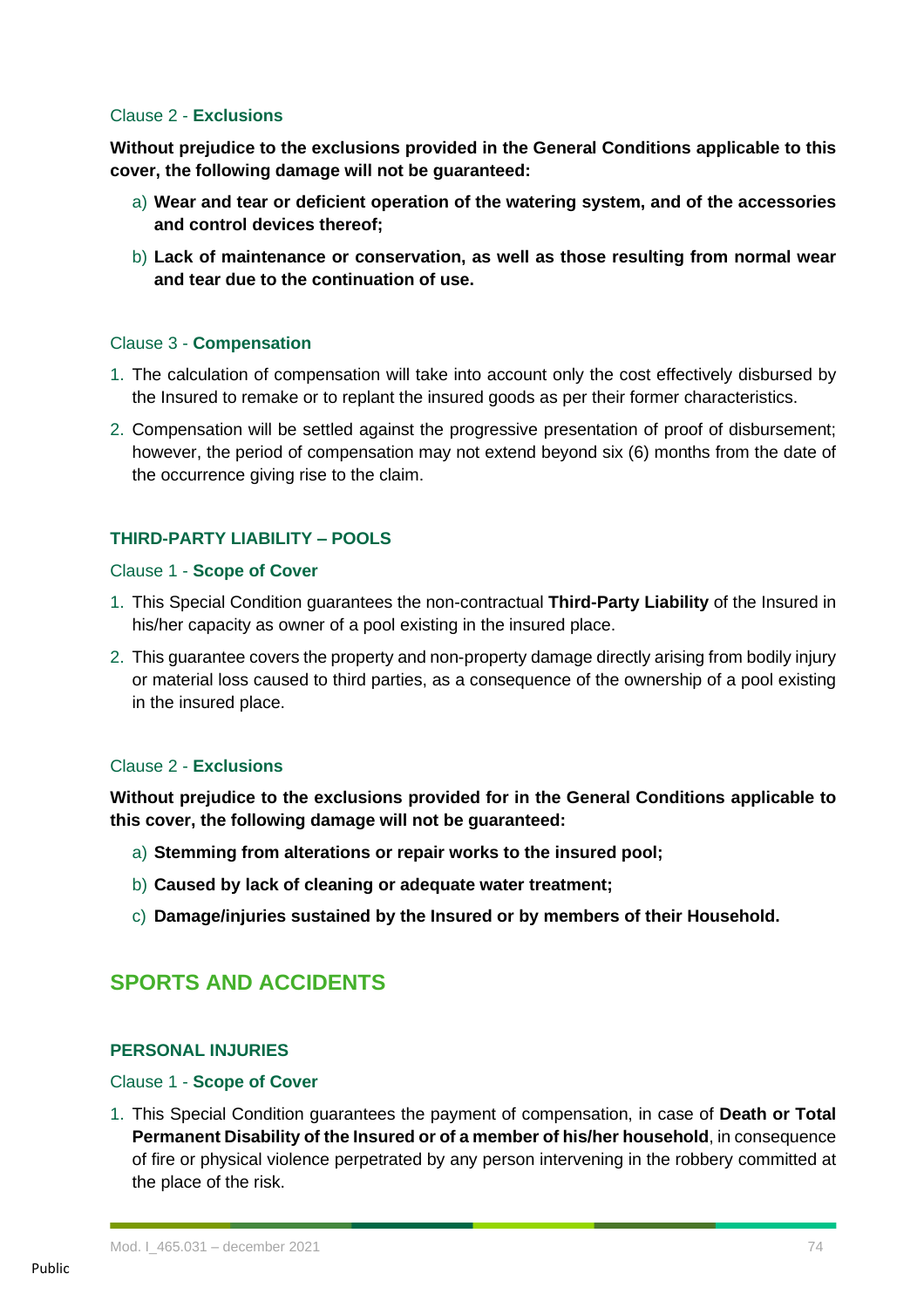2. This cover shall operate only in the event and provided that death or disability shall occur immediately after the incident or within ninety (90) days from the occurrence that caused them in a direct and unequivocal manner.

### Clause 2 - **Compensation**

- 1. The limit of the compensation guaranteed under this cover is set forth in the Schedule.
- 2. The compensations in case of death and total permanent disability are not cumulative. Hence, if the Insured Person dies, the compensation for Permanent Disability will be subtracted to the compensation for Death that has already been awarded or paid.
- 3. In lack of designation, the beneficiaries are the respective legal heirs.

## Clause 3 – **Situations of Total Permanent Disability**

For the purpose of the provision in Clause 1 of this Special Condition, Total Permanent Disability shall be deemed to exist upon the occurrence of one of the situations indicated below:

- a) Total loss of sight in both eyes;
- b) Total loss of the use of both legs or arms;
- c) Total incurable insanity;
- d) Total loss of both hands or feet;
- e) Total loss of an arm and a leg or of a hand and a leg;
- f) Total loss of an arm and a foot or of a hand and a foot;
- g) Hemiplegia or complete paraplegia.

## **ROBBERY OF SPORTS EQUIPMENT OUTSIDE THE HOME**

#### Clause 1 – **Scope of Cover**

- 1. This Special Condition guarantees damage arising from **attempted or actual robbery** (as defined in the Criminal Code) **of sports material** belonging to the Insured, occurred **outside the place or places of risk** identified in the policy.
- 2. This cover shall be operated only if the robbery is reported to the competent authorities within 48 hours maximum, and the Insured must submit to the Insurance Company a document proving said report.
- 3. The cover is valid in Mainland Portugal and Autonomous Regions of Azores and Madeira.

## Clause 2 – **Exclusions**

**Without prejudice to the exclusions provided for in the General Conditions applicable to this cover, damage caused to the following will not be guaranteed:**

- a) **Motor vehicles,**
- b) **Hunting weapons and material related to shooting sports,**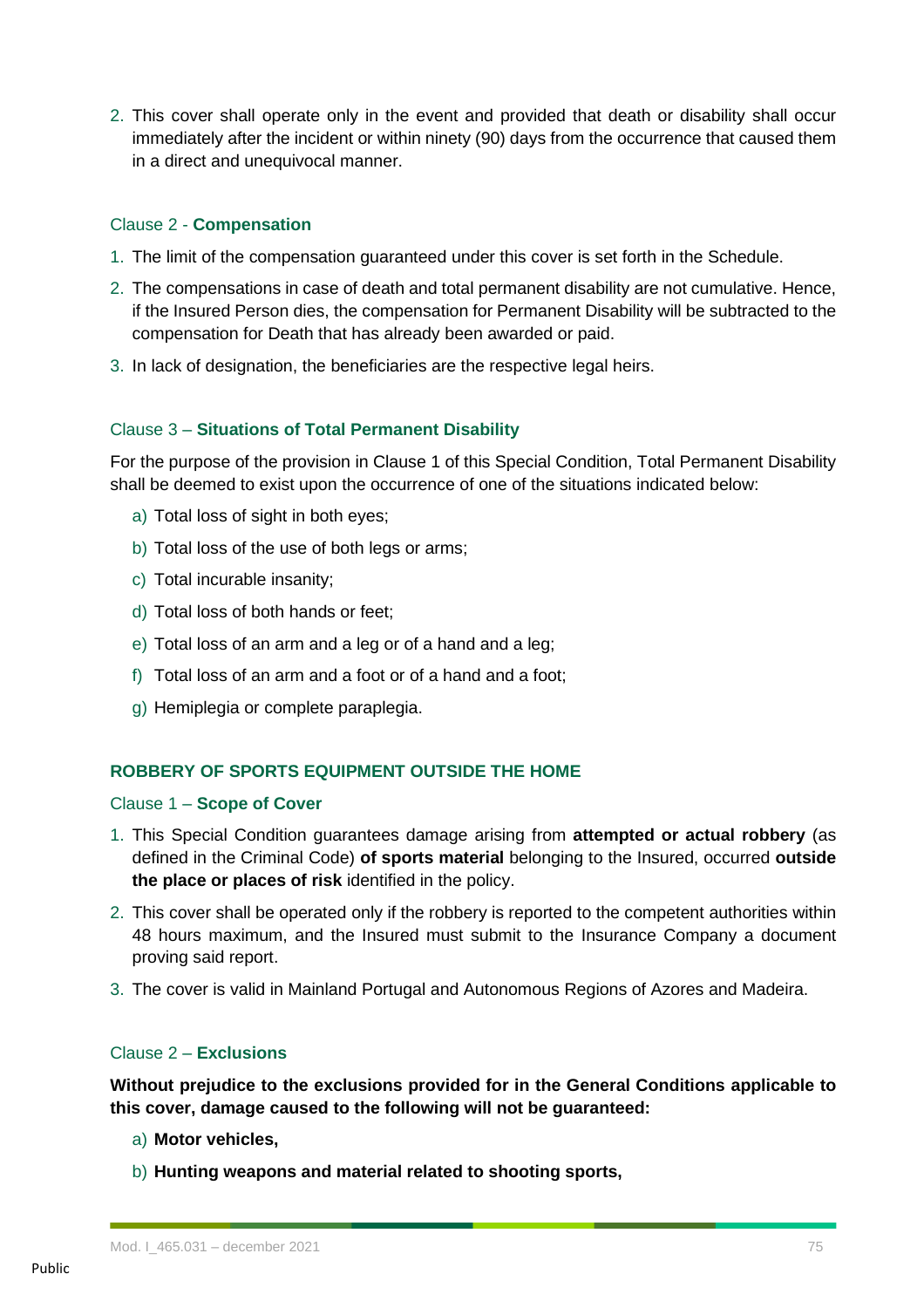- c) **Electronic equipment,**
- d) **Equipment for the practice of hand-gliding, paragliding or parachuting.**

## **PETS**

## **THIRD-PARTY LIABILITY - CATS AND DOGS**

#### Clause 1 – **Scope of Cover**

- 1. Where applicable, this Special Condition guarantees the non-contractual third-party liability ascribable to the Insured, in his/her capacity as **owner of a dog or cat.**
- 2. This guarantee covers the property and non-property damage directly arising from bodily injury and/or material loss caused to third parties.
- 3. This cover may be operated only once per annuity.

#### Clause 2 – **Exclusions**

- 1. **Without prejudice to the exclusions provided for in the General Conditions applicable to this cover, the following damage/injuries will not be guaranteed:**
	- a) **Caused by dangerous or potentially dangerous animals, as defined in the applicable legislation,**
	- b) **Caused to the person in charge or keeping or supervising the animal,**
	- c) **Caused to employees, workers or agents of the Insured, in the exercise of their duties, provided that said injuries arise from an accident falling within the legislation about Occupational Accidents,**
	- d) **Caused to any people whose liability is covered by this Contract, as well as to the spouse, person living with the Insured in a domestic partnership, ascendants and descendants or persons living with them or dependants,**
	- e) **Caused to partners, managers and legal representatives of the legal person whose liability is covered,**
	- f) **During hunting,**
	- g) **During participation in shows, competitions, contests, exhibitions, advertising and similar demonstrations,**
	- h) **Arising from costs and any other expenses stemming from criminal proceedings, bails, fines, fees or other charges of an identical nature,**
	- i) **As a consequence of non-compliance with the legal provisions in force about keeping pets,**
	- j) **During transportation in vehicles not appropriate for the purpose, as well as those caused to the vehicles transporting animals,**
	- k) **Caused to other animals of the same species,**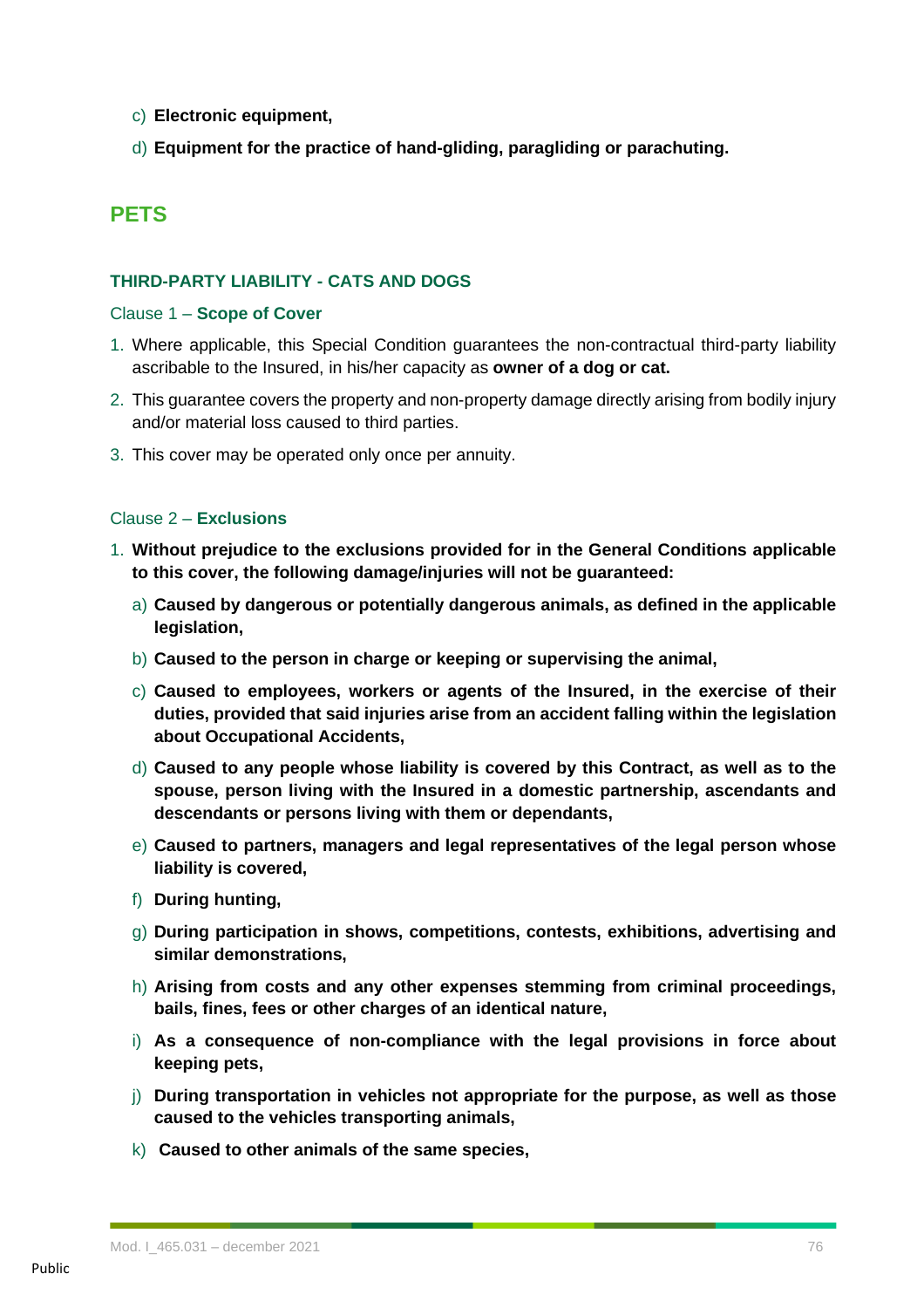- l) **As a consequence of the inobservance of hygiene, prophylactic and therapeutic measures recommended in case of infectious/contagious or parasitic diseases.**
- 2. **In addition to the situations referred to above, the following are also excluded:**
	- a) **Damages arising from intentional acts or omissions by the Insured, by persons they are civilly liable for or by the person keeping the animal,**
	- b) **Liability for acts and/or omissions by the Insured, by persons they are civilly liable for or by the person keeping the animal, in a state of dementia or under the influence of alcohol, narcotics or other drugs,**
	- c) **Damages giving rise to loss of profit, stoppages of business activities and indirect losses of any nature.**

## **HEALTH – PETS**

## Clause 1 - **Definitions**

**Insured pet**: a dog or a cat, declared to the Assistance Service by the Insured, residing at the insured home, aged between 4 weeks and 10 years, in favour of which the subscribed guarantees must be provided;

**Owner of the insured pet**: the person who claims to hold the legitimate ownership of the insured pet and identifies him/herself as such to the Assistance Service, which may be the insured or someone in his household;

**Insured home**: building or autonomous fraction thereof declared to the Insurance Company by the Policy Holder;

**Claim or emergency**: the partial or full occurrence of the event, of an unforeseeable nature, that triggers the covers provided in this special condition. The event or series of events arising from the same cause shall be considered as a single claim.

## Clause 2 - **Scope**

- 1. If, following an accident or sudden and unpredictable illness, occurred during the term of the policy, the Insured Pet requires medical, surgical, pharmaceutical or hospital assistance, the Assistance Service shall bear up to the maximum limit of EUR 300.00:
	- a) Costs and fees of the veterinarian,
	- b) Costs with medication prescribed by the veterinarian,
	- c) Hospitalisation costs.

In case the Insured Pet is hospitalised, the Owner must inform the Insurance Company of that fact on the same day or within 24 hours thereafter.

## 2. **This cover has a waiting period of twelve (12) months.**

3. The guarantees conferred herein do not apply if the insurance of the building or fraction thereof has been subscribed by a Landlord, in said capacity, as if it were a building meant for renting.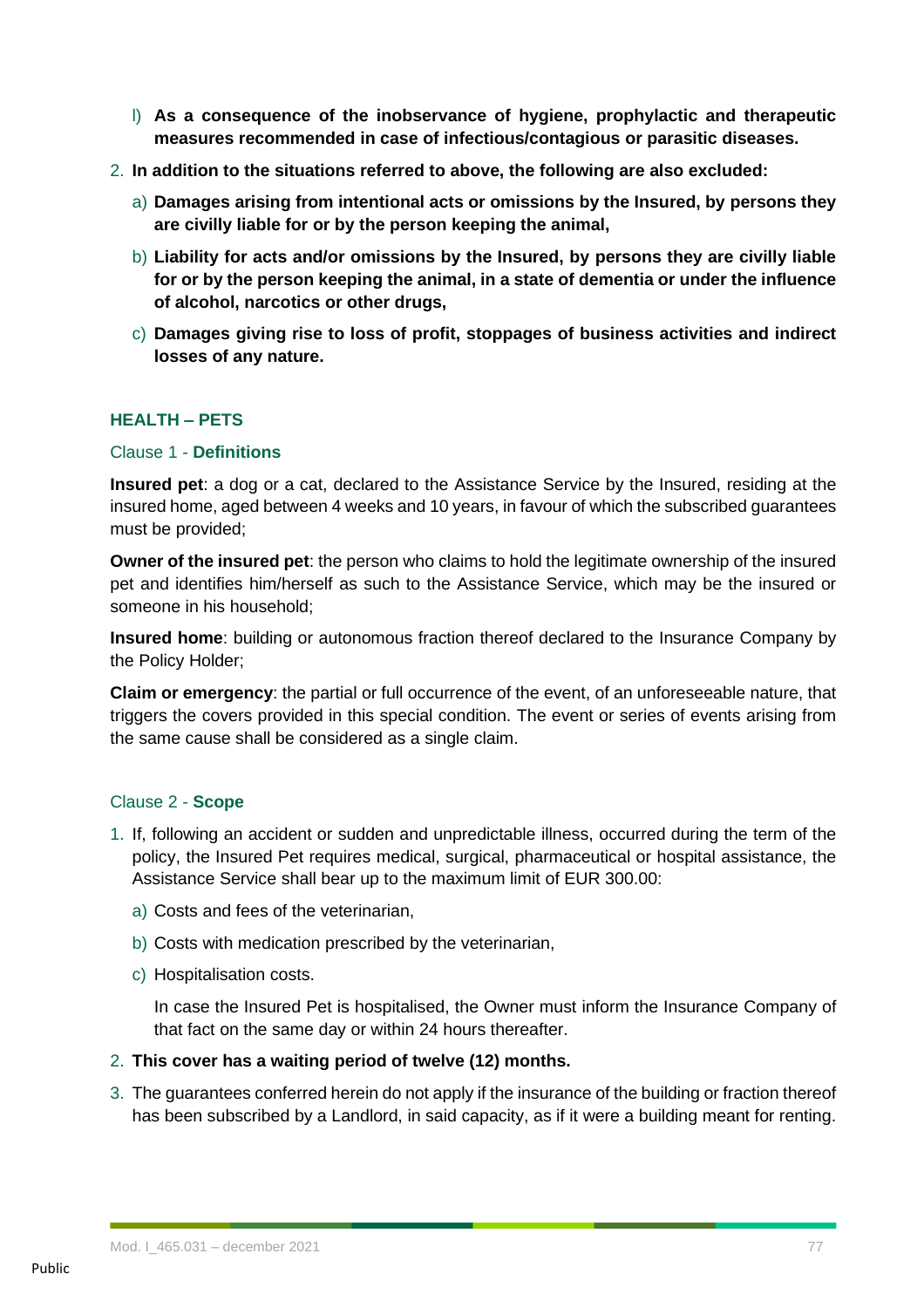#### Clause 3 - **Exclusions**

**In addition to the exclusions provided for in the General Conditions, any charges or benefits related to the following are also excluded:**

- a) **Claims that have occurred before the commencement of this cover, even if its consequences have extended beyond said date,**
- b) **Claims occurred outside the period of validity of the contract and outside the covered geographic area,**
- c) **Claims, and their consequences, caused by criminal actions, malicious intent, actual suicide or self-inflicted injuries, by the Policy Holder and/or the Insured or the Insured Persons,**
- d) **Damages/injuries sustained by the Policy Holder and/or the Insured or the Insured Persons as a consequence of dementia, abuse of alcohol and of non-prescribed drugs or narcotic substances,**
- e) **Claims occurred as a consequence of dogfights, including bets and trainings related therewith,**
- f) **Claims, and their consequences, caused by criminal actions or malicious intent on the part of the Owner of the Insured Pet,**
- g) **Damages/injuries sustained or caused by the Insured Pet as a consequence of dementia, abuse of alcohol and of non-prescribed drugs or narcotic substances by the Owner of the Insured Pet,**
- h) **Cases of infectious/contagious illness which may constitute a public health danger,**
- i) **Injuries arising from ill-treatment endured by the Insured Pet inflicted by its Owner,**
- j) **Chronic or pre-existing illnesses, psychiatric disorders and relapses of previously diagnosed illnesses,**
- k) **Claims occurred during or as a consequence of professional, high risk or hunting activities,**
- l) **Rescue operations,**
- m)**The sending of a veterinarian to the insured home if, after veterinary advice, it is required that the Insured Pet be examined at a clinic or if it must be hospitalised,**
- n) **Cremation costs where the claim is reported to the Assistance Service after 24 hours have elapsed since the death of the Insured Pet,**
- o) **Procedures with the purpose of fertilising, sterilising or castrating the Insured Pet,**
- p) **Non-urgent surgical procedures, or any other kind of aesthetic procedure or teeth scaling;**
- q) **Physical therapy and labour costs;**
- r) **Funeral ceremonies, except for the cremation costs provided for in paragraph 5, if covered;**
- s) **Routine appointments and vaccination costs;**
- t) **Pets that become evidently dangerous when transported;**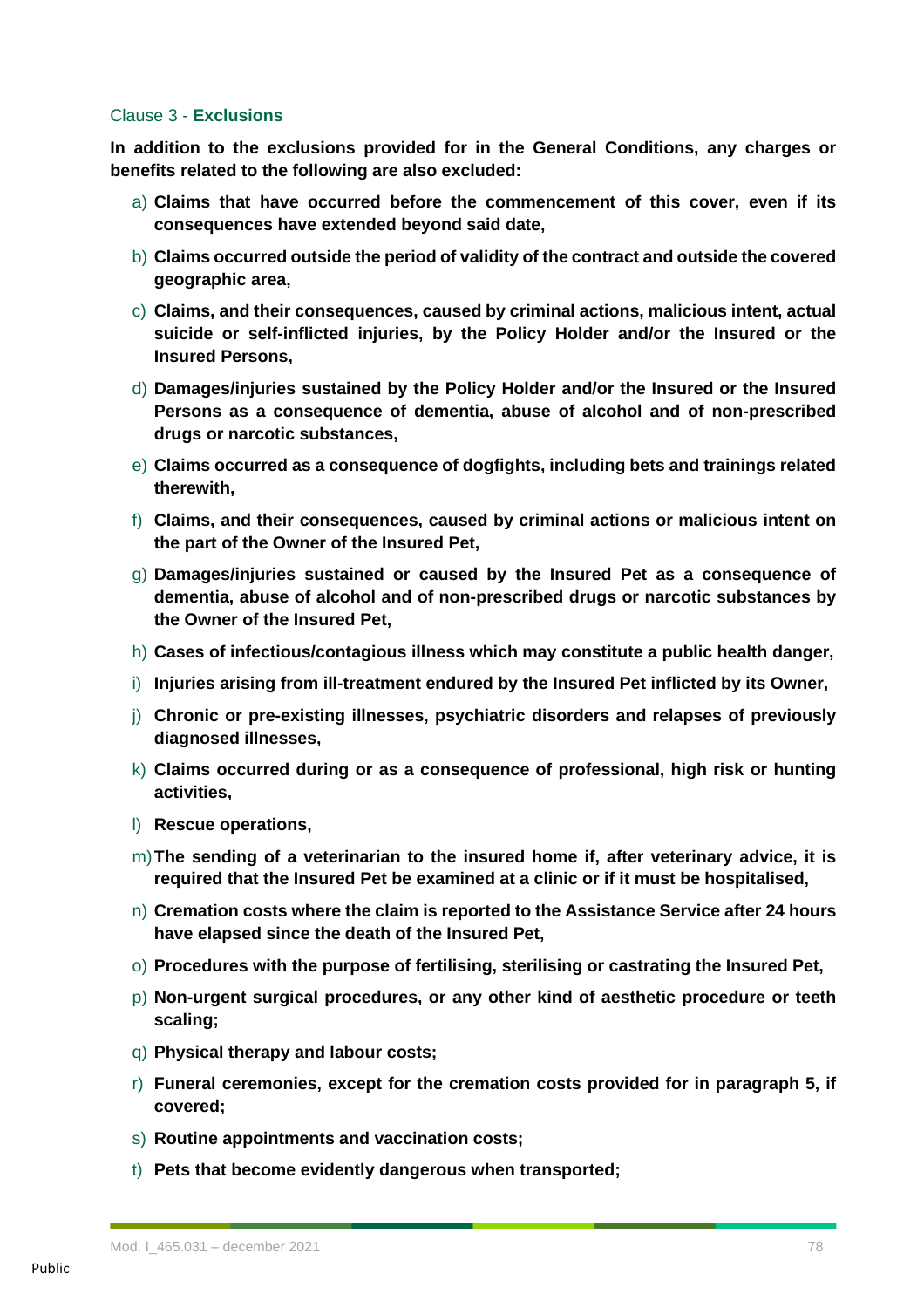u) **Illnesses arising from failure to comply with the officially established vaccination programmes, including, among others, distemper, rabies, hepatitis, leptospirosis, parvovirosis, coryza, feline leukaemia and feline panleukopenia.**

## **SEISMIC PHENOMENA**

## Clause 1 - **Scope of Cover**

- 1. This Special Condition guarantees damage caused to the insured goods by the direct action of **Earthquakes, Volcanic Eruptions, Seaquakes and Underground Fire** and also by fire resulting from these phenomena.
- 2. Phenomena occurring during a period of 72 hours after the first losses incurred by the insured goods will be considered as a single claim.

## Clause 2 - **Exclusions**

**Without prejudice to the exclusions provided for in the General Conditions applicable to this cover, the following loss or damage will not be guaranteed:**

- a) **Any damage already existing at the date of the claim,**
- b) **Damage to the insured goods if, at the time of the event, the building was already damaged, showing defects, fallen or having slipped from its foundations, in a manner likely to affect its overall stability and safety.**

## Clause 3 - **Subrogation**

Where liability for the losses or damage to the goods may be contractually ascribed to a third party in the capacity of supplier, assembler, builder or designer, the Insurance Company will also become entitled to exercise the right of subrogation and claim from said third party the value of settlement paid to the Insured.

#### Clause 4 - **Excess**

The Insured will bear a portion of the claim guaranteed under this cover in accordance with the percentage provided for in the Schedule.

## **COMMUNICABLE DISEASE EXCLUSION**

- 1. The present Particular Clause is interpretive in nature.
- 2. For the purposes of the present Clause, the following concepts and definitions shall apply:
	- a) **Communicable disease**: any disease which can be transmitted by means of any substance or agent, where:
		- i. the **substance or agent** includes but is not limited to, a virus, bacterium, parasite or other organism or any variation thereof, whether deemed living or not, and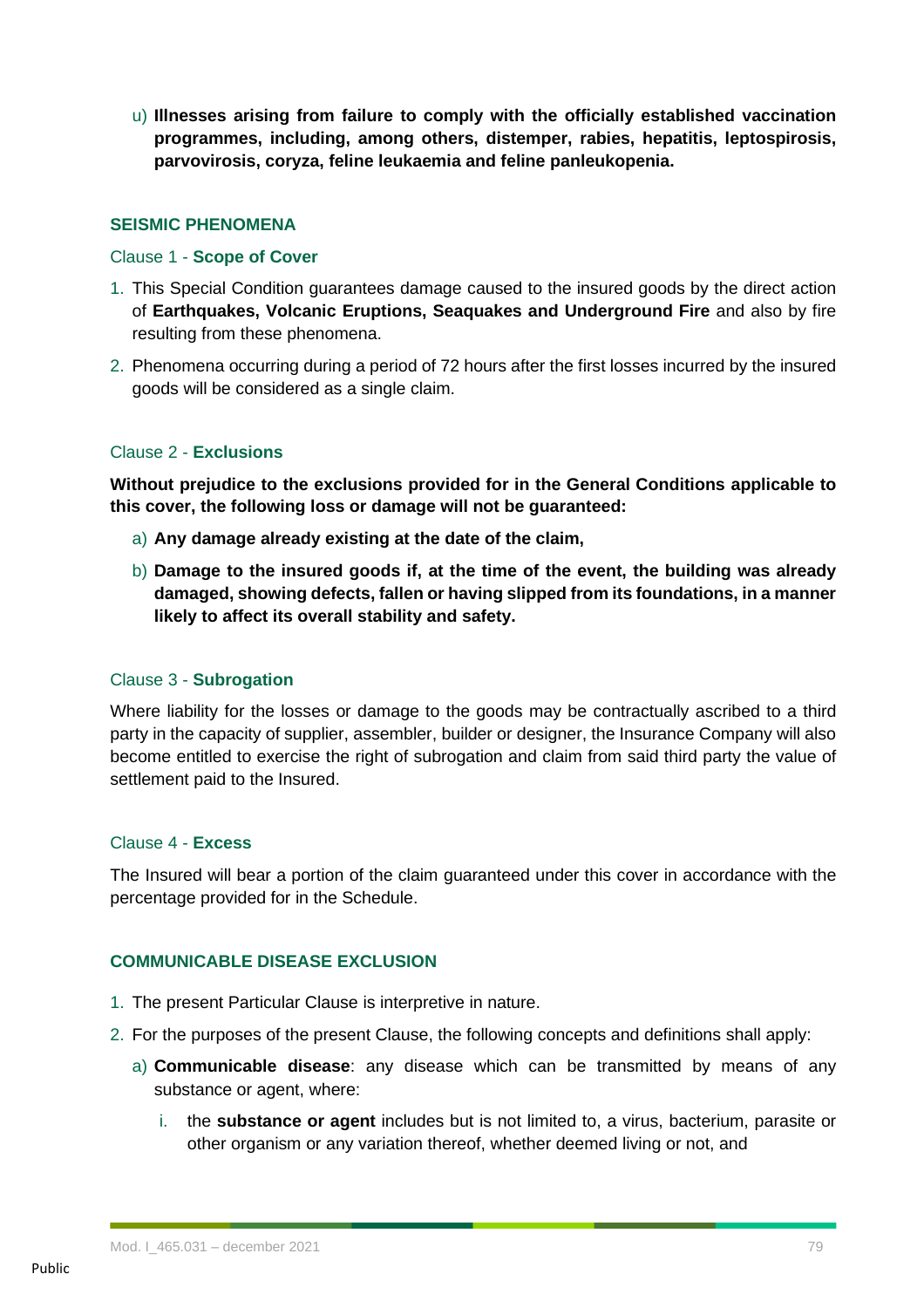- ii. the **method of transmission**, whether direct or indirect, includes (but is not limited to), airborne transmission, bodily fluid transmission, transmission from or to any surface or object, solid, liquid or gas or between organisms, and
- iii. the disease, substance or agent can **cause or threaten damage** to human health or human welfare, or can cause or threaten property damage or deterioration, loss of commercial value, or loss of use, or limitation of property rights.
- b) **Business interruption or reduction**: the interruption or reduction of the Insured's normal business activities, business interruption, or loss of markets due to events beyond the Insured's control, and other consequential loss.
- 3. **The present Contract excludes any direct or indirect loss, damage, liability, cost or expense of any nature, as well as pecuniary loss resulting from the interruption or reduction of the Insured's activity, when caused by:**
	- a) **Communicable disease,** as well as fears or threats (whether real or perceived as such) related to those diseases;
	- b) **Business suspension or closure**, imposed by the competent authority, with the aim of reducing or limiting the spread of communicable diseases;
	- c) a **combination of both the causes** described above.

**Remark: For the purposes of article 37 of the Legal Framework of the Insurance Contract (Executive-law 72/2008, of 16 April 2008) we call your attention for the importance of the text in bold.**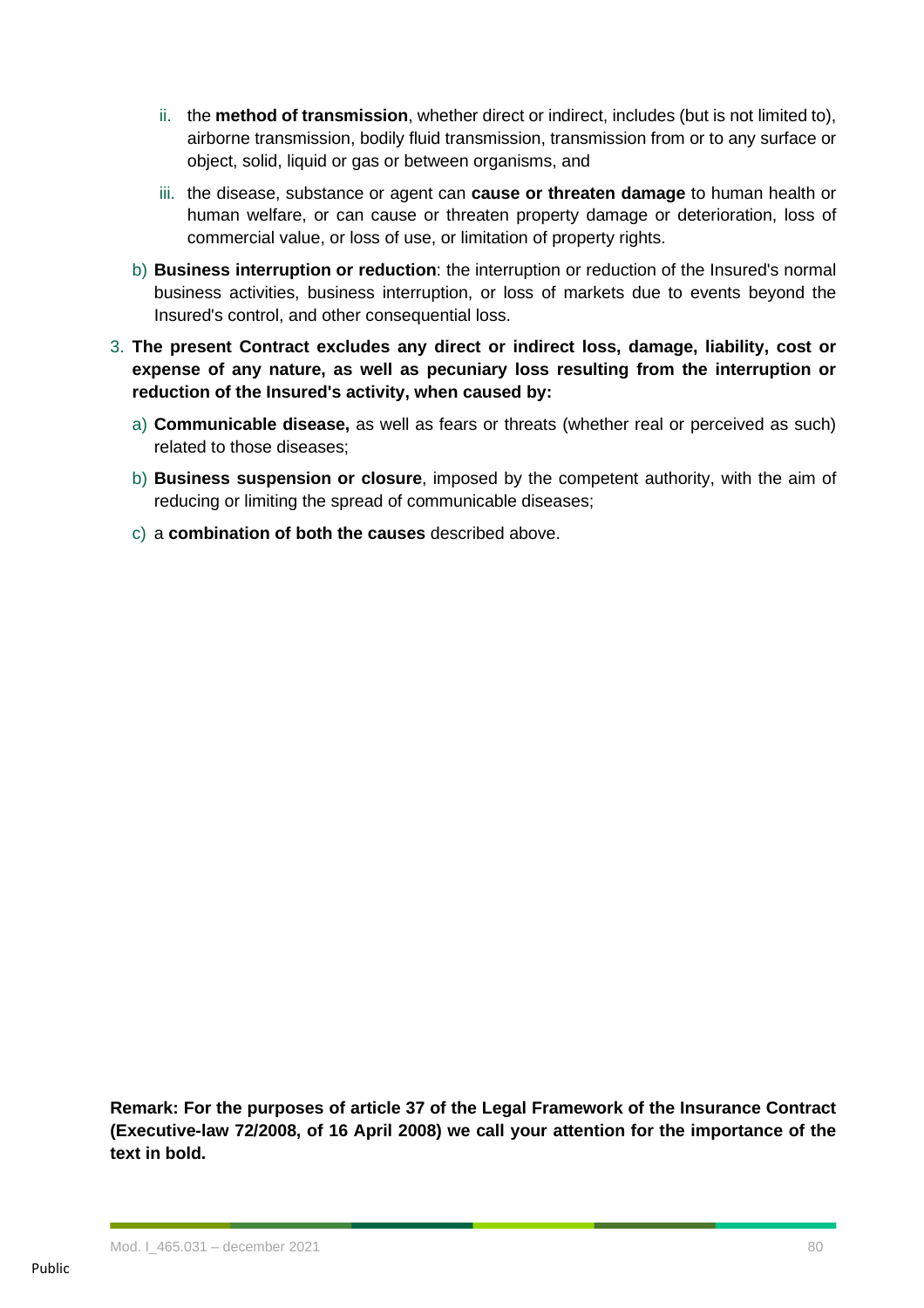## **ASSISTANCE SCHEDULE**

(Maximum amounts per claim and annuity)

| <b>Covers</b>                                                                                                                     | <b>Assistance</b>                                                                                                                                                                                     | <b>VIP Assistance</b>   |
|-----------------------------------------------------------------------------------------------------------------------------------|-------------------------------------------------------------------------------------------------------------------------------------------------------------------------------------------------------|-------------------------|
| <b>Main Covers</b>                                                                                                                |                                                                                                                                                                                                       |                         |
| Provision of professionals                                                                                                        | Unlimited                                                                                                                                                                                             | Unlimited               |
| Delay in the arrival of the technician                                                                                            |                                                                                                                                                                                                       |                         |
| - Per each 15-minute period of delay<br>(from the 121 <sup>st</sup> minute)                                                       | 20€                                                                                                                                                                                                   | 20€                     |
| - Maximum compensation amount                                                                                                     | 200€                                                                                                                                                                                                  | 200€                    |
| Hotel and transportation expenses                                                                                                 | 250€                                                                                                                                                                                                  | 400€                    |
| Transportation of furniture                                                                                                       | 250€                                                                                                                                                                                                  | 400€                    |
| Laundry and restaurant expenses                                                                                                   | 250€                                                                                                                                                                                                  | 400€                    |
| Safekeeping of objects (Urgent protection of the<br>dwelling)                                                                     | 48-Hour<br>Surveillance                                                                                                                                                                               | 48-Hour<br>Surveillance |
| Early return because of an event in the place of<br>residence rendering it uninhabitable                                          | Transportation expenses equivalent to a first<br>class train ticket or a business class air ticket (if<br>the train travel shall be in excess of 5 hours)<br>Territorial scope: Anywhere in the world |                         |
| Legal support in case of theft or robbery<br>Replacement of video equipment and television set<br>Transmission of urgent messages | Unlimited<br>15 days                                                                                                                                                                                  | Unlimited<br>15 days    |
|                                                                                                                                   | Unlimited                                                                                                                                                                                             | Unlimited               |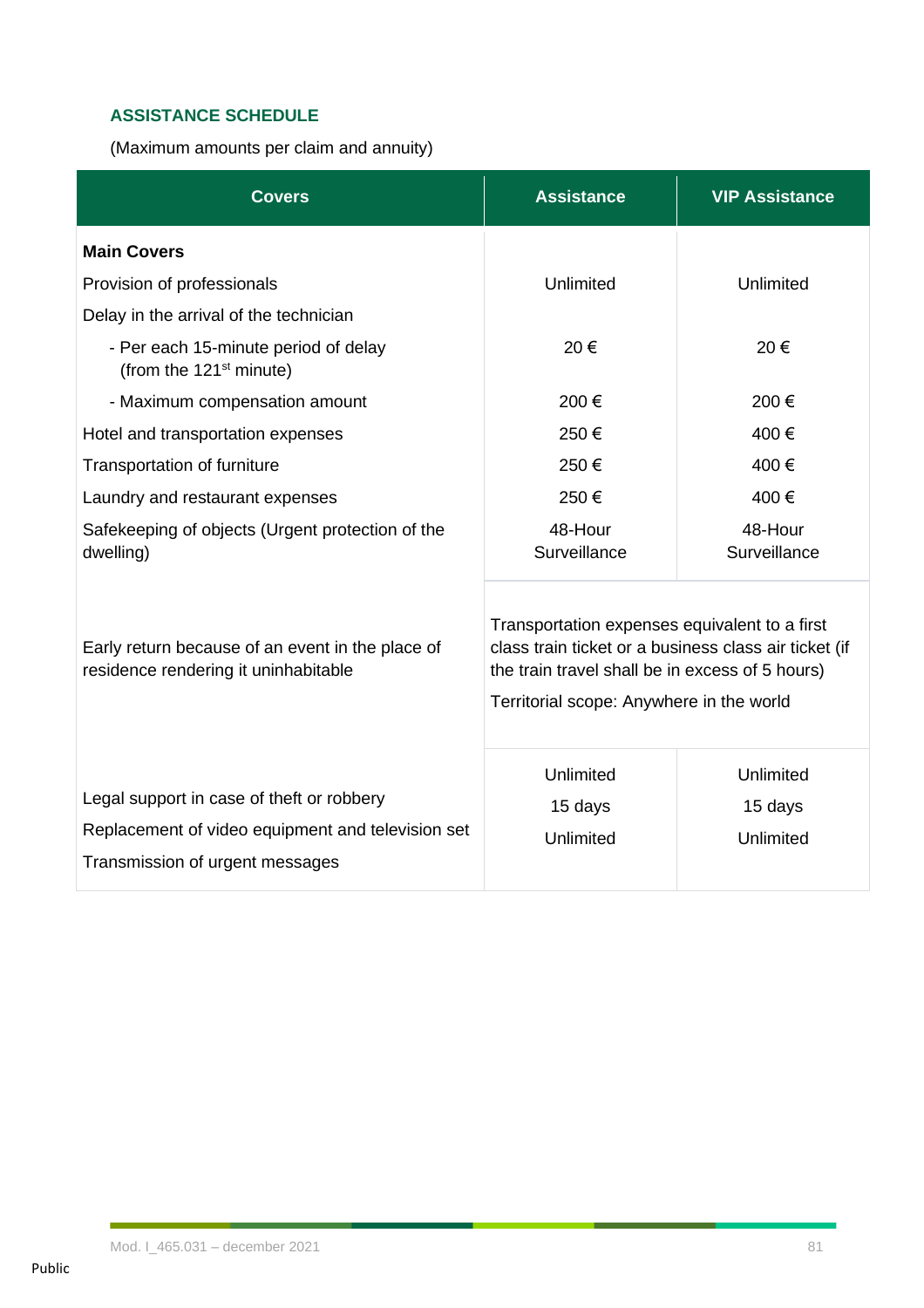# **ASSISTANCE SCHEDULE (continued)**

(Maximum amounts per claim and annuity)

| <b>Covers</b>                                                     | <b>Assistance</b>                                                                                                                                                                                     | <b>VIP Assistance</b>             |
|-------------------------------------------------------------------|-------------------------------------------------------------------------------------------------------------------------------------------------------------------------------------------------------|-----------------------------------|
| <b>Additional Covers</b>                                          |                                                                                                                                                                                                       |                                   |
| Dispatch of IT technicians                                        | 1 occurrence per<br>annuity $(1)$                                                                                                                                                                     | 1 occurrence per<br>annuity $(1)$ |
| Assistance to pets                                                |                                                                                                                                                                                                       |                                   |
| - Sending of a veterinarian to the insured home<br>(travel costs) | Unlimited                                                                                                                                                                                             | Unlimited                         |
| - Emergency transport of the Insured Pet                          |                                                                                                                                                                                                       |                                   |
| - Transport                                                       | Unlimited                                                                                                                                                                                             | Unlimited                         |
| - Limit of uses                                                   | Max: 2<br>uses/annuity                                                                                                                                                                                | Max: 2<br>uses/annuity            |
| - Bath and grooming                                               | 1 bath/grooming/<br>annuity                                                                                                                                                                           | 1 bath/grooming/<br>annuity       |
| - Cremation costs of the Insured Pet                              | 1 occurrence/annuity                                                                                                                                                                                  | 1 occurrence/annuity              |
| - Accommodation of the Insured Pet at a kennel<br>or cattery      | 1 day/annuity Max:15 €                                                                                                                                                                                | 1 day/annuity Max:15 €            |
| - Arrangement of appointments                                     | Unlimited                                                                                                                                                                                             | Unlimited                         |
| Information                                                       | Unlimited                                                                                                                                                                                             | Unlimited                         |
| Assistance expenses with nursing                                  | 72-Hour Assistance                                                                                                                                                                                    | 72-Hour Assistance                |
| Provision of childcare                                            | 72-Hour Assistance                                                                                                                                                                                    | 72-Hour Assistance                |
| Night delivery of pharmaceuticals                                 | Unlimited                                                                                                                                                                                             | <b>Unlimited</b>                  |
| Early return in case of hospitalisation or death<br>of a relative | Transportation expenses equivalent to a first<br>class train ticket or a business class air ticket<br>(if the train travel shall be in excess of 5 hours)<br>Territorial scope: Anywhere in the world |                                   |
| Recovery of vehicle or continuation of stay                       | Transportation expenses equivalent to a first<br>class train ticket or a business class air ticket<br>(if the train travel shall be in excess of 5 hours)                                             |                                   |
| Replacement of lock<br>Arrangement of a vehicle for moving (2)    | 50€                                                                                                                                                                                                   | 100€                              |
| (after a 12-month waiting period)                                 | 600 $\notin$ / annuity                                                                                                                                                                                | 600 $\notin$ / annuity            |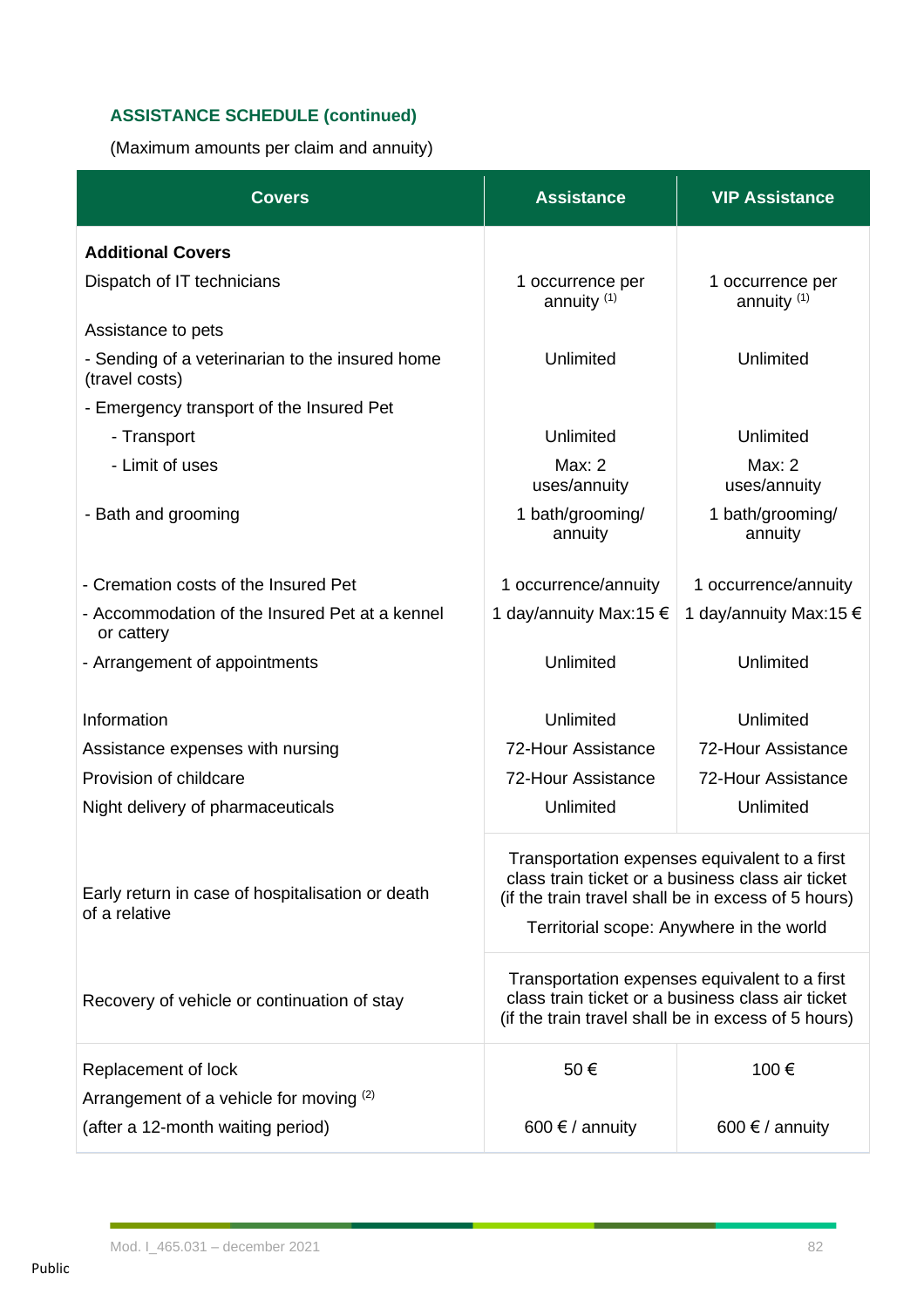## **ASSISTANCE SCHEDULE (continued)**

(Maximum amounts per claim and annuity)

| <b>Covers</b>                                                    | <b>Assistance</b>                | <b>VIP Assistance</b> |
|------------------------------------------------------------------|----------------------------------|-----------------------|
| <b>Medical Sanitary Assistance Covers</b>                        |                                  |                       |
| Provision of a physician at home                                 | Unlimited                        |                       |
| Ambulance transportation                                         | Unlimited                        |                       |
| Sending of pharmaceuticals to the home                           | Unlimited                        |                       |
| Information about late-night/24-hour pharmacies                  | Unlimited                        |                       |
| Rental of orthopaedic appliances                                 |                                  | 175 €/annuity         |
| Assistance in the purchase of domestic goods                     | 2 hours/day. Max:15 days/annuity |                       |
| Physical therapy at home                                         | 2 hours/day. Max:15 days/annuity |                       |
| <b>Maintenance of Home Appliances</b>                            | 2 uses/annuity                   | 2 uses/annuity        |
| Dispatch of professionals                                        | Unlimited                        | Unlimited             |
| Labour                                                           | 1 hour                           | 1 hour                |
| Replacement parts (for home appliances up to 10<br>years of age) | 100 €/intervention               | 150 €/intervention    |
| <b>Pest control</b>                                              | Displacement costs: Unlimited    |                       |
| (Labour and materials to be paid by the Insured)                 | 1 use/annuity                    |                       |
| <b>Complementary services</b>                                    |                                  |                       |
| Information about documentation                                  | *******                          | Unlimited             |
| Postal information                                               | *******                          | Unlimited             |
| Information about public entities                                | *******                          | Unlimited             |
| Sending of flowers to Europe                                     | *******                          | 50 € per sending      |
| Reservation of tickets to shows                                  | *******                          | Unlimited             |
| Assistance to house pets                                         | *******                          | Unlimited             |
| Information about gardeners                                      | *******                          | Unlimited             |
| Information about pool technicians                               | *******                          | Unlimited             |
| Information about alarm technicians                              | *******                          | Unlimited             |
| Installation of parabolic antennae                               | *******                          | Unlimited             |
|                                                                  |                                  |                       |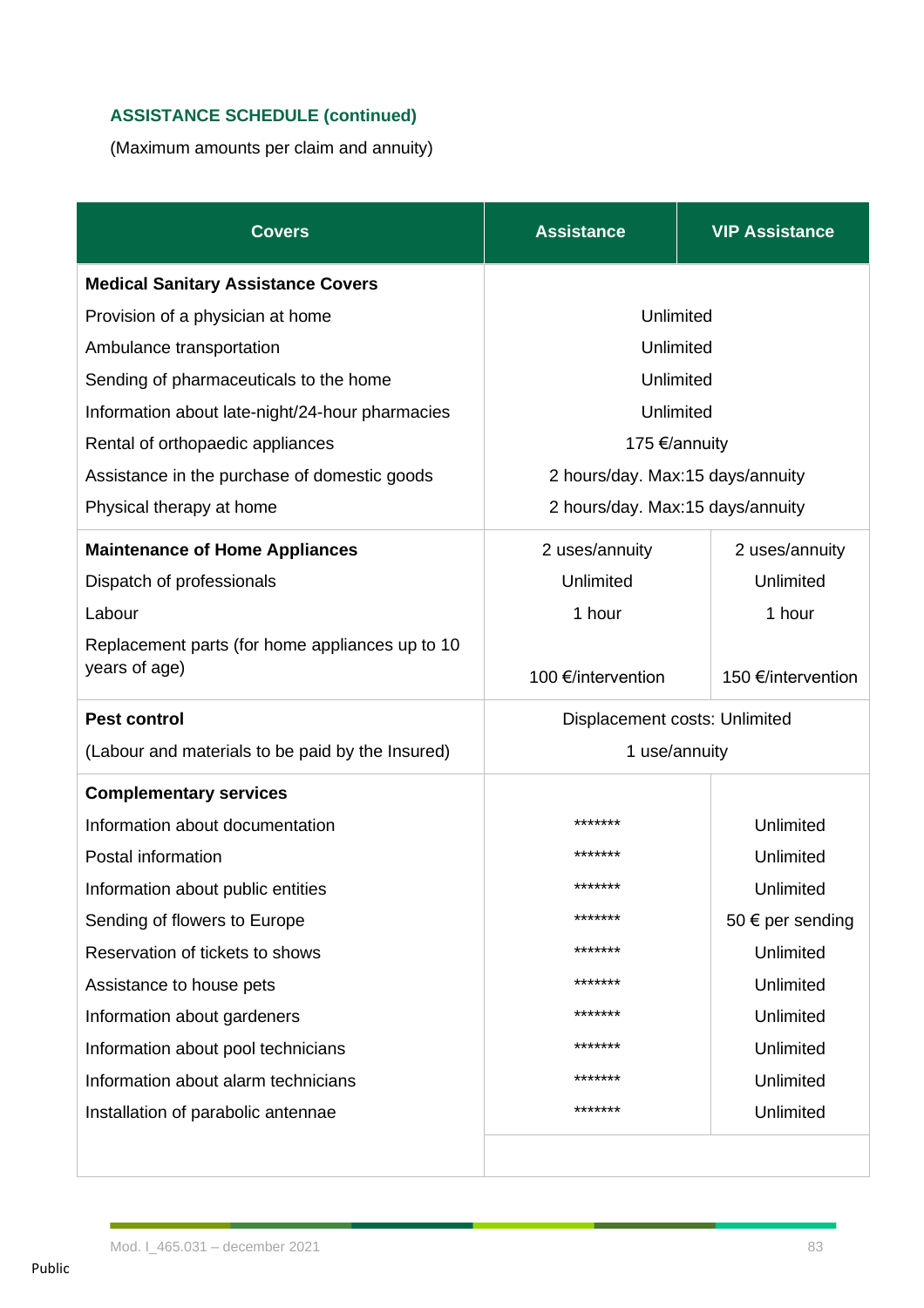Easy Life<sup>(3)</sup>

- Easy Home
- Easy Auto
- Easy Health
- Easy Express

## **\*\*\*\*\*\*\* Cover not applicable in this guarantee.**

- $<sup>(1)</sup>$  After the 1<sup>st</sup> visit, all further visits of technicians to the insured home shall be borne</sup> by the Insured Person.
- (2) Includes a 12-month waiting period.
- (3) Some services may be limited to the areas of Greater Lisbon and Oporto.
- <sup>(4)</sup> The costs with these services are the responsibility of the Insured Person.



Generali Seguros, S.A. Av. da Liberdade, 242, 1250-149 Lisboa Capital Social: 90 500 000 € Registo C.R.C. e NIPC: 500 940 231

E clientes@tranquilidade.pt W tranquilidade.pt

Unlimited Access (4)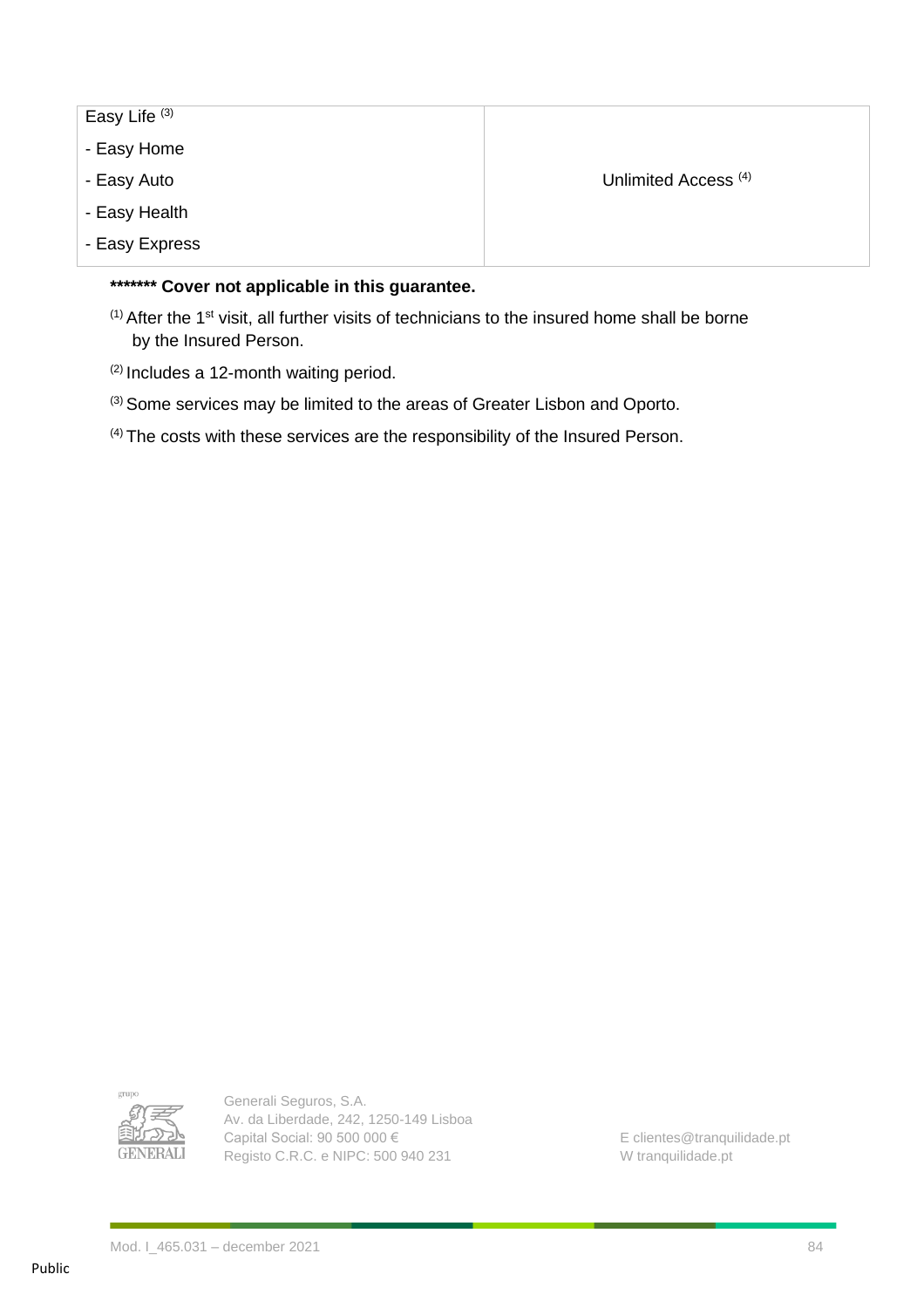## **GLOSSARY**

This is the correspondence between the definitions in Portuguese and English, for a better understanding of this Contract

| $ENGLISH \rightarrow PORTUGUESE$ |                                  |  |
|----------------------------------|----------------------------------|--|
| <b>ADDENDUM</b>                  | <b>ATA ADICIONAL</b>             |  |
| <b>BENEFICIARY</b>               | <b>BENEFICIÁRIO</b>              |  |
| <b>CLAIM</b>                     | <b>SINISTRO</b>                  |  |
| <b>DEDUCTIBLE</b>                | <b>FRANQUIA</b>                  |  |
| <b>EXPLOSION</b>                 | <b>EXPLOSÃO</b>                  |  |
| <b>FIRE</b>                      | <b>INCÊNDIO</b>                  |  |
| <b>GENERAL CONDITIONS</b>        | CONDIÇÕES GERAIS                 |  |
| <b>GROSS CONSTRUCTION AREA</b>   | ÁREA BRUTA DE CONSTRUÇÃO         |  |
| <b>HOME CONTENTS</b>             | RECHEIO DA HABITAÇÃO             |  |
| <b>HOUSEHOLD</b>                 | <b>AGREGADO FAMILIAR</b>         |  |
| <b>INSURED</b>                   | <b>SEGURADO</b>                  |  |
| <b>INSURED BUILDING</b>          | <b>IMÓVEL SEGURO</b>             |  |
| <b>INSURED PROPERTY</b>          | <b>BENS SEGUROS</b>              |  |
| <b>INSURED MOVEABLE PROPERTY</b> | <b>BENS MÓVEIS SEGUROS</b>       |  |
| <b>INSURER</b>                   | <b>SEGURADOR</b>                 |  |
| JEWELLERY AND PRECIOUS OBJECTS   | <b>JÓIAS E OBJETOS PRECIOSOS</b> |  |
| <b>MAIN ROOMS</b>                | <b>ASSOALHADAS PRINCIPAIS</b>    |  |
| MECHANICAL ACTION OF LIGHTNING   | AÇÃO MECÂNICA DE QUEDA DE RAIO   |  |
| <b>POLICY</b>                    | <b>APÓLICE</b>                   |  |
| <b>POLICYHOLDER</b>              | <b>TOMADOR DO SEGURO</b>         |  |
| <b>SCHEDULE</b>                  | CONDIÇÕES PARTICULARES           |  |
| <b>SPECIAL CONDITIONS</b>        | CONDIÇÕES ESPECIAIS              |  |
| <b>VALUABLES</b>                 | <b>OBJETOS DE VALOR</b>          |  |